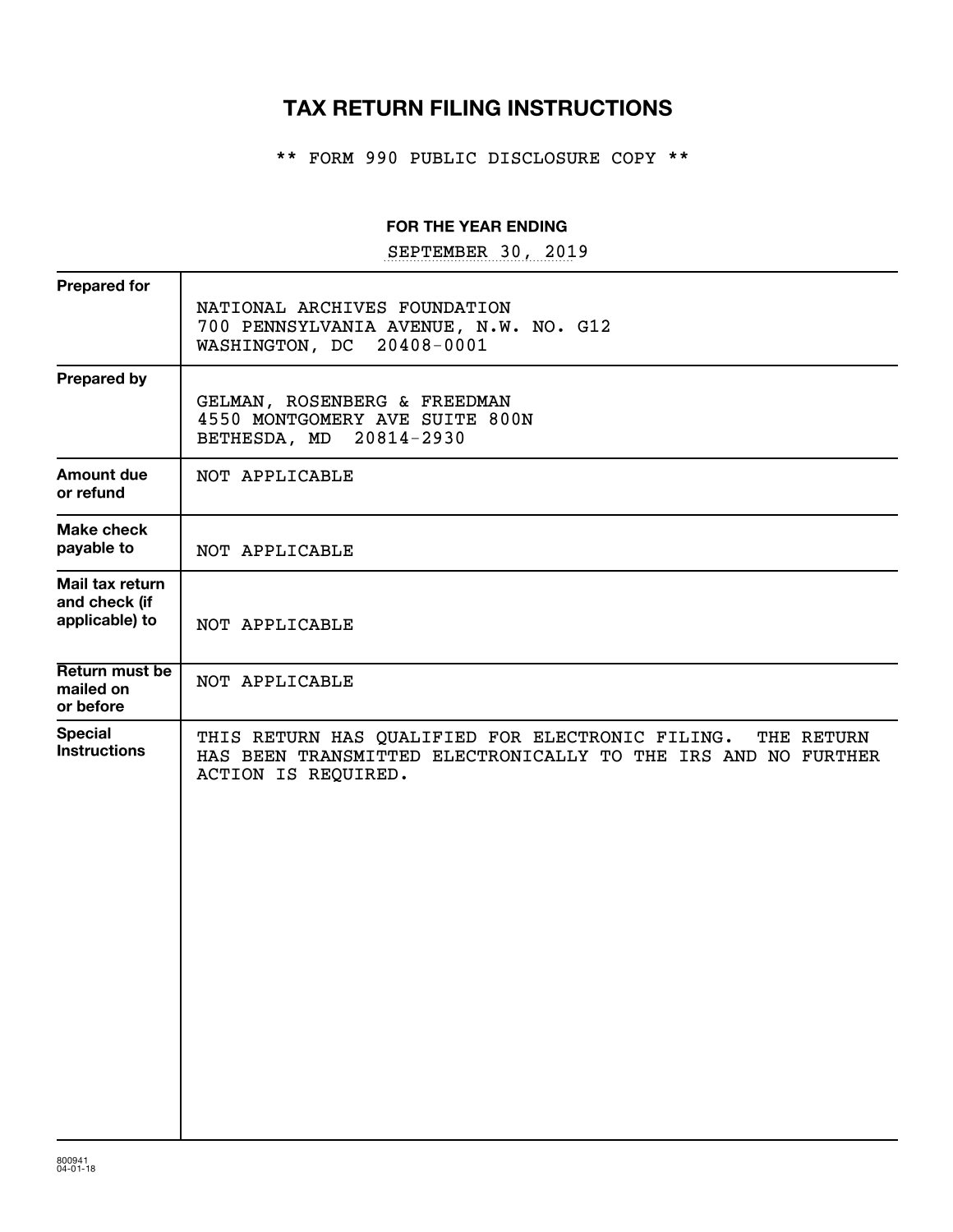|                         |                               |                                | ** PUBLIC DISCLOSURE COPY **                                                                                                                                               |                                                           |                                            |
|-------------------------|-------------------------------|--------------------------------|----------------------------------------------------------------------------------------------------------------------------------------------------------------------------|-----------------------------------------------------------|--------------------------------------------|
|                         |                               |                                | <b>Return of Organization Exempt From Income Tax</b>                                                                                                                       |                                                           | OMB No. 1545-0047                          |
|                         |                               | Form 990                       | Under section 501(c), 527, or 4947(a)(1) of the Internal Revenue Code (except private foundations)                                                                         |                                                           |                                            |
|                         |                               | Department of the Treasury     | Do not enter social security numbers on this form as it may be made public.                                                                                                |                                                           | <b>Open to Public</b>                      |
|                         |                               | Internal Revenue Service       | Go to www.irs.gov/Form990 for instructions and the latest information.                                                                                                     |                                                           | Inspection                                 |
|                         |                               |                                | OCT 1, 2018<br>A For the 2018 calendar year, or tax year beginning                                                                                                         | and ending SEP 30, 2019                                   |                                            |
|                         | <b>B</b> Check if applicable: |                                | <b>C</b> Name of organization                                                                                                                                              | D Employer identification number                          |                                            |
|                         | Address<br> change            |                                | NATIONAL ARCHIVES FOUNDATION                                                                                                                                               |                                                           |                                            |
|                         | Name<br>change                |                                | Doing business as                                                                                                                                                          |                                                           | 52-1792608                                 |
|                         | Ilnitial<br>return            |                                | Number and street (or P.O. box if mail is not delivered to street address)<br>Room/suite                                                                                   | <b>E</b> Telephone number                                 |                                            |
|                         | Final<br>return/<br>termin-   |                                | G12<br>700 PENNSYLVANIA AVENUE, N.W.                                                                                                                                       |                                                           | $202 - 357 - 5221$<br>7,977,395.           |
|                         | ated<br>Amended               |                                | City or town, state or province, country, and ZIP or foreign postal code<br>$20408 - 0001$<br>WASHINGTON, DC                                                               | G Gross receipts \$<br>H(a) Is this a group return        |                                            |
|                         | Ireturn<br>Applica-<br>tion   |                                | F Name and address of principal officer: PATRICK M. MADDEN                                                                                                                 | for subordinates?                                         | $\Box$ Yes $\Box X$ No                     |
|                         | pending                       |                                | SAME AS C ABOVE                                                                                                                                                            | $H(b)$ Are all subordinates included? $\Box$ Yes          | <b>No</b>                                  |
|                         |                               |                                | Tax-exempt status: $X \over 301(c)(3)$<br>$501(c)$ (<br>$\sqrt{\frac{1}{1}}$ (insert no.)<br>$4947(a)(1)$ or                                                               | 527                                                       | If "No," attach a list. (see instructions) |
|                         |                               |                                | J Website: WWW.ARCHIVESFOUNDATION.ORG                                                                                                                                      | $H(c)$ Group exemption number $\blacktriangleright$       |                                            |
|                         |                               |                                | K Form of organization: $X$ Corporation<br>$\overline{Other}$<br>Trust<br>Association                                                                                      | L Year of formation: $1992$ M State of legal domicile: DC |                                            |
|                         | Part I                        | <b>Summary</b>                 |                                                                                                                                                                            |                                                           |                                            |
|                         | 1                             |                                | Briefly describe the organization's mission or most significant activities: SEE PART III, LINE 1.                                                                          |                                                           |                                            |
| Governance              |                               |                                |                                                                                                                                                                            |                                                           |                                            |
|                         | 2                             |                                | Check this box $\blacktriangleright$ $\Box$ if the organization discontinued its operations or disposed of more than 25% of its net assets.                                |                                                           | 37                                         |
|                         | З                             |                                | Number of voting members of the governing body (Part VI, line 1a)                                                                                                          | 3                                                         | $\overline{37}$                            |
|                         | 4                             |                                |                                                                                                                                                                            | $\overline{\mathbf{4}}$                                   | 65                                         |
| <b>Activities &amp;</b> | 5                             |                                |                                                                                                                                                                            | 5                                                         | $\overline{37}$                            |
|                         | 6                             |                                |                                                                                                                                                                            | $6\phantom{a}$                                            | $\overline{0}$ .                           |
|                         |                               |                                |                                                                                                                                                                            | 7a                                                        | $\overline{0}$ .                           |
|                         |                               |                                |                                                                                                                                                                            | <b>7b</b>                                                 |                                            |
|                         |                               |                                |                                                                                                                                                                            | <b>Prior Year</b><br>3,673,682.                           | <b>Current Year</b><br>3,779,679.          |
| Revenue                 | 8                             |                                |                                                                                                                                                                            | 271,960.                                                  | 191,870.                                   |
|                         | 9                             |                                | Program service revenue (Part VIII, line 2g)                                                                                                                               | 132,544.                                                  | 153,917.                                   |
|                         | 10                            |                                |                                                                                                                                                                            | 1,671,646.                                                | 1,756,555.                                 |
|                         | 11                            |                                | Other revenue (Part VIII, column (A), lines 5, 6d, 8c, 9c, 10c, and 11e)                                                                                                   | 5,749,832.                                                | 5,882,021.                                 |
|                         | 12                            |                                | Total revenue - add lines 8 through 11 (must equal Part VIII, column (A), line 12)                                                                                         | 1, 117, 250.                                              | 633,445.                                   |
|                         | 13                            |                                | Grants and similar amounts paid (Part IX, column (A), lines 1-3)                                                                                                           | $\overline{0}$ .                                          | 0.                                         |
|                         | 14                            |                                | Salaries, other compensation, employee benefits (Part IX, column (A), lines 5-10)                                                                                          | 2,444,808.                                                | 2,565,604.                                 |
| Expenses                |                               |                                |                                                                                                                                                                            | σ.                                                        | $\overline{0}$ .                           |
|                         |                               |                                | <b>16a</b> Professional fundraising fees (Part IX, column (A), line 11e)<br>1,261,851.<br><b>b</b> Total fundraising expenses (Part IX, column (D), line 25)               |                                                           |                                            |
|                         |                               |                                |                                                                                                                                                                            | 2,581,068.                                                | 3, 274, 262.                               |
|                         | 18                            |                                | Total expenses. Add lines 13-17 (must equal Part IX, column (A), line 25)                                                                                                  | 6, 143, 126.                                              | 6,473,311.                                 |
|                         | 19                            |                                |                                                                                                                                                                            | $-393, 294.$                                              | $-591,290.$                                |
|                         |                               |                                |                                                                                                                                                                            | <b>Beginning of Current Year</b>                          | <b>End of Year</b>                         |
|                         | 20                            | Total assets (Part X, line 16) |                                                                                                                                                                            | 8,547,954.                                                | 8, 146, 785.                               |
| Net Assets or           | 21                            |                                | Total liabilities (Part X, line 26)                                                                                                                                        | 352,674.                                                  | 363, 110.                                  |
|                         | 22                            |                                |                                                                                                                                                                            | 8, 195, 280.                                              | 7,783,675.                                 |
|                         | Part II                       | Signature Block                |                                                                                                                                                                            |                                                           |                                            |
|                         |                               |                                | Under penalties of perjury, I declare that I have examined this return, including accompanying schedules and statements, and to the best of my knowledge and belief, it is |                                                           |                                            |
|                         |                               |                                | true, correct, and complete. Declaration of preparer (other than officer) is based on all information of which preparer has any knowledge.                                 |                                                           |                                            |
|                         |                               |                                |                                                                                                                                                                            |                                                           |                                            |
| Sign                    |                               |                                | Signature of officer                                                                                                                                                       | Date                                                      |                                            |

| Sign            |                                                    | Signature of officer       |  |                              |  |           |  |                                                                                   |  |          | Date |               |                            |                 |  |
|-----------------|----------------------------------------------------|----------------------------|--|------------------------------|--|-----------|--|-----------------------------------------------------------------------------------|--|----------|------|---------------|----------------------------|-----------------|--|
| Here            | <b>EXECUTIVE DIRECTOR</b><br>MADDEN,<br>PATRICK M. |                            |  |                              |  |           |  |                                                                                   |  |          |      |               |                            |                 |  |
|                 |                                                    |                            |  | Type or print name and title |  |           |  |                                                                                   |  |          |      |               |                            |                 |  |
|                 |                                                    | Print/Type preparer's name |  |                              |  |           |  | Preparer's signature/                                                             |  | Date     |      | Check         | PTIN                       |                 |  |
| Paid            |                                                    | RICHARD J.                 |  | LOCASTRO,                    |  | CPA       |  | echand                                                                            |  | 7/7/2020 |      | self-emploved | P00288314                  |                 |  |
| Preparer        |                                                    | Firm's name                |  | GELMAN,                      |  | ROSENBERG |  | <b>FREEDMAN</b><br>&.                                                             |  |          |      | Firm's $EIN$  | 52-1392008                 |                 |  |
| Use Only        |                                                    |                            |  |                              |  |           |  | Firm's address 1550 MONTGOMERY AVE SUITE 800N                                     |  |          |      |               |                            |                 |  |
|                 |                                                    |                            |  |                              |  |           |  | BETHESDA, MD 20814-2930                                                           |  |          |      |               | Phone no. $(301)$ 951-9090 |                 |  |
|                 |                                                    |                            |  |                              |  |           |  | May the IRS discuss this return with the preparer shown above? (see instructions) |  |          |      |               | X'<br>Yes                  | No              |  |
| 832001 12-31-18 |                                                    |                            |  |                              |  |           |  | LHA For Paperwork Reduction Act Notice, see the separate instructions.            |  |          |      |               |                            | Form 990 (2018) |  |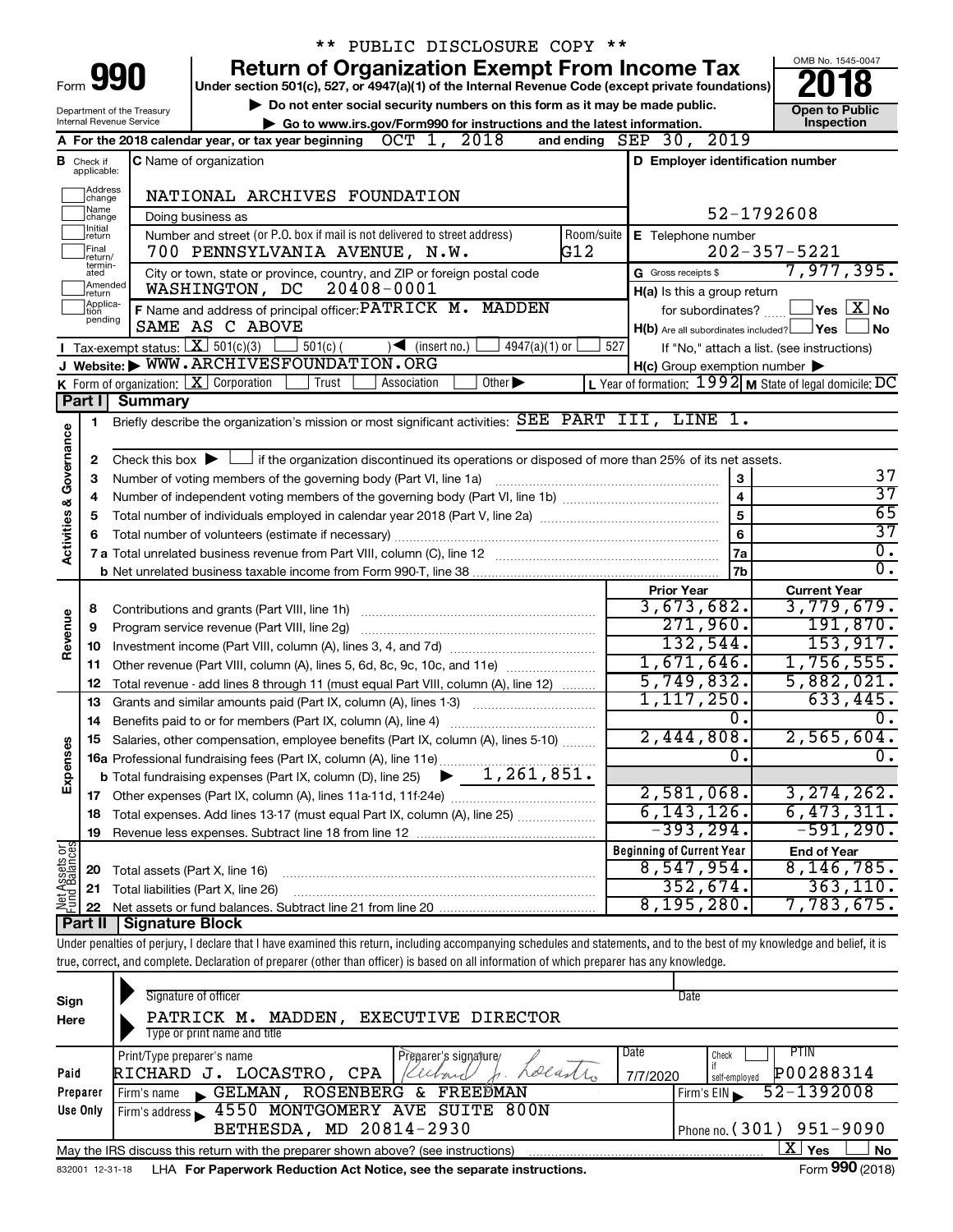| $\mathbf{1}$ | Briefly describe the organization's mission:<br>THE FOUNDATION WAS CREATED TO SUPPORT THE ARCHIVIST OF THE UNITED                                                                                                                                                                                                      |
|--------------|------------------------------------------------------------------------------------------------------------------------------------------------------------------------------------------------------------------------------------------------------------------------------------------------------------------------|
|              | STATES IN THE DEVELOPMENT OF PROGRAMS, TECHNOLOGY, PROJECTS AND                                                                                                                                                                                                                                                        |
|              | MATERIALS THAT WILL INTRODUCE THE ARCHIVES AND INTERPRET ITS HOLDINGS                                                                                                                                                                                                                                                  |
|              | TO INDIVIDUALS AROUND THE WORLD.                                                                                                                                                                                                                                                                                       |
| $\mathbf{2}$ | Did the organization undertake any significant program services during the year which were not listed on the<br>$\sqrt{\mathsf{Yes}\ \mathbb{X}}$ No<br>prior Form 990 or 990-EZ?                                                                                                                                      |
|              | If "Yes," describe these new services on Schedule O.                                                                                                                                                                                                                                                                   |
| 3            | $Yes \ \boxed{X}$ No<br>Did the organization cease conducting, or make significant changes in how it conducts, any program services?<br>If "Yes," describe these changes on Schedule O.                                                                                                                                |
| 4            | Describe the organization's program service accomplishments for each of its three largest program services, as measured by expenses.<br>Section 501(c)(3) and 501(c)(4) organizations are required to report the amount of grants and allocations to others, the total expenses, and                                   |
| 4a           | revenue, if any, for each program service reported.<br>1,093,619.<br>1,849,879.<br>) (Expenses \$<br>including grants of \$<br>) (Revenue \$<br>(Code:<br>NATIONAL ARCHIVES STORE: THE NATIONAL ARCHIVES STORE PLAYS A VITAL ROLE                                                                                      |
|              | IN FULFILLING THE MISSION OF THE NATIONAL ARCHIVES FOUNDATION. AS THE                                                                                                                                                                                                                                                  |
|              | EXCLUSIVE GIFT SHOP OF THE NATIONAL ARCHIVES MUSEUM, THE NATIONAL                                                                                                                                                                                                                                                      |
|              | ARCHIVES STORE SUPPORTS EXHIBITION AND EDUCATIONAL MESSAGING THROUGH                                                                                                                                                                                                                                                   |
|              | THE DEVELOPMENT AND PRESENTATION OF HIGH-QUALITY MERCHANDISE                                                                                                                                                                                                                                                           |
|              | HIGHLIGHTING THE HOLDINGS OF THE NATIONAL ARCHIVES. ALL PROCEEDS HELP                                                                                                                                                                                                                                                  |
|              | SUPPORT NATIONAL ARCHIVES EXHIBITS, PUBLIC PROGRAMS, AND EDUCATIONAL                                                                                                                                                                                                                                                   |
|              | INITIATIVES ACROSS THE COUNTRY.                                                                                                                                                                                                                                                                                        |
|              |                                                                                                                                                                                                                                                                                                                        |
|              |                                                                                                                                                                                                                                                                                                                        |
|              |                                                                                                                                                                                                                                                                                                                        |
|              |                                                                                                                                                                                                                                                                                                                        |
| 4b           | 708,643.<br>7,000.<br>) (Revenue \$<br>including grants of \$<br>) (Expenses \$<br>(Code:<br>MUSEUM ACTIVITIES: MUSEUM ACTIVITIES ARE INTENDED TO SUPPORT AUDIENCE<br>DEVELOPMENT, BRANDING AND PROMOTION OF THE NATIONAL ARCHIVES, AS WELL<br>AS VOLUNTEER PROGRAMS. ACTIVITIES INCLUDE: THE JULY 4TH CELEBRATION AND |
|              | MANY OTHERS.                                                                                                                                                                                                                                                                                                           |
|              |                                                                                                                                                                                                                                                                                                                        |
|              |                                                                                                                                                                                                                                                                                                                        |
|              |                                                                                                                                                                                                                                                                                                                        |
|              |                                                                                                                                                                                                                                                                                                                        |
|              |                                                                                                                                                                                                                                                                                                                        |
|              |                                                                                                                                                                                                                                                                                                                        |
|              |                                                                                                                                                                                                                                                                                                                        |
|              |                                                                                                                                                                                                                                                                                                                        |
|              |                                                                                                                                                                                                                                                                                                                        |
|              | ) (Expenses \$<br>) (Revenue \$<br>(Code:                                                                                                                                                                                                                                                                              |
|              | 191,870.<br>1,037,730. including grants of \$<br>EXHIBITIONS: DURING THE CURRENT FISCAL YEAR, THE LAWRENCE F. O'BRIEN                                                                                                                                                                                                  |
|              | "RIGHTFULLY HERS: AMERICAN WOMEN AND THE VOTE"<br><b>EXHIBIT</b><br>GALLERY                                                                                                                                                                                                                                            |
|              | AN OVERVIEW OF THE EVENTS LEADING UP AND FOLLOWING THE PASSING OF THE                                                                                                                                                                                                                                                  |
|              | 19TH AMENDMENT.                                                                                                                                                                                                                                                                                                        |
|              |                                                                                                                                                                                                                                                                                                                        |
|              |                                                                                                                                                                                                                                                                                                                        |
|              |                                                                                                                                                                                                                                                                                                                        |
|              |                                                                                                                                                                                                                                                                                                                        |
|              |                                                                                                                                                                                                                                                                                                                        |
|              |                                                                                                                                                                                                                                                                                                                        |
|              |                                                                                                                                                                                                                                                                                                                        |
|              | Other program services (Describe in Schedule O.)                                                                                                                                                                                                                                                                       |
|              | 626, 445.) (Revenue \$<br>$1,245,682$ and including grants of \$<br>(Expenses \$                                                                                                                                                                                                                                       |
| 4c<br>4d     | PROVIDED<br>4,085,674.<br>4e Total program service expenses                                                                                                                                                                                                                                                            |
|              | Form 990 (2018)<br>832002 12-31-18                                                                                                                                                                                                                                                                                     |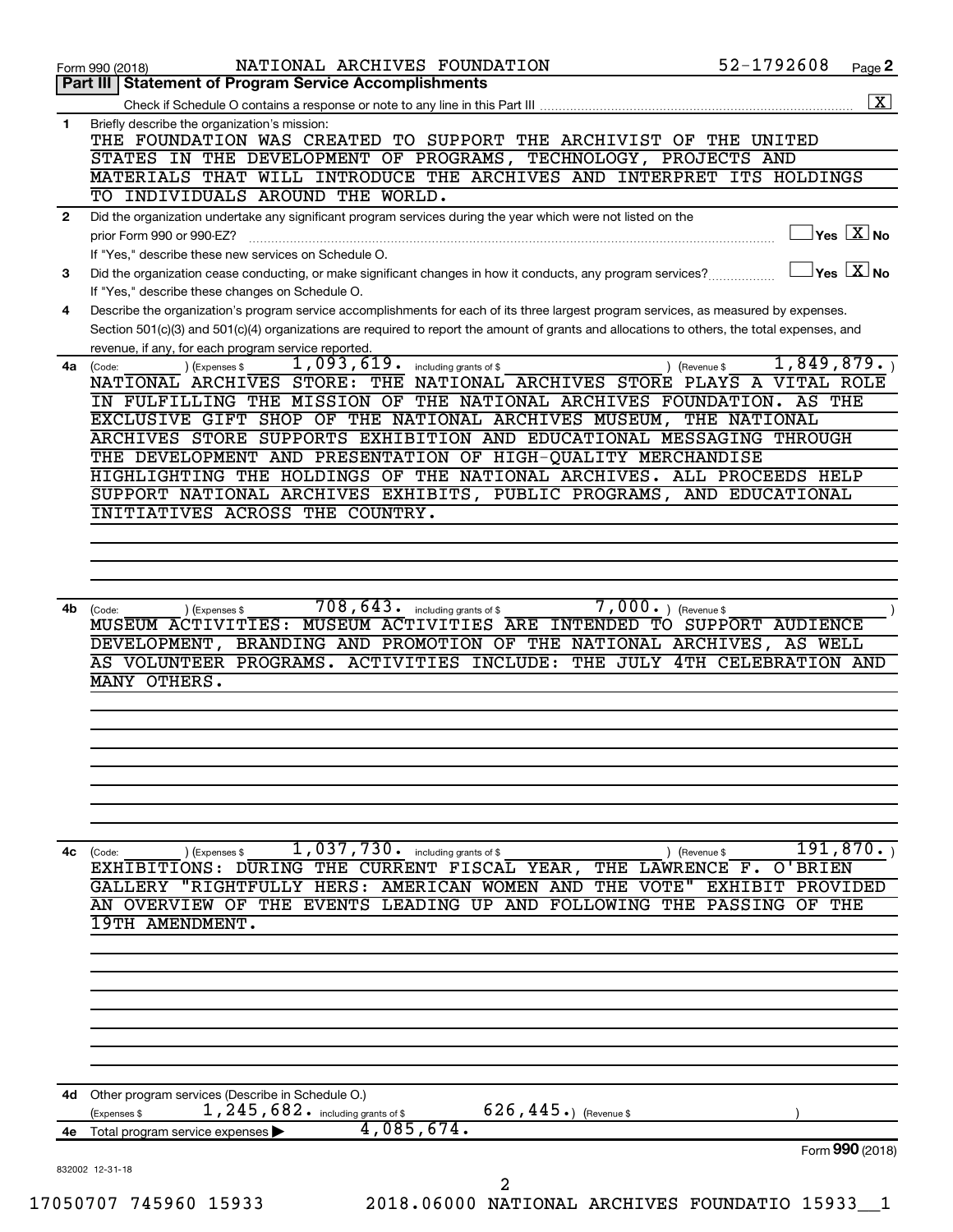|  | Form 990 (2018) |  |
|--|-----------------|--|
|  |                 |  |

Form 990 (2018) Page NATIONAL ARCHIVES FOUNDATION 52-1792608 **Part IV Checklist of Required Schedules**

|    |                                                                                                                                                                                                                                                           |                 | Yes                   | No.                   |
|----|-----------------------------------------------------------------------------------------------------------------------------------------------------------------------------------------------------------------------------------------------------------|-----------------|-----------------------|-----------------------|
| 1  | Is the organization described in section 501(c)(3) or 4947(a)(1) (other than a private foundation)?                                                                                                                                                       |                 |                       |                       |
|    | If "Yes," complete Schedule A                                                                                                                                                                                                                             | 1               | х                     |                       |
| 2  |                                                                                                                                                                                                                                                           | $\mathbf{2}$    | $\overline{\text{x}}$ |                       |
| 3  | Did the organization engage in direct or indirect political campaign activities on behalf of or in opposition to candidates for                                                                                                                           |                 |                       |                       |
|    | public office? If "Yes," complete Schedule C, Part I                                                                                                                                                                                                      | з               |                       | х                     |
| 4  | Section 501(c)(3) organizations. Did the organization engage in lobbying activities, or have a section 501(h) election in effect                                                                                                                          |                 |                       |                       |
|    |                                                                                                                                                                                                                                                           | 4               |                       | x                     |
| 5  | Is the organization a section 501(c)(4), 501(c)(5), or 501(c)(6) organization that receives membership dues, assessments, or                                                                                                                              |                 |                       | х                     |
|    |                                                                                                                                                                                                                                                           | 5               |                       |                       |
| 6  | Did the organization maintain any donor advised funds or any similar funds or accounts for which donors have the right to<br>provide advice on the distribution or investment of amounts in such funds or accounts? If "Yes," complete Schedule D, Part I | 6               |                       | х                     |
| 7  | Did the organization receive or hold a conservation easement, including easements to preserve open space,                                                                                                                                                 |                 |                       |                       |
|    | the environment, historic land areas, or historic structures? If "Yes," complete Schedule D, Part II                                                                                                                                                      | $\overline{7}$  |                       | x                     |
| 8  | Did the organization maintain collections of works of art, historical treasures, or other similar assets? If "Yes," complete                                                                                                                              |                 |                       |                       |
|    |                                                                                                                                                                                                                                                           | 8               |                       | x                     |
| 9  | Did the organization report an amount in Part X, line 21, for escrow or custodial account liability, serve as a custodian for                                                                                                                             |                 |                       |                       |
|    | amounts not listed in Part X; or provide credit counseling, debt management, credit repair, or debt negotiation services?                                                                                                                                 |                 |                       |                       |
|    | If "Yes," complete Schedule D, Part IV                                                                                                                                                                                                                    | 9               |                       | x                     |
| 10 | Did the organization, directly or through a related organization, hold assets in temporarily restricted endowments, permanent                                                                                                                             |                 |                       |                       |
|    |                                                                                                                                                                                                                                                           | 10              | x                     |                       |
| 11 | If the organization's answer to any of the following questions is "Yes," then complete Schedule D, Parts VI, VII, VIII, IX, or X                                                                                                                          |                 |                       |                       |
|    | as applicable.                                                                                                                                                                                                                                            |                 |                       |                       |
|    | a Did the organization report an amount for land, buildings, and equipment in Part X, line 10? If "Yes," complete Schedule D,                                                                                                                             |                 |                       |                       |
|    |                                                                                                                                                                                                                                                           | 11a             | х                     |                       |
|    | <b>b</b> Did the organization report an amount for investments - other securities in Part X, line 12 that is 5% or more of its total                                                                                                                      |                 |                       |                       |
|    |                                                                                                                                                                                                                                                           | 11b             |                       | х                     |
|    | c Did the organization report an amount for investments - program related in Part X, line 13 that is 5% or more of its total                                                                                                                              |                 |                       |                       |
|    |                                                                                                                                                                                                                                                           | 11c             |                       | х                     |
|    | d Did the organization report an amount for other assets in Part X, line 15 that is 5% or more of its total assets reported in                                                                                                                            |                 |                       |                       |
|    |                                                                                                                                                                                                                                                           | 11d             |                       | x                     |
|    |                                                                                                                                                                                                                                                           | 11e             |                       | X                     |
| f  | Did the organization's separate or consolidated financial statements for the tax year include a footnote that addresses                                                                                                                                   |                 |                       |                       |
|    | the organization's liability for uncertain tax positions under FIN 48 (ASC 740)? If "Yes," complete Schedule D, Part X                                                                                                                                    | 11f             | х                     |                       |
|    | 12a Did the organization obtain separate, independent audited financial statements for the tax year? If "Yes," complete                                                                                                                                   |                 | x                     |                       |
|    | Schedule D, Parts XI and XII                                                                                                                                                                                                                              | 12a             |                       |                       |
|    | b Was the organization included in consolidated, independent audited financial statements for the tax year?<br>If "Yes," and if the organization answered "No" to line 12a, then completing Schedule D, Parts XI and XII is optional <i>www</i>           | 12 <sub>b</sub> |                       | х                     |
|    |                                                                                                                                                                                                                                                           | 13              |                       | $\overline{\text{x}}$ |
| 13 |                                                                                                                                                                                                                                                           | 14a             |                       | x                     |
|    | <b>b</b> Did the organization have aggregate revenues or expenses of more than \$10,000 from grantmaking, fundraising, business,                                                                                                                          |                 |                       |                       |
|    | investment, and program service activities outside the United States, or aggregate foreign investments valued at \$100,000                                                                                                                                |                 |                       |                       |
|    |                                                                                                                                                                                                                                                           | 14b             |                       | x                     |
| 15 | Did the organization report on Part IX, column (A), line 3, more than \$5,000 of grants or other assistance to or for any                                                                                                                                 |                 |                       |                       |
|    |                                                                                                                                                                                                                                                           | 15              |                       | x                     |
| 16 | Did the organization report on Part IX, column (A), line 3, more than \$5,000 of aggregate grants or other assistance to                                                                                                                                  |                 |                       |                       |
|    |                                                                                                                                                                                                                                                           | 16              |                       | x                     |
| 17 | Did the organization report a total of more than \$15,000 of expenses for professional fundraising services on Part IX,                                                                                                                                   |                 |                       |                       |
|    |                                                                                                                                                                                                                                                           | 17              |                       | x                     |
| 18 | Did the organization report more than \$15,000 total of fundraising event gross income and contributions on Part VIII, lines                                                                                                                              |                 |                       |                       |
|    |                                                                                                                                                                                                                                                           | 18              | х                     |                       |
| 19 | Did the organization report more than \$15,000 of gross income from gaming activities on Part VIII, line 9a? If "Yes,"                                                                                                                                    |                 |                       |                       |
|    |                                                                                                                                                                                                                                                           | 19              |                       | X.                    |
|    | 20a Did the organization operate one or more hospital facilities? If "Yes," complete Schedule H                                                                                                                                                           | 20a             |                       | х                     |
|    |                                                                                                                                                                                                                                                           | 20 <sub>b</sub> |                       |                       |
| 21 | Did the organization report more than \$5,000 of grants or other assistance to any domestic organization or                                                                                                                                               |                 |                       |                       |
|    |                                                                                                                                                                                                                                                           | 21              | х                     |                       |
|    | 332003 12-31-18                                                                                                                                                                                                                                           |                 |                       | Form 990 (2018)       |

832003 12-31-18

17050707 745960 15933 2018.06000 NATIONAL ARCHIVES FOUNDATIO 15933\_\_1

3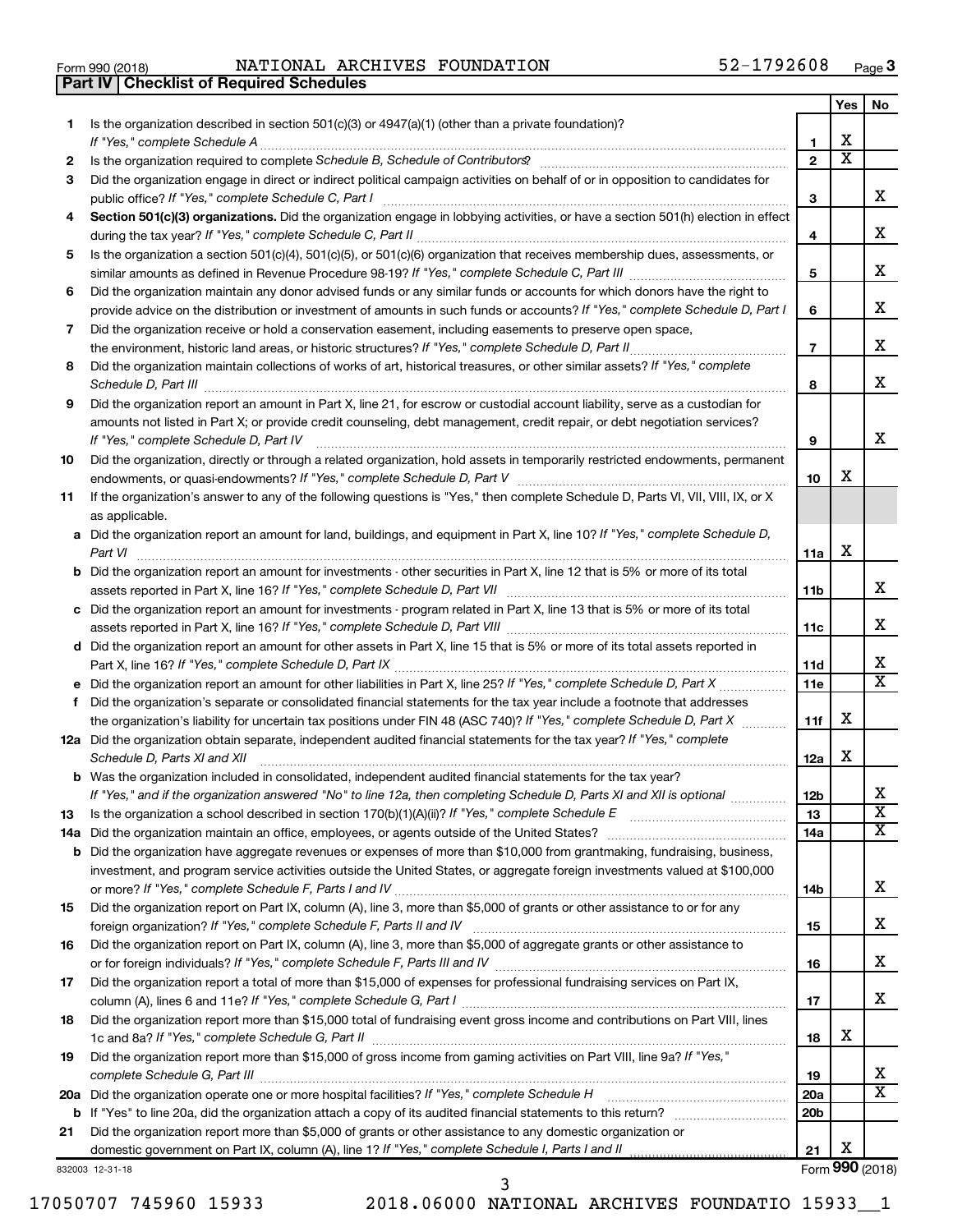|  | Form 990 (2018) |  |
|--|-----------------|--|
|  |                 |  |

*(continued)* **Part IV Checklist of Required Schedules**

|    |                                                                                                                                                                                                                                                                                    |                 | Yes                     | <b>No</b>               |
|----|------------------------------------------------------------------------------------------------------------------------------------------------------------------------------------------------------------------------------------------------------------------------------------|-----------------|-------------------------|-------------------------|
| 22 | Did the organization report more than \$5,000 of grants or other assistance to or for domestic individuals on                                                                                                                                                                      | 22              |                         | x                       |
| 23 | Did the organization answer "Yes" to Part VII, Section A, line 3, 4, or 5 about compensation of the organization's current                                                                                                                                                         |                 |                         |                         |
|    | and former officers, directors, trustees, key employees, and highest compensated employees? If "Yes," complete<br>Schedule J <b>Execute Schedule J Execute Schedule J</b>                                                                                                          | 23              | X                       |                         |
|    | 24a Did the organization have a tax-exempt bond issue with an outstanding principal amount of more than \$100,000 as of the<br>last day of the year, that was issued after December 31, 2002? If "Yes," answer lines 24b through 24d and complete                                  | 24a             |                         | x                       |
|    |                                                                                                                                                                                                                                                                                    | 24 <sub>b</sub> |                         |                         |
|    | c Did the organization maintain an escrow account other than a refunding escrow at any time during the year to defease                                                                                                                                                             | 24с             |                         |                         |
|    |                                                                                                                                                                                                                                                                                    | 24d             |                         |                         |
|    | 25a Section 501(c)(3), 501(c)(4), and 501(c)(29) organizations. Did the organization engage in an excess benefit                                                                                                                                                                   | 25a             |                         | x                       |
|    | <b>b</b> Is the organization aware that it engaged in an excess benefit transaction with a disqualified person in a prior year, and<br>that the transaction has not been reported on any of the organization's prior Forms 990 or 990-EZ? If "Yes," complete<br>Schedule L, Part I | 25b             |                         | x                       |
| 26 | Did the organization report any amount on Part X, line 5, 6, or 22 for receivables from or payables to any current or                                                                                                                                                              |                 |                         |                         |
|    | former officers, directors, trustees, key employees, highest compensated employees, or disqualified persons? If "Yes,"<br>complete Schedule L, Part II                                                                                                                             | 26              |                         | x                       |
| 27 | Did the organization provide a grant or other assistance to an officer, director, trustee, key employee, substantial<br>contributor or employee thereof, a grant selection committee member, or to a 35% controlled entity or family member                                        | 27              |                         | x                       |
| 28 | Was the organization a party to a business transaction with one of the following parties (see Schedule L, Part IV<br>instructions for applicable filing thresholds, conditions, and exceptions):                                                                                   |                 |                         |                         |
|    | a A current or former officer, director, trustee, or key employee? If "Yes," complete Schedule L, Part IV                                                                                                                                                                          | 28a             |                         | x                       |
|    | <b>b</b> A family member of a current or former officer, director, trustee, or key employee? If "Yes," complete Schedule L, Part IV                                                                                                                                                | 28b             |                         | $\overline{\mathbf{X}}$ |
|    | c An entity of which a current or former officer, director, trustee, or key employee (or a family member thereof) was an officer,                                                                                                                                                  | 28c             |                         | x                       |
| 29 |                                                                                                                                                                                                                                                                                    | 29              | $\overline{\mathbf{X}}$ |                         |
| 30 | Did the organization receive contributions of art, historical treasures, or other similar assets, or qualified conservation                                                                                                                                                        | 30              |                         | x                       |
| 31 | Did the organization liquidate, terminate, or dissolve and cease operations?<br>If "Yes," complete Schedule N, Part I                                                                                                                                                              | 31              |                         | X                       |
| 32 | Did the organization sell, exchange, dispose of, or transfer more than 25% of its net assets? If "Yes," complete<br>Schedule N, Part II                                                                                                                                            | 32              |                         | х                       |
| 33 | Did the organization own 100% of an entity disregarded as separate from the organization under Regulations<br>sections 301.7701-2 and 301.7701-3? If "Yes," complete Schedule R, Part I                                                                                            | 33              |                         | x                       |
| 34 | Was the organization related to any tax-exempt or taxable entity? If "Yes," complete Schedule R, Part II, III, or IV, and<br>Part V, line 1                                                                                                                                        | 34              |                         | х                       |
|    | 35a Did the organization have a controlled entity within the meaning of section 512(b)(13)?                                                                                                                                                                                        | 35a             |                         | $\overline{\textbf{x}}$ |
|    | <b>b</b> If "Yes" to line 35a, did the organization receive any payment from or engage in any transaction with a controlled entity                                                                                                                                                 | 35b             |                         |                         |
| 36 | Section 501(c)(3) organizations. Did the organization make any transfers to an exempt non-charitable related organization?                                                                                                                                                         |                 |                         |                         |
| 37 | Did the organization conduct more than 5% of its activities through an entity that is not a related organization                                                                                                                                                                   | 36              |                         | х                       |
| 38 | Did the organization complete Schedule O and provide explanations in Schedule O for Part VI, lines 11b and 19?                                                                                                                                                                     | 37              |                         | x                       |
|    | Part V                                                                                                                                                                                                                                                                             | 38              | х                       |                         |
|    | Check if Schedule O contains a response or note to any line in this Part V                                                                                                                                                                                                         |                 |                         | No                      |
|    | 22<br>1a<br>0                                                                                                                                                                                                                                                                      |                 | Yes l                   |                         |
|    | 1b<br>c Did the organization comply with backup withholding rules for reportable payments to vendors and reportable gaming                                                                                                                                                         |                 |                         |                         |
|    |                                                                                                                                                                                                                                                                                    | 1c              | х<br>Form 990 (2018)    |                         |
|    | 832004 12-31-18                                                                                                                                                                                                                                                                    |                 |                         |                         |
|    | 17050707 745960 15933<br>2018.06000 NATIONAL ARCHIVES FOUNDATIO 15933                                                                                                                                                                                                              |                 |                         |                         |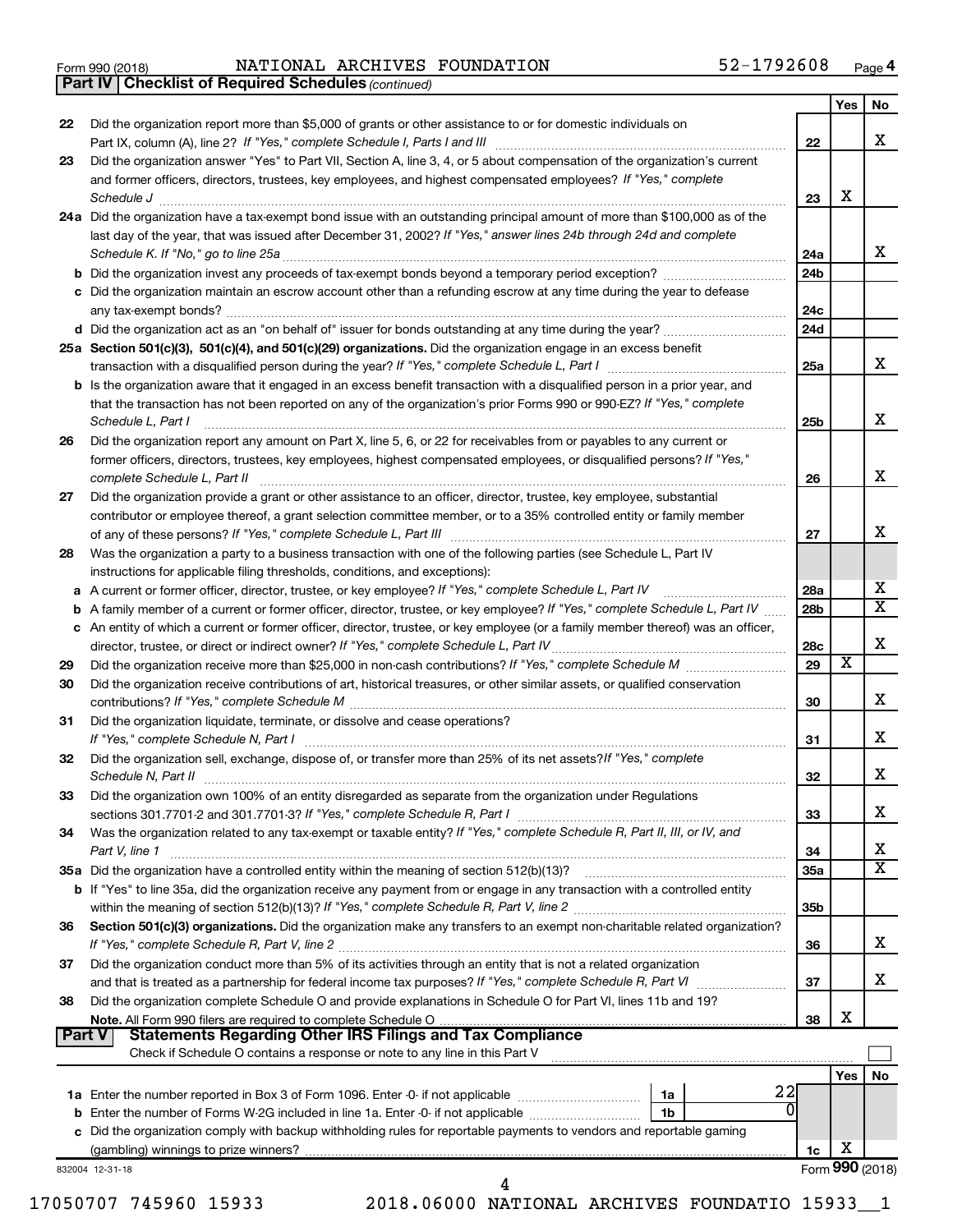|  | Form 990 (2018) |  |
|--|-----------------|--|
|  |                 |  |

**Part V** Statements Regarding Other IRS Filings and Tax Compliance (continued)

|    |                                                                                                                                                                                                       |     | Yes                     | No                           |
|----|-------------------------------------------------------------------------------------------------------------------------------------------------------------------------------------------------------|-----|-------------------------|------------------------------|
|    | 2a Enter the number of employees reported on Form W-3, Transmittal of Wage and Tax Statements,                                                                                                        |     |                         |                              |
|    | 65<br>filed for the calendar year ending with or within the year covered by this return<br>2a                                                                                                         |     |                         |                              |
|    |                                                                                                                                                                                                       | 2b  | X                       |                              |
|    |                                                                                                                                                                                                       |     |                         |                              |
|    | 3a Did the organization have unrelated business gross income of \$1,000 or more during the year?                                                                                                      | За  |                         | х                            |
|    |                                                                                                                                                                                                       | 3b  |                         |                              |
|    | 4a At any time during the calendar year, did the organization have an interest in, or a signature or other authority over, a                                                                          |     |                         |                              |
|    | financial account in a foreign country (such as a bank account, securities account, or other financial account)?                                                                                      | 4a  |                         | х                            |
|    | <b>b</b> If "Yes," enter the name of the foreign country: $\blacktriangleright$                                                                                                                       |     |                         |                              |
|    | See instructions for filing requirements for FinCEN Form 114, Report of Foreign Bank and Financial Accounts (FBAR).                                                                                   |     |                         |                              |
| 5а |                                                                                                                                                                                                       | 5a  |                         | х<br>$\overline{\textbf{x}}$ |
|    |                                                                                                                                                                                                       | 5b  |                         |                              |
| с  |                                                                                                                                                                                                       | 5с  |                         |                              |
|    | 6a Does the organization have annual gross receipts that are normally greater than \$100,000, and did the organization solicit                                                                        |     |                         | х                            |
|    | any contributions that were not tax deductible as charitable contributions?<br>b If "Yes," did the organization include with every solicitation an express statement that such contributions or gifts | 6a  |                         |                              |
|    | were not tax deductible?                                                                                                                                                                              | 6b  |                         |                              |
| 7  | Organizations that may receive deductible contributions under section 170(c).                                                                                                                         |     |                         |                              |
|    | Did the organization receive a payment in excess of \$75 made partly as a contribution and partly for goods and services provided to the payor?                                                       | 7a  | х                       |                              |
|    |                                                                                                                                                                                                       | 7b  | $\overline{\textbf{x}}$ |                              |
|    | Did the organization sell, exchange, or otherwise dispose of tangible personal property for which it was required                                                                                     |     |                         |                              |
|    |                                                                                                                                                                                                       | 7c  |                         | х                            |
|    | 7d                                                                                                                                                                                                    |     |                         |                              |
|    | Did the organization receive any funds, directly or indirectly, to pay premiums on a personal benefit contract?                                                                                       | 7e  |                         | х                            |
| t  | Did the organization, during the year, pay premiums, directly or indirectly, on a personal benefit contract?                                                                                          | 7f  |                         | $\overline{\mathbf{X}}$      |
|    | If the organization received a contribution of qualified intellectual property, did the organization file Form 8899 as required?                                                                      | 7g  |                         |                              |
| h  | If the organization received a contribution of cars, boats, airplanes, or other vehicles, did the organization file a Form 1098-C?                                                                    | 7h  |                         |                              |
| 8  | Sponsoring organizations maintaining donor advised funds. Did a donor advised fund maintained by the                                                                                                  |     |                         |                              |
|    | N/A<br>sponsoring organization have excess business holdings at any time during the year?                                                                                                             | 8   |                         |                              |
| 9  | Sponsoring organizations maintaining donor advised funds.                                                                                                                                             |     |                         |                              |
| а  | N/A<br>Did the sponsoring organization make any taxable distributions under section 4966?                                                                                                             | 9а  |                         |                              |
| b  | N/A                                                                                                                                                                                                   | 9b  |                         |                              |
| 10 | Section 501(c)(7) organizations. Enter:                                                                                                                                                               |     |                         |                              |
| а  | 10a                                                                                                                                                                                                   |     |                         |                              |
|    | 10 <sub>b</sub><br><b>b</b> Gross receipts, included on Form 990, Part VIII, line 12, for public use of club facilities <i>manamerous</i>                                                             |     |                         |                              |
| 11 | Section 501(c)(12) organizations. Enter:<br>$N/A$   11a                                                                                                                                               |     |                         |                              |
|    |                                                                                                                                                                                                       |     |                         |                              |
|    | <b>b</b> Gross income from other sources (Do not net amounts due or paid to other sources against<br>11 <sub>b</sub>                                                                                  |     |                         |                              |
|    | 12a Section 4947(a)(1) non-exempt charitable trusts. Is the organization filing Form 990 in lieu of Form 1041?                                                                                        | 12a |                         |                              |
|    | <b>b</b> If "Yes," enter the amount of tax-exempt interest received or accrued during the year $\ldots$ $\mathbf{N}/\mathbf{A}$ .<br>12b                                                              |     |                         |                              |
| 13 | Section 501(c)(29) qualified nonprofit health insurance issuers.                                                                                                                                      |     |                         |                              |
|    | N/A                                                                                                                                                                                                   | 13a |                         |                              |
|    | Note. See the instructions for additional information the organization must report on Schedule O.                                                                                                     |     |                         |                              |
|    | <b>b</b> Enter the amount of reserves the organization is required to maintain by the states in which the                                                                                             |     |                         |                              |
|    | 13 <sub>b</sub>                                                                                                                                                                                       |     |                         |                              |
|    | 13с                                                                                                                                                                                                   |     |                         |                              |
|    | 14a Did the organization receive any payments for indoor tanning services during the tax year?                                                                                                        | 14a |                         | x                            |
|    |                                                                                                                                                                                                       | 14b |                         |                              |
| 15 | Is the organization subject to the section 4960 tax on payment(s) of more than \$1,000,000 in remuneration or                                                                                         |     |                         |                              |
|    |                                                                                                                                                                                                       | 15  |                         | х                            |
|    | If "Yes," see instructions and file Form 4720, Schedule N.                                                                                                                                            |     |                         |                              |
| 16 | Is the organization an educational institution subject to the section 4968 excise tax on net investment income?                                                                                       | 16  |                         | x                            |
|    | If "Yes," complete Form 4720, Schedule O.                                                                                                                                                             |     |                         |                              |

Form (2018) **990**

832005 12-31-18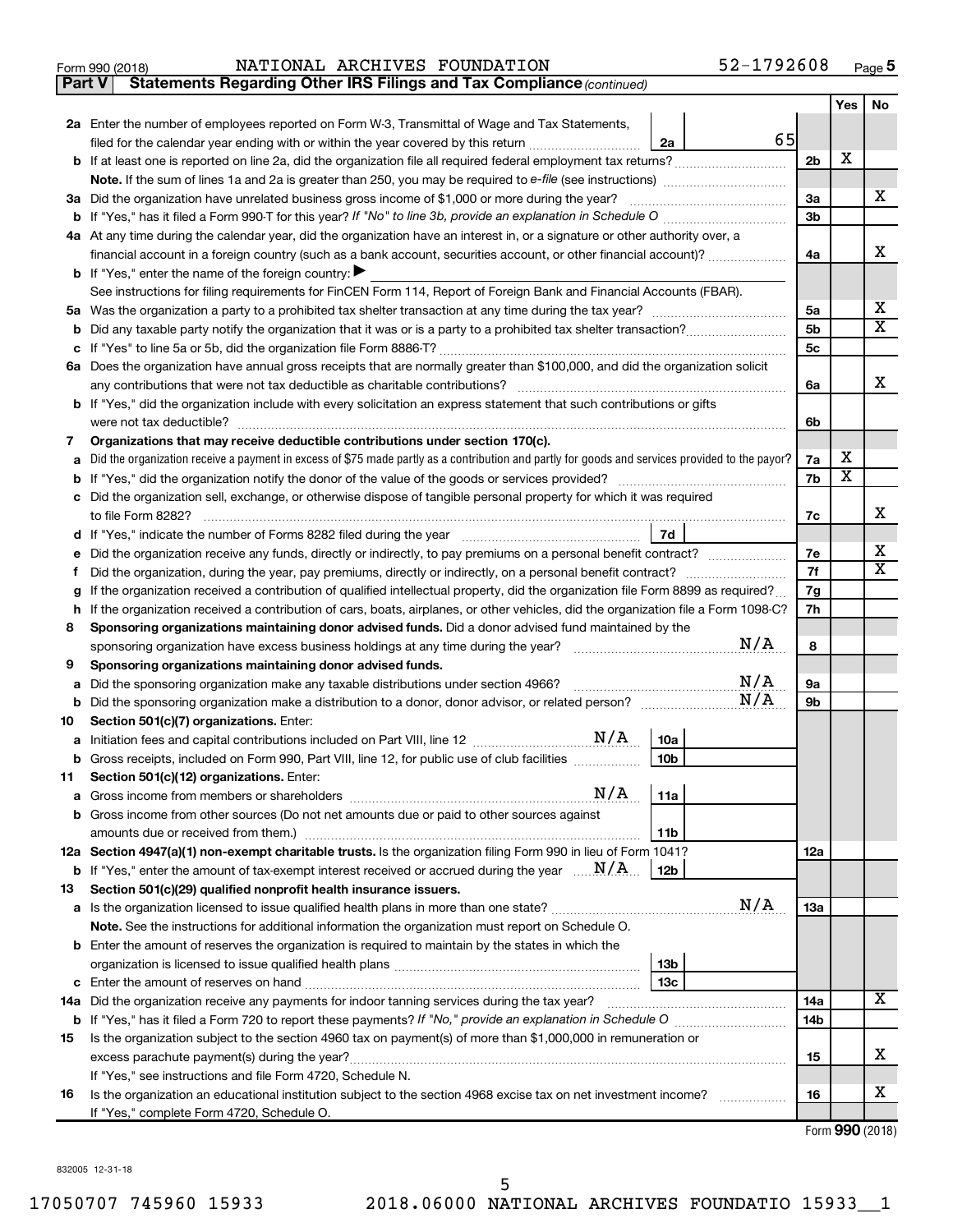| Form 990 (2018) |  |
|-----------------|--|
|-----------------|--|

**Part VI** Governance, Management, and Disclosure For each "Yes" response to lines 2 through 7b below, and for a "No" response *to line 8a, 8b, or 10b below, describe the circumstances, processes, or changes in Schedule O. See instructions.*

|     |                                                                                                                                                                                                                                |    |                |    |                 |                         | $\overline{\mathbf{x}}$ |
|-----|--------------------------------------------------------------------------------------------------------------------------------------------------------------------------------------------------------------------------------|----|----------------|----|-----------------|-------------------------|-------------------------|
|     | <b>Section A. Governing Body and Management</b>                                                                                                                                                                                |    |                |    |                 |                         |                         |
|     |                                                                                                                                                                                                                                |    |                |    |                 | Yes                     | No                      |
|     | 1a Enter the number of voting members of the governing body at the end of the tax year                                                                                                                                         | 1a |                | 37 |                 |                         |                         |
|     | If there are material differences in voting rights among members of the governing body, or if the governing                                                                                                                    |    |                |    |                 |                         |                         |
|     | body delegated broad authority to an executive committee or similar committee, explain in Schedule O.                                                                                                                          |    |                |    |                 |                         |                         |
| b   | Enter the number of voting members included in line 1a, above, who are independent                                                                                                                                             | 1b |                | 37 |                 |                         |                         |
| 2   | Did any officer, director, trustee, or key employee have a family relationship or a business relationship with any other                                                                                                       |    |                |    |                 |                         |                         |
|     |                                                                                                                                                                                                                                |    |                |    | $\mathbf{2}$    |                         |                         |
| 3   | Did the organization delegate control over management duties customarily performed by or under the direct supervision                                                                                                          |    |                |    |                 |                         |                         |
|     |                                                                                                                                                                                                                                |    |                |    | 3               |                         |                         |
| 4   | Did the organization make any significant changes to its governing documents since the prior Form 990 was filed?                                                                                                               |    |                |    | $\overline{4}$  |                         |                         |
| 5   |                                                                                                                                                                                                                                |    |                |    | 5               |                         |                         |
| 6   |                                                                                                                                                                                                                                |    |                |    | 6               |                         |                         |
| 7a  | Did the organization have members, stockholders, or other persons who had the power to elect or appoint one or                                                                                                                 |    |                |    |                 |                         |                         |
|     |                                                                                                                                                                                                                                |    |                |    | 7а              |                         |                         |
| b   | Are any governance decisions of the organization reserved to (or subject to approval by) members, stockholders, or                                                                                                             |    |                |    |                 |                         |                         |
|     |                                                                                                                                                                                                                                |    |                |    | 7b              |                         |                         |
| 8   | Did the organization contemporaneously document the meetings held or written actions undertaken during the year by the following:                                                                                              |    |                |    |                 |                         |                         |
| а   |                                                                                                                                                                                                                                |    |                |    | 8а              | х                       |                         |
| b   |                                                                                                                                                                                                                                |    |                |    | 8b              | $\overline{\textbf{x}}$ |                         |
| 9   | Is there any officer, director, trustee, or key employee listed in Part VII, Section A, who cannot be reached at the                                                                                                           |    |                |    |                 |                         |                         |
|     |                                                                                                                                                                                                                                |    |                |    | 9               |                         |                         |
|     | Section B. Policies (This Section B requests information about policies not required by the Internal Revenue Code.)                                                                                                            |    |                |    |                 |                         |                         |
|     |                                                                                                                                                                                                                                |    |                |    |                 | Yes                     |                         |
|     |                                                                                                                                                                                                                                |    |                |    | 10a             |                         |                         |
|     | <b>b</b> If "Yes," did the organization have written policies and procedures governing the activities of such chapters, affiliates,                                                                                            |    |                |    |                 |                         |                         |
|     |                                                                                                                                                                                                                                |    |                |    | 10 <sub>b</sub> |                         |                         |
|     | 11a Has the organization provided a complete copy of this Form 990 to all members of its governing body before filing the form?                                                                                                |    |                |    | 11a             | X                       |                         |
|     | Describe in Schedule O the process, if any, used by the organization to review this Form 990.                                                                                                                                  |    |                |    |                 |                         |                         |
| 12a | Did the organization have a written conflict of interest policy? If "No," go to line 13                                                                                                                                        |    |                |    | 12a             | х                       |                         |
|     | Were officers, directors, or trustees, and key employees required to disclose annually interests that could give rise to conflicts?                                                                                            |    |                |    | 12 <sub>b</sub> | $\overline{\textbf{x}}$ |                         |
| с   | Did the organization regularly and consistently monitor and enforce compliance with the policy? If "Yes," describe                                                                                                             |    |                |    |                 |                         |                         |
|     |                                                                                                                                                                                                                                |    |                |    | 12c             | х                       |                         |
| 13  |                                                                                                                                                                                                                                |    |                |    | 13              | $\overline{\textbf{x}}$ |                         |
| 14  |                                                                                                                                                                                                                                |    |                |    | 14              | $\overline{\textbf{x}}$ |                         |
| 15  | Did the process for determining compensation of the following persons include a review and approval by independent                                                                                                             |    |                |    |                 |                         |                         |
|     | persons, comparability data, and contemporaneous substantiation of the deliberation and decision?                                                                                                                              |    |                |    |                 |                         |                         |
| а   | The organization's CEO, Executive Director, or top management official manufactured content of the organization's CEO, Executive Director, or top management official manufactured content of the organization's CEO, Executiv |    |                |    | 15a             | х                       |                         |
|     |                                                                                                                                                                                                                                |    |                |    | 15b             |                         |                         |
|     | If "Yes" to line 15a or 15b, describe the process in Schedule O (see instructions).                                                                                                                                            |    |                |    |                 |                         |                         |
|     |                                                                                                                                                                                                                                |    |                |    |                 |                         |                         |
|     | 16a Did the organization invest in, contribute assets to, or participate in a joint venture or similar arrangement with a                                                                                                      |    |                |    |                 |                         |                         |
|     | taxable entity during the year?<br>b If "Yes," did the organization follow a written policy or procedure requiring the organization to evaluate its participation                                                              |    |                |    | 16a             |                         |                         |
|     |                                                                                                                                                                                                                                |    |                |    |                 |                         |                         |
|     | in joint venture arrangements under applicable federal tax law, and take steps to safeguard the organization's                                                                                                                 |    |                |    |                 |                         |                         |
|     | exempt status with respect to such arrangements?<br><b>Section C. Disclosure</b>                                                                                                                                               |    |                |    | <b>16b</b>      |                         |                         |
| 17  | List the states with which a copy of this Form 990 is required to be filed ▶SEE SCHEDULE O                                                                                                                                     |    |                |    |                 |                         |                         |
| 18  | Section 6104 requires an organization to make its Forms 1023 (1024 or 1024 A if applicable), 990, and 990-T (Section 501(c)(3)s only) available                                                                                |    |                |    |                 |                         |                         |
|     | for public inspection. Indicate how you made these available. Check all that apply.                                                                                                                                            |    |                |    |                 |                         |                         |
|     | $\lfloor \underline{X} \rfloor$ Upon request<br>Own website<br>Another's website<br>Other (explain in Schedule O)                                                                                                              |    |                |    |                 |                         |                         |
|     |                                                                                                                                                                                                                                |    |                |    |                 |                         |                         |
| 19  | Describe in Schedule O whether (and if so, how) the organization made its governing documents, conflict of interest policy, and financial                                                                                      |    |                |    |                 |                         |                         |
|     | statements available to the public during the tax year.                                                                                                                                                                        |    |                |    |                 |                         |                         |
| 20  | State the name, address, and telephone number of the person who possesses the organization's books and records<br>PATRICK M. MADDEN - 202-357-5222                                                                             |    |                |    |                 |                         |                         |
|     | 700 PENNSYLVANIA AVENUE, NW, RM G12, WASHINGTON, DC                                                                                                                                                                            |    | $20408 - 0001$ |    |                 |                         |                         |
|     | 832006 12-31-18                                                                                                                                                                                                                |    |                |    |                 | Form 990 (2018)         |                         |
|     | 6                                                                                                                                                                                                                              |    |                |    |                 |                         |                         |
|     | 17050707 745960 15933<br>2018.06000 NATIONAL ARCHIVES FOUNDATIO 15933 1                                                                                                                                                        |    |                |    |                 |                         |                         |
|     |                                                                                                                                                                                                                                |    |                |    |                 |                         |                         |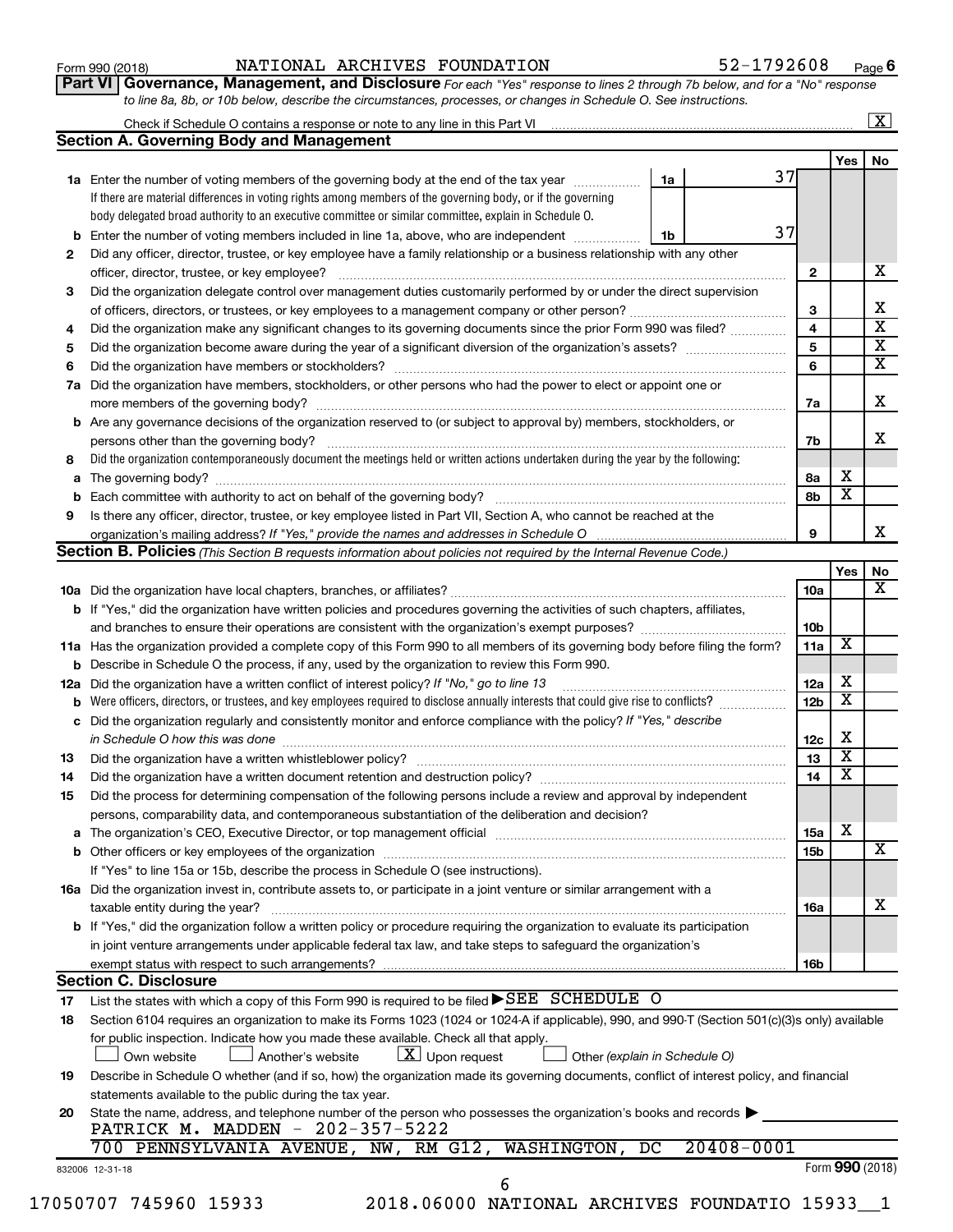$\Box$ 

| Part VII Compensation of Officers, Directors, Trustees, Key Employees, Highest Compensated |  |  |  |  |
|--------------------------------------------------------------------------------------------|--|--|--|--|
| <b>Employees, and Independent Contractors</b>                                              |  |  |  |  |

Check if Schedule O contains a response or note to any line in this Part VII

**Section A. Officers, Directors, Trustees, Key Employees, and Highest Compensated Employees**

**1a**  Complete this table for all persons required to be listed. Report compensation for the calendar year ending with or within the organization's tax year.

 $\bullet$  List all of the organization's current officers, directors, trustees (whether individuals or organizations), regardless of amount of compensation. Enter -0- in columns  $(D)$ ,  $(E)$ , and  $(F)$  if no compensation was paid.

**•** List all of the organization's **current** key employees, if any. See instructions for definition of "key employee."

**•** List the organization's five current highest compensated employees (other than an officer, director, trustee, or key employee) who received reportable compensation (Box 5 of Form W-2 and/or Box 7 of Form 1099-MISC) of more than \$100,000 from the organization and any related organizations.

**•** List all of the organization's former officers, key employees, and highest compensated employees who received more than \$100,000 of reportable compensation from the organization and any related organizations.

**•** List all of the organization's former directors or trustees that received, in the capacity as a former director or trustee of the organization, more than \$10,000 of reportable compensation from the organization and any related organizations.

List persons in the following order: individual trustees or directors; institutional trustees; officers; key employees; highest compensated employees; and former such persons.

Check this box if neither the organization nor any related organization compensated any current officer, director, or trustee.  $\Box$ 

| (A)                          | (B)                    |                                |                                                                  | (C)         |              |                                   |        | (D)                 | (E)                              | (F)                      |
|------------------------------|------------------------|--------------------------------|------------------------------------------------------------------|-------------|--------------|-----------------------------------|--------|---------------------|----------------------------------|--------------------------|
| Name and Title               | Average                |                                | (do not check more than one                                      |             | Position     |                                   |        | Reportable          | Reportable                       | Estimated                |
|                              | hours per              |                                | box, unless person is both an<br>officer and a director/trustee) |             |              |                                   |        | compensation        | compensation                     | amount of                |
|                              | week                   |                                |                                                                  |             |              |                                   |        | from                | from related                     | other                    |
|                              | (list any<br>hours for | Individual trustee or director |                                                                  |             |              |                                   |        | the<br>organization | organizations<br>(W-2/1099-MISC) | compensation<br>from the |
|                              | related                |                                |                                                                  |             |              |                                   |        | (W-2/1099-MISC)     |                                  | organization             |
|                              | organizations          |                                | Institutional trustee                                            |             |              |                                   |        |                     |                                  | and related              |
|                              | below                  |                                |                                                                  |             | Key employee |                                   |        |                     |                                  | organizations            |
|                              | line)                  |                                |                                                                  | Officer     |              | Highest compensated<br>  employee | Former |                     |                                  |                          |
| JAMES J. BLANCHARD<br>(1)    | 5.00                   |                                |                                                                  |             |              |                                   |        |                     |                                  |                          |
| CHAIR AND PRESIDENT          |                        | $\mathbf X$                    |                                                                  | X           |              |                                   |        | 0.                  | $\mathbf 0$ .                    | 0.                       |
| JACQUELINE B. MARS<br>(2)    | 2.00                   |                                |                                                                  |             |              |                                   |        |                     |                                  |                          |
| VICE PRESIDENT               |                        | $\mathbf X$                    |                                                                  | $\mathbf X$ |              |                                   |        | $\mathbf 0$ .       | $\mathbf 0$ .                    | $\mathbf 0$ .            |
| ROBERT MOSBACHER, JR.<br>(3) | 2.00                   |                                |                                                                  |             |              |                                   |        |                     |                                  |                          |
| VICE PRESIDENT               |                        | $\mathbf X$                    |                                                                  | X           |              |                                   |        | $\mathbf 0$ .       | 0.                               | $\mathbf 0$ .            |
| MICHAEL POWELL<br>(4)        | 2.00                   |                                |                                                                  |             |              |                                   |        |                     |                                  |                          |
| VICE PRESIDENT               |                        | X                              |                                                                  | X           |              |                                   |        | $\mathbf 0$         | 0.                               | $\mathbf 0$ .            |
| (5)<br>LUCINDA ROBB          | 2.00                   |                                |                                                                  |             |              |                                   |        |                     |                                  |                          |
| VICE PRESIDENT               |                        | X                              |                                                                  | X           |              |                                   |        | 0                   | 0.                               | $\mathbf 0$ .            |
| ROSS O. SWIMMER<br>(6)       | 2.00                   |                                |                                                                  |             |              |                                   |        |                     |                                  |                          |
| <b>TREASURER</b>             |                        | X                              |                                                                  | X           |              |                                   |        | 0                   | 0.                               | $\mathbf 0$ .            |
| MARILYNN WOOD HILL<br>(7)    | 2.00                   |                                |                                                                  |             |              |                                   |        |                     |                                  |                          |
| <b>SECRETARY</b>             |                        | X                              |                                                                  | $\mathbf X$ |              |                                   |        | $\mathbf 0$ .       | $\mathbf 0$                      | $\mathbf 0$ .            |
| MICHAEL R. BESCHLOSS<br>(8)  | 1.50                   |                                |                                                                  |             |              |                                   |        |                     |                                  |                          |
| <b>BOARD MEMBER</b>          |                        | X                              |                                                                  |             |              |                                   |        | $\mathbf 0$ .       | 0.                               | $\mathbf 0$ .            |
| A'LELIA BUNDLES<br>(9)       | 1.50                   |                                |                                                                  |             |              |                                   |        |                     |                                  |                          |
| BOARD MEMBER                 |                        | $\mathbf X$                    |                                                                  |             |              |                                   |        | $\mathbf 0$ .       | $\mathbf 0$ .                    | $\mathbf 0$ .            |
| (10) KEN BURNS               | 1.50                   |                                |                                                                  |             |              |                                   |        |                     |                                  |                          |
| <b>BOARD MEMBER</b>          |                        | X                              |                                                                  |             |              |                                   |        | 0.                  | О.                               | 0.                       |
| (11) KEVIN BROWN             | 1.50                   |                                |                                                                  |             |              |                                   |        |                     |                                  |                          |
| <b>BOARD MEMBER</b>          |                        | $\mathbf X$                    |                                                                  |             |              |                                   |        | $\mathbf 0$         | $\mathbf 0$                      | $\mathbf 0$ .            |
| (12) STEVEN W. CAPLE         | 1.50                   |                                |                                                                  |             |              |                                   |        |                     |                                  |                          |
| <b>BOARD MEMBER</b>          |                        | X                              |                                                                  |             |              |                                   |        | 0                   | $\mathbf 0$ .                    | $\mathbf 0$ .            |
| (13) JAMES W. CICCONI        | 1.50                   |                                |                                                                  |             |              |                                   |        |                     |                                  |                          |
| <b>BOARD MEMBER</b>          |                        | X                              |                                                                  |             |              |                                   |        | 0                   | 0.                               | $\mathbf 0$ .            |
| (14) PETER CUNEO             | 1.50                   |                                |                                                                  |             |              |                                   |        |                     |                                  |                          |
| <b>BOARD MEMBER</b>          |                        | $\mathbf X$                    |                                                                  |             |              |                                   |        | $\mathbf 0$ .       | О.                               | $\mathbf 0$ .            |
| (15) TERRI FARIELLO          | 1.50                   |                                |                                                                  |             |              |                                   |        |                     |                                  |                          |
| <b>BOARD MEMBER</b>          |                        | $\mathbf X$                    |                                                                  |             |              |                                   |        | 0                   | $\mathbf 0$                      | $\mathbf 0$ .            |
| (16) LAURA GATES             | 1.50                   |                                |                                                                  |             |              |                                   |        |                     |                                  |                          |
| <b>BOARD MEMBER</b>          |                        | X                              |                                                                  |             |              |                                   |        | $\mathbf 0$ .       | $\mathbf 0$ .                    | 0.                       |
| (17) MARY GRAHAM             | 1.50                   |                                |                                                                  |             |              |                                   |        |                     |                                  |                          |
| <b>BOARD MEMBER</b>          |                        | $\mathbf X$                    |                                                                  |             |              |                                   |        | 0.                  | $\mathbf 0$                      | 0.                       |
| 832007 12-31-18              |                        |                                |                                                                  |             |              |                                   |        |                     |                                  | Form 990 (2018)          |

17050707 745960 15933 2018.06000 NATIONAL ARCHIVES FOUNDATIO 15933\_\_1

7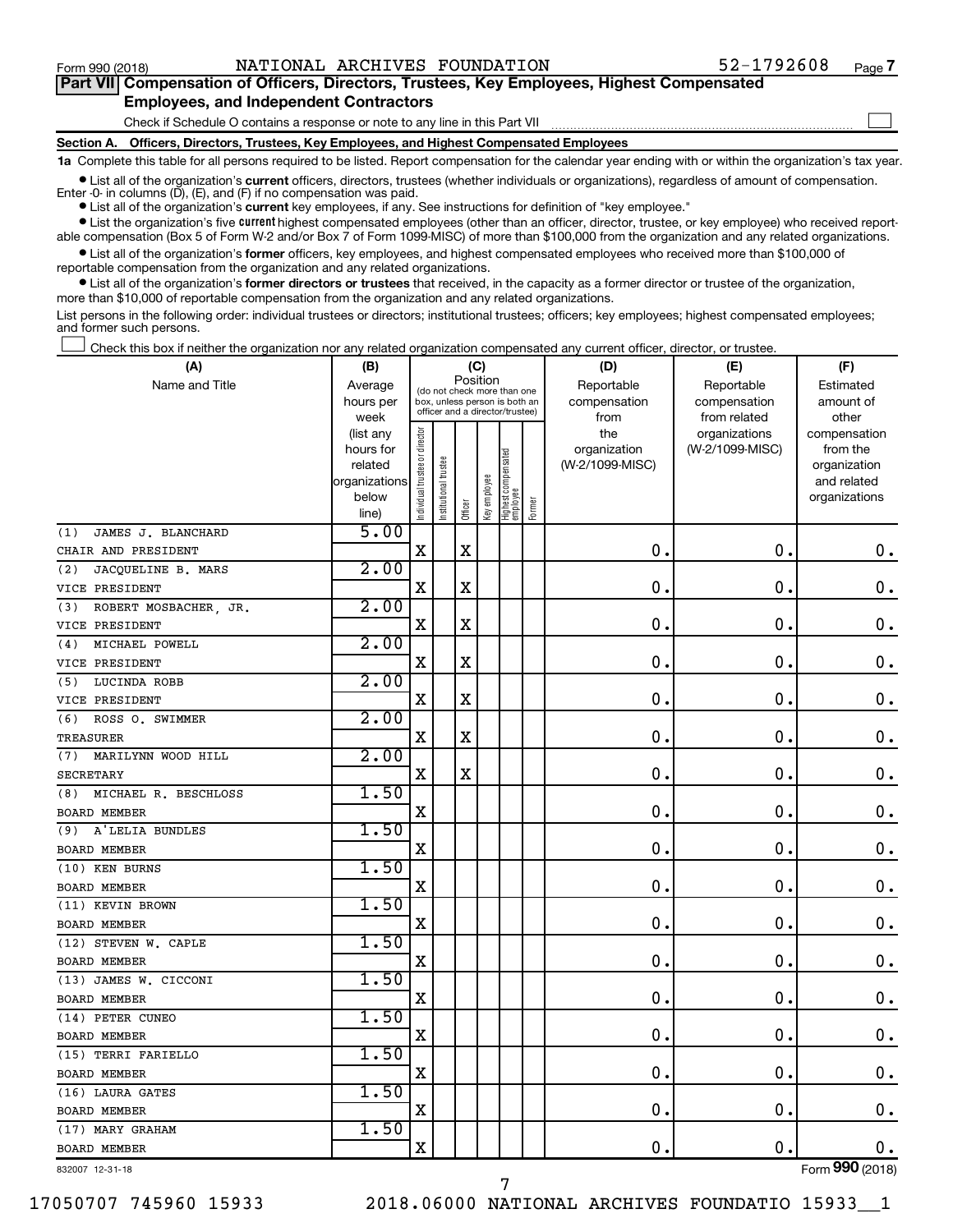| Form 990 (2018) |  |  |
|-----------------|--|--|

52-1792608 Page 8

| Part VII Section A. Officers, Directors, Trustees, Key Employees, and Highest Compensated Employees (continued)                            |                          |                                |                       |         |              |                                                              |        |                         |                  |              |               |                 |
|--------------------------------------------------------------------------------------------------------------------------------------------|--------------------------|--------------------------------|-----------------------|---------|--------------|--------------------------------------------------------------|--------|-------------------------|------------------|--------------|---------------|-----------------|
| (A)                                                                                                                                        | (B)                      |                                |                       |         | (C)          |                                                              |        | (D)                     | (E)              |              | (F)           |                 |
| Name and title                                                                                                                             | Average                  |                                |                       |         | Position     |                                                              |        | Reportable              | Reportable       |              | Estimated     |                 |
|                                                                                                                                            | hours per                |                                |                       |         |              | (do not check more than one<br>box, unless person is both an |        | compensation            | compensation     |              | amount of     |                 |
|                                                                                                                                            | week                     |                                |                       |         |              | officer and a director/trustee)                              |        | from                    | from related     |              | other         |                 |
|                                                                                                                                            | (list any                |                                |                       |         |              |                                                              |        | the                     | organizations    |              | compensation  |                 |
|                                                                                                                                            | hours for                |                                |                       |         |              |                                                              |        | organization            | (W-2/1099-MISC)  |              | from the      |                 |
|                                                                                                                                            | related<br>organizations |                                |                       |         |              |                                                              |        | (W-2/1099-MISC)         |                  |              | organization  |                 |
|                                                                                                                                            | below                    |                                |                       |         |              |                                                              |        |                         |                  |              | and related   |                 |
|                                                                                                                                            | line)                    | Individual trustee or director | Institutional trustee | Officer | Key employee | Highest compensated<br>  employee                            | Former |                         |                  |              | organizations |                 |
| (18) FRUZSINA M. HARSANYI                                                                                                                  | 1.50                     |                                |                       |         |              |                                                              |        |                         |                  |              |               |                 |
| <b>BOARD MEMBER</b>                                                                                                                        |                          | $\mathbf X$                    |                       |         |              |                                                              |        | 0.                      | 0.               |              |               | $0$ .           |
| (19) DAVID JACOBSON                                                                                                                        | 1.50                     |                                |                       |         |              |                                                              |        |                         |                  |              |               |                 |
| <b>BOARD MEMBER</b>                                                                                                                        |                          | X                              |                       |         |              |                                                              |        | 0.                      | 0.               |              |               | 0.              |
| (20) JOHN JOHNSON                                                                                                                          | 1.50                     |                                |                       |         |              |                                                              |        |                         |                  |              |               |                 |
| <b>BOARD MEMBER</b>                                                                                                                        |                          | X                              |                       |         |              |                                                              |        | 0.                      | О.               |              |               | $\mathbf 0$ .   |
| (21) TIM KEATING                                                                                                                           | 1.50                     |                                |                       |         |              |                                                              |        |                         |                  |              |               |                 |
|                                                                                                                                            |                          | X                              |                       |         |              |                                                              |        | $\mathbf 0$ .           | О.               |              |               | $\mathbf 0$ .   |
| <b>BOARD MEMBER</b>                                                                                                                        | 1.50                     |                                |                       |         |              |                                                              |        |                         |                  |              |               |                 |
| (22) CAMERON F. KERRY                                                                                                                      |                          | X                              |                       |         |              |                                                              |        | $\mathbf 0$ .           | О.               |              |               | 0.              |
| <b>BOARD MEMBER</b>                                                                                                                        | 1.50                     |                                |                       |         |              |                                                              |        |                         |                  |              |               |                 |
| (23) ZINA KRAMER                                                                                                                           |                          |                                |                       |         |              |                                                              |        |                         |                  |              |               |                 |
| <b>BOARD MEMBER</b>                                                                                                                        |                          | X                              |                       |         |              |                                                              |        | 0.                      | О.               |              |               | $\mathbf 0$ .   |
| (24) FAY HARTOG-LEVIN                                                                                                                      | 1.50                     |                                |                       |         |              |                                                              |        |                         |                  |              |               |                 |
| <b>BOARD MEMBER</b>                                                                                                                        |                          | X                              |                       |         |              |                                                              |        | 0.                      | О.               |              |               | 0.              |
| (25) JON LIEBMAN                                                                                                                           | 1.50                     |                                |                       |         |              |                                                              |        |                         |                  |              |               |                 |
| <b>BOARD MEMBER</b>                                                                                                                        |                          | X                              |                       |         |              |                                                              |        | 0.                      | О.               |              |               | 0.              |
| (26) WILLIAM H. MINOR                                                                                                                      | 1.50                     |                                |                       |         |              |                                                              |        |                         |                  |              |               |                 |
| <b>BOARD MEMBER</b>                                                                                                                        |                          | $\mathbf x$                    |                       |         |              |                                                              |        | 0.                      | $\mathbf 0$ .    |              |               | 0.              |
|                                                                                                                                            |                          |                                |                       |         |              |                                                              |        | $\overline{0}$          | σ.               |              |               | σ.              |
|                                                                                                                                            |                          |                                |                       |         |              |                                                              |        | 781,516.                | σ.               |              |               | 47,522.         |
|                                                                                                                                            |                          |                                |                       |         |              |                                                              |        | 781,516.                | $\overline{0}$ . |              |               | 47,522.         |
| Total number of individuals (including but not limited to those listed above) who received more than \$100,000 of reportable<br>2          |                          |                                |                       |         |              |                                                              |        |                         |                  |              |               |                 |
| compensation from the organization $\blacktriangleright$                                                                                   |                          |                                |                       |         |              |                                                              |        |                         |                  |              |               | 5               |
|                                                                                                                                            |                          |                                |                       |         |              |                                                              |        |                         |                  |              | Yes           | No              |
| Did the organization list any former officer, director, or trustee, key employee, or highest compensated employee on<br>3                  |                          |                                |                       |         |              |                                                              |        |                         |                  |              |               |                 |
|                                                                                                                                            |                          |                                |                       |         |              |                                                              |        |                         |                  | 3            |               | x               |
| For any individual listed on line 1a, is the sum of reportable compensation and other compensation from the organization<br>4              |                          |                                |                       |         |              |                                                              |        |                         |                  |              |               |                 |
| and related organizations greater than \$150,000? If "Yes," complete Schedule J for such individual                                        |                          |                                |                       |         |              |                                                              |        |                         |                  | 4            | X             |                 |
| Did any person listed on line 1a receive or accrue compensation from any unrelated organization or individual for services<br>5            |                          |                                |                       |         |              |                                                              |        |                         |                  |              |               |                 |
|                                                                                                                                            |                          |                                |                       |         |              |                                                              |        |                         |                  | 5            |               | x               |
| <b>Section B. Independent Contractors</b>                                                                                                  |                          |                                |                       |         |              |                                                              |        |                         |                  |              |               |                 |
| Complete this table for your five highest compensated independent contractors that received more than \$100,000 of compensation from<br>1. |                          |                                |                       |         |              |                                                              |        |                         |                  |              |               |                 |
| the organization. Report compensation for the calendar year ending with or within the organization's tax year.                             |                          |                                |                       |         |              |                                                              |        |                         |                  |              |               |                 |
| (A)                                                                                                                                        |                          |                                |                       |         |              |                                                              |        | (B)                     |                  | (C)          |               |                 |
| Name and business address                                                                                                                  |                          |                                | <b>NONE</b>           |         |              |                                                              |        | Description of services |                  | Compensation |               |                 |
|                                                                                                                                            |                          |                                |                       |         |              |                                                              |        |                         |                  |              |               |                 |
|                                                                                                                                            |                          |                                |                       |         |              |                                                              |        |                         |                  |              |               |                 |
|                                                                                                                                            |                          |                                |                       |         |              |                                                              |        |                         |                  |              |               |                 |
|                                                                                                                                            |                          |                                |                       |         |              |                                                              |        |                         |                  |              |               |                 |
|                                                                                                                                            |                          |                                |                       |         |              |                                                              |        |                         |                  |              |               |                 |
|                                                                                                                                            |                          |                                |                       |         |              |                                                              |        |                         |                  |              |               |                 |
|                                                                                                                                            |                          |                                |                       |         |              |                                                              |        |                         |                  |              |               |                 |
|                                                                                                                                            |                          |                                |                       |         |              |                                                              |        |                         |                  |              |               |                 |
|                                                                                                                                            |                          |                                |                       |         |              |                                                              |        |                         |                  |              |               |                 |
|                                                                                                                                            |                          |                                |                       |         |              |                                                              |        |                         |                  |              |               |                 |
| Total number of independent contractors (including but not limited to those listed above) who received more than<br>2                      |                          |                                |                       |         |              |                                                              |        |                         |                  |              |               |                 |
| \$100,000 of compensation from the organization                                                                                            |                          |                                |                       |         |              | U                                                            |        |                         |                  |              |               |                 |
| SEE PART VII, SECTION A CONTINUATION SHEETS                                                                                                |                          |                                |                       |         |              |                                                              |        |                         |                  |              |               | Form 990 (2018) |
| 832008 12-31-18                                                                                                                            |                          |                                |                       |         |              |                                                              |        |                         |                  |              |               |                 |

8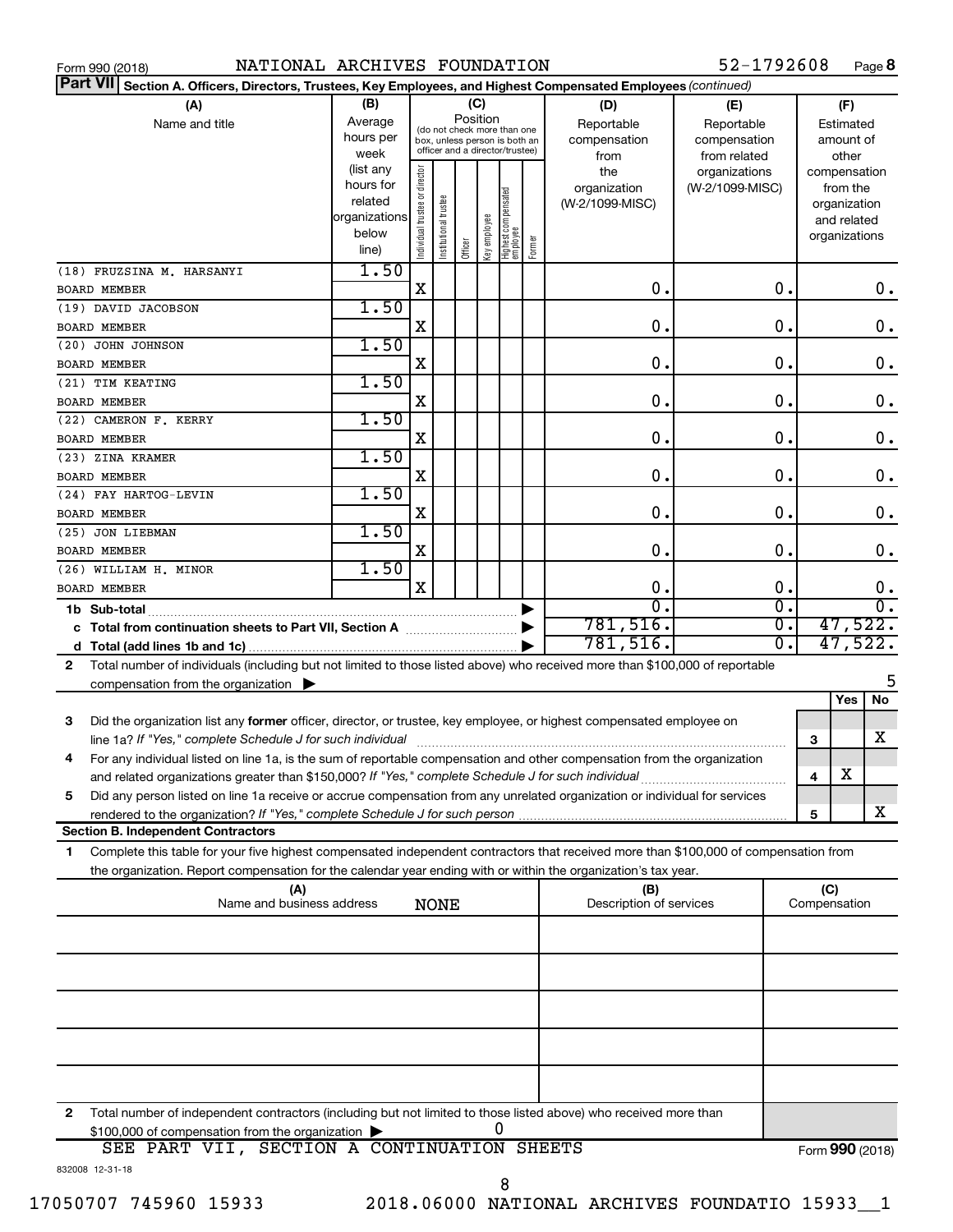| NATIONAL ARCHIVES FOUNDATION<br>Form 990                                                                                  |                |                                |                      |          |                        |                              |        |                 | 52-1792608                    |                       |
|---------------------------------------------------------------------------------------------------------------------------|----------------|--------------------------------|----------------------|----------|------------------------|------------------------------|--------|-----------------|-------------------------------|-----------------------|
| <b>Part VII</b><br>Section A. Officers, Directors, Trustees, Key Employees, and Highest Compensated Employees (continued) |                |                                |                      |          |                        |                              |        |                 |                               |                       |
| (A)                                                                                                                       | (B)            |                                |                      |          | (C)                    |                              |        | (D)             | (E)                           | (F)                   |
| Name and title                                                                                                            | Average        |                                |                      | Position |                        |                              |        | Reportable      | Reportable                    | Estimated             |
|                                                                                                                           | hours          |                                |                      |          | (check all that apply) |                              |        | compensation    | compensation                  | amount of             |
|                                                                                                                           | per<br>week    |                                |                      |          |                        |                              |        | from<br>the     | from related<br>organizations | other<br>compensation |
|                                                                                                                           | (list any      |                                |                      |          |                        |                              |        | organization    | (W-2/1099-MISC)               | from the              |
|                                                                                                                           | hours for      |                                |                      |          |                        |                              |        | (W-2/1099-MISC) |                               | organization          |
|                                                                                                                           | related        |                                |                      |          |                        |                              |        |                 |                               | and related           |
|                                                                                                                           | organizations  | Individual trustee or director | nstitutional trustee |          | Key employee           | Highest compensated employee |        |                 |                               | organizations         |
|                                                                                                                           | below<br>line) |                                |                      | Officer  |                        |                              | Former |                 |                               |                       |
| (27) MARY C. MOYNIHAN                                                                                                     | 1.50           |                                |                      |          |                        |                              |        |                 |                               |                       |
| <b>BOARD MEMBER</b>                                                                                                       |                | $\mathbf X$                    |                      |          |                        |                              |        | 0               | 0.                            | 0.                    |
| (28) LAWRENCE F. O'BRIEN, III                                                                                             | 1.50           |                                |                      |          |                        |                              |        |                 |                               |                       |
| <b>BOARD MEMBER</b>                                                                                                       |                | Χ                              |                      |          |                        |                              |        | 0               | 0.                            | 0.                    |
| (29) SOLEDAD O'BRIEN                                                                                                      | 1.50           |                                |                      |          |                        |                              |        |                 |                               |                       |
| <b>BOARD MEMBER</b>                                                                                                       |                | X                              |                      |          |                        |                              |        | 0               | 0.                            | 0.                    |
| (30) BRUCE RAMER                                                                                                          | 1.50           |                                |                      |          |                        |                              |        |                 |                               |                       |
| <b>BOARD MEMBER</b>                                                                                                       |                | Χ                              |                      |          |                        |                              |        | 0               | 0.                            | 0.                    |
| (31) SUSAN P. ROBERTS                                                                                                     | 1.50           |                                |                      |          |                        |                              |        |                 |                               |                       |
| <b>BOARD MEMBER</b>                                                                                                       |                | Χ                              |                      |          |                        |                              |        | 0               | 0.                            | 0.                    |
| (32) DEBORAH RATNER SALZBERG                                                                                              | 1.50           |                                |                      |          |                        |                              |        |                 |                               |                       |
| <b>BOARD MEMBER</b>                                                                                                       |                | Χ                              |                      |          |                        |                              |        | 0               | 0.                            | 0.                    |
| (33) RODNEY E. SLATER                                                                                                     | 1.50           |                                |                      |          |                        |                              |        |                 |                               |                       |
| <b>BOARD MEMBER</b>                                                                                                       |                | Χ                              |                      |          |                        |                              |        | 0               | 0.                            | 0.                    |
| (34) RILEY TEMPLE                                                                                                         | 1.50           |                                |                      |          |                        |                              |        |                 |                               |                       |
| <b>BOARD MEMBER</b>                                                                                                       |                | Χ                              |                      |          |                        |                              |        | 0               | 0.                            | 0.                    |
| (35) MARJORIE B. TIVEN                                                                                                    | 1.50           |                                |                      |          |                        |                              |        |                 |                               |                       |
| <b>BOARD MEMBER</b>                                                                                                       |                | Χ                              |                      |          |                        |                              |        | 0               | 0.                            | 0.                    |
| (36) DAVID E. WEISMAN                                                                                                     | 1.50           |                                |                      |          |                        |                              |        |                 |                               |                       |
| <b>BOARD MEMBER</b>                                                                                                       |                | Χ                              |                      |          |                        |                              |        | 0               | 0.                            | 0.                    |
| (37) TOM E. WHEELER                                                                                                       | 1.50           |                                |                      |          |                        |                              |        |                 |                               |                       |
| <b>BOARD MEMBER</b>                                                                                                       |                | $\mathbf X$                    |                      |          |                        |                              |        | 0               | 0.                            | 0.                    |
| (38) PATRICK MADDEN                                                                                                       | 45.00          |                                |                      |          |                        |                              |        |                 |                               |                       |
| EXECUTIVE DIRECTOR                                                                                                        |                |                                |                      | X        |                        |                              |        | 268,402.        | 0.                            | 11,968.               |
| (39) STEVE JENKINS                                                                                                        | 40.00          |                                |                      |          |                        |                              |        |                 |                               |                       |
| SENIOR DIRECTOR OF FINANCE                                                                                                | 40.00          |                                |                      | X        |                        |                              |        | 102, 159.       | 0.                            | 8,358.                |
| (40) JIM DOUMAS<br>DEPUTY DIRECTOR                                                                                        |                |                                |                      |          | X                      |                              |        | 184,158.        | 0.                            | 15,001.               |
| (41) MATTHEW BANKS                                                                                                        | 40.00          |                                |                      |          |                        |                              |        |                 |                               |                       |
| SENIOR DIR. OF DEVELOPMENT                                                                                                |                |                                |                      |          |                        | Χ                            |        | 115,625.        | 0.                            | $0$ .                 |
| (42) ANGELA CATIGANO                                                                                                      | 40.00          |                                |                      |          |                        |                              |        |                 |                               |                       |
| SENIOR DIR. OF RETAIL & ECOMMERCE                                                                                         |                |                                |                      |          |                        | Χ                            |        | 111,172.        | 0.                            | 12,195.               |
|                                                                                                                           |                |                                |                      |          |                        |                              |        |                 |                               |                       |
|                                                                                                                           |                |                                |                      |          |                        |                              |        |                 |                               |                       |
|                                                                                                                           |                |                                |                      |          |                        |                              |        |                 |                               |                       |
|                                                                                                                           |                |                                |                      |          |                        |                              |        |                 |                               |                       |
|                                                                                                                           |                |                                |                      |          |                        |                              |        |                 |                               |                       |
|                                                                                                                           |                |                                |                      |          |                        |                              |        |                 |                               |                       |
|                                                                                                                           |                |                                |                      |          |                        |                              |        |                 |                               |                       |
|                                                                                                                           |                |                                |                      |          |                        |                              |        |                 |                               |                       |
|                                                                                                                           |                |                                |                      |          |                        |                              |        |                 |                               |                       |
| Total to Part VII, Section A, line 1c                                                                                     |                |                                |                      |          |                        |                              |        | 781,516.        |                               | 47,522.               |

832201 04-01-18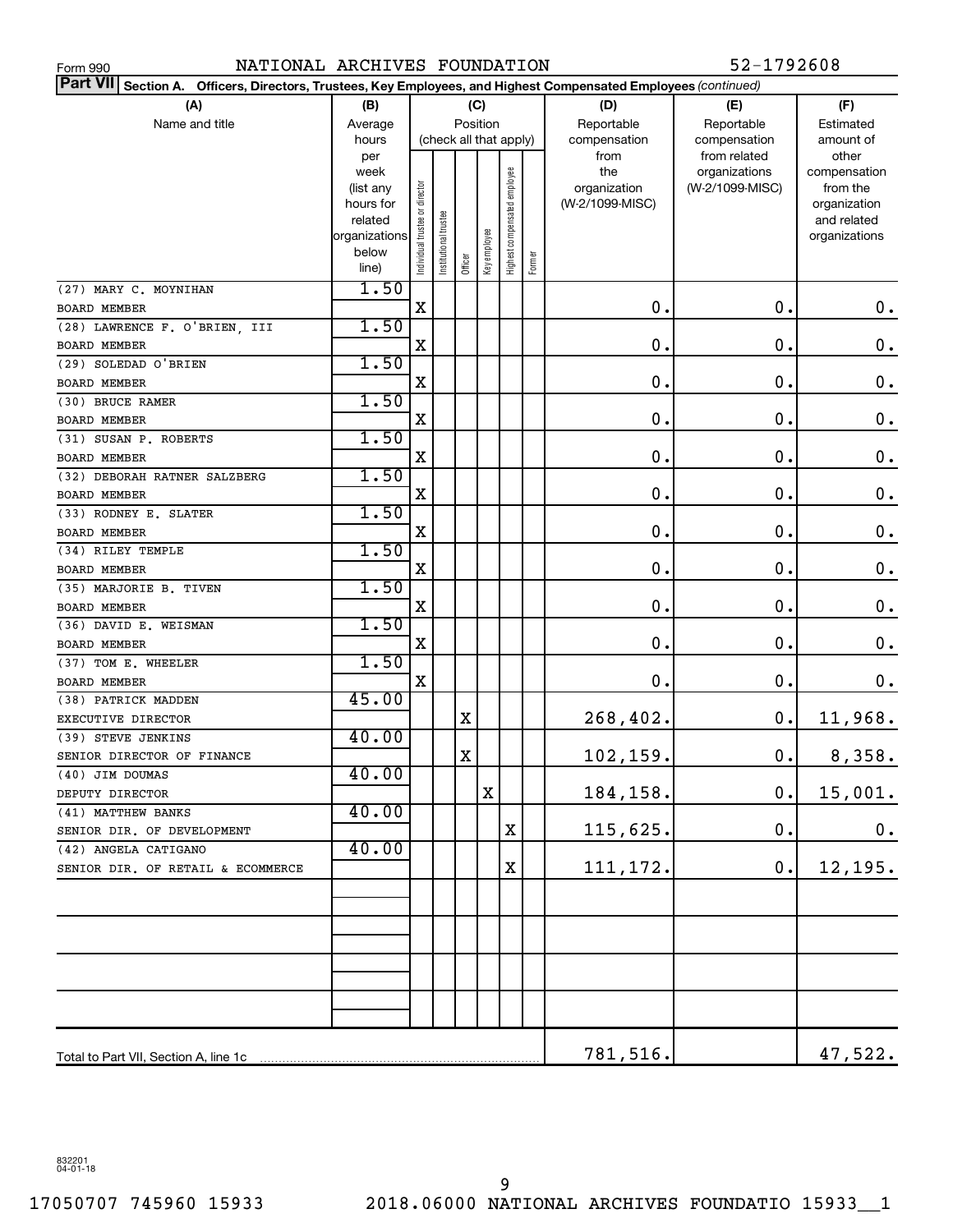|                                                           |    |    | Form 990 (2018)                                                             |                |                                | NATIONAL ARCHIVES FOUNDATION |                                          | 52-1792608                       | Page 9                                                             |
|-----------------------------------------------------------|----|----|-----------------------------------------------------------------------------|----------------|--------------------------------|------------------------------|------------------------------------------|----------------------------------|--------------------------------------------------------------------|
| <b>Part VIII</b>                                          |    |    | <b>Statement of Revenue</b>                                                 |                |                                |                              |                                          |                                  |                                                                    |
|                                                           |    |    |                                                                             |                |                                |                              |                                          |                                  |                                                                    |
|                                                           |    |    |                                                                             |                |                                | Total revenue                | Related or<br>exempt function<br>revenue | Unrelated<br>business<br>revenue | (D)<br>Revenue excluded<br>from tax under<br>sections<br>512 - 514 |
|                                                           |    |    | 1 a Federated campaigns                                                     | 1a             |                                |                              |                                          |                                  |                                                                    |
| Contributions, Gifts, Grants<br>and Other Similar Amounts |    |    |                                                                             | 1b             | 309,667.                       |                              |                                          |                                  |                                                                    |
|                                                           |    |    | c Fundraising events                                                        | l 1c           |                                |                              |                                          |                                  |                                                                    |
|                                                           |    |    | d Related organizations                                                     | 1 <sub>d</sub> |                                |                              |                                          |                                  |                                                                    |
|                                                           |    |    | e Government grants (contributions)                                         | 1e             |                                |                              |                                          |                                  |                                                                    |
|                                                           |    |    | f All other contributions, gifts, grants, and                               |                |                                |                              |                                          |                                  |                                                                    |
|                                                           |    |    | similar amounts not included above                                          | 1f             | 3,470,012.                     |                              |                                          |                                  |                                                                    |
|                                                           |    |    | g Noncash contributions included in lines 1a-1f: \$                         |                | 254,787.                       |                              |                                          |                                  |                                                                    |
|                                                           |    |    |                                                                             |                |                                | 3,779,679.                   |                                          |                                  |                                                                    |
|                                                           |    | 2a | <b>EXHIBITION REVENUE</b>                                                   |                | <b>Business Code</b><br>900099 | 191,870.                     | 191,870.                                 |                                  |                                                                    |
|                                                           |    | b  |                                                                             |                |                                |                              |                                          |                                  |                                                                    |
|                                                           |    | с  |                                                                             |                |                                |                              |                                          |                                  |                                                                    |
|                                                           |    | d  |                                                                             |                |                                |                              |                                          |                                  |                                                                    |
| Program Service<br>Revenue                                |    | е  |                                                                             |                |                                |                              |                                          |                                  |                                                                    |
|                                                           |    |    |                                                                             |                |                                |                              |                                          |                                  |                                                                    |
|                                                           |    | g  |                                                                             |                |                                | 191,870.                     |                                          |                                  |                                                                    |
|                                                           | 3  |    | Investment income (including dividends, interest, and                       |                |                                |                              |                                          |                                  |                                                                    |
|                                                           |    |    |                                                                             |                |                                | 123,067.                     |                                          |                                  | 123,067.                                                           |
|                                                           | 4  |    | Income from investment of tax-exempt bond proceeds                          |                |                                |                              |                                          |                                  |                                                                    |
|                                                           | 5  |    |                                                                             |                |                                | 795.                         |                                          |                                  | 795.                                                               |
|                                                           |    |    |                                                                             | (i) Real       | (ii) Personal                  |                              |                                          |                                  |                                                                    |
|                                                           |    |    | 6 a Gross rents<br>$\ldots \ldots \ldots \ldots \ldots$                     |                |                                |                              |                                          |                                  |                                                                    |
|                                                           |    |    | <b>b</b> Less: rental expenses<br><b>c</b> Rental income or (loss) $\ldots$ |                |                                |                              |                                          |                                  |                                                                    |
|                                                           |    |    |                                                                             |                |                                |                              |                                          |                                  |                                                                    |
|                                                           |    |    | 7 a Gross amount from sales of                                              | (i) Securities | (ii) Other                     |                              |                                          |                                  |                                                                    |
|                                                           |    |    | assets other than inventory                                                 | 725.799.       |                                |                              |                                          |                                  |                                                                    |
|                                                           |    |    | <b>b</b> Less: cost or other basis                                          |                |                                |                              |                                          |                                  |                                                                    |
|                                                           |    |    | and sales expenses                                                          | 694,949.       |                                |                              |                                          |                                  |                                                                    |
|                                                           |    |    | c Gain or (loss)                                                            | 30,850.        |                                |                              |                                          |                                  |                                                                    |
|                                                           |    |    |                                                                             |                |                                | 30,850.                      |                                          |                                  | 30,850.                                                            |
|                                                           |    |    | 8 a Gross income from fundraising events (not                               |                |                                |                              |                                          |                                  |                                                                    |
|                                                           |    |    | including \$                                                                | of             |                                |                              |                                          |                                  |                                                                    |
|                                                           |    |    | contributions reported on line 1c). See                                     |                |                                |                              |                                          |                                  |                                                                    |
| <b>Other Revenue</b>                                      |    |    |                                                                             | b              | 31,750.<br>136,965.            |                              |                                          |                                  |                                                                    |
|                                                           |    |    | c Net income or (loss) from fundraising events                              |                |                                | $-105, 215.$<br>▶            |                                          |                                  | $-105, 215.$                                                       |
|                                                           |    |    | 9 a Gross income from gaming activities. See                                |                |                                |                              |                                          |                                  |                                                                    |
|                                                           |    |    |                                                                             |                |                                |                              |                                          |                                  |                                                                    |
|                                                           |    |    | <b>b</b> Less: direct expenses <b>contained b</b>                           |                |                                |                              |                                          |                                  |                                                                    |
|                                                           |    |    |                                                                             |                |                                |                              |                                          |                                  |                                                                    |
|                                                           |    |    | 10 a Gross sales of inventory, less returns                                 |                |                                |                              |                                          |                                  |                                                                    |
|                                                           |    |    |                                                                             |                |                                |                              |                                          |                                  |                                                                    |
|                                                           |    |    | <b>b</b> Less: cost of goods sold $\ldots$ <b>b</b>                         |                | 1,263,460.                     |                              |                                          |                                  |                                                                    |
|                                                           |    |    | c Net income or (loss) from sales of inventory                              |                |                                | 1,849,879.                   | 1,849,879.                               |                                  |                                                                    |
|                                                           |    |    | Miscellaneous Revenue                                                       |                | <b>Business Code</b>           |                              |                                          |                                  |                                                                    |
|                                                           |    |    | 11 a MISCELLANEOUS                                                          |                | 900099                         | 11,096.                      |                                          |                                  | 11,096.                                                            |
|                                                           |    | b  |                                                                             |                |                                |                              |                                          |                                  |                                                                    |
|                                                           |    | с  |                                                                             |                |                                |                              |                                          |                                  |                                                                    |
|                                                           |    |    |                                                                             |                |                                | 11,096.                      |                                          |                                  |                                                                    |
|                                                           | 12 |    | Total revenue. See instructions _____________________                       |                |                                | 5,882,021.                   | 2,041,749.                               | $\mathbf{0}$ .                   | 60,593.                                                            |
| 832009 12-31-18                                           |    |    |                                                                             |                |                                |                              |                                          |                                  | Form 990 (2018)                                                    |

832009 12-31-18

10

17050707 745960 15933 2018.06000 NATIONAL ARCHIVES FOUNDATIO 15933\_\_1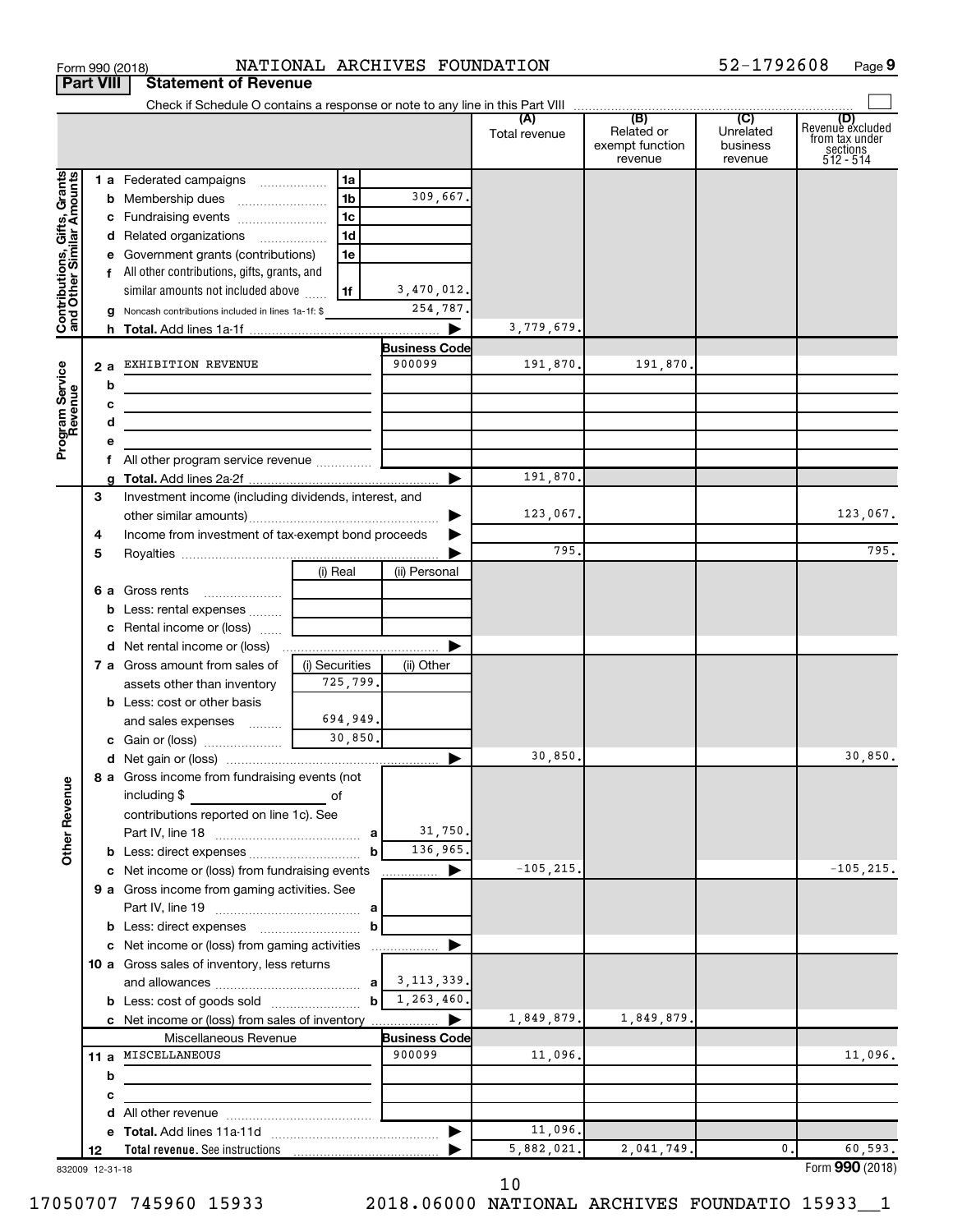**Part IX Statement of Functional Expenses**

Form 990 (2018) Page NATIONAL ARCHIVES FOUNDATION 52-1792608

*Section 501(c)(3) and 501(c)(4) organizations must complete all columns. All other organizations must complete column (A).*

|          | Check if Schedule O contains a response or note to any line in this Part IX                                                                                                                                 |                       |                                       | $\overline{\mathbf{X}}$            |                                |  |  |
|----------|-------------------------------------------------------------------------------------------------------------------------------------------------------------------------------------------------------------|-----------------------|---------------------------------------|------------------------------------|--------------------------------|--|--|
|          | Do not include amounts reported on lines 6b,<br>7b, 8b, 9b, and 10b of Part VIII.                                                                                                                           | (A)<br>Total expenses | (B)<br>Program service<br>expenses    | Management and<br>general expenses | (D)<br>Fundraising<br>expenses |  |  |
| 1.       | Grants and other assistance to domestic organizations                                                                                                                                                       |                       |                                       |                                    |                                |  |  |
|          | and domestic governments. See Part IV, line 21                                                                                                                                                              | 633,445.              | 633,445.                              |                                    |                                |  |  |
| 2        | Grants and other assistance to domestic                                                                                                                                                                     |                       |                                       |                                    |                                |  |  |
|          | individuals. See Part IV, line 22                                                                                                                                                                           |                       |                                       |                                    |                                |  |  |
| 3        | Grants and other assistance to foreign                                                                                                                                                                      |                       |                                       |                                    |                                |  |  |
|          | organizations, foreign governments, and foreign                                                                                                                                                             |                       |                                       |                                    |                                |  |  |
|          | individuals. See Part IV, lines 15 and 16                                                                                                                                                                   |                       |                                       |                                    |                                |  |  |
| 4        | Benefits paid to or for members                                                                                                                                                                             |                       |                                       |                                    |                                |  |  |
| 5        | Compensation of current officers, directors,                                                                                                                                                                |                       |                                       |                                    |                                |  |  |
|          | trustees, and key employees                                                                                                                                                                                 | 616,227.              |                                       | 616,227.                           |                                |  |  |
| 6        | Compensation not included above, to disqualified                                                                                                                                                            |                       |                                       |                                    |                                |  |  |
|          | persons (as defined under section 4958(f)(1)) and                                                                                                                                                           |                       |                                       |                                    |                                |  |  |
|          | persons described in section 4958(c)(3)(B)                                                                                                                                                                  |                       |                                       |                                    |                                |  |  |
| 7        | Other salaries and wages                                                                                                                                                                                    | 1,595,236.            | 876, 643.                             | 148,585.                           | 570,008.                       |  |  |
| 8        | Pension plan accruals and contributions (include                                                                                                                                                            |                       |                                       |                                    |                                |  |  |
|          | section 401(k) and 403(b) employer contributions)                                                                                                                                                           | 45, 105.              | $\frac{15,215.}{63,368.}$             | 19,126.                            | $\frac{10,764}{44,562}$        |  |  |
| 9        | Other employee benefits                                                                                                                                                                                     | 138, 453.             |                                       | 30,523.                            |                                |  |  |
| 10       |                                                                                                                                                                                                             | 170, 583.             | 79,207.                               | 44,402.                            | 46,974.                        |  |  |
| 11       | Fees for services (non-employees):                                                                                                                                                                          |                       |                                       |                                    |                                |  |  |
|          |                                                                                                                                                                                                             |                       |                                       |                                    |                                |  |  |
|          |                                                                                                                                                                                                             |                       |                                       |                                    |                                |  |  |
|          |                                                                                                                                                                                                             | 28,000.               |                                       | 28,000.                            |                                |  |  |
|          |                                                                                                                                                                                                             |                       |                                       |                                    |                                |  |  |
|          | Professional fundraising services. See Part IV, line 17                                                                                                                                                     |                       |                                       |                                    |                                |  |  |
|          | Investment management fees                                                                                                                                                                                  | 33,937.               |                                       | 33,937.                            |                                |  |  |
|          | g Other. (If line 11g amount exceeds 10% of line 25,                                                                                                                                                        |                       |                                       | 44,506.                            | 439,340.                       |  |  |
|          | column (A) amount, list line 11g expenses on Sch O.)                                                                                                                                                        | 325, 305.             | $1,539,258.$ $1,055,412.$<br>323,580. |                                    | 1,725.                         |  |  |
| 12       |                                                                                                                                                                                                             | $\overline{277,987.}$ | 183,977.                              | 65,465.                            | 28,545.                        |  |  |
| 13       |                                                                                                                                                                                                             | 77,700.               | 21,905.                               | 4,087.                             | 51,708.                        |  |  |
| 14       |                                                                                                                                                                                                             | 2,156.                |                                       |                                    | 2,156.                         |  |  |
| 15       |                                                                                                                                                                                                             |                       |                                       |                                    |                                |  |  |
| 16<br>17 | Travel                                                                                                                                                                                                      | 57,426.               | 34,298.                               | 10,462.                            | 12,666.                        |  |  |
| 18       | Payments of travel or entertainment expenses                                                                                                                                                                |                       |                                       |                                    |                                |  |  |
|          | for any federal, state, or local public officials                                                                                                                                                           |                       |                                       |                                    |                                |  |  |
| 19       | Conferences, conventions, and meetings                                                                                                                                                                      | 20, 173.              | 3,843.                                | 11,475.                            | 4,855.                         |  |  |
| 20       | Interest                                                                                                                                                                                                    | 242.                  | 162.                                  | 80.                                |                                |  |  |
| 21       |                                                                                                                                                                                                             |                       |                                       |                                    |                                |  |  |
| 22       | Depreciation, depletion, and amortization                                                                                                                                                                   | 8,120.                | 7,821.                                | 299.                               |                                |  |  |
| 23       | Insurance                                                                                                                                                                                                   | 16,488.               |                                       | 16,488                             |                                |  |  |
| 24       | Other expenses. Itemize expenses not covered<br>above. (List miscellaneous expenses in line 24e. If line<br>24e amount exceeds 10% of line 25, column (A)<br>amount, list line 24e expenses on Schedule O.) |                       |                                       |                                    |                                |  |  |
| a        | RONALD REGAN PRES. LIBR                                                                                                                                                                                     | 531,845.              | 531,845.                              |                                    |                                |  |  |
|          | <b>PROG.-RELATED FOOD COST</b>                                                                                                                                                                              | 215,642.              | 170,879.                              | 37,186.                            | 7,577.                         |  |  |
|          | CREDIT CARDS FEES                                                                                                                                                                                           | 87, 362.              | 71,003.                               | 75.                                | 16, 284.                       |  |  |
| d        | STAFF DEVELOPMENT                                                                                                                                                                                           | 11,826.               | 1,302.                                | 9,630.                             | 894.                           |  |  |
|          | e All other expenses                                                                                                                                                                                        | 40,795.               | 11,769.                               | 5, 233.                            | 23,793.                        |  |  |
| 25       | Total functional expenses. Add lines 1 through 24e                                                                                                                                                          | 6,473,311.            | 4,085,674.                            | 1, 125, 786.                       | 1,261,851.                     |  |  |
| 26       | Joint costs. Complete this line only if the organization                                                                                                                                                    |                       |                                       |                                    |                                |  |  |
|          | reported in column (B) joint costs from a combined                                                                                                                                                          |                       |                                       |                                    |                                |  |  |
|          | educational campaign and fundraising solicitation.                                                                                                                                                          |                       |                                       |                                    |                                |  |  |
|          | Check here $\blacktriangleright$<br>if following SOP 98-2 (ASC 958-720)                                                                                                                                     |                       |                                       |                                    |                                |  |  |

832010 12-31-18

Form (2018) **990**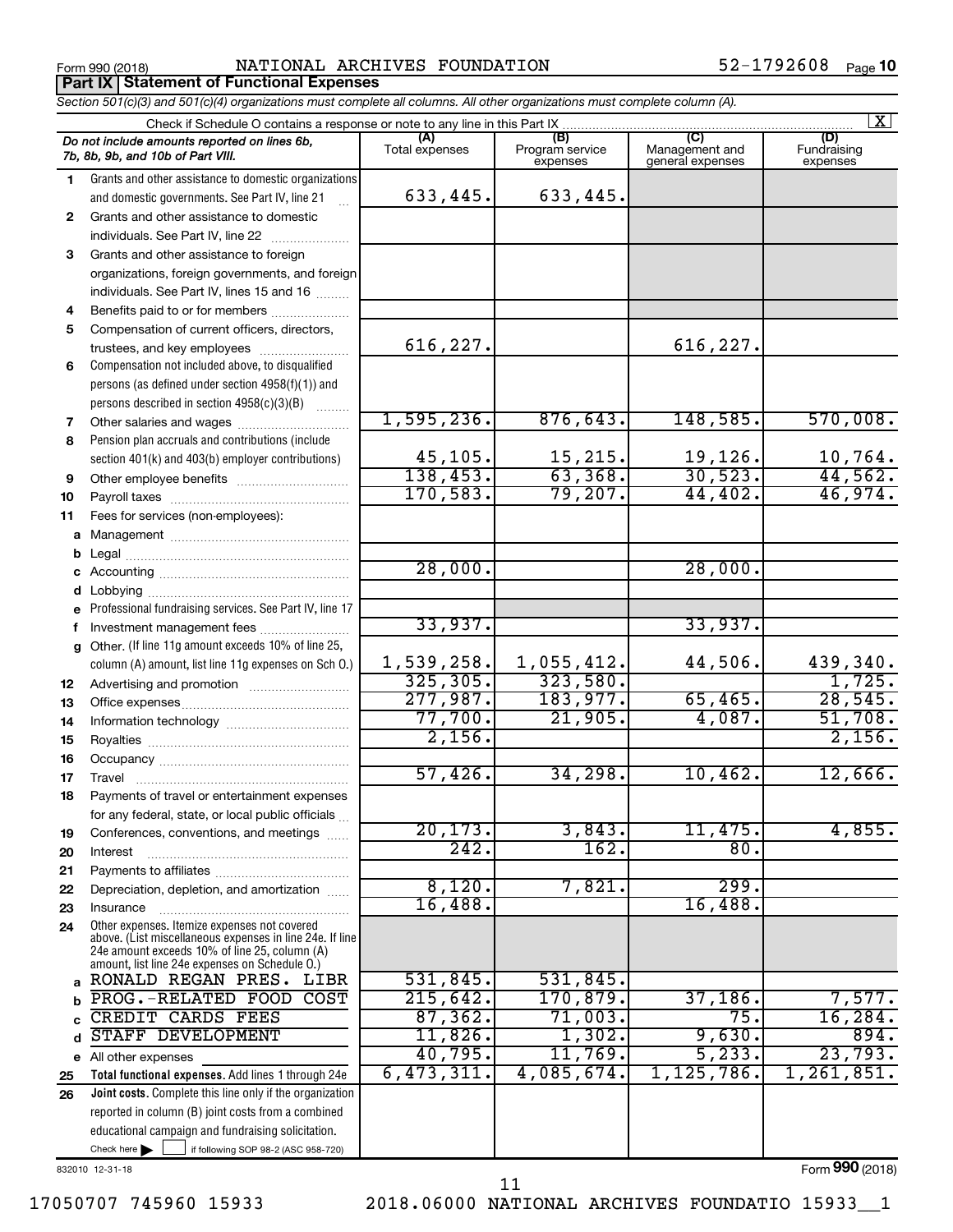| NATIONAL ARCHIVES FOUNDATION<br>Form 990 (2018) | $-1792608$<br>г о<br>Page<br>54-7 |
|-------------------------------------------------|-----------------------------------|
|-------------------------------------------------|-----------------------------------|

|                             |          |                                                                                                                                                                                                                               |           |          | (A)<br>Beginning of year |                           | (B)<br>End of year |
|-----------------------------|----------|-------------------------------------------------------------------------------------------------------------------------------------------------------------------------------------------------------------------------------|-----------|----------|--------------------------|---------------------------|--------------------|
|                             | 1        |                                                                                                                                                                                                                               |           |          | 4,362.                   | $\mathbf{1}$              | 706, 353.          |
|                             | 2        |                                                                                                                                                                                                                               |           |          | 2,841,596.               | $\overline{\mathbf{c}}$   | 788,510.           |
|                             | З        |                                                                                                                                                                                                                               |           |          | 734,632.                 | $\overline{\mathbf{3}}$   | 490, 391.          |
|                             | 4        |                                                                                                                                                                                                                               |           |          | 4,000.                   | $\overline{4}$            | 21,417.            |
|                             | 5        | Loans and other receivables from current and former officers, directors,                                                                                                                                                      |           |          |                          |                           |                    |
|                             |          | trustees, key employees, and highest compensated employees. Complete                                                                                                                                                          |           |          |                          |                           |                    |
|                             |          | Part II of Schedule L                                                                                                                                                                                                         |           |          |                          | 5                         |                    |
|                             | 6        | Loans and other receivables from other disqualified persons (as defined under                                                                                                                                                 |           |          |                          |                           |                    |
|                             |          | section 4958(f)(1)), persons described in section 4958(c)(3)(B), and contributing                                                                                                                                             |           |          |                          |                           |                    |
|                             |          | employers and sponsoring organizations of section 501(c)(9) voluntary                                                                                                                                                         |           |          |                          |                           |                    |
|                             |          | employees' beneficiary organizations (see instr). Complete Part II of Sch L                                                                                                                                                   |           |          |                          | 6                         |                    |
| Assets                      | 7        |                                                                                                                                                                                                                               |           |          |                          | $\overline{\phantom{a}}$  |                    |
|                             | 8        |                                                                                                                                                                                                                               |           |          | 965,616.                 | 8                         | 848,772.           |
|                             | 9        | Prepaid expenses and deferred charges [11] [11] Prepaid expenses and deferred charges [11] [11] Martin Marian Marian Marian Marian Marian Marian Marian Marian Marian Marian Marian Marian Marian Marian Marian Marian Marian |           |          | 145, 191.                | 9                         | 116,668.           |
|                             |          | 10a Land, buildings, and equipment: cost or other                                                                                                                                                                             |           |          |                          |                           |                    |
|                             |          | basis. Complete Part VI of Schedule D                                                                                                                                                                                         | 10a       | 200,571. |                          |                           |                    |
|                             |          | <b>b</b> Less: accumulated depreciation                                                                                                                                                                                       | 193, 459. | 13,398.  | 10 <sub>c</sub>          | $\frac{7,112}{5,167,562}$ |                    |
|                             | 11       |                                                                                                                                                                                                                               |           |          | 3,839,159.               | 11                        |                    |
|                             | 12       |                                                                                                                                                                                                                               |           |          | 12                       |                           |                    |
|                             | 13       |                                                                                                                                                                                                                               |           | 13       |                          |                           |                    |
|                             | 14       |                                                                                                                                                                                                                               |           |          | 14                       |                           |                    |
|                             | 15       |                                                                                                                                                                                                                               |           |          |                          | 15                        |                    |
|                             | 16       |                                                                                                                                                                                                                               |           |          | 8,547,954.               | 16                        | 8, 146, 785.       |
|                             | 17       |                                                                                                                                                                                                                               |           |          | 256,099.                 | 17                        | 239, 269.          |
|                             | 18       |                                                                                                                                                                                                                               | 96,575.   | 18       | 123,841.                 |                           |                    |
|                             | 19       |                                                                                                                                                                                                                               |           | 19       |                          |                           |                    |
|                             | 20       |                                                                                                                                                                                                                               |           |          | 20                       |                           |                    |
|                             | 21       | Escrow or custodial account liability. Complete Part IV of Schedule D                                                                                                                                                         |           |          |                          | 21                        |                    |
| Liabilities                 | 22       | Loans and other payables to current and former officers, directors, trustees,                                                                                                                                                 |           |          |                          |                           |                    |
|                             |          | key employees, highest compensated employees, and disqualified persons.                                                                                                                                                       |           |          |                          |                           |                    |
|                             |          | Secured mortgages and notes payable to unrelated third parties                                                                                                                                                                |           |          |                          | 22<br>23                  |                    |
|                             | 23<br>24 | Unsecured notes and loans payable to unrelated third parties                                                                                                                                                                  |           |          |                          | 24                        |                    |
|                             | 25       | Other liabilities (including federal income tax, payables to related third                                                                                                                                                    |           |          |                          |                           |                    |
|                             |          | parties, and other liabilities not included on lines 17-24). Complete Part X of                                                                                                                                               |           |          |                          |                           |                    |
|                             |          | Schedule D                                                                                                                                                                                                                    |           |          |                          | 25                        |                    |
|                             | 26       |                                                                                                                                                                                                                               |           |          | 352,674.                 | 26                        | 363, 110.          |
|                             |          | Organizations that follow SFAS 117 (ASC 958), check here $\blacktriangleright \begin{array}{c} \boxed{X} \end{array}$ and                                                                                                     |           |          |                          |                           |                    |
|                             |          | complete lines 27 through 29, and lines 33 and 34.                                                                                                                                                                            |           |          |                          |                           |                    |
|                             | 27       |                                                                                                                                                                                                                               |           |          | 3, 144, 355.             | 27                        | 3, 246, 153.       |
|                             | 28       |                                                                                                                                                                                                                               |           |          | 2,150,925.               | 28                        | 1,787,522.         |
|                             | 29       | Permanently restricted net assets                                                                                                                                                                                             |           |          | 2,900,000.               | 29                        | 2,750,000.         |
|                             |          | Organizations that do not follow SFAS 117 (ASC 958), check here ▶                                                                                                                                                             |           |          |                          |                           |                    |
|                             |          | and complete lines 30 through 34.                                                                                                                                                                                             |           |          |                          |                           |                    |
|                             | 30       |                                                                                                                                                                                                                               |           |          |                          | 30                        |                    |
|                             | 31       | Paid-in or capital surplus, or land, building, or equipment fund                                                                                                                                                              |           |          |                          | 31                        |                    |
| Net Assets or Fund Balances | 32       | Retained earnings, endowment, accumulated income, or other funds                                                                                                                                                              |           |          |                          | 32                        |                    |
|                             | 33       |                                                                                                                                                                                                                               |           |          | 8, 195, 280.             | 33                        | 7,783,675.         |
|                             | 34       |                                                                                                                                                                                                                               |           |          | 8,547,954.               | 34                        | 8, 146, 785.       |
|                             |          |                                                                                                                                                                                                                               |           |          |                          |                           | Form 990 (2018)    |

**Part X Balance Sheet**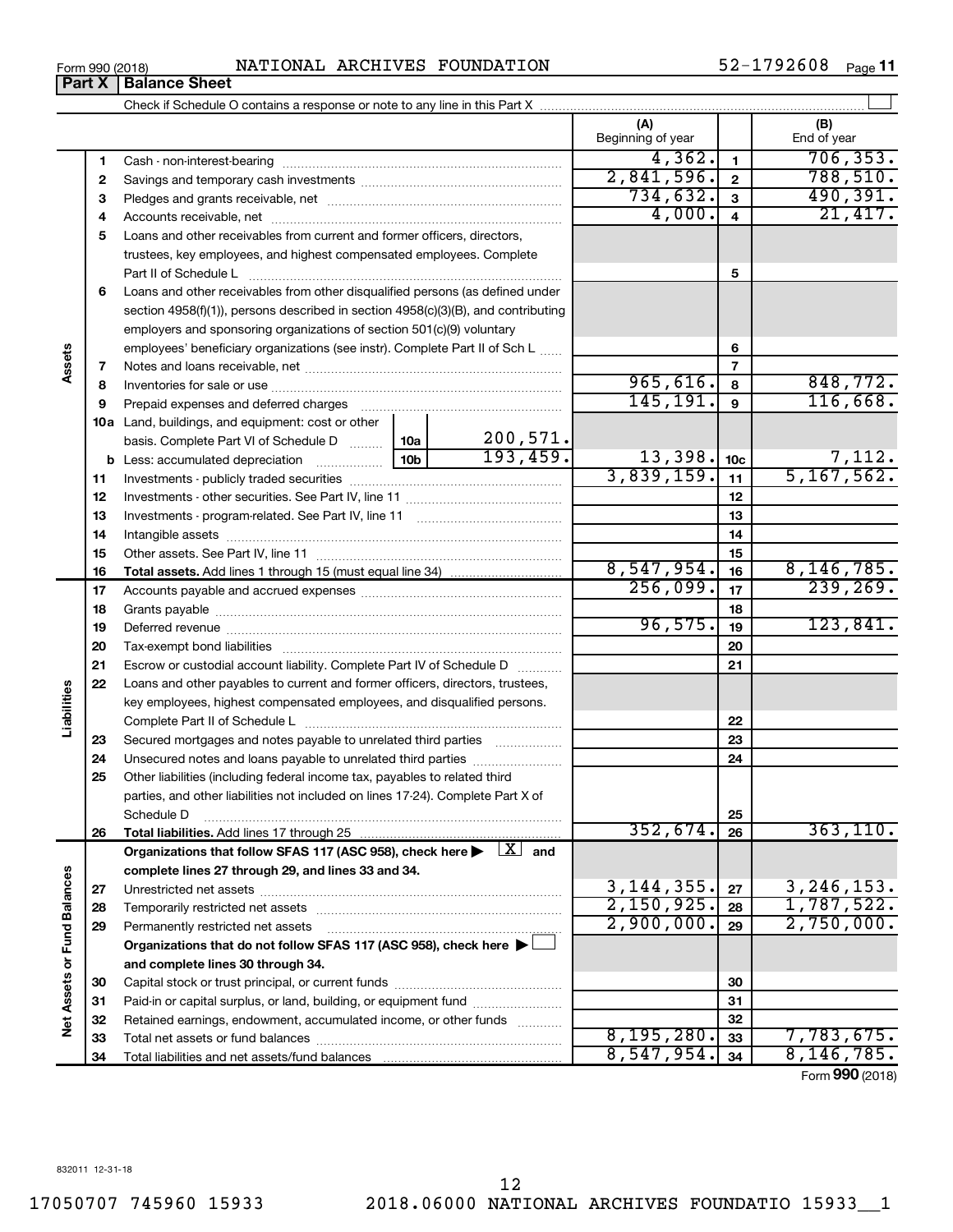|    | NATIONAL ARCHIVES FOUNDATION<br>Form 990 (2018)                                                                                                                                                                                                                                                                                                                                                                                                                                                     |                         | 52-1792608     |              | Page 12          |
|----|-----------------------------------------------------------------------------------------------------------------------------------------------------------------------------------------------------------------------------------------------------------------------------------------------------------------------------------------------------------------------------------------------------------------------------------------------------------------------------------------------------|-------------------------|----------------|--------------|------------------|
|    | <b>Part XI   Reconciliation of Net Assets</b>                                                                                                                                                                                                                                                                                                                                                                                                                                                       |                         |                |              |                  |
|    | Check if Schedule O contains a response or note to any line in this Part XI [11] [12] Check if Schedule O contains a response or note to any line in this Part XI                                                                                                                                                                                                                                                                                                                                   |                         |                |              |                  |
|    |                                                                                                                                                                                                                                                                                                                                                                                                                                                                                                     |                         |                |              |                  |
| 1  |                                                                                                                                                                                                                                                                                                                                                                                                                                                                                                     | 1                       | 5,882,021.     |              |                  |
| 2  |                                                                                                                                                                                                                                                                                                                                                                                                                                                                                                     | $\mathbf{2}$            | 6,473,311.     |              |                  |
| З  | Revenue less expenses. Subtract line 2 from line 1                                                                                                                                                                                                                                                                                                                                                                                                                                                  | 3                       | $-591,290.$    |              |                  |
| 4  |                                                                                                                                                                                                                                                                                                                                                                                                                                                                                                     | $\overline{\mathbf{4}}$ | 8,195,280.     |              |                  |
| 5  |                                                                                                                                                                                                                                                                                                                                                                                                                                                                                                     | 5                       |                |              | 179,685.         |
| 6  | Donated services and use of facilities                                                                                                                                                                                                                                                                                                                                                                                                                                                              | 6                       |                |              |                  |
| 7  | Investment expenses                                                                                                                                                                                                                                                                                                                                                                                                                                                                                 | $\overline{7}$          |                |              |                  |
| 8  | Prior period adjustments                                                                                                                                                                                                                                                                                                                                                                                                                                                                            | 8                       |                |              |                  |
| 9  |                                                                                                                                                                                                                                                                                                                                                                                                                                                                                                     | 9                       |                |              | $\overline{0}$ . |
| 10 | Net assets or fund balances at end of year. Combine lines 3 through 9 (must equal Part X, line 33,                                                                                                                                                                                                                                                                                                                                                                                                  |                         |                |              |                  |
|    | column (B))<br>$\begin{minipage}{0.9\linewidth} \begin{tabular}{l} \hline \textbf{0.01} \end{tabular} \end{minipage} \begin{tabular}{l} \hline \textbf{1.01} \end{tabular} \end{minipage} \begin{tabular}{l} \hline \textbf{1.01} \end{tabular} \end{minipage} \begin{minipage}{0.9\linewidth} \textbf{1.01} \end{minipage} \begin{tabular}{l} \hline \textbf{1.01} \end{tabular} \end{minipage} \begin{minipage}{0.9\linewidth} \textbf{1.01} \end{minipage} \begin{tabular}{l} \hline \textbf{1.$ | 10                      | 7,783,675.     |              |                  |
|    | Part XII Financial Statements and Reporting                                                                                                                                                                                                                                                                                                                                                                                                                                                         |                         |                |              |                  |
|    |                                                                                                                                                                                                                                                                                                                                                                                                                                                                                                     |                         |                |              |                  |
|    |                                                                                                                                                                                                                                                                                                                                                                                                                                                                                                     |                         |                | Yes          | No               |
| 1  | $\lfloor x \rfloor$ Accrual<br>Accounting method used to prepare the Form 990: $\Box$ Cash<br>Other                                                                                                                                                                                                                                                                                                                                                                                                 |                         |                |              |                  |
|    | If the organization changed its method of accounting from a prior year or checked "Other," explain in Schedule O.                                                                                                                                                                                                                                                                                                                                                                                   |                         |                |              |                  |
|    |                                                                                                                                                                                                                                                                                                                                                                                                                                                                                                     |                         | 2a             |              | x                |
|    | If "Yes," check a box below to indicate whether the financial statements for the year were compiled or reviewed on a                                                                                                                                                                                                                                                                                                                                                                                |                         |                |              |                  |
|    | separate basis, consolidated basis, or both:                                                                                                                                                                                                                                                                                                                                                                                                                                                        |                         |                |              |                  |
|    | Both consolidated and separate basis<br>Separate basis<br>Consolidated basis                                                                                                                                                                                                                                                                                                                                                                                                                        |                         |                |              |                  |
|    |                                                                                                                                                                                                                                                                                                                                                                                                                                                                                                     |                         | 2 <sub>b</sub> | x            |                  |
|    | If "Yes," check a box below to indicate whether the financial statements for the year were audited on a separate basis,                                                                                                                                                                                                                                                                                                                                                                             |                         |                |              |                  |
|    | consolidated basis, or both:                                                                                                                                                                                                                                                                                                                                                                                                                                                                        |                         |                |              |                  |
|    | $ \mathbf{X} $ Separate basis<br>Consolidated basis<br>Both consolidated and separate basis                                                                                                                                                                                                                                                                                                                                                                                                         |                         |                |              |                  |
|    | c If "Yes" to line 2a or 2b, does the organization have a committee that assumes responsibility for oversight of the audit,                                                                                                                                                                                                                                                                                                                                                                         |                         |                |              |                  |
|    |                                                                                                                                                                                                                                                                                                                                                                                                                                                                                                     |                         | 2c             | х            |                  |
|    | If the organization changed either its oversight process or selection process during the tax year, explain in Schedule O.                                                                                                                                                                                                                                                                                                                                                                           |                         |                |              |                  |
|    | 3a As a result of a federal award, was the organization required to undergo an audit or audits as set forth in the Single Audit                                                                                                                                                                                                                                                                                                                                                                     |                         |                |              |                  |
|    |                                                                                                                                                                                                                                                                                                                                                                                                                                                                                                     |                         | 3a             |              | x                |
|    | <b>b</b> If "Yes," did the organization undergo the required audit or audits? If the organization did not undergo the required audit                                                                                                                                                                                                                                                                                                                                                                |                         |                |              |                  |
|    |                                                                                                                                                                                                                                                                                                                                                                                                                                                                                                     |                         | 3b             |              |                  |
|    |                                                                                                                                                                                                                                                                                                                                                                                                                                                                                                     |                         |                | $000 \text{$ |                  |

Form (2018) **990**

832012 12-31-18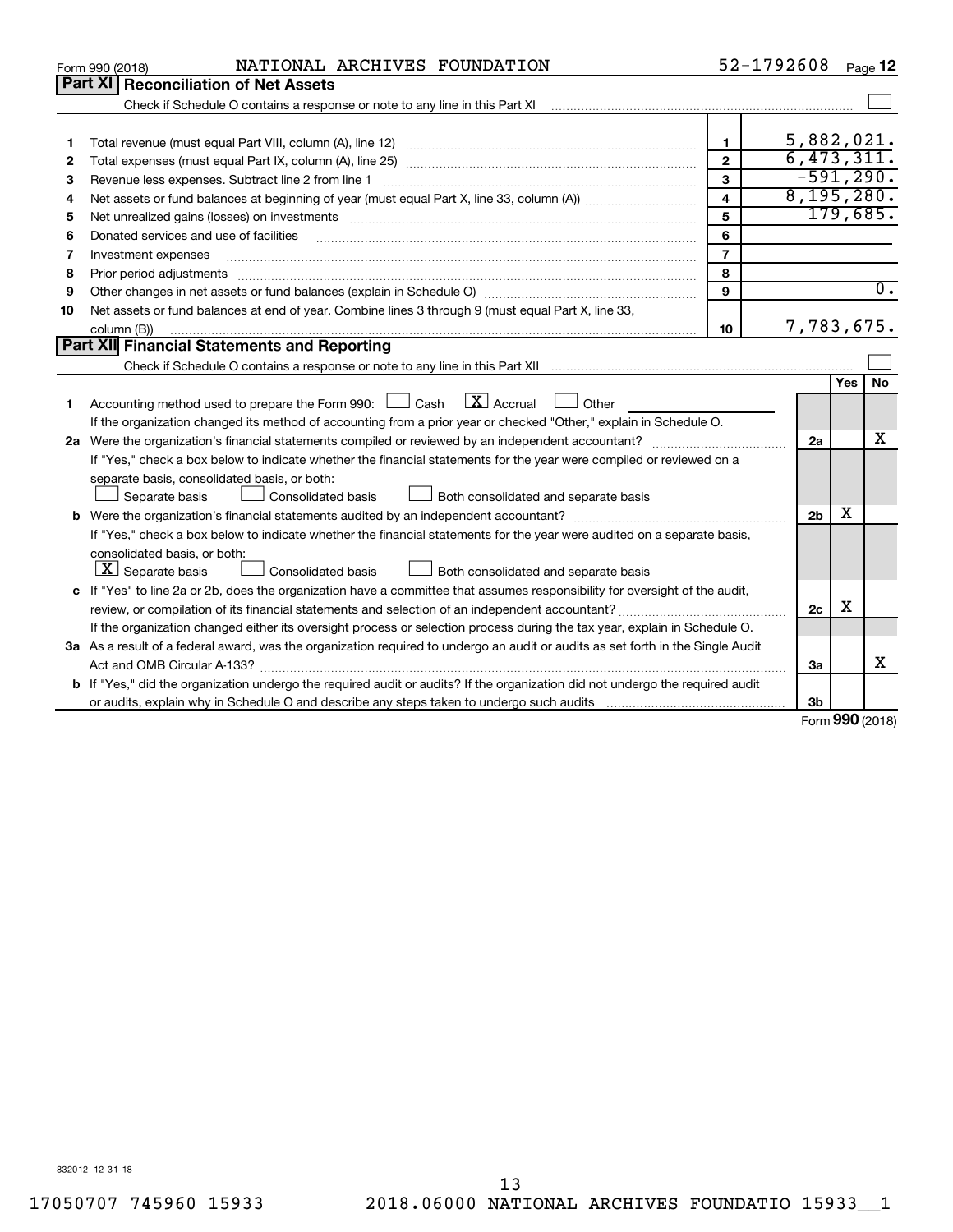**SCHEDULE A**

 $\mathsf{l}$ 

# Form 990 or 990-EZ)<br>
Complete if the organization is a section 501(c)(3) organization or a section<br> **Public Charity Status and Public Support**

**4947(a)(1) nonexempt charitable trust.**

| OMB No 1545-0047                    |
|-------------------------------------|
| 01                                  |
| <b>Open to Public</b><br>Inspection |

|    |                 | Department of the Treasury<br>Internal Revenue Service                                                                    |  | Attach to Form 990 or Form 990-EZ.<br>▶ Go to www.irs.gov/Form990 for instructions and the latest information. |                                                                                                                                               | <b>Open to Public</b><br><b>Inspection</b> |                                                                |                            |  |                                       |  |  |
|----|-----------------|---------------------------------------------------------------------------------------------------------------------------|--|----------------------------------------------------------------------------------------------------------------|-----------------------------------------------------------------------------------------------------------------------------------------------|--------------------------------------------|----------------------------------------------------------------|----------------------------|--|---------------------------------------|--|--|
|    |                 | Name of the organization                                                                                                  |  |                                                                                                                |                                                                                                                                               |                                            |                                                                |                            |  | <b>Employer identification number</b> |  |  |
|    |                 |                                                                                                                           |  |                                                                                                                | NATIONAL ARCHIVES FOUNDATION                                                                                                                  |                                            |                                                                |                            |  | 52-1792608                            |  |  |
|    | Part I          |                                                                                                                           |  |                                                                                                                | Reason for Public Charity Status (All organizations must complete this part.) See instructions.                                               |                                            |                                                                |                            |  |                                       |  |  |
|    |                 |                                                                                                                           |  |                                                                                                                | The organization is not a private foundation because it is: (For lines 1 through 12, check only one box.)                                     |                                            |                                                                |                            |  |                                       |  |  |
| 1  |                 |                                                                                                                           |  |                                                                                                                | A church, convention of churches, or association of churches described in section 170(b)(1)(A)(i).                                            |                                            |                                                                |                            |  |                                       |  |  |
| 2  |                 |                                                                                                                           |  |                                                                                                                | A school described in section 170(b)(1)(A)(ii). (Attach Schedule E (Form 990 or 990-EZ).)                                                     |                                            |                                                                |                            |  |                                       |  |  |
| З  |                 |                                                                                                                           |  |                                                                                                                | A hospital or a cooperative hospital service organization described in section 170(b)(1)(A)(iii).                                             |                                            |                                                                |                            |  |                                       |  |  |
| 4  |                 |                                                                                                                           |  |                                                                                                                | A medical research organization operated in conjunction with a hospital described in section 170(b)(1)(A)(iii). Enter the hospital's name,    |                                            |                                                                |                            |  |                                       |  |  |
|    |                 | city, and state:                                                                                                          |  |                                                                                                                |                                                                                                                                               |                                            |                                                                |                            |  |                                       |  |  |
| 5  |                 | An organization operated for the benefit of a college or university owned or operated by a governmental unit described in |  |                                                                                                                |                                                                                                                                               |                                            |                                                                |                            |  |                                       |  |  |
|    |                 |                                                                                                                           |  | section 170(b)(1)(A)(iv). (Complete Part II.)                                                                  |                                                                                                                                               |                                            |                                                                |                            |  |                                       |  |  |
| 6  |                 |                                                                                                                           |  |                                                                                                                | A federal, state, or local government or governmental unit described in section 170(b)(1)(A)(v).                                              |                                            |                                                                |                            |  |                                       |  |  |
|    | $7 \mid X \mid$ |                                                                                                                           |  |                                                                                                                | An organization that normally receives a substantial part of its support from a governmental unit or from the general public described in     |                                            |                                                                |                            |  |                                       |  |  |
|    |                 |                                                                                                                           |  | section 170(b)(1)(A)(vi). (Complete Part II.)                                                                  |                                                                                                                                               |                                            |                                                                |                            |  |                                       |  |  |
| 8  |                 |                                                                                                                           |  |                                                                                                                | A community trust described in section 170(b)(1)(A)(vi). (Complete Part II.)                                                                  |                                            |                                                                |                            |  |                                       |  |  |
| 9  |                 |                                                                                                                           |  |                                                                                                                | An agricultural research organization described in section 170(b)(1)(A)(ix) operated in conjunction with a land-grant college                 |                                            |                                                                |                            |  |                                       |  |  |
|    |                 |                                                                                                                           |  |                                                                                                                | or university or a non-land-grant college of agriculture (see instructions). Enter the name, city, and state of the college or                |                                            |                                                                |                            |  |                                       |  |  |
|    |                 | university:                                                                                                               |  |                                                                                                                |                                                                                                                                               |                                            |                                                                |                            |  |                                       |  |  |
| 10 |                 |                                                                                                                           |  |                                                                                                                | An organization that normally receives: (1) more than 33 1/3% of its support from contributions, membership fees, and gross receipts from     |                                            |                                                                |                            |  |                                       |  |  |
|    |                 |                                                                                                                           |  |                                                                                                                | activities related to its exempt functions - subject to certain exceptions, and (2) no more than 33 1/3% of its support from gross investment |                                            |                                                                |                            |  |                                       |  |  |
|    |                 |                                                                                                                           |  |                                                                                                                | income and unrelated business taxable income (less section 511 tax) from businesses acquired by the organization after June 30, 1975.         |                                            |                                                                |                            |  |                                       |  |  |
|    |                 |                                                                                                                           |  | See section 509(a)(2). (Complete Part III.)                                                                    |                                                                                                                                               |                                            |                                                                |                            |  |                                       |  |  |
| 11 |                 |                                                                                                                           |  |                                                                                                                | An organization organized and operated exclusively to test for public safety. See section 509(a)(4).                                          |                                            |                                                                |                            |  |                                       |  |  |
| 12 |                 |                                                                                                                           |  |                                                                                                                | An organization organized and operated exclusively for the benefit of, to perform the functions of, or to carry out the purposes of one or    |                                            |                                                                |                            |  |                                       |  |  |
|    |                 |                                                                                                                           |  |                                                                                                                | more publicly supported organizations described in section 509(a)(1) or section 509(a)(2). See section 509(a)(3). Check the box in            |                                            |                                                                |                            |  |                                       |  |  |
|    |                 |                                                                                                                           |  |                                                                                                                | lines 12a through 12d that describes the type of supporting organization and complete lines 12e, 12f, and 12g.                                |                                            |                                                                |                            |  |                                       |  |  |
| а  |                 |                                                                                                                           |  |                                                                                                                | Type I. A supporting organization operated, supervised, or controlled by its supported organization(s), typically by giving                   |                                            |                                                                |                            |  |                                       |  |  |
|    |                 |                                                                                                                           |  |                                                                                                                | the supported organization(s) the power to regularly appoint or elect a majority of the directors or trustees of the supporting               |                                            |                                                                |                            |  |                                       |  |  |
|    |                 |                                                                                                                           |  | organization. You must complete Part IV, Sections A and B.                                                     |                                                                                                                                               |                                            |                                                                |                            |  |                                       |  |  |
| b  |                 |                                                                                                                           |  |                                                                                                                | Type II. A supporting organization supervised or controlled in connection with its supported organization(s), by having                       |                                            |                                                                |                            |  |                                       |  |  |
|    |                 |                                                                                                                           |  |                                                                                                                | control or management of the supporting organization vested in the same persons that control or manage the supported                          |                                            |                                                                |                            |  |                                       |  |  |
|    |                 |                                                                                                                           |  | organization(s). You must complete Part IV, Sections A and C.                                                  |                                                                                                                                               |                                            |                                                                |                            |  |                                       |  |  |
| с  |                 |                                                                                                                           |  |                                                                                                                | Type III functionally integrated. A supporting organization operated in connection with, and functionally integrated with,                    |                                            |                                                                |                            |  |                                       |  |  |
|    |                 |                                                                                                                           |  |                                                                                                                | its supported organization(s) (see instructions). You must complete Part IV, Sections A, D, and E.                                            |                                            |                                                                |                            |  |                                       |  |  |
| d  |                 |                                                                                                                           |  |                                                                                                                | Type III non-functionally integrated. A supporting organization operated in connection with its supported organization(s)                     |                                            |                                                                |                            |  |                                       |  |  |
|    |                 |                                                                                                                           |  |                                                                                                                | that is not functionally integrated. The organization generally must satisfy a distribution requirement and an attentiveness                  |                                            |                                                                |                            |  |                                       |  |  |
|    |                 |                                                                                                                           |  |                                                                                                                | requirement (see instructions). You must complete Part IV, Sections A and D, and Part V.                                                      |                                            |                                                                |                            |  |                                       |  |  |
| е  |                 |                                                                                                                           |  |                                                                                                                | Check this box if the organization received a written determination from the IRS that it is a Type I, Type II, Type III                       |                                            |                                                                |                            |  |                                       |  |  |
|    |                 |                                                                                                                           |  |                                                                                                                | functionally integrated, or Type III non-functionally integrated supporting organization.                                                     |                                            |                                                                |                            |  |                                       |  |  |
|    |                 |                                                                                                                           |  |                                                                                                                |                                                                                                                                               |                                            |                                                                |                            |  |                                       |  |  |
|    |                 |                                                                                                                           |  | Provide the following information about the supported organization(s).                                         |                                                                                                                                               |                                            |                                                                |                            |  |                                       |  |  |
|    |                 | (i) Name of supported                                                                                                     |  | (ii) EIN                                                                                                       | (iii) Type of organization<br>(described on lines 1-10                                                                                        |                                            | (iv) Is the organization listed<br>in your governing document? | (v) Amount of monetary     |  | (vi) Amount of other                  |  |  |
|    |                 | organization                                                                                                              |  |                                                                                                                | above (see instructions))                                                                                                                     | Yes                                        | No                                                             | support (see instructions) |  | support (see instructions)            |  |  |
|    |                 |                                                                                                                           |  |                                                                                                                |                                                                                                                                               |                                            |                                                                |                            |  |                                       |  |  |
|    |                 |                                                                                                                           |  |                                                                                                                |                                                                                                                                               |                                            |                                                                |                            |  |                                       |  |  |
|    |                 |                                                                                                                           |  |                                                                                                                |                                                                                                                                               |                                            |                                                                |                            |  |                                       |  |  |
|    |                 |                                                                                                                           |  |                                                                                                                |                                                                                                                                               |                                            |                                                                |                            |  |                                       |  |  |
|    |                 |                                                                                                                           |  |                                                                                                                |                                                                                                                                               |                                            |                                                                |                            |  |                                       |  |  |
|    |                 |                                                                                                                           |  |                                                                                                                |                                                                                                                                               |                                            |                                                                |                            |  |                                       |  |  |
|    |                 |                                                                                                                           |  |                                                                                                                |                                                                                                                                               |                                            |                                                                |                            |  |                                       |  |  |
|    |                 |                                                                                                                           |  |                                                                                                                |                                                                                                                                               |                                            |                                                                |                            |  |                                       |  |  |
|    |                 |                                                                                                                           |  |                                                                                                                |                                                                                                                                               |                                            |                                                                |                            |  |                                       |  |  |

LHA For Paperwork Reduction Act Notice, see the Instructions for Form 990 or 990-EZ. 832021 10-11-18 Schedule A (Form 990 or 990-EZ) 2018 14

**Total**

17050707 745960 15933 2018.06000 NATIONAL ARCHIVES FOUNDATIO 15933\_\_1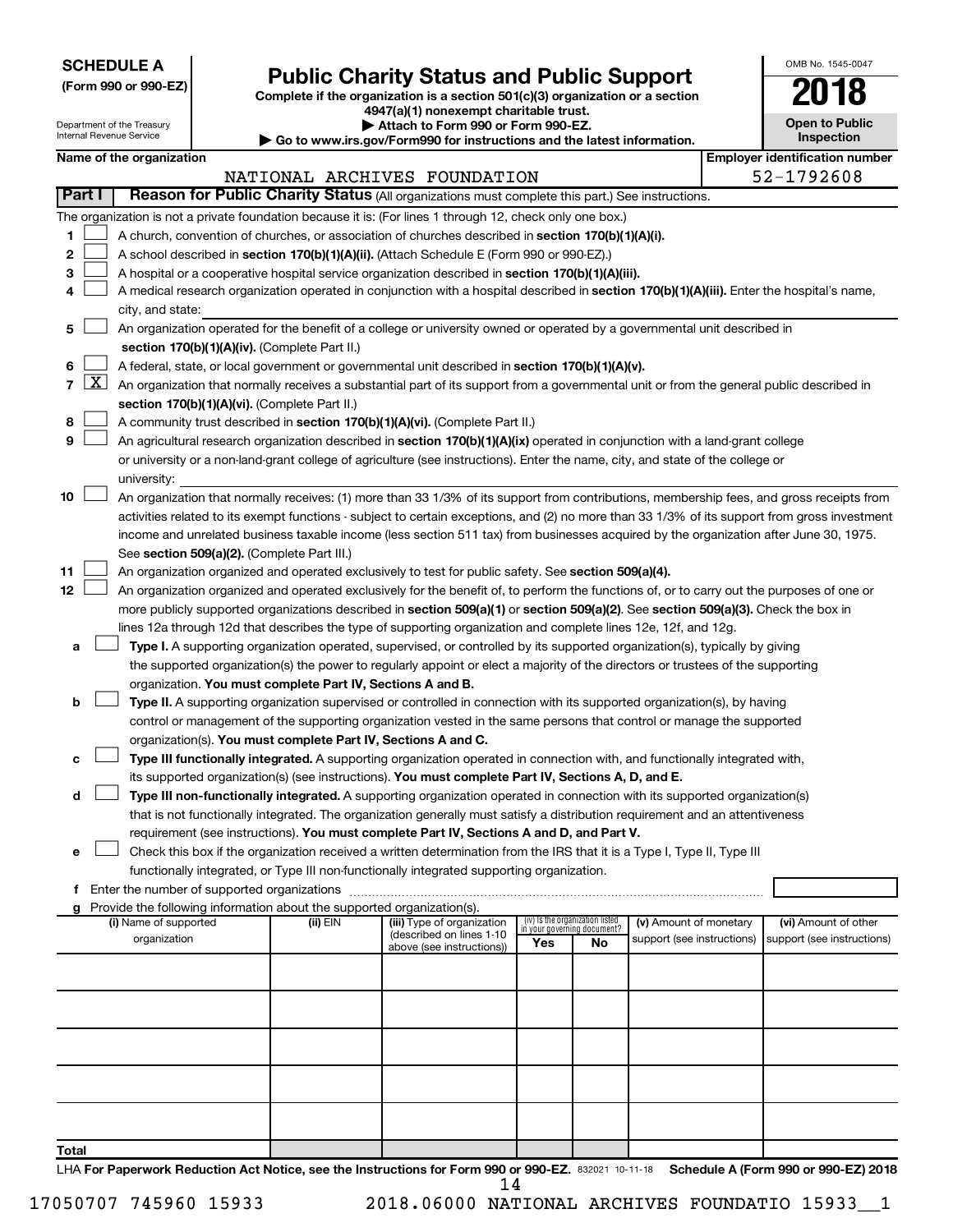#### Schedule A (Form 990 or 990-EZ) 2018 NATIONAL ARCHIVES FOUNDATION 52-1792608 Page

52-1792608 Page 2

(Complete only if you checked the box on line 5, 7, or 8 of Part I or if the organization failed to qualify under Part III. If the organization fails to qualify under the tests listed below, please complete Part III.) **Part II Support Schedule for Organizations Described in Sections 170(b)(1)(A)(iv) and 170(b)(1)(A)(vi)**

|    | <b>Section A. Public Support</b>                                                                                                                                                                                               |              |                                              |              |            |                 |                                    |  |
|----|--------------------------------------------------------------------------------------------------------------------------------------------------------------------------------------------------------------------------------|--------------|----------------------------------------------|--------------|------------|-----------------|------------------------------------|--|
|    | Calendar year (or fiscal year beginning in)                                                                                                                                                                                    | (a) 2014     | $(b)$ 2015                                   | $(c)$ 2016   | $(d)$ 2017 | (e) 2018        | (f) Total                          |  |
|    | 1 Gifts, grants, contributions, and                                                                                                                                                                                            |              |                                              |              |            |                 |                                    |  |
|    | membership fees received. (Do not                                                                                                                                                                                              |              |                                              |              |            |                 |                                    |  |
|    | include any "unusual grants.")                                                                                                                                                                                                 | 1, 540, 245. | 4,906,083.                                   | 6, 523, 558. | 3,673,682. | 3,779,679.      | 20, 423, 247.                      |  |
|    | 2 Tax revenues levied for the organ-                                                                                                                                                                                           |              |                                              |              |            |                 |                                    |  |
|    | ization's benefit and either paid to                                                                                                                                                                                           |              |                                              |              |            |                 |                                    |  |
|    | or expended on its behalf                                                                                                                                                                                                      |              |                                              |              |            |                 |                                    |  |
|    | 3 The value of services or facilities                                                                                                                                                                                          |              |                                              |              |            |                 |                                    |  |
|    | furnished by a governmental unit to                                                                                                                                                                                            |              |                                              |              |            |                 |                                    |  |
|    | the organization without charge                                                                                                                                                                                                |              | 337,440. 337,440. 347,563. 357,990. 357,990. |              |            |                 | 1,738,423.                         |  |
|    | 4 Total. Add lines 1 through 3                                                                                                                                                                                                 | 1,877,685.   | 5, 243, 523.                                 | 6,871,121.   | 4,031,672. | 4, 137, 669.    | 22, 161, 670.                      |  |
|    | 5 The portion of total contributions                                                                                                                                                                                           |              |                                              |              |            |                 |                                    |  |
|    | by each person (other than a                                                                                                                                                                                                   |              |                                              |              |            |                 |                                    |  |
|    | governmental unit or publicly                                                                                                                                                                                                  |              |                                              |              |            |                 |                                    |  |
|    | supported organization) included                                                                                                                                                                                               |              |                                              |              |            |                 |                                    |  |
|    | on line 1 that exceeds 2% of the                                                                                                                                                                                               |              |                                              |              |            |                 |                                    |  |
|    | amount shown on line 11,                                                                                                                                                                                                       |              |                                              |              |            |                 |                                    |  |
|    | column (f)                                                                                                                                                                                                                     |              |                                              |              |            |                 | 1,812,080.                         |  |
|    | 6 Public support. Subtract line 5 from line 4.                                                                                                                                                                                 |              |                                              |              |            |                 | 20, 349, 590.                      |  |
|    | <b>Section B. Total Support</b>                                                                                                                                                                                                |              |                                              |              |            |                 |                                    |  |
|    | Calendar year (or fiscal year beginning in)                                                                                                                                                                                    | (a) 2014     | (b) 2015                                     | $(c)$ 2016   | $(d)$ 2017 | (e) 2018        | (f) Total                          |  |
|    | 7 Amounts from line 4                                                                                                                                                                                                          | 1,877,685.   | 5, 243, 523.                                 | 6,871,121    | 4,031,672  | 4, 137, 669.    | 22, 161, 670.                      |  |
|    | 8 Gross income from interest,                                                                                                                                                                                                  |              |                                              |              |            |                 |                                    |  |
|    | dividends, payments received on                                                                                                                                                                                                |              |                                              |              |            |                 |                                    |  |
|    | securities loans, rents, royalties,                                                                                                                                                                                            |              |                                              |              |            |                 |                                    |  |
|    |                                                                                                                                                                                                                                | 4,885.       | 15,763.                                      | 15,342.      | 71, 539.   | 123,862.        | 231,391.                           |  |
|    | and income from similar sources<br><b>9</b> Net income from unrelated business                                                                                                                                                 |              |                                              |              |            |                 |                                    |  |
|    |                                                                                                                                                                                                                                |              |                                              |              |            |                 |                                    |  |
|    | activities, whether or not the                                                                                                                                                                                                 |              |                                              |              |            |                 |                                    |  |
|    | business is regularly carried on                                                                                                                                                                                               |              |                                              |              |            |                 |                                    |  |
|    | 10 Other income. Do not include gain                                                                                                                                                                                           |              |                                              |              |            |                 |                                    |  |
|    | or loss from the sale of capital                                                                                                                                                                                               | 758.         | 2,836.                                       | 19, 159.     | 12, 289.   | 11,096.         | 46,138.                            |  |
|    | assets (Explain in Part VI.)                                                                                                                                                                                                   |              |                                              |              |            |                 | 22, 439, 199.                      |  |
|    | 11 Total support. Add lines 7 through 10                                                                                                                                                                                       |              |                                              |              |            | 12 <sup>2</sup> | 15, 166, 155.                      |  |
|    | <b>12</b> Gross receipts from related activities, etc. (see instructions)                                                                                                                                                      |              |                                              |              |            |                 |                                    |  |
|    | 13 First five years. If the Form 990 is for the organization's first, second, third, fourth, or fifth tax year as a section 501(c)(3)                                                                                          |              |                                              |              |            |                 |                                    |  |
|    | organization, check this box and stop here<br><b>Section C. Computation of Public Support Percentage</b>                                                                                                                       |              |                                              |              |            |                 |                                    |  |
|    |                                                                                                                                                                                                                                |              |                                              |              |            | 14              | 90.69<br>%                         |  |
|    |                                                                                                                                                                                                                                |              |                                              |              |            | 15              | 84.65<br>%                         |  |
|    | 16a 33 1/3% support test - 2018. If the organization did not check the box on line 13, and line 14 is 33 1/3% or more, check this box and                                                                                      |              |                                              |              |            |                 |                                    |  |
|    |                                                                                                                                                                                                                                |              |                                              |              |            |                 | $\blacktriangleright$ $\mathbf{X}$ |  |
|    | stop here. The organization qualifies as a publicly supported organization [11] manuscription manuscription manuscription manuscription manuscription manuscription and the original state of the state of the state of the st |              |                                              |              |            |                 |                                    |  |
|    | b 33 1/3% support test - 2017. If the organization did not check a box on line 13 or 16a, and line 15 is 33 1/3% or more, check this box                                                                                       |              |                                              |              |            |                 |                                    |  |
|    |                                                                                                                                                                                                                                |              |                                              |              |            |                 |                                    |  |
|    | 17a 10% -facts-and-circumstances test - 2018. If the organization did not check a box on line 13, 16a, or 16b, and line 14 is 10% or more,                                                                                     |              |                                              |              |            |                 |                                    |  |
|    | and if the organization meets the "facts-and-circumstances" test, check this box and stop here. Explain in Part VI how the organization                                                                                        |              |                                              |              |            |                 |                                    |  |
|    | b 10% -facts-and-circumstances test - 2017. If the organization did not check a box on line 13, 16a, 16b, or 17a, and line 15 is 10% or                                                                                        |              |                                              |              |            |                 |                                    |  |
|    |                                                                                                                                                                                                                                |              |                                              |              |            |                 |                                    |  |
|    | more, and if the organization meets the "facts-and-circumstances" test, check this box and stop here. Explain in Part VI how the                                                                                               |              |                                              |              |            |                 |                                    |  |
|    | organization meets the "facts-and-circumstances" test. The organization qualifies as a publicly supported organization                                                                                                         |              |                                              |              |            |                 |                                    |  |
| 18 | Private foundation. If the organization did not check a box on line 13, 16a, 16b, 17a, or 17b, check this box and see instructions<br>Schodule A (Form 000 or 000 EZ) 2019                                                     |              |                                              |              |            |                 |                                    |  |

**Schedule A (Form 990 or 990-EZ) 2018**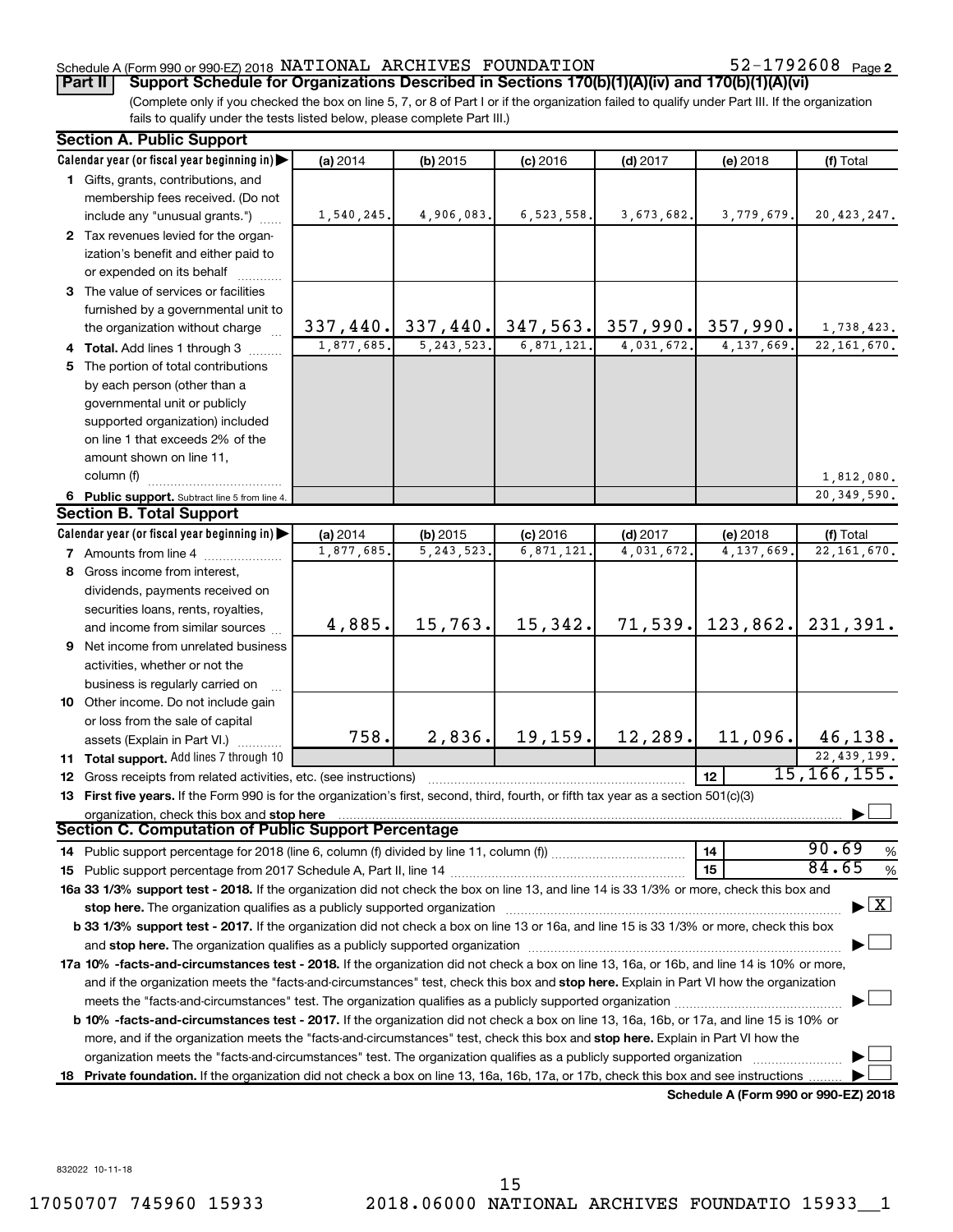#### Schedule A (Form 990 or 990-EZ) 2018 NATIONAL ARCHIVES FOUNDATION 52-1792608 Page **Part III Support Schedule for Organizations Described in Section 509(a)(2)**

(Complete only if you checked the box on line 10 of Part I or if the organization failed to qualify under Part II. If the organization fails to qualify under the tests listed below, please complete Part II.)

|              | Calendar year (or fiscal year beginning in)                                                                                                                                            | (a) 2014 | (b) 2015 | $(c)$ 2016 | $(d)$ 2017                                   |    | (e) 2018 | (f) Total                            |   |
|--------------|----------------------------------------------------------------------------------------------------------------------------------------------------------------------------------------|----------|----------|------------|----------------------------------------------|----|----------|--------------------------------------|---|
|              | 1 Gifts, grants, contributions, and                                                                                                                                                    |          |          |            |                                              |    |          |                                      |   |
|              | membership fees received. (Do not                                                                                                                                                      |          |          |            |                                              |    |          |                                      |   |
|              | include any "unusual grants.")                                                                                                                                                         |          |          |            |                                              |    |          |                                      |   |
| $\mathbf{2}$ | Gross receipts from admissions,<br>merchandise sold or services per-<br>formed, or facilities furnished in<br>any activity that is related to the<br>organization's tax-exempt purpose |          |          |            |                                              |    |          |                                      |   |
| 3.           | Gross receipts from activities that                                                                                                                                                    |          |          |            |                                              |    |          |                                      |   |
|              | are not an unrelated trade or bus-                                                                                                                                                     |          |          |            |                                              |    |          |                                      |   |
|              | iness under section 513                                                                                                                                                                |          |          |            |                                              |    |          |                                      |   |
| 4            | Tax revenues levied for the organ-                                                                                                                                                     |          |          |            |                                              |    |          |                                      |   |
|              | ization's benefit and either paid to<br>or expended on its behalf<br>.                                                                                                                 |          |          |            |                                              |    |          |                                      |   |
| 5            | The value of services or facilities                                                                                                                                                    |          |          |            |                                              |    |          |                                      |   |
|              | furnished by a governmental unit to<br>the organization without charge                                                                                                                 |          |          |            |                                              |    |          |                                      |   |
| 6            | Total. Add lines 1 through 5                                                                                                                                                           |          |          |            |                                              |    |          |                                      |   |
|              | 7a Amounts included on lines 1, 2, and                                                                                                                                                 |          |          |            |                                              |    |          |                                      |   |
|              | 3 received from disqualified persons                                                                                                                                                   |          |          |            |                                              |    |          |                                      |   |
|              | <b>b</b> Amounts included on lines 2 and 3 received                                                                                                                                    |          |          |            |                                              |    |          |                                      |   |
|              | from other than disqualified persons that<br>exceed the greater of \$5,000 or 1% of the<br>amount on line 13 for the year                                                              |          |          |            |                                              |    |          |                                      |   |
|              | c Add lines 7a and 7b                                                                                                                                                                  |          |          |            |                                              |    |          |                                      |   |
|              | 8 Public support. (Subtract line 7c from line 6.)                                                                                                                                      |          |          |            |                                              |    |          |                                      |   |
|              | <b>Section B. Total Support</b>                                                                                                                                                        |          |          |            |                                              |    |          |                                      |   |
|              | Calendar year (or fiscal year beginning in)                                                                                                                                            | (a) 2014 | (b) 2015 | $(c)$ 2016 | $(d)$ 2017                                   |    | (e) 2018 | (f) Total                            |   |
|              | 9 Amounts from line 6                                                                                                                                                                  |          |          |            |                                              |    |          |                                      |   |
|              | <b>10a</b> Gross income from interest,<br>dividends, payments received on<br>securities loans, rents, royalties,<br>and income from similar sources                                    |          |          |            |                                              |    |          |                                      |   |
|              | <b>b</b> Unrelated business taxable income                                                                                                                                             |          |          |            |                                              |    |          |                                      |   |
|              | (less section 511 taxes) from businesses<br>acquired after June 30, 1975                                                                                                               |          |          |            |                                              |    |          |                                      |   |
|              | c Add lines 10a and 10b                                                                                                                                                                |          |          |            |                                              |    |          |                                      |   |
| 11           | Net income from unrelated business<br>activities not included in line 10b.<br>whether or not the business is<br>regularly carried on                                                   |          |          |            |                                              |    |          |                                      |   |
|              | <b>12</b> Other income. Do not include gain<br>or loss from the sale of capital<br>assets (Explain in Part VI.)                                                                        |          |          |            |                                              |    |          |                                      |   |
|              | <b>13</b> Total support. (Add lines 9, 10c, 11, and 12.)                                                                                                                               |          |          |            |                                              |    |          |                                      |   |
|              | 14 First five years. If the Form 990 is for the organization's first, second, third, fourth, or fifth tax year as a section 501(c)(3) organization,                                    |          |          |            |                                              |    |          |                                      |   |
|              |                                                                                                                                                                                        |          |          |            |                                              |    |          |                                      |   |
|              | Section C. Computation of Public Support Percentage                                                                                                                                    |          |          |            |                                              |    |          |                                      |   |
|              |                                                                                                                                                                                        |          |          |            |                                              | 15 |          |                                      | % |
|              |                                                                                                                                                                                        |          |          |            |                                              | 16 |          |                                      | % |
|              | Section D. Computation of Investment Income Percentage                                                                                                                                 |          |          |            |                                              |    |          |                                      |   |
|              |                                                                                                                                                                                        |          |          |            |                                              | 17 |          |                                      | % |
|              |                                                                                                                                                                                        |          |          |            |                                              | 18 |          |                                      | % |
|              | 19a 33 1/3% support tests - 2018. If the organization did not check the box on line 14, and line 15 is more than 33 1/3%, and line 17 is not                                           |          |          |            |                                              |    |          |                                      |   |
|              | more than 33 1/3%, check this box and stop here. The organization qualifies as a publicly supported organization                                                                       |          |          |            |                                              |    |          |                                      |   |
|              | <b>b 33 1/3% support tests - 2017.</b> If the organization did not check a box on line 14 or line 19a, and line 16 is more than 33 1/3%, and                                           |          |          |            |                                              |    |          |                                      |   |
|              | line 18 is not more than 33 1/3%, check this box and stop here. The organization qualifies as a publicly supported organization                                                        |          |          |            |                                              |    |          |                                      |   |
|              |                                                                                                                                                                                        |          |          |            |                                              |    |          |                                      |   |
|              | 832023 10-11-18                                                                                                                                                                        |          |          |            |                                              |    |          | Schedule A (Form 990 or 990-EZ) 2018 |   |
|              |                                                                                                                                                                                        |          |          | 16         |                                              |    |          |                                      |   |
|              | 17050707 745960 15933                                                                                                                                                                  |          |          |            | 2018.06000 NATIONAL ARCHIVES FOUNDATIO 15933 |    |          |                                      |   |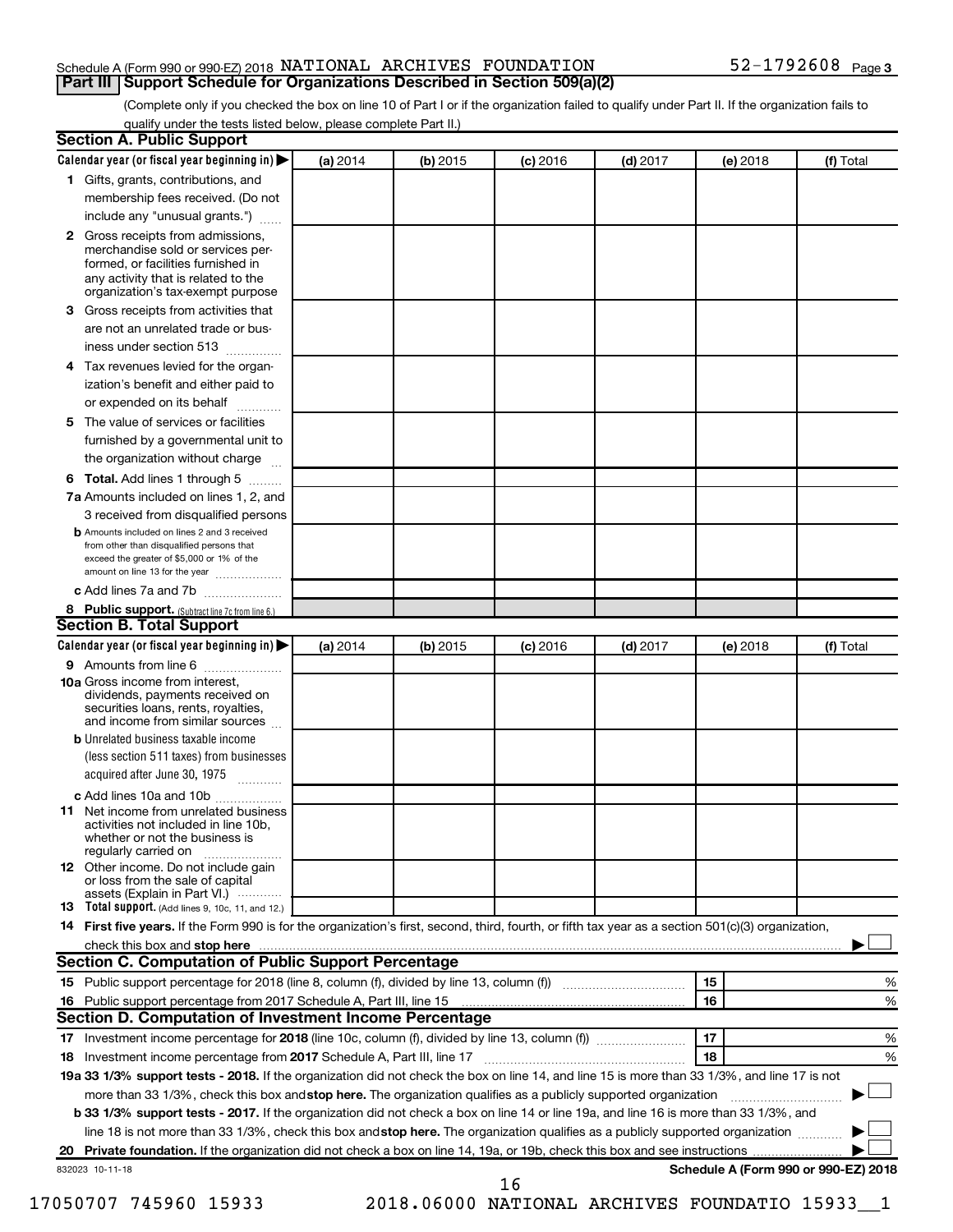#### Schedule A (Form 990 or 990-EZ) 2018 NATIONAL ARCHIVES FOUNDATION 52-1792608 Page

### **Part IV Supporting Organizations**

(Complete only if you checked a box in line 12 on Part I. If you checked 12a of Part I, complete Sections A and B. If you checked 12b of Part I, complete Sections A and C. If you checked 12c of Part I, complete Sections A, D, and E. If you checked 12d of Part I, complete Sections A and D, and complete Part V.)

#### **Section A. All Supporting Organizations**

- **1** Are all of the organization's supported organizations listed by name in the organization's governing documents? If "No," describe in Part VI how the supported organizations are designated. If designated by *class or purpose, describe the designation. If historic and continuing relationship, explain.*
- **2** Did the organization have any supported organization that does not have an IRS determination of status under section 509(a)(1) or (2)? If "Yes," explain in Part **VI** how the organization determined that the supported *organization was described in section 509(a)(1) or (2).*
- **3a** Did the organization have a supported organization described in section 501(c)(4), (5), or (6)? If "Yes," answer *(b) and (c) below.*
- **b** Did the organization confirm that each supported organization qualified under section 501(c)(4), (5), or (6) and satisfied the public support tests under section 509(a)(2)? If "Yes," describe in Part VI when and how the *organization made the determination.*
- **c** Did the organization ensure that all support to such organizations was used exclusively for section 170(c)(2)(B) purposes? If "Yes," explain in Part VI what controls the organization put in place to ensure such use.
- **4 a** *If* Was any supported organization not organized in the United States ("foreign supported organization")? *"Yes," and if you checked 12a or 12b in Part I, answer (b) and (c) below.*
- **b** Did the organization have ultimate control and discretion in deciding whether to make grants to the foreign supported organization? If "Yes," describe in Part VI how the organization had such control and discretion *despite being controlled or supervised by or in connection with its supported organizations.*
- **c** Did the organization support any foreign supported organization that does not have an IRS determination under sections 501(c)(3) and 509(a)(1) or (2)? If "Yes," explain in Part VI what controls the organization used *to ensure that all support to the foreign supported organization was used exclusively for section 170(c)(2)(B) purposes.*
- **5a** Did the organization add, substitute, or remove any supported organizations during the tax year? If "Yes," answer (b) and (c) below (if applicable). Also, provide detail in **Part VI,** including (i) the names and EIN *numbers of the supported organizations added, substituted, or removed; (ii) the reasons for each such action; (iii) the authority under the organization's organizing document authorizing such action; and (iv) how the action was accomplished (such as by amendment to the organizing document).*
- **b** Type I or Type II only. Was any added or substituted supported organization part of a class already designated in the organization's organizing document?
- **c Substitutions only.**  Was the substitution the result of an event beyond the organization's control?
- **6** Did the organization provide support (whether in the form of grants or the provision of services or facilities) to **Part VI.** support or benefit one or more of the filing organization's supported organizations? If "Yes," provide detail in anyone other than (i) its supported organizations, (ii) individuals that are part of the charitable class benefited by one or more of its supported organizations, or (iii) other supporting organizations that also
- **7** Did the organization provide a grant, loan, compensation, or other similar payment to a substantial contributor regard to a substantial contributor? If "Yes," complete Part I of Schedule L (Form 990 or 990-EZ). (as defined in section 4958(c)(3)(C)), a family member of a substantial contributor, or a 35% controlled entity with
- **8** Did the organization make a loan to a disqualified person (as defined in section 4958) not described in line 7? *If "Yes," complete Part I of Schedule L (Form 990 or 990-EZ).*
- **9 a** Was the organization controlled directly or indirectly at any time during the tax year by one or more in section 509(a)(1) or (2))? If "Yes," provide detail in **Part VI.** disqualified persons as defined in section 4946 (other than foundation managers and organizations described
- **b** Did one or more disqualified persons (as defined in line 9a) hold a controlling interest in any entity in which the supporting organization had an interest? If "Yes," provide detail in Part VI.
- **c** Did a disqualified person (as defined in line 9a) have an ownership interest in, or derive any personal benefit from, assets in which the supporting organization also had an interest? If "Yes," provide detail in Part VI.
- **10 a** Was the organization subject to the excess business holdings rules of section 4943 because of section supporting organizations)? If "Yes," answer 10b below. 4943(f) (regarding certain Type II supporting organizations, and all Type III non-functionally integrated
	- **b** Did the organization have any excess business holdings in the tax year? (Use Schedule C, Form 4720, to *determine whether the organization had excess business holdings.)*

832024 10-11-18

**Schedule A (Form 990 or 990-EZ) 2018**

17

**1**

**2**

**3a**

**3b**

**3c**

**4a**

**4b**

**4c**

**5a**

**5b 5c**

**6**

**7**

**8**

**9a**

**9b**

**9c**

**10a**

**10b**

**Yes No**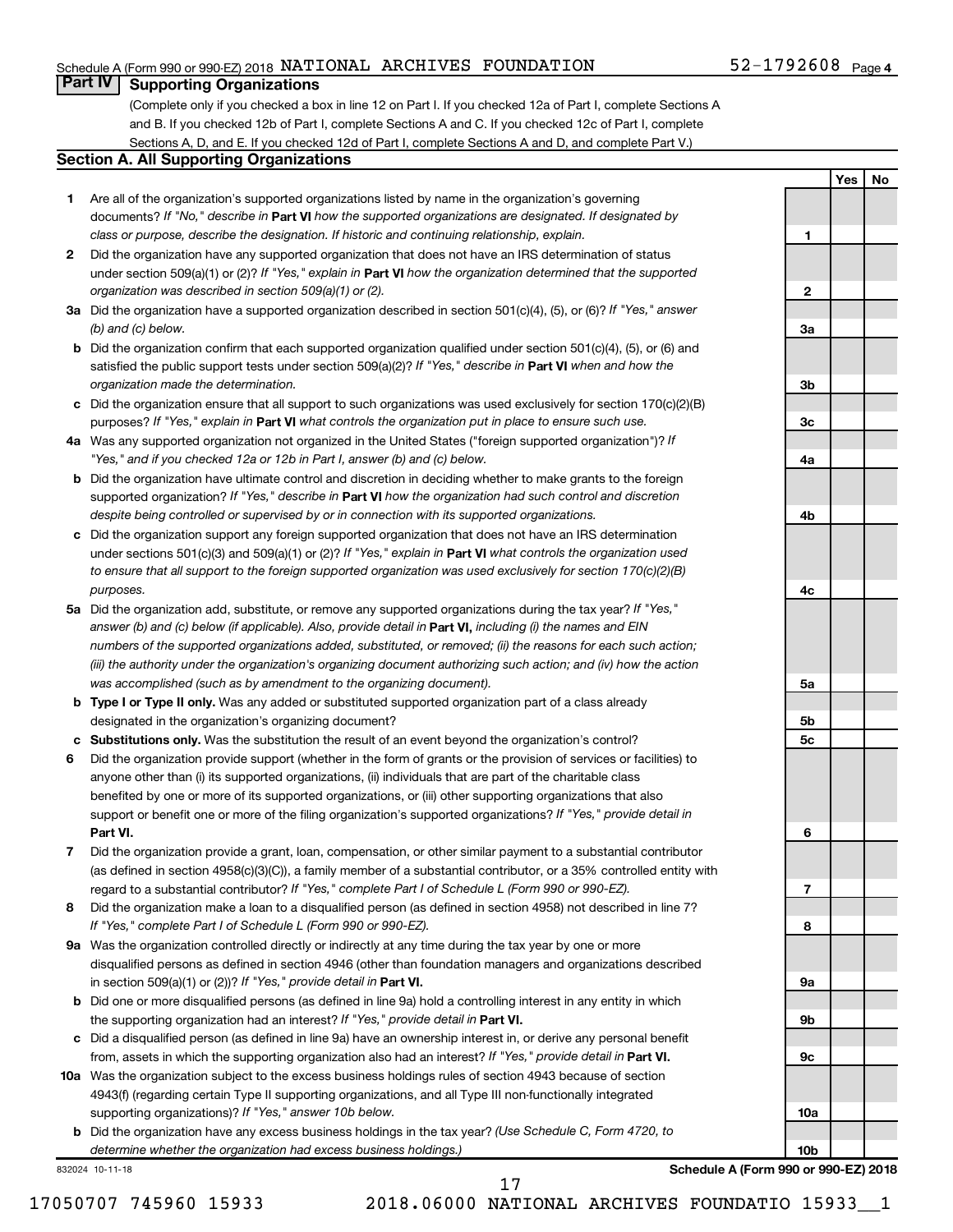#### Schedule A (Form 990 or 990-EZ) 2018 NATIONAL ARCHIVES FOUNDATION 52-1792608 Page **Part IV Supporting Organizations** *(continued)*

| Has the organization accepted a gift or contribution from any of the following persons?<br>11<br>a A person who directly or indirectly controls, either alone or together with persons described in (b) and (c)<br>below, the governing body of a supported organization?<br>11a<br>11 <sub>b</sub><br><b>b</b> A family member of a person described in (a) above?<br>c A 35% controlled entity of a person described in (a) or (b) above? If "Yes" to a, b, or c, provide detail in Part VI.<br>11c<br><b>Section B. Type I Supporting Organizations</b><br>Yes<br>No<br>Did the directors, trustees, or membership of one or more supported organizations have the power to<br>1.<br>regularly appoint or elect at least a majority of the organization's directors or trustees at all times during the<br>tax year? If "No," describe in Part VI how the supported organization(s) effectively operated, supervised, or<br>controlled the organization's activities. If the organization had more than one supported organization,<br>describe how the powers to appoint and/or remove directors or trustees were allocated among the supported<br>organizations and what conditions or restrictions, if any, applied to such powers during the tax year.<br>1<br>Did the organization operate for the benefit of any supported organization other than the supported<br>2<br>organization(s) that operated, supervised, or controlled the supporting organization? If "Yes," explain in<br>Part VI how providing such benefit carried out the purposes of the supported organization(s) that operated,<br>supervised, or controlled the supporting organization.<br>2<br><b>Section C. Type II Supporting Organizations</b><br>Yes<br>No<br>Were a majority of the organization's directors or trustees during the tax year also a majority of the directors<br>1.<br>or trustees of each of the organization's supported organization(s)? If "No," describe in Part VI how control<br>or management of the supporting organization was vested in the same persons that controlled or managed<br>the supported organization(s).<br>1<br><b>Section D. All Type III Supporting Organizations</b><br>Yes<br>No<br>Did the organization provide to each of its supported organizations, by the last day of the fifth month of the<br>1.<br>organization's tax year, (i) a written notice describing the type and amount of support provided during the prior tax<br>year, (ii) a copy of the Form 990 that was most recently filed as of the date of notification, and (iii) copies of the<br>organization's governing documents in effect on the date of notification, to the extent not previously provided?<br>1<br>Were any of the organization's officers, directors, or trustees either (i) appointed or elected by the supported<br>2<br>organization(s) or (ii) serving on the governing body of a supported organization? If "No," explain in Part VI how<br>the organization maintained a close and continuous working relationship with the supported organization(s).<br>2<br>By reason of the relationship described in (2), did the organization's supported organizations have a<br>3<br>significant voice in the organization's investment policies and in directing the use of the organization's<br>income or assets at all times during the tax year? If "Yes," describe in Part VI the role the organization's<br>supported organizations played in this regard.<br>з<br>Section E. Type III Functionally Integrated Supporting Organizations<br>Check the box next to the method that the organization used to satisfy the Integral Part Test during the yealsee instructions).<br>1<br>The organization satisfied the Activities Test. Complete line 2 below.<br>a<br>The organization is the parent of each of its supported organizations. Complete line 3 below.<br>b<br>The organization supported a governmental entity. Describe in Part VI how you supported a government entity (see instructions).<br>c<br>Activities Test. Answer (a) and (b) below.<br>Yes<br>No<br>2<br>Did substantially all of the organization's activities during the tax year directly further the exempt purposes of<br>а<br>the supported organization(s) to which the organization was responsive? If "Yes," then in Part VI identify<br>those supported organizations and explain how these activities directly furthered their exempt purposes,<br>how the organization was responsive to those supported organizations, and how the organization determined<br>that these activities constituted substantially all of its activities.<br>2a<br>Did the activities described in (a) constitute activities that, but for the organization's involvement, one or more<br>b<br>of the organization's supported organization(s) would have been engaged in? If "Yes," explain in Part VI the<br>reasons for the organization's position that its supported organization(s) would have engaged in these<br>activities but for the organization's involvement.<br>2b<br>Parent of Supported Organizations. Answer (a) and (b) below.<br>3<br>Did the organization have the power to regularly appoint or elect a majority of the officers, directors, or<br>а<br>trustees of each of the supported organizations? Provide details in Part VI.<br>За<br>Did the organization exercise a substantial degree of direction over the policies, programs, and activities of each<br>b<br>of its supported organizations? If "Yes," describe in Part VI the role played by the organization in this regard.<br>Зb<br><b>» 000 AV 000 EZI 0046</b> |  | Yes | No |
|----------------------------------------------------------------------------------------------------------------------------------------------------------------------------------------------------------------------------------------------------------------------------------------------------------------------------------------------------------------------------------------------------------------------------------------------------------------------------------------------------------------------------------------------------------------------------------------------------------------------------------------------------------------------------------------------------------------------------------------------------------------------------------------------------------------------------------------------------------------------------------------------------------------------------------------------------------------------------------------------------------------------------------------------------------------------------------------------------------------------------------------------------------------------------------------------------------------------------------------------------------------------------------------------------------------------------------------------------------------------------------------------------------------------------------------------------------------------------------------------------------------------------------------------------------------------------------------------------------------------------------------------------------------------------------------------------------------------------------------------------------------------------------------------------------------------------------------------------------------------------------------------------------------------------------------------------------------------------------------------------------------------------------------------------------------------------------------------------------------------------------------------------------------------------------------------------------------------------------------------------------------------------------------------------------------------------------------------------------------------------------------------------------------------------------------------------------------------------------------------------------------------------------------------------------------------------------------------------------------------------------------------------------------------------------------------------------------------------------------------------------------------------------------------------------------------------------------------------------------------------------------------------------------------------------------------------------------------------------------------------------------------------------------------------------------------------------------------------------------------------------------------------------------------------------------------------------------------------------------------------------------------------------------------------------------------------------------------------------------------------------------------------------------------------------------------------------------------------------------------------------------------------------------------------------------------------------------------------------------------------------------------------------------------------------------------------------------------------------------------------------------------------------------------------------------------------------------------------------------------------------------------------------------------------------------------------------------------------------------------------------------------------------------------------------------------------------------------------------------------------------------------------------------------------------------------------------------------------------------------------------------------------------------------------------------------------------------------------------------------------------------------------------------------------------------------------------------------------------------------------------------------------------------------------------------------------------------------------------------------------------------------------------------------------------------------------------------------------------------------------------------------------------------------------------------------------------------------------------------------------------------------------------------------------------------------------------------------------------------------------------------------------------------------------------------------------------------------------------------------------------------------------------------------------------------------------------------------------------------------------------------------------------------------------------------------------------------------------------------------------------------------------------------------------------------------------------------------------------------------------------------------------------------------------------------------------------------------------------------------------------------------------|--|-----|----|
|                                                                                                                                                                                                                                                                                                                                                                                                                                                                                                                                                                                                                                                                                                                                                                                                                                                                                                                                                                                                                                                                                                                                                                                                                                                                                                                                                                                                                                                                                                                                                                                                                                                                                                                                                                                                                                                                                                                                                                                                                                                                                                                                                                                                                                                                                                                                                                                                                                                                                                                                                                                                                                                                                                                                                                                                                                                                                                                                                                                                                                                                                                                                                                                                                                                                                                                                                                                                                                                                                                                                                                                                                                                                                                                                                                                                                                                                                                                                                                                                                                                                                                                                                                                                                                                                                                                                                                                                                                                                                                                                                                                                                                                                                                                                                                                                                                                                                                                                                                                                                                                                                                                                                                                                                                                                                                                                                                                                                                                                                                                                                                                                                                                    |  |     |    |
|                                                                                                                                                                                                                                                                                                                                                                                                                                                                                                                                                                                                                                                                                                                                                                                                                                                                                                                                                                                                                                                                                                                                                                                                                                                                                                                                                                                                                                                                                                                                                                                                                                                                                                                                                                                                                                                                                                                                                                                                                                                                                                                                                                                                                                                                                                                                                                                                                                                                                                                                                                                                                                                                                                                                                                                                                                                                                                                                                                                                                                                                                                                                                                                                                                                                                                                                                                                                                                                                                                                                                                                                                                                                                                                                                                                                                                                                                                                                                                                                                                                                                                                                                                                                                                                                                                                                                                                                                                                                                                                                                                                                                                                                                                                                                                                                                                                                                                                                                                                                                                                                                                                                                                                                                                                                                                                                                                                                                                                                                                                                                                                                                                                    |  |     |    |
|                                                                                                                                                                                                                                                                                                                                                                                                                                                                                                                                                                                                                                                                                                                                                                                                                                                                                                                                                                                                                                                                                                                                                                                                                                                                                                                                                                                                                                                                                                                                                                                                                                                                                                                                                                                                                                                                                                                                                                                                                                                                                                                                                                                                                                                                                                                                                                                                                                                                                                                                                                                                                                                                                                                                                                                                                                                                                                                                                                                                                                                                                                                                                                                                                                                                                                                                                                                                                                                                                                                                                                                                                                                                                                                                                                                                                                                                                                                                                                                                                                                                                                                                                                                                                                                                                                                                                                                                                                                                                                                                                                                                                                                                                                                                                                                                                                                                                                                                                                                                                                                                                                                                                                                                                                                                                                                                                                                                                                                                                                                                                                                                                                                    |  |     |    |
|                                                                                                                                                                                                                                                                                                                                                                                                                                                                                                                                                                                                                                                                                                                                                                                                                                                                                                                                                                                                                                                                                                                                                                                                                                                                                                                                                                                                                                                                                                                                                                                                                                                                                                                                                                                                                                                                                                                                                                                                                                                                                                                                                                                                                                                                                                                                                                                                                                                                                                                                                                                                                                                                                                                                                                                                                                                                                                                                                                                                                                                                                                                                                                                                                                                                                                                                                                                                                                                                                                                                                                                                                                                                                                                                                                                                                                                                                                                                                                                                                                                                                                                                                                                                                                                                                                                                                                                                                                                                                                                                                                                                                                                                                                                                                                                                                                                                                                                                                                                                                                                                                                                                                                                                                                                                                                                                                                                                                                                                                                                                                                                                                                                    |  |     |    |
|                                                                                                                                                                                                                                                                                                                                                                                                                                                                                                                                                                                                                                                                                                                                                                                                                                                                                                                                                                                                                                                                                                                                                                                                                                                                                                                                                                                                                                                                                                                                                                                                                                                                                                                                                                                                                                                                                                                                                                                                                                                                                                                                                                                                                                                                                                                                                                                                                                                                                                                                                                                                                                                                                                                                                                                                                                                                                                                                                                                                                                                                                                                                                                                                                                                                                                                                                                                                                                                                                                                                                                                                                                                                                                                                                                                                                                                                                                                                                                                                                                                                                                                                                                                                                                                                                                                                                                                                                                                                                                                                                                                                                                                                                                                                                                                                                                                                                                                                                                                                                                                                                                                                                                                                                                                                                                                                                                                                                                                                                                                                                                                                                                                    |  |     |    |
|                                                                                                                                                                                                                                                                                                                                                                                                                                                                                                                                                                                                                                                                                                                                                                                                                                                                                                                                                                                                                                                                                                                                                                                                                                                                                                                                                                                                                                                                                                                                                                                                                                                                                                                                                                                                                                                                                                                                                                                                                                                                                                                                                                                                                                                                                                                                                                                                                                                                                                                                                                                                                                                                                                                                                                                                                                                                                                                                                                                                                                                                                                                                                                                                                                                                                                                                                                                                                                                                                                                                                                                                                                                                                                                                                                                                                                                                                                                                                                                                                                                                                                                                                                                                                                                                                                                                                                                                                                                                                                                                                                                                                                                                                                                                                                                                                                                                                                                                                                                                                                                                                                                                                                                                                                                                                                                                                                                                                                                                                                                                                                                                                                                    |  |     |    |
|                                                                                                                                                                                                                                                                                                                                                                                                                                                                                                                                                                                                                                                                                                                                                                                                                                                                                                                                                                                                                                                                                                                                                                                                                                                                                                                                                                                                                                                                                                                                                                                                                                                                                                                                                                                                                                                                                                                                                                                                                                                                                                                                                                                                                                                                                                                                                                                                                                                                                                                                                                                                                                                                                                                                                                                                                                                                                                                                                                                                                                                                                                                                                                                                                                                                                                                                                                                                                                                                                                                                                                                                                                                                                                                                                                                                                                                                                                                                                                                                                                                                                                                                                                                                                                                                                                                                                                                                                                                                                                                                                                                                                                                                                                                                                                                                                                                                                                                                                                                                                                                                                                                                                                                                                                                                                                                                                                                                                                                                                                                                                                                                                                                    |  |     |    |
|                                                                                                                                                                                                                                                                                                                                                                                                                                                                                                                                                                                                                                                                                                                                                                                                                                                                                                                                                                                                                                                                                                                                                                                                                                                                                                                                                                                                                                                                                                                                                                                                                                                                                                                                                                                                                                                                                                                                                                                                                                                                                                                                                                                                                                                                                                                                                                                                                                                                                                                                                                                                                                                                                                                                                                                                                                                                                                                                                                                                                                                                                                                                                                                                                                                                                                                                                                                                                                                                                                                                                                                                                                                                                                                                                                                                                                                                                                                                                                                                                                                                                                                                                                                                                                                                                                                                                                                                                                                                                                                                                                                                                                                                                                                                                                                                                                                                                                                                                                                                                                                                                                                                                                                                                                                                                                                                                                                                                                                                                                                                                                                                                                                    |  |     |    |
|                                                                                                                                                                                                                                                                                                                                                                                                                                                                                                                                                                                                                                                                                                                                                                                                                                                                                                                                                                                                                                                                                                                                                                                                                                                                                                                                                                                                                                                                                                                                                                                                                                                                                                                                                                                                                                                                                                                                                                                                                                                                                                                                                                                                                                                                                                                                                                                                                                                                                                                                                                                                                                                                                                                                                                                                                                                                                                                                                                                                                                                                                                                                                                                                                                                                                                                                                                                                                                                                                                                                                                                                                                                                                                                                                                                                                                                                                                                                                                                                                                                                                                                                                                                                                                                                                                                                                                                                                                                                                                                                                                                                                                                                                                                                                                                                                                                                                                                                                                                                                                                                                                                                                                                                                                                                                                                                                                                                                                                                                                                                                                                                                                                    |  |     |    |
|                                                                                                                                                                                                                                                                                                                                                                                                                                                                                                                                                                                                                                                                                                                                                                                                                                                                                                                                                                                                                                                                                                                                                                                                                                                                                                                                                                                                                                                                                                                                                                                                                                                                                                                                                                                                                                                                                                                                                                                                                                                                                                                                                                                                                                                                                                                                                                                                                                                                                                                                                                                                                                                                                                                                                                                                                                                                                                                                                                                                                                                                                                                                                                                                                                                                                                                                                                                                                                                                                                                                                                                                                                                                                                                                                                                                                                                                                                                                                                                                                                                                                                                                                                                                                                                                                                                                                                                                                                                                                                                                                                                                                                                                                                                                                                                                                                                                                                                                                                                                                                                                                                                                                                                                                                                                                                                                                                                                                                                                                                                                                                                                                                                    |  |     |    |
|                                                                                                                                                                                                                                                                                                                                                                                                                                                                                                                                                                                                                                                                                                                                                                                                                                                                                                                                                                                                                                                                                                                                                                                                                                                                                                                                                                                                                                                                                                                                                                                                                                                                                                                                                                                                                                                                                                                                                                                                                                                                                                                                                                                                                                                                                                                                                                                                                                                                                                                                                                                                                                                                                                                                                                                                                                                                                                                                                                                                                                                                                                                                                                                                                                                                                                                                                                                                                                                                                                                                                                                                                                                                                                                                                                                                                                                                                                                                                                                                                                                                                                                                                                                                                                                                                                                                                                                                                                                                                                                                                                                                                                                                                                                                                                                                                                                                                                                                                                                                                                                                                                                                                                                                                                                                                                                                                                                                                                                                                                                                                                                                                                                    |  |     |    |
|                                                                                                                                                                                                                                                                                                                                                                                                                                                                                                                                                                                                                                                                                                                                                                                                                                                                                                                                                                                                                                                                                                                                                                                                                                                                                                                                                                                                                                                                                                                                                                                                                                                                                                                                                                                                                                                                                                                                                                                                                                                                                                                                                                                                                                                                                                                                                                                                                                                                                                                                                                                                                                                                                                                                                                                                                                                                                                                                                                                                                                                                                                                                                                                                                                                                                                                                                                                                                                                                                                                                                                                                                                                                                                                                                                                                                                                                                                                                                                                                                                                                                                                                                                                                                                                                                                                                                                                                                                                                                                                                                                                                                                                                                                                                                                                                                                                                                                                                                                                                                                                                                                                                                                                                                                                                                                                                                                                                                                                                                                                                                                                                                                                    |  |     |    |
|                                                                                                                                                                                                                                                                                                                                                                                                                                                                                                                                                                                                                                                                                                                                                                                                                                                                                                                                                                                                                                                                                                                                                                                                                                                                                                                                                                                                                                                                                                                                                                                                                                                                                                                                                                                                                                                                                                                                                                                                                                                                                                                                                                                                                                                                                                                                                                                                                                                                                                                                                                                                                                                                                                                                                                                                                                                                                                                                                                                                                                                                                                                                                                                                                                                                                                                                                                                                                                                                                                                                                                                                                                                                                                                                                                                                                                                                                                                                                                                                                                                                                                                                                                                                                                                                                                                                                                                                                                                                                                                                                                                                                                                                                                                                                                                                                                                                                                                                                                                                                                                                                                                                                                                                                                                                                                                                                                                                                                                                                                                                                                                                                                                    |  |     |    |
|                                                                                                                                                                                                                                                                                                                                                                                                                                                                                                                                                                                                                                                                                                                                                                                                                                                                                                                                                                                                                                                                                                                                                                                                                                                                                                                                                                                                                                                                                                                                                                                                                                                                                                                                                                                                                                                                                                                                                                                                                                                                                                                                                                                                                                                                                                                                                                                                                                                                                                                                                                                                                                                                                                                                                                                                                                                                                                                                                                                                                                                                                                                                                                                                                                                                                                                                                                                                                                                                                                                                                                                                                                                                                                                                                                                                                                                                                                                                                                                                                                                                                                                                                                                                                                                                                                                                                                                                                                                                                                                                                                                                                                                                                                                                                                                                                                                                                                                                                                                                                                                                                                                                                                                                                                                                                                                                                                                                                                                                                                                                                                                                                                                    |  |     |    |
|                                                                                                                                                                                                                                                                                                                                                                                                                                                                                                                                                                                                                                                                                                                                                                                                                                                                                                                                                                                                                                                                                                                                                                                                                                                                                                                                                                                                                                                                                                                                                                                                                                                                                                                                                                                                                                                                                                                                                                                                                                                                                                                                                                                                                                                                                                                                                                                                                                                                                                                                                                                                                                                                                                                                                                                                                                                                                                                                                                                                                                                                                                                                                                                                                                                                                                                                                                                                                                                                                                                                                                                                                                                                                                                                                                                                                                                                                                                                                                                                                                                                                                                                                                                                                                                                                                                                                                                                                                                                                                                                                                                                                                                                                                                                                                                                                                                                                                                                                                                                                                                                                                                                                                                                                                                                                                                                                                                                                                                                                                                                                                                                                                                    |  |     |    |
|                                                                                                                                                                                                                                                                                                                                                                                                                                                                                                                                                                                                                                                                                                                                                                                                                                                                                                                                                                                                                                                                                                                                                                                                                                                                                                                                                                                                                                                                                                                                                                                                                                                                                                                                                                                                                                                                                                                                                                                                                                                                                                                                                                                                                                                                                                                                                                                                                                                                                                                                                                                                                                                                                                                                                                                                                                                                                                                                                                                                                                                                                                                                                                                                                                                                                                                                                                                                                                                                                                                                                                                                                                                                                                                                                                                                                                                                                                                                                                                                                                                                                                                                                                                                                                                                                                                                                                                                                                                                                                                                                                                                                                                                                                                                                                                                                                                                                                                                                                                                                                                                                                                                                                                                                                                                                                                                                                                                                                                                                                                                                                                                                                                    |  |     |    |
|                                                                                                                                                                                                                                                                                                                                                                                                                                                                                                                                                                                                                                                                                                                                                                                                                                                                                                                                                                                                                                                                                                                                                                                                                                                                                                                                                                                                                                                                                                                                                                                                                                                                                                                                                                                                                                                                                                                                                                                                                                                                                                                                                                                                                                                                                                                                                                                                                                                                                                                                                                                                                                                                                                                                                                                                                                                                                                                                                                                                                                                                                                                                                                                                                                                                                                                                                                                                                                                                                                                                                                                                                                                                                                                                                                                                                                                                                                                                                                                                                                                                                                                                                                                                                                                                                                                                                                                                                                                                                                                                                                                                                                                                                                                                                                                                                                                                                                                                                                                                                                                                                                                                                                                                                                                                                                                                                                                                                                                                                                                                                                                                                                                    |  |     |    |
|                                                                                                                                                                                                                                                                                                                                                                                                                                                                                                                                                                                                                                                                                                                                                                                                                                                                                                                                                                                                                                                                                                                                                                                                                                                                                                                                                                                                                                                                                                                                                                                                                                                                                                                                                                                                                                                                                                                                                                                                                                                                                                                                                                                                                                                                                                                                                                                                                                                                                                                                                                                                                                                                                                                                                                                                                                                                                                                                                                                                                                                                                                                                                                                                                                                                                                                                                                                                                                                                                                                                                                                                                                                                                                                                                                                                                                                                                                                                                                                                                                                                                                                                                                                                                                                                                                                                                                                                                                                                                                                                                                                                                                                                                                                                                                                                                                                                                                                                                                                                                                                                                                                                                                                                                                                                                                                                                                                                                                                                                                                                                                                                                                                    |  |     |    |
|                                                                                                                                                                                                                                                                                                                                                                                                                                                                                                                                                                                                                                                                                                                                                                                                                                                                                                                                                                                                                                                                                                                                                                                                                                                                                                                                                                                                                                                                                                                                                                                                                                                                                                                                                                                                                                                                                                                                                                                                                                                                                                                                                                                                                                                                                                                                                                                                                                                                                                                                                                                                                                                                                                                                                                                                                                                                                                                                                                                                                                                                                                                                                                                                                                                                                                                                                                                                                                                                                                                                                                                                                                                                                                                                                                                                                                                                                                                                                                                                                                                                                                                                                                                                                                                                                                                                                                                                                                                                                                                                                                                                                                                                                                                                                                                                                                                                                                                                                                                                                                                                                                                                                                                                                                                                                                                                                                                                                                                                                                                                                                                                                                                    |  |     |    |
|                                                                                                                                                                                                                                                                                                                                                                                                                                                                                                                                                                                                                                                                                                                                                                                                                                                                                                                                                                                                                                                                                                                                                                                                                                                                                                                                                                                                                                                                                                                                                                                                                                                                                                                                                                                                                                                                                                                                                                                                                                                                                                                                                                                                                                                                                                                                                                                                                                                                                                                                                                                                                                                                                                                                                                                                                                                                                                                                                                                                                                                                                                                                                                                                                                                                                                                                                                                                                                                                                                                                                                                                                                                                                                                                                                                                                                                                                                                                                                                                                                                                                                                                                                                                                                                                                                                                                                                                                                                                                                                                                                                                                                                                                                                                                                                                                                                                                                                                                                                                                                                                                                                                                                                                                                                                                                                                                                                                                                                                                                                                                                                                                                                    |  |     |    |
|                                                                                                                                                                                                                                                                                                                                                                                                                                                                                                                                                                                                                                                                                                                                                                                                                                                                                                                                                                                                                                                                                                                                                                                                                                                                                                                                                                                                                                                                                                                                                                                                                                                                                                                                                                                                                                                                                                                                                                                                                                                                                                                                                                                                                                                                                                                                                                                                                                                                                                                                                                                                                                                                                                                                                                                                                                                                                                                                                                                                                                                                                                                                                                                                                                                                                                                                                                                                                                                                                                                                                                                                                                                                                                                                                                                                                                                                                                                                                                                                                                                                                                                                                                                                                                                                                                                                                                                                                                                                                                                                                                                                                                                                                                                                                                                                                                                                                                                                                                                                                                                                                                                                                                                                                                                                                                                                                                                                                                                                                                                                                                                                                                                    |  |     |    |
|                                                                                                                                                                                                                                                                                                                                                                                                                                                                                                                                                                                                                                                                                                                                                                                                                                                                                                                                                                                                                                                                                                                                                                                                                                                                                                                                                                                                                                                                                                                                                                                                                                                                                                                                                                                                                                                                                                                                                                                                                                                                                                                                                                                                                                                                                                                                                                                                                                                                                                                                                                                                                                                                                                                                                                                                                                                                                                                                                                                                                                                                                                                                                                                                                                                                                                                                                                                                                                                                                                                                                                                                                                                                                                                                                                                                                                                                                                                                                                                                                                                                                                                                                                                                                                                                                                                                                                                                                                                                                                                                                                                                                                                                                                                                                                                                                                                                                                                                                                                                                                                                                                                                                                                                                                                                                                                                                                                                                                                                                                                                                                                                                                                    |  |     |    |
|                                                                                                                                                                                                                                                                                                                                                                                                                                                                                                                                                                                                                                                                                                                                                                                                                                                                                                                                                                                                                                                                                                                                                                                                                                                                                                                                                                                                                                                                                                                                                                                                                                                                                                                                                                                                                                                                                                                                                                                                                                                                                                                                                                                                                                                                                                                                                                                                                                                                                                                                                                                                                                                                                                                                                                                                                                                                                                                                                                                                                                                                                                                                                                                                                                                                                                                                                                                                                                                                                                                                                                                                                                                                                                                                                                                                                                                                                                                                                                                                                                                                                                                                                                                                                                                                                                                                                                                                                                                                                                                                                                                                                                                                                                                                                                                                                                                                                                                                                                                                                                                                                                                                                                                                                                                                                                                                                                                                                                                                                                                                                                                                                                                    |  |     |    |
|                                                                                                                                                                                                                                                                                                                                                                                                                                                                                                                                                                                                                                                                                                                                                                                                                                                                                                                                                                                                                                                                                                                                                                                                                                                                                                                                                                                                                                                                                                                                                                                                                                                                                                                                                                                                                                                                                                                                                                                                                                                                                                                                                                                                                                                                                                                                                                                                                                                                                                                                                                                                                                                                                                                                                                                                                                                                                                                                                                                                                                                                                                                                                                                                                                                                                                                                                                                                                                                                                                                                                                                                                                                                                                                                                                                                                                                                                                                                                                                                                                                                                                                                                                                                                                                                                                                                                                                                                                                                                                                                                                                                                                                                                                                                                                                                                                                                                                                                                                                                                                                                                                                                                                                                                                                                                                                                                                                                                                                                                                                                                                                                                                                    |  |     |    |
|                                                                                                                                                                                                                                                                                                                                                                                                                                                                                                                                                                                                                                                                                                                                                                                                                                                                                                                                                                                                                                                                                                                                                                                                                                                                                                                                                                                                                                                                                                                                                                                                                                                                                                                                                                                                                                                                                                                                                                                                                                                                                                                                                                                                                                                                                                                                                                                                                                                                                                                                                                                                                                                                                                                                                                                                                                                                                                                                                                                                                                                                                                                                                                                                                                                                                                                                                                                                                                                                                                                                                                                                                                                                                                                                                                                                                                                                                                                                                                                                                                                                                                                                                                                                                                                                                                                                                                                                                                                                                                                                                                                                                                                                                                                                                                                                                                                                                                                                                                                                                                                                                                                                                                                                                                                                                                                                                                                                                                                                                                                                                                                                                                                    |  |     |    |
|                                                                                                                                                                                                                                                                                                                                                                                                                                                                                                                                                                                                                                                                                                                                                                                                                                                                                                                                                                                                                                                                                                                                                                                                                                                                                                                                                                                                                                                                                                                                                                                                                                                                                                                                                                                                                                                                                                                                                                                                                                                                                                                                                                                                                                                                                                                                                                                                                                                                                                                                                                                                                                                                                                                                                                                                                                                                                                                                                                                                                                                                                                                                                                                                                                                                                                                                                                                                                                                                                                                                                                                                                                                                                                                                                                                                                                                                                                                                                                                                                                                                                                                                                                                                                                                                                                                                                                                                                                                                                                                                                                                                                                                                                                                                                                                                                                                                                                                                                                                                                                                                                                                                                                                                                                                                                                                                                                                                                                                                                                                                                                                                                                                    |  |     |    |
|                                                                                                                                                                                                                                                                                                                                                                                                                                                                                                                                                                                                                                                                                                                                                                                                                                                                                                                                                                                                                                                                                                                                                                                                                                                                                                                                                                                                                                                                                                                                                                                                                                                                                                                                                                                                                                                                                                                                                                                                                                                                                                                                                                                                                                                                                                                                                                                                                                                                                                                                                                                                                                                                                                                                                                                                                                                                                                                                                                                                                                                                                                                                                                                                                                                                                                                                                                                                                                                                                                                                                                                                                                                                                                                                                                                                                                                                                                                                                                                                                                                                                                                                                                                                                                                                                                                                                                                                                                                                                                                                                                                                                                                                                                                                                                                                                                                                                                                                                                                                                                                                                                                                                                                                                                                                                                                                                                                                                                                                                                                                                                                                                                                    |  |     |    |
|                                                                                                                                                                                                                                                                                                                                                                                                                                                                                                                                                                                                                                                                                                                                                                                                                                                                                                                                                                                                                                                                                                                                                                                                                                                                                                                                                                                                                                                                                                                                                                                                                                                                                                                                                                                                                                                                                                                                                                                                                                                                                                                                                                                                                                                                                                                                                                                                                                                                                                                                                                                                                                                                                                                                                                                                                                                                                                                                                                                                                                                                                                                                                                                                                                                                                                                                                                                                                                                                                                                                                                                                                                                                                                                                                                                                                                                                                                                                                                                                                                                                                                                                                                                                                                                                                                                                                                                                                                                                                                                                                                                                                                                                                                                                                                                                                                                                                                                                                                                                                                                                                                                                                                                                                                                                                                                                                                                                                                                                                                                                                                                                                                                    |  |     |    |
|                                                                                                                                                                                                                                                                                                                                                                                                                                                                                                                                                                                                                                                                                                                                                                                                                                                                                                                                                                                                                                                                                                                                                                                                                                                                                                                                                                                                                                                                                                                                                                                                                                                                                                                                                                                                                                                                                                                                                                                                                                                                                                                                                                                                                                                                                                                                                                                                                                                                                                                                                                                                                                                                                                                                                                                                                                                                                                                                                                                                                                                                                                                                                                                                                                                                                                                                                                                                                                                                                                                                                                                                                                                                                                                                                                                                                                                                                                                                                                                                                                                                                                                                                                                                                                                                                                                                                                                                                                                                                                                                                                                                                                                                                                                                                                                                                                                                                                                                                                                                                                                                                                                                                                                                                                                                                                                                                                                                                                                                                                                                                                                                                                                    |  |     |    |
|                                                                                                                                                                                                                                                                                                                                                                                                                                                                                                                                                                                                                                                                                                                                                                                                                                                                                                                                                                                                                                                                                                                                                                                                                                                                                                                                                                                                                                                                                                                                                                                                                                                                                                                                                                                                                                                                                                                                                                                                                                                                                                                                                                                                                                                                                                                                                                                                                                                                                                                                                                                                                                                                                                                                                                                                                                                                                                                                                                                                                                                                                                                                                                                                                                                                                                                                                                                                                                                                                                                                                                                                                                                                                                                                                                                                                                                                                                                                                                                                                                                                                                                                                                                                                                                                                                                                                                                                                                                                                                                                                                                                                                                                                                                                                                                                                                                                                                                                                                                                                                                                                                                                                                                                                                                                                                                                                                                                                                                                                                                                                                                                                                                    |  |     |    |
|                                                                                                                                                                                                                                                                                                                                                                                                                                                                                                                                                                                                                                                                                                                                                                                                                                                                                                                                                                                                                                                                                                                                                                                                                                                                                                                                                                                                                                                                                                                                                                                                                                                                                                                                                                                                                                                                                                                                                                                                                                                                                                                                                                                                                                                                                                                                                                                                                                                                                                                                                                                                                                                                                                                                                                                                                                                                                                                                                                                                                                                                                                                                                                                                                                                                                                                                                                                                                                                                                                                                                                                                                                                                                                                                                                                                                                                                                                                                                                                                                                                                                                                                                                                                                                                                                                                                                                                                                                                                                                                                                                                                                                                                                                                                                                                                                                                                                                                                                                                                                                                                                                                                                                                                                                                                                                                                                                                                                                                                                                                                                                                                                                                    |  |     |    |
|                                                                                                                                                                                                                                                                                                                                                                                                                                                                                                                                                                                                                                                                                                                                                                                                                                                                                                                                                                                                                                                                                                                                                                                                                                                                                                                                                                                                                                                                                                                                                                                                                                                                                                                                                                                                                                                                                                                                                                                                                                                                                                                                                                                                                                                                                                                                                                                                                                                                                                                                                                                                                                                                                                                                                                                                                                                                                                                                                                                                                                                                                                                                                                                                                                                                                                                                                                                                                                                                                                                                                                                                                                                                                                                                                                                                                                                                                                                                                                                                                                                                                                                                                                                                                                                                                                                                                                                                                                                                                                                                                                                                                                                                                                                                                                                                                                                                                                                                                                                                                                                                                                                                                                                                                                                                                                                                                                                                                                                                                                                                                                                                                                                    |  |     |    |
|                                                                                                                                                                                                                                                                                                                                                                                                                                                                                                                                                                                                                                                                                                                                                                                                                                                                                                                                                                                                                                                                                                                                                                                                                                                                                                                                                                                                                                                                                                                                                                                                                                                                                                                                                                                                                                                                                                                                                                                                                                                                                                                                                                                                                                                                                                                                                                                                                                                                                                                                                                                                                                                                                                                                                                                                                                                                                                                                                                                                                                                                                                                                                                                                                                                                                                                                                                                                                                                                                                                                                                                                                                                                                                                                                                                                                                                                                                                                                                                                                                                                                                                                                                                                                                                                                                                                                                                                                                                                                                                                                                                                                                                                                                                                                                                                                                                                                                                                                                                                                                                                                                                                                                                                                                                                                                                                                                                                                                                                                                                                                                                                                                                    |  |     |    |
|                                                                                                                                                                                                                                                                                                                                                                                                                                                                                                                                                                                                                                                                                                                                                                                                                                                                                                                                                                                                                                                                                                                                                                                                                                                                                                                                                                                                                                                                                                                                                                                                                                                                                                                                                                                                                                                                                                                                                                                                                                                                                                                                                                                                                                                                                                                                                                                                                                                                                                                                                                                                                                                                                                                                                                                                                                                                                                                                                                                                                                                                                                                                                                                                                                                                                                                                                                                                                                                                                                                                                                                                                                                                                                                                                                                                                                                                                                                                                                                                                                                                                                                                                                                                                                                                                                                                                                                                                                                                                                                                                                                                                                                                                                                                                                                                                                                                                                                                                                                                                                                                                                                                                                                                                                                                                                                                                                                                                                                                                                                                                                                                                                                    |  |     |    |
|                                                                                                                                                                                                                                                                                                                                                                                                                                                                                                                                                                                                                                                                                                                                                                                                                                                                                                                                                                                                                                                                                                                                                                                                                                                                                                                                                                                                                                                                                                                                                                                                                                                                                                                                                                                                                                                                                                                                                                                                                                                                                                                                                                                                                                                                                                                                                                                                                                                                                                                                                                                                                                                                                                                                                                                                                                                                                                                                                                                                                                                                                                                                                                                                                                                                                                                                                                                                                                                                                                                                                                                                                                                                                                                                                                                                                                                                                                                                                                                                                                                                                                                                                                                                                                                                                                                                                                                                                                                                                                                                                                                                                                                                                                                                                                                                                                                                                                                                                                                                                                                                                                                                                                                                                                                                                                                                                                                                                                                                                                                                                                                                                                                    |  |     |    |
|                                                                                                                                                                                                                                                                                                                                                                                                                                                                                                                                                                                                                                                                                                                                                                                                                                                                                                                                                                                                                                                                                                                                                                                                                                                                                                                                                                                                                                                                                                                                                                                                                                                                                                                                                                                                                                                                                                                                                                                                                                                                                                                                                                                                                                                                                                                                                                                                                                                                                                                                                                                                                                                                                                                                                                                                                                                                                                                                                                                                                                                                                                                                                                                                                                                                                                                                                                                                                                                                                                                                                                                                                                                                                                                                                                                                                                                                                                                                                                                                                                                                                                                                                                                                                                                                                                                                                                                                                                                                                                                                                                                                                                                                                                                                                                                                                                                                                                                                                                                                                                                                                                                                                                                                                                                                                                                                                                                                                                                                                                                                                                                                                                                    |  |     |    |
|                                                                                                                                                                                                                                                                                                                                                                                                                                                                                                                                                                                                                                                                                                                                                                                                                                                                                                                                                                                                                                                                                                                                                                                                                                                                                                                                                                                                                                                                                                                                                                                                                                                                                                                                                                                                                                                                                                                                                                                                                                                                                                                                                                                                                                                                                                                                                                                                                                                                                                                                                                                                                                                                                                                                                                                                                                                                                                                                                                                                                                                                                                                                                                                                                                                                                                                                                                                                                                                                                                                                                                                                                                                                                                                                                                                                                                                                                                                                                                                                                                                                                                                                                                                                                                                                                                                                                                                                                                                                                                                                                                                                                                                                                                                                                                                                                                                                                                                                                                                                                                                                                                                                                                                                                                                                                                                                                                                                                                                                                                                                                                                                                                                    |  |     |    |
|                                                                                                                                                                                                                                                                                                                                                                                                                                                                                                                                                                                                                                                                                                                                                                                                                                                                                                                                                                                                                                                                                                                                                                                                                                                                                                                                                                                                                                                                                                                                                                                                                                                                                                                                                                                                                                                                                                                                                                                                                                                                                                                                                                                                                                                                                                                                                                                                                                                                                                                                                                                                                                                                                                                                                                                                                                                                                                                                                                                                                                                                                                                                                                                                                                                                                                                                                                                                                                                                                                                                                                                                                                                                                                                                                                                                                                                                                                                                                                                                                                                                                                                                                                                                                                                                                                                                                                                                                                                                                                                                                                                                                                                                                                                                                                                                                                                                                                                                                                                                                                                                                                                                                                                                                                                                                                                                                                                                                                                                                                                                                                                                                                                    |  |     |    |
|                                                                                                                                                                                                                                                                                                                                                                                                                                                                                                                                                                                                                                                                                                                                                                                                                                                                                                                                                                                                                                                                                                                                                                                                                                                                                                                                                                                                                                                                                                                                                                                                                                                                                                                                                                                                                                                                                                                                                                                                                                                                                                                                                                                                                                                                                                                                                                                                                                                                                                                                                                                                                                                                                                                                                                                                                                                                                                                                                                                                                                                                                                                                                                                                                                                                                                                                                                                                                                                                                                                                                                                                                                                                                                                                                                                                                                                                                                                                                                                                                                                                                                                                                                                                                                                                                                                                                                                                                                                                                                                                                                                                                                                                                                                                                                                                                                                                                                                                                                                                                                                                                                                                                                                                                                                                                                                                                                                                                                                                                                                                                                                                                                                    |  |     |    |
|                                                                                                                                                                                                                                                                                                                                                                                                                                                                                                                                                                                                                                                                                                                                                                                                                                                                                                                                                                                                                                                                                                                                                                                                                                                                                                                                                                                                                                                                                                                                                                                                                                                                                                                                                                                                                                                                                                                                                                                                                                                                                                                                                                                                                                                                                                                                                                                                                                                                                                                                                                                                                                                                                                                                                                                                                                                                                                                                                                                                                                                                                                                                                                                                                                                                                                                                                                                                                                                                                                                                                                                                                                                                                                                                                                                                                                                                                                                                                                                                                                                                                                                                                                                                                                                                                                                                                                                                                                                                                                                                                                                                                                                                                                                                                                                                                                                                                                                                                                                                                                                                                                                                                                                                                                                                                                                                                                                                                                                                                                                                                                                                                                                    |  |     |    |
|                                                                                                                                                                                                                                                                                                                                                                                                                                                                                                                                                                                                                                                                                                                                                                                                                                                                                                                                                                                                                                                                                                                                                                                                                                                                                                                                                                                                                                                                                                                                                                                                                                                                                                                                                                                                                                                                                                                                                                                                                                                                                                                                                                                                                                                                                                                                                                                                                                                                                                                                                                                                                                                                                                                                                                                                                                                                                                                                                                                                                                                                                                                                                                                                                                                                                                                                                                                                                                                                                                                                                                                                                                                                                                                                                                                                                                                                                                                                                                                                                                                                                                                                                                                                                                                                                                                                                                                                                                                                                                                                                                                                                                                                                                                                                                                                                                                                                                                                                                                                                                                                                                                                                                                                                                                                                                                                                                                                                                                                                                                                                                                                                                                    |  |     |    |
|                                                                                                                                                                                                                                                                                                                                                                                                                                                                                                                                                                                                                                                                                                                                                                                                                                                                                                                                                                                                                                                                                                                                                                                                                                                                                                                                                                                                                                                                                                                                                                                                                                                                                                                                                                                                                                                                                                                                                                                                                                                                                                                                                                                                                                                                                                                                                                                                                                                                                                                                                                                                                                                                                                                                                                                                                                                                                                                                                                                                                                                                                                                                                                                                                                                                                                                                                                                                                                                                                                                                                                                                                                                                                                                                                                                                                                                                                                                                                                                                                                                                                                                                                                                                                                                                                                                                                                                                                                                                                                                                                                                                                                                                                                                                                                                                                                                                                                                                                                                                                                                                                                                                                                                                                                                                                                                                                                                                                                                                                                                                                                                                                                                    |  |     |    |
|                                                                                                                                                                                                                                                                                                                                                                                                                                                                                                                                                                                                                                                                                                                                                                                                                                                                                                                                                                                                                                                                                                                                                                                                                                                                                                                                                                                                                                                                                                                                                                                                                                                                                                                                                                                                                                                                                                                                                                                                                                                                                                                                                                                                                                                                                                                                                                                                                                                                                                                                                                                                                                                                                                                                                                                                                                                                                                                                                                                                                                                                                                                                                                                                                                                                                                                                                                                                                                                                                                                                                                                                                                                                                                                                                                                                                                                                                                                                                                                                                                                                                                                                                                                                                                                                                                                                                                                                                                                                                                                                                                                                                                                                                                                                                                                                                                                                                                                                                                                                                                                                                                                                                                                                                                                                                                                                                                                                                                                                                                                                                                                                                                                    |  |     |    |
|                                                                                                                                                                                                                                                                                                                                                                                                                                                                                                                                                                                                                                                                                                                                                                                                                                                                                                                                                                                                                                                                                                                                                                                                                                                                                                                                                                                                                                                                                                                                                                                                                                                                                                                                                                                                                                                                                                                                                                                                                                                                                                                                                                                                                                                                                                                                                                                                                                                                                                                                                                                                                                                                                                                                                                                                                                                                                                                                                                                                                                                                                                                                                                                                                                                                                                                                                                                                                                                                                                                                                                                                                                                                                                                                                                                                                                                                                                                                                                                                                                                                                                                                                                                                                                                                                                                                                                                                                                                                                                                                                                                                                                                                                                                                                                                                                                                                                                                                                                                                                                                                                                                                                                                                                                                                                                                                                                                                                                                                                                                                                                                                                                                    |  |     |    |
|                                                                                                                                                                                                                                                                                                                                                                                                                                                                                                                                                                                                                                                                                                                                                                                                                                                                                                                                                                                                                                                                                                                                                                                                                                                                                                                                                                                                                                                                                                                                                                                                                                                                                                                                                                                                                                                                                                                                                                                                                                                                                                                                                                                                                                                                                                                                                                                                                                                                                                                                                                                                                                                                                                                                                                                                                                                                                                                                                                                                                                                                                                                                                                                                                                                                                                                                                                                                                                                                                                                                                                                                                                                                                                                                                                                                                                                                                                                                                                                                                                                                                                                                                                                                                                                                                                                                                                                                                                                                                                                                                                                                                                                                                                                                                                                                                                                                                                                                                                                                                                                                                                                                                                                                                                                                                                                                                                                                                                                                                                                                                                                                                                                    |  |     |    |
|                                                                                                                                                                                                                                                                                                                                                                                                                                                                                                                                                                                                                                                                                                                                                                                                                                                                                                                                                                                                                                                                                                                                                                                                                                                                                                                                                                                                                                                                                                                                                                                                                                                                                                                                                                                                                                                                                                                                                                                                                                                                                                                                                                                                                                                                                                                                                                                                                                                                                                                                                                                                                                                                                                                                                                                                                                                                                                                                                                                                                                                                                                                                                                                                                                                                                                                                                                                                                                                                                                                                                                                                                                                                                                                                                                                                                                                                                                                                                                                                                                                                                                                                                                                                                                                                                                                                                                                                                                                                                                                                                                                                                                                                                                                                                                                                                                                                                                                                                                                                                                                                                                                                                                                                                                                                                                                                                                                                                                                                                                                                                                                                                                                    |  |     |    |
|                                                                                                                                                                                                                                                                                                                                                                                                                                                                                                                                                                                                                                                                                                                                                                                                                                                                                                                                                                                                                                                                                                                                                                                                                                                                                                                                                                                                                                                                                                                                                                                                                                                                                                                                                                                                                                                                                                                                                                                                                                                                                                                                                                                                                                                                                                                                                                                                                                                                                                                                                                                                                                                                                                                                                                                                                                                                                                                                                                                                                                                                                                                                                                                                                                                                                                                                                                                                                                                                                                                                                                                                                                                                                                                                                                                                                                                                                                                                                                                                                                                                                                                                                                                                                                                                                                                                                                                                                                                                                                                                                                                                                                                                                                                                                                                                                                                                                                                                                                                                                                                                                                                                                                                                                                                                                                                                                                                                                                                                                                                                                                                                                                                    |  |     |    |
|                                                                                                                                                                                                                                                                                                                                                                                                                                                                                                                                                                                                                                                                                                                                                                                                                                                                                                                                                                                                                                                                                                                                                                                                                                                                                                                                                                                                                                                                                                                                                                                                                                                                                                                                                                                                                                                                                                                                                                                                                                                                                                                                                                                                                                                                                                                                                                                                                                                                                                                                                                                                                                                                                                                                                                                                                                                                                                                                                                                                                                                                                                                                                                                                                                                                                                                                                                                                                                                                                                                                                                                                                                                                                                                                                                                                                                                                                                                                                                                                                                                                                                                                                                                                                                                                                                                                                                                                                                                                                                                                                                                                                                                                                                                                                                                                                                                                                                                                                                                                                                                                                                                                                                                                                                                                                                                                                                                                                                                                                                                                                                                                                                                    |  |     |    |
|                                                                                                                                                                                                                                                                                                                                                                                                                                                                                                                                                                                                                                                                                                                                                                                                                                                                                                                                                                                                                                                                                                                                                                                                                                                                                                                                                                                                                                                                                                                                                                                                                                                                                                                                                                                                                                                                                                                                                                                                                                                                                                                                                                                                                                                                                                                                                                                                                                                                                                                                                                                                                                                                                                                                                                                                                                                                                                                                                                                                                                                                                                                                                                                                                                                                                                                                                                                                                                                                                                                                                                                                                                                                                                                                                                                                                                                                                                                                                                                                                                                                                                                                                                                                                                                                                                                                                                                                                                                                                                                                                                                                                                                                                                                                                                                                                                                                                                                                                                                                                                                                                                                                                                                                                                                                                                                                                                                                                                                                                                                                                                                                                                                    |  |     |    |
|                                                                                                                                                                                                                                                                                                                                                                                                                                                                                                                                                                                                                                                                                                                                                                                                                                                                                                                                                                                                                                                                                                                                                                                                                                                                                                                                                                                                                                                                                                                                                                                                                                                                                                                                                                                                                                                                                                                                                                                                                                                                                                                                                                                                                                                                                                                                                                                                                                                                                                                                                                                                                                                                                                                                                                                                                                                                                                                                                                                                                                                                                                                                                                                                                                                                                                                                                                                                                                                                                                                                                                                                                                                                                                                                                                                                                                                                                                                                                                                                                                                                                                                                                                                                                                                                                                                                                                                                                                                                                                                                                                                                                                                                                                                                                                                                                                                                                                                                                                                                                                                                                                                                                                                                                                                                                                                                                                                                                                                                                                                                                                                                                                                    |  |     |    |
|                                                                                                                                                                                                                                                                                                                                                                                                                                                                                                                                                                                                                                                                                                                                                                                                                                                                                                                                                                                                                                                                                                                                                                                                                                                                                                                                                                                                                                                                                                                                                                                                                                                                                                                                                                                                                                                                                                                                                                                                                                                                                                                                                                                                                                                                                                                                                                                                                                                                                                                                                                                                                                                                                                                                                                                                                                                                                                                                                                                                                                                                                                                                                                                                                                                                                                                                                                                                                                                                                                                                                                                                                                                                                                                                                                                                                                                                                                                                                                                                                                                                                                                                                                                                                                                                                                                                                                                                                                                                                                                                                                                                                                                                                                                                                                                                                                                                                                                                                                                                                                                                                                                                                                                                                                                                                                                                                                                                                                                                                                                                                                                                                                                    |  |     |    |
|                                                                                                                                                                                                                                                                                                                                                                                                                                                                                                                                                                                                                                                                                                                                                                                                                                                                                                                                                                                                                                                                                                                                                                                                                                                                                                                                                                                                                                                                                                                                                                                                                                                                                                                                                                                                                                                                                                                                                                                                                                                                                                                                                                                                                                                                                                                                                                                                                                                                                                                                                                                                                                                                                                                                                                                                                                                                                                                                                                                                                                                                                                                                                                                                                                                                                                                                                                                                                                                                                                                                                                                                                                                                                                                                                                                                                                                                                                                                                                                                                                                                                                                                                                                                                                                                                                                                                                                                                                                                                                                                                                                                                                                                                                                                                                                                                                                                                                                                                                                                                                                                                                                                                                                                                                                                                                                                                                                                                                                                                                                                                                                                                                                    |  |     |    |
|                                                                                                                                                                                                                                                                                                                                                                                                                                                                                                                                                                                                                                                                                                                                                                                                                                                                                                                                                                                                                                                                                                                                                                                                                                                                                                                                                                                                                                                                                                                                                                                                                                                                                                                                                                                                                                                                                                                                                                                                                                                                                                                                                                                                                                                                                                                                                                                                                                                                                                                                                                                                                                                                                                                                                                                                                                                                                                                                                                                                                                                                                                                                                                                                                                                                                                                                                                                                                                                                                                                                                                                                                                                                                                                                                                                                                                                                                                                                                                                                                                                                                                                                                                                                                                                                                                                                                                                                                                                                                                                                                                                                                                                                                                                                                                                                                                                                                                                                                                                                                                                                                                                                                                                                                                                                                                                                                                                                                                                                                                                                                                                                                                                    |  |     |    |
|                                                                                                                                                                                                                                                                                                                                                                                                                                                                                                                                                                                                                                                                                                                                                                                                                                                                                                                                                                                                                                                                                                                                                                                                                                                                                                                                                                                                                                                                                                                                                                                                                                                                                                                                                                                                                                                                                                                                                                                                                                                                                                                                                                                                                                                                                                                                                                                                                                                                                                                                                                                                                                                                                                                                                                                                                                                                                                                                                                                                                                                                                                                                                                                                                                                                                                                                                                                                                                                                                                                                                                                                                                                                                                                                                                                                                                                                                                                                                                                                                                                                                                                                                                                                                                                                                                                                                                                                                                                                                                                                                                                                                                                                                                                                                                                                                                                                                                                                                                                                                                                                                                                                                                                                                                                                                                                                                                                                                                                                                                                                                                                                                                                    |  |     |    |
|                                                                                                                                                                                                                                                                                                                                                                                                                                                                                                                                                                                                                                                                                                                                                                                                                                                                                                                                                                                                                                                                                                                                                                                                                                                                                                                                                                                                                                                                                                                                                                                                                                                                                                                                                                                                                                                                                                                                                                                                                                                                                                                                                                                                                                                                                                                                                                                                                                                                                                                                                                                                                                                                                                                                                                                                                                                                                                                                                                                                                                                                                                                                                                                                                                                                                                                                                                                                                                                                                                                                                                                                                                                                                                                                                                                                                                                                                                                                                                                                                                                                                                                                                                                                                                                                                                                                                                                                                                                                                                                                                                                                                                                                                                                                                                                                                                                                                                                                                                                                                                                                                                                                                                                                                                                                                                                                                                                                                                                                                                                                                                                                                                                    |  |     |    |

832025 10-11-18

**Schedule A (Form 990 or 990-EZ) 2018**

18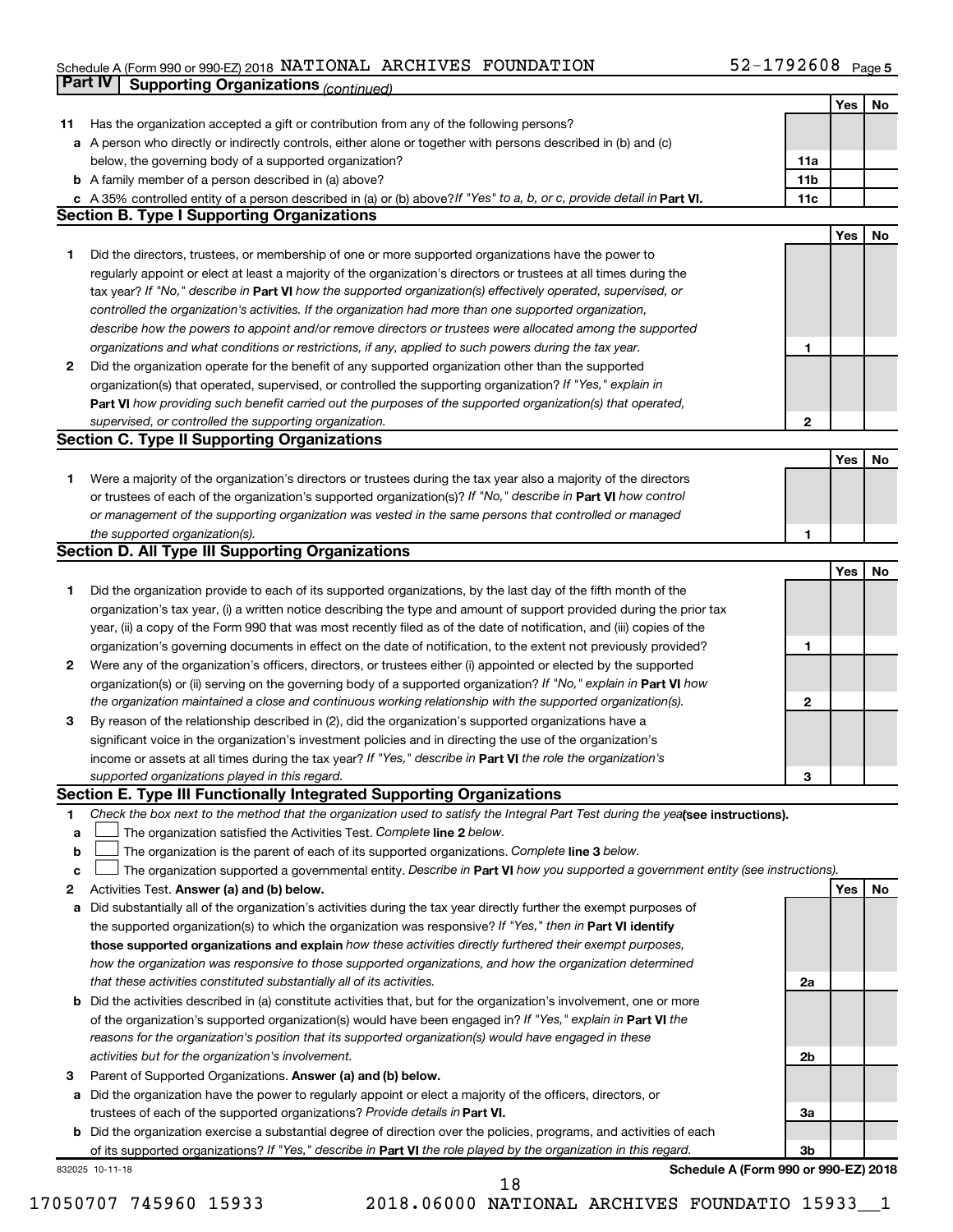#### Schedule A (Form 990 or 990-EZ) 2018 NATIONAL ARCHIVES FOUNDATION 52-1792608 Page **Part V Type III Non-Functionally Integrated 509(a)(3) Supporting Organizations**

1 **Letter See instructions.** All Check here if the organization satisfied the Integral Part Test as a qualifying trust on Nov. 20, 1970 (explain in Part VI.) See instructions. All other Type III non-functionally integrated supporting organizations must complete Sections A through E.

|              | Section A - Adjusted Net Income                                              | (A) Prior Year | (B) Current Year<br>(optional) |                                |
|--------------|------------------------------------------------------------------------------|----------------|--------------------------------|--------------------------------|
| 1            | Net short-term capital gain                                                  | 1              |                                |                                |
| 2            | Recoveries of prior-year distributions                                       | $\mathbf{2}$   |                                |                                |
| 3            | Other gross income (see instructions)                                        | 3              |                                |                                |
| 4            | Add lines 1 through 3                                                        | 4              |                                |                                |
| 5            | Depreciation and depletion                                                   | 5              |                                |                                |
| 6            | Portion of operating expenses paid or incurred for production or             |                |                                |                                |
|              | collection of gross income or for management, conservation, or               |                |                                |                                |
|              | maintenance of property held for production of income (see instructions)     | 6              |                                |                                |
| 7            | Other expenses (see instructions)                                            | $\overline{7}$ |                                |                                |
| 8            | Adjusted Net Income (subtract lines 5, 6, and 7 from line 4)                 | 8              |                                |                                |
|              | <b>Section B - Minimum Asset Amount</b>                                      |                | (A) Prior Year                 | (B) Current Year<br>(optional) |
| 1            | Aggregate fair market value of all non-exempt-use assets (see                |                |                                |                                |
|              | instructions for short tax year or assets held for part of year):            |                |                                |                                |
|              | a Average monthly value of securities                                        | 1a             |                                |                                |
|              | <b>b</b> Average monthly cash balances                                       | 1 <sub>b</sub> |                                |                                |
|              | c Fair market value of other non-exempt-use assets                           | 1c             |                                |                                |
|              | d Total (add lines 1a, 1b, and 1c)                                           | 1d             |                                |                                |
|              | e Discount claimed for blockage or other                                     |                |                                |                                |
|              | factors (explain in detail in <b>Part VI</b> ):                              |                |                                |                                |
| 2            | Acquisition indebtedness applicable to non-exempt-use assets                 | $\mathbf{2}$   |                                |                                |
| 3            | Subtract line 2 from line 1d                                                 | 3              |                                |                                |
| 4            | Cash deemed held for exempt use. Enter 1-1/2% of line 3 (for greater amount, |                |                                |                                |
|              | see instructions)                                                            | 4              |                                |                                |
| 5            | Net value of non-exempt-use assets (subtract line 4 from line 3)             | 5              |                                |                                |
| 6            | Multiply line 5 by .035                                                      | 6              |                                |                                |
| 7            | Recoveries of prior-year distributions                                       | $\overline{7}$ |                                |                                |
| 8            | Minimum Asset Amount (add line 7 to line 6)                                  | 8              |                                |                                |
|              | <b>Section C - Distributable Amount</b>                                      |                |                                | <b>Current Year</b>            |
| 1            | Adjusted net income for prior year (from Section A, line 8, Column A)        | 1              |                                |                                |
| $\mathbf{2}$ | Enter 85% of line 1                                                          | $\mathbf{2}$   |                                |                                |
| 3            | Minimum asset amount for prior year (from Section B, line 8, Column A)       | 3              |                                |                                |
| 4            | Enter greater of line 2 or line 3                                            | 4              |                                |                                |
| 5            | Income tax imposed in prior year                                             | 5              |                                |                                |
| 6            | Distributable Amount. Subtract line 5 from line 4, unless subject to         |                |                                |                                |
|              | emergency temporary reduction (see instructions)                             | 6              |                                |                                |
|              |                                                                              |                |                                |                                |

**7** Check here if the current year is the organization's first as a non-functionally integrated Type III supporting organization (see † instructions).

**Schedule A (Form 990 or 990-EZ) 2018**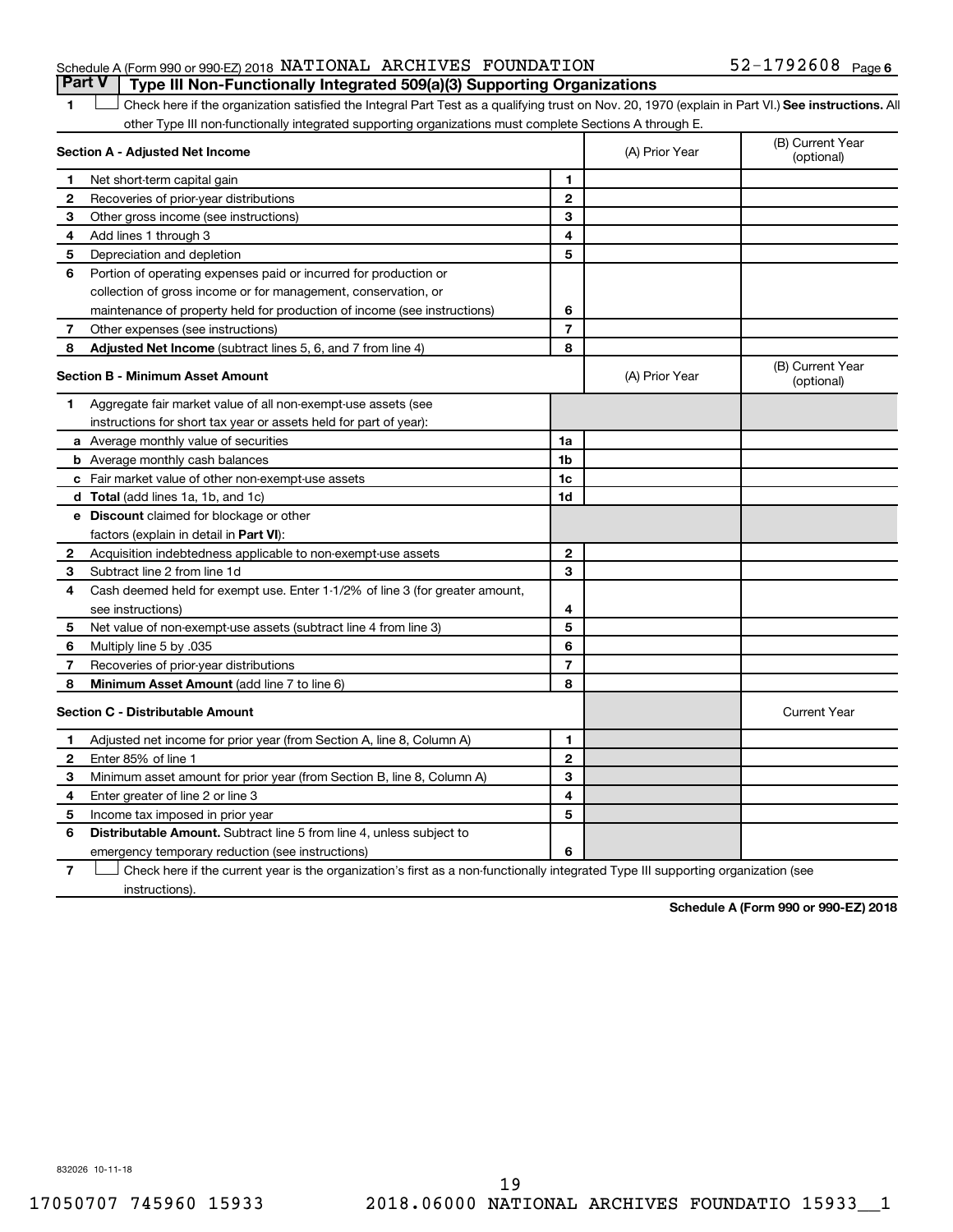#### Schedule A (Form 990 or 990-EZ) 2018 NATIONAL ARCHIVES FOUNDATION 5 Z - I 7 9 Z 6 U 8 Page NATIONAL ARCHIVES FOUNDATION 52-1792608

| <b>Part V</b><br>Type III Non-Functionally Integrated 509(a)(3) Supporting Organizations (continued) |                                                                                            |                             |                                       |                                         |  |  |  |  |
|------------------------------------------------------------------------------------------------------|--------------------------------------------------------------------------------------------|-----------------------------|---------------------------------------|-----------------------------------------|--|--|--|--|
|                                                                                                      | <b>Section D - Distributions</b>                                                           |                             |                                       | <b>Current Year</b>                     |  |  |  |  |
| 1                                                                                                    | Amounts paid to supported organizations to accomplish exempt purposes                      |                             |                                       |                                         |  |  |  |  |
| $\mathbf{2}$                                                                                         | Amounts paid to perform activity that directly furthers exempt purposes of supported       |                             |                                       |                                         |  |  |  |  |
|                                                                                                      | organizations, in excess of income from activity                                           |                             |                                       |                                         |  |  |  |  |
| 3                                                                                                    | Administrative expenses paid to accomplish exempt purposes of supported organizations      |                             |                                       |                                         |  |  |  |  |
| 4                                                                                                    | Amounts paid to acquire exempt-use assets                                                  |                             |                                       |                                         |  |  |  |  |
| 5                                                                                                    | Qualified set-aside amounts (prior IRS approval required)                                  |                             |                                       |                                         |  |  |  |  |
| 6                                                                                                    | Other distributions (describe in <b>Part VI</b> ). See instructions.                       |                             |                                       |                                         |  |  |  |  |
| 7                                                                                                    | Total annual distributions. Add lines 1 through 6.                                         |                             |                                       |                                         |  |  |  |  |
| 8                                                                                                    | Distributions to attentive supported organizations to which the organization is responsive |                             |                                       |                                         |  |  |  |  |
|                                                                                                      | (provide details in Part VI). See instructions.                                            |                             |                                       |                                         |  |  |  |  |
| 9                                                                                                    | Distributable amount for 2018 from Section C, line 6                                       |                             |                                       |                                         |  |  |  |  |
| 10                                                                                                   | Line 8 amount divided by line 9 amount                                                     |                             |                                       |                                         |  |  |  |  |
|                                                                                                      |                                                                                            | (i)                         | (ii)                                  | (iii)                                   |  |  |  |  |
|                                                                                                      | <b>Section E - Distribution Allocations (see instructions)</b>                             | <b>Excess Distributions</b> | <b>Underdistributions</b><br>Pre-2018 | <b>Distributable</b><br>Amount for 2018 |  |  |  |  |
| 1                                                                                                    | Distributable amount for 2018 from Section C, line 6                                       |                             |                                       |                                         |  |  |  |  |
| $\mathbf{2}$                                                                                         | Underdistributions, if any, for years prior to 2018 (reason-                               |                             |                                       |                                         |  |  |  |  |
|                                                                                                      | able cause required-explain in Part VI). See instructions.                                 |                             |                                       |                                         |  |  |  |  |
| 3                                                                                                    | Excess distributions carryover, if any, to 2018                                            |                             |                                       |                                         |  |  |  |  |
|                                                                                                      | <b>a</b> From 2013                                                                         |                             |                                       |                                         |  |  |  |  |
|                                                                                                      | <b>b</b> From 2014                                                                         |                             |                                       |                                         |  |  |  |  |
|                                                                                                      | c From 2015                                                                                |                             |                                       |                                         |  |  |  |  |
|                                                                                                      | d From 2016                                                                                |                             |                                       |                                         |  |  |  |  |
|                                                                                                      | e From 2017                                                                                |                             |                                       |                                         |  |  |  |  |
|                                                                                                      | f Total of lines 3a through e                                                              |                             |                                       |                                         |  |  |  |  |
|                                                                                                      | g Applied to underdistributions of prior years                                             |                             |                                       |                                         |  |  |  |  |
|                                                                                                      | h Applied to 2018 distributable amount                                                     |                             |                                       |                                         |  |  |  |  |
| Ť.                                                                                                   | Carryover from 2013 not applied (see instructions)                                         |                             |                                       |                                         |  |  |  |  |
|                                                                                                      | Remainder. Subtract lines 3g, 3h, and 3i from 3f.                                          |                             |                                       |                                         |  |  |  |  |
| 4                                                                                                    | Distributions for 2018 from Section D,                                                     |                             |                                       |                                         |  |  |  |  |
|                                                                                                      | line $7:$                                                                                  |                             |                                       |                                         |  |  |  |  |
|                                                                                                      | a Applied to underdistributions of prior years                                             |                             |                                       |                                         |  |  |  |  |
|                                                                                                      | <b>b</b> Applied to 2018 distributable amount                                              |                             |                                       |                                         |  |  |  |  |
| с                                                                                                    | Remainder. Subtract lines 4a and 4b from 4.                                                |                             |                                       |                                         |  |  |  |  |
| 5                                                                                                    | Remaining underdistributions for years prior to 2018, if                                   |                             |                                       |                                         |  |  |  |  |
|                                                                                                      | any. Subtract lines 3g and 4a from line 2. For result greater                              |                             |                                       |                                         |  |  |  |  |
|                                                                                                      | than zero, explain in Part VI. See instructions.                                           |                             |                                       |                                         |  |  |  |  |
| 6                                                                                                    | Remaining underdistributions for 2018. Subtract lines 3h                                   |                             |                                       |                                         |  |  |  |  |
|                                                                                                      | and 4b from line 1. For result greater than zero, explain in                               |                             |                                       |                                         |  |  |  |  |
|                                                                                                      | <b>Part VI.</b> See instructions.                                                          |                             |                                       |                                         |  |  |  |  |
| $\mathbf{7}$                                                                                         | Excess distributions carryover to 2019. Add lines 3j                                       |                             |                                       |                                         |  |  |  |  |
|                                                                                                      | and 4c.                                                                                    |                             |                                       |                                         |  |  |  |  |
| 8                                                                                                    | Breakdown of line 7:                                                                       |                             |                                       |                                         |  |  |  |  |
|                                                                                                      | a Excess from 2014                                                                         |                             |                                       |                                         |  |  |  |  |
|                                                                                                      | <b>b</b> Excess from 2015                                                                  |                             |                                       |                                         |  |  |  |  |
|                                                                                                      | c Excess from 2016                                                                         |                             |                                       |                                         |  |  |  |  |
|                                                                                                      | d Excess from 2017                                                                         |                             |                                       |                                         |  |  |  |  |
|                                                                                                      | e Excess from 2018                                                                         |                             |                                       |                                         |  |  |  |  |

**Schedule A (Form 990 or 990-EZ) 2018**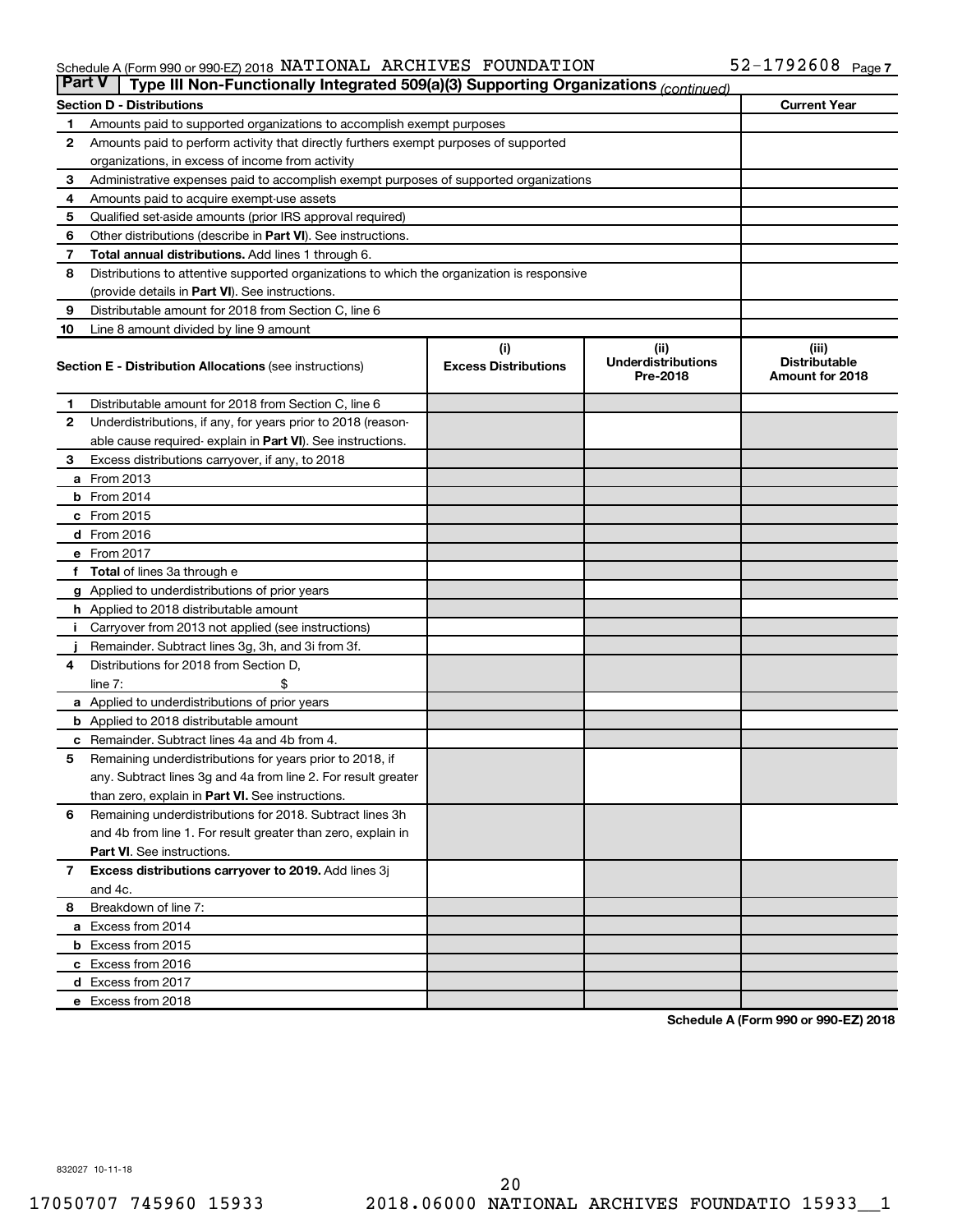|  |  | Schedule A (Form 990 or 990-EZ) 2018 NATIONAL ARCHIVES FOUNDATION |  |  | $52 - 1792608$ Page 8 |
|--|--|-------------------------------------------------------------------|--|--|-----------------------|
|--|--|-------------------------------------------------------------------|--|--|-----------------------|

Part VI | Supplemental Information. Provide the explanations required by Part II, line 10; Part II, line 17a or 17b; Part III, line 12; Part IV, Section A, lines 1, 2, 3b, 3c, 4b, 4c, 5a, 6, 9a, 9b, 9c, 11a, 11b, and 11c; Part IV, Section B, lines 1 and 2; Part IV, Section C, line 1; Part IV, Section D, lines 2 and 3; Part IV, Section E, lines 1c, 2a, 2b, 3a, and 3b; Part V, line 1; Part V, Section B, line 1e; Part V, Section D, lines 5, 6, and 8; and Part V, Section E, lines 2, 5, and 6. Also complete this part for any additional information. (See instructions.)

#### SCHEDULE A, PART III, 2014:

THIS COLUMN REFLECTS ACTIVITY FROM A SHORT PERIOD OF 01/01/15-09/30/15.

**Schedule A (Form 990 or 990-EZ) 2018**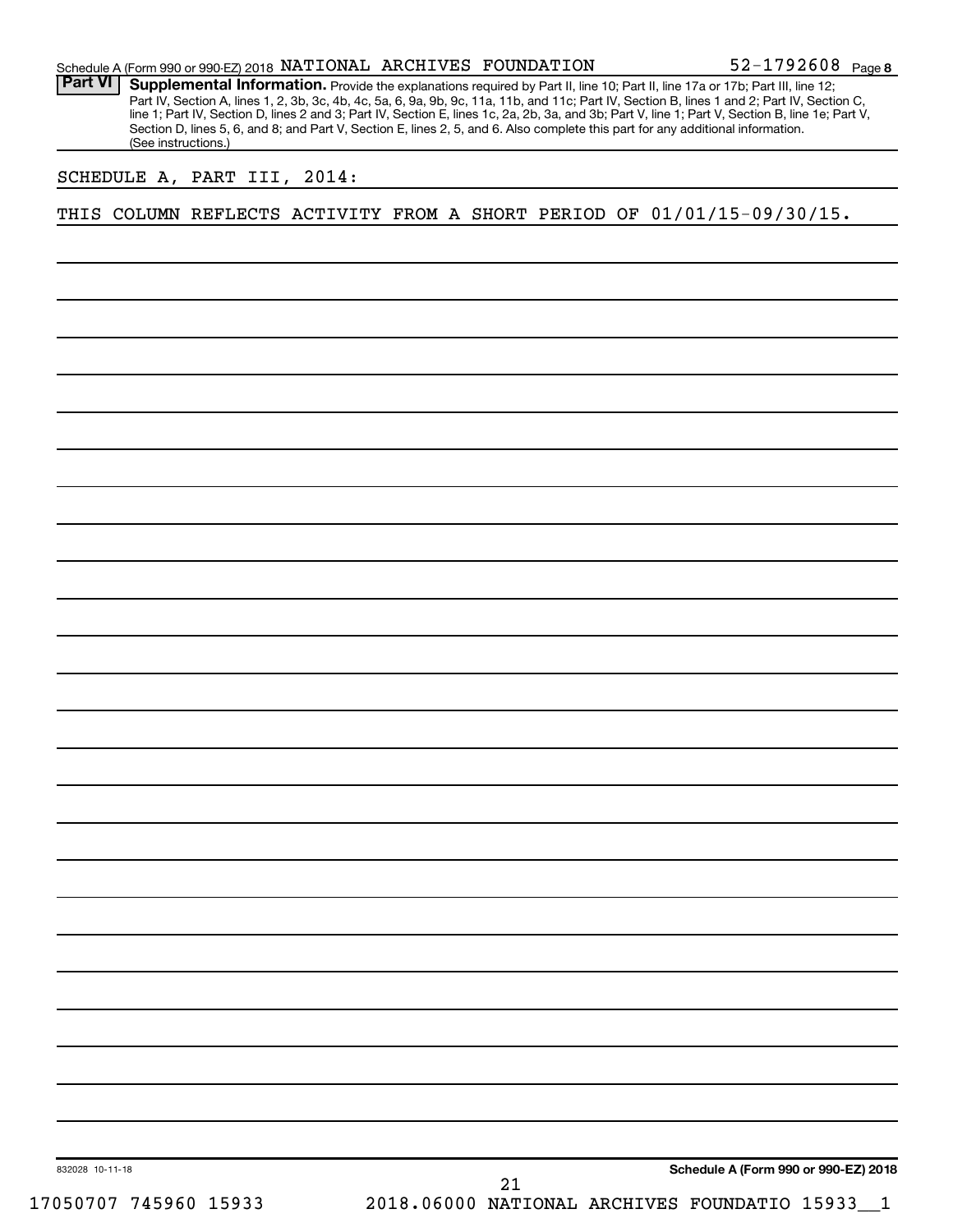**(Form 990, 990-EZ,**

Department of the Treasury Internal Revenue Service

Name of the organization

## **Schedule B Schedule of Contributors**

**or 990-PF) | Attach to Form 990, Form 990-EZ, or Form 990-PF. | Go to www.irs.gov/Form990 for the latest information.** OMB No. 1545-0047

**2018**

**Employer identification number**

| 792608 |  |
|--------|--|
|--------|--|

| NATIONAL ARCHIVES FOUNDATION | 52-1792608 |
|------------------------------|------------|

| <b>Organization type (check one):</b> |                                                                                    |  |  |  |  |  |
|---------------------------------------|------------------------------------------------------------------------------------|--|--|--|--|--|
| Filers of:                            | Section:                                                                           |  |  |  |  |  |
| Form 990 or 990-EZ                    | $\lfloor x \rfloor$ 501(c)( 3) (enter number) organization                         |  |  |  |  |  |
|                                       | $4947(a)(1)$ nonexempt charitable trust <b>not</b> treated as a private foundation |  |  |  |  |  |
|                                       | 527 political organization                                                         |  |  |  |  |  |
| Form 990-PF                           | 501(c)(3) exempt private foundation                                                |  |  |  |  |  |
|                                       | 4947(a)(1) nonexempt charitable trust treated as a private foundation              |  |  |  |  |  |
|                                       | 501(c)(3) taxable private foundation                                               |  |  |  |  |  |
|                                       |                                                                                    |  |  |  |  |  |

Check if your organization is covered by the General Rule or a Special Rule.

**Note:**  Only a section 501(c)(7), (8), or (10) organization can check boxes for both the General Rule and a Special Rule. See instructions.

#### **General Rule**

 $\Box$ 

For an organization filing Form 990, 990-EZ, or 990-PF that received, during the year, contributions totaling \$5,000 or more (in money or property) from any one contributor. Complete Parts I and II. See instructions for determining a contributor's total contributions.

#### **Special Rules**

any one contributor, during the year, total contributions of the greater of (1) \$5,000; or (2) 2% of the amount on (i) Form 990, Part VIII, line 1h;  $\boxed{\text{X}}$  For an organization described in section 501(c)(3) filing Form 990 or 990-EZ that met the 33 1/3% support test of the regulations under sections 509(a)(1) and 170(b)(1)(A)(vi), that checked Schedule A (Form 990 or 990-EZ), Part II, line 13, 16a, or 16b, and that received from or (ii) Form 990-EZ, line 1. Complete Parts I and II.

year, total contributions of more than \$1,000 *exclusively* for religious, charitable, scientific, literary, or educational purposes, or for the For an organization described in section 501(c)(7), (8), or (10) filing Form 990 or 990-EZ that received from any one contributor, during the prevention of cruelty to children or animals. Complete Parts I (entering "N/A" in column (b) instead of the contributor name and address), II, and III.  $\Box$ 

purpose. Don't complete any of the parts unless the General Rule applies to this organization because it received nonexclusively year, contributions exclusively for religious, charitable, etc., purposes, but no such contributions totaled more than \$1,000. If this box is checked, enter here the total contributions that were received during the year for an exclusively religious, charitable, etc., For an organization described in section 501(c)(7), (8), or (10) filing Form 990 or 990-EZ that received from any one contributor, during the religious, charitable, etc., contributions totaling \$5,000 or more during the year  $~\ldots\ldots\ldots\ldots\ldots\ldots\ldots\ldots\blacktriangleright~$ \$  $\Box$ 

**Caution:**  An organization that isn't covered by the General Rule and/or the Special Rules doesn't file Schedule B (Form 990, 990-EZ, or 990-PF),  **must** but it answer "No" on Part IV, line 2, of its Form 990; or check the box on line H of its Form 990-EZ or on its Form 990-PF, Part I, line 2, to certify that it doesn't meet the filing requirements of Schedule B (Form 990, 990-EZ, or 990-PF).

**For Paperwork Reduction Act Notice, see the instructions for Form 990, 990-EZ, or 990-PF. Schedule B (Form 990, 990-EZ, or 990-PF) (2018)** LHA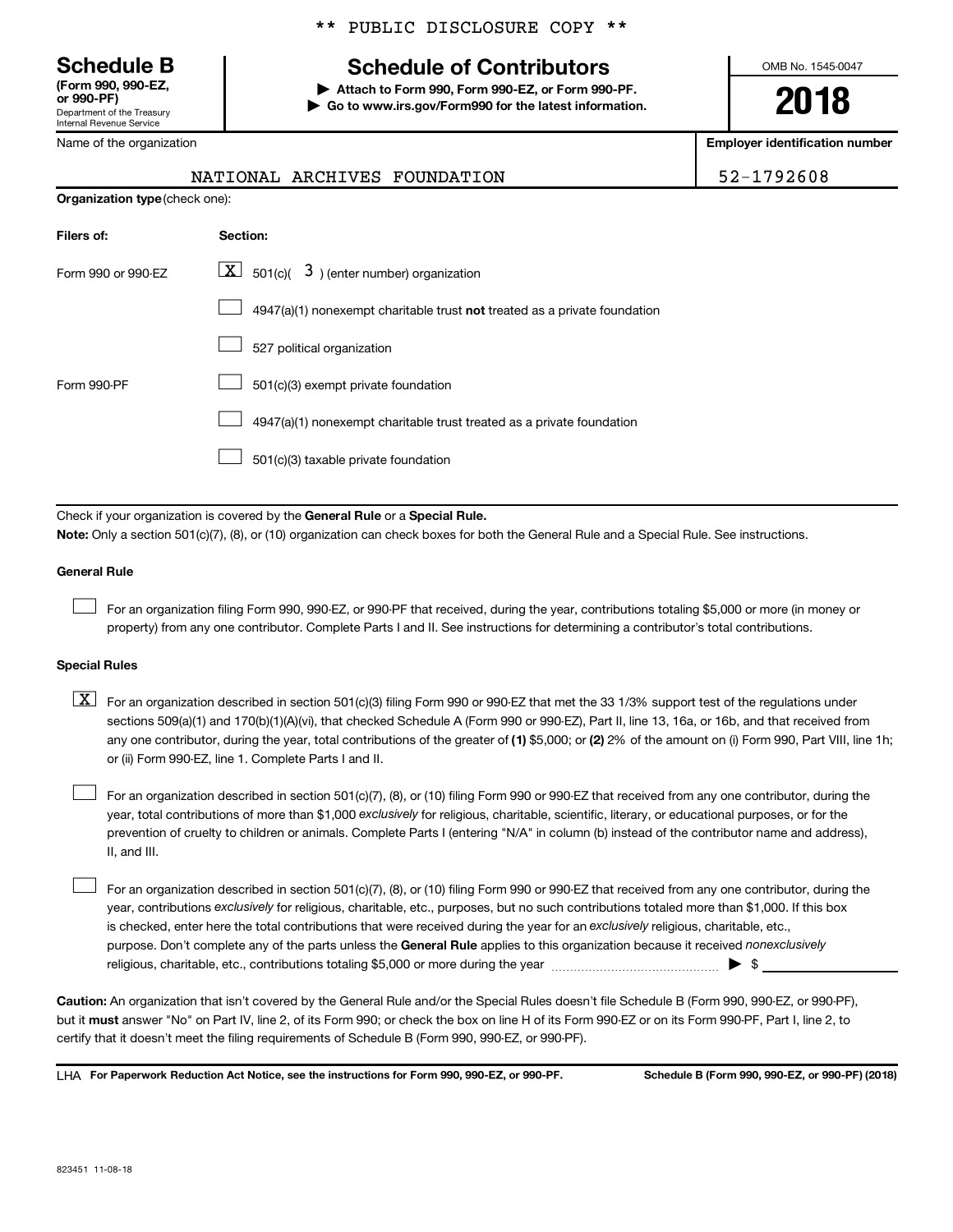#### Schedule B (Form 990, 990-EZ, or 990-PF) (2018)

Name of organization

**Employer identification number**

## NATIONAL ARCHIVES FOUNDATION 52-1792608

| Part I          | Contributors (see instructions). Use duplicate copies of Part I if additional space is needed. |                                   |                                                                                                                                        |
|-----------------|------------------------------------------------------------------------------------------------|-----------------------------------|----------------------------------------------------------------------------------------------------------------------------------------|
| (a)             | (b)                                                                                            | (c)                               | (d)                                                                                                                                    |
| No.             | Name, address, and ZIP + 4                                                                     | <b>Total contributions</b>        | Type of contribution                                                                                                                   |
| 1               |                                                                                                | 112,500.<br>\$                    | $\overline{\mathbf{X}}$<br>Person<br>Payroll<br>Noncash<br>(Complete Part II for<br>noncash contributions.)                            |
| (a)             | (b)                                                                                            | (c)                               | (d)                                                                                                                                    |
| No.             | Name, address, and ZIP + 4                                                                     | <b>Total contributions</b>        | Type of contribution                                                                                                                   |
| 2               |                                                                                                | 1,100,000.<br>$\$$                | $\overline{\mathbf{X}}$<br>Person<br>Payroll<br>Noncash<br>(Complete Part II for<br>noncash contributions.)                            |
| (a)<br>No.      | (b)<br>Name, address, and ZIP + 4                                                              | (c)<br><b>Total contributions</b> | (d)<br>Type of contribution                                                                                                            |
| 3               |                                                                                                | 100, 118.<br>\$                   | $\overline{\mathbf{X}}$<br>Person<br>Payroll<br>Noncash<br>(Complete Part II for<br>noncash contributions.)                            |
| (a)<br>No.      | (b)<br>Name, address, and ZIP + 4                                                              | (c)<br><b>Total contributions</b> | (d)<br>Type of contribution                                                                                                            |
| 4               |                                                                                                | 86,765.<br>\$                     | $\overline{\mathbf{X}}$<br>Person<br>Payroll<br>Noncash<br>(Complete Part II for<br>noncash contributions.)                            |
| (a)<br>No.      | (b)<br>Name, address, and ZIP + 4                                                              | (c)<br><b>Total contributions</b> | (d)<br>Type of contribution                                                                                                            |
| 5               |                                                                                                | 182,925.<br>$\$$                  | $\overline{\mathbf{X}}$<br>Person<br>Payroll<br>$\overline{\textbf{x}}$<br>Noncash<br>(Complete Part II for<br>noncash contributions.) |
| (a)             | (b)                                                                                            | (c)<br><b>Total contributions</b> | (d)<br>Type of contribution                                                                                                            |
| No.<br>6        | Name, address, and ZIP + 4                                                                     | 100,000.<br>\$                    | $\overline{\textbf{X}}$<br>Person<br>Payroll<br>Noncash<br>(Complete Part II for<br>noncash contributions.)                            |
| 823452 11-08-18 |                                                                                                |                                   | Schedule B (Form 990, 990-EZ, or 990-PF) (2018)                                                                                        |

23

**2**

17050707 745960 15933 2018.06000 NATIONAL ARCHIVES FOUNDATIO 15933\_\_1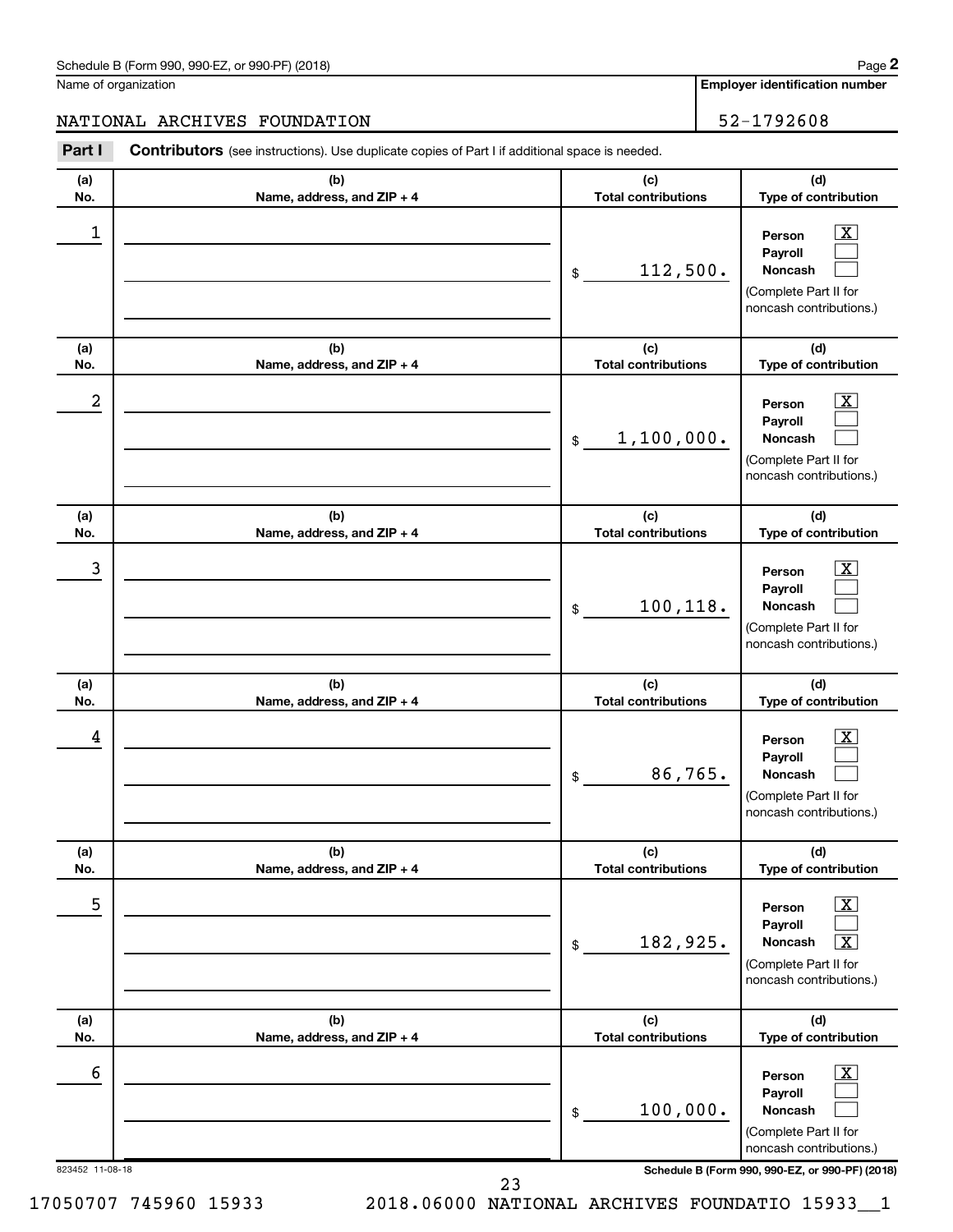#### Schedule B (Form 990, 990-EZ, or 990-PF) (2018)

Name of organization

**Employer identification number**

## NATIONAL ARCHIVES FOUNDATION 52-1792608

| Part I          | <b>Contributors</b> (see instructions). Use duplicate copies of Part I if additional space is needed. |                                   |                                                                                                          |
|-----------------|-------------------------------------------------------------------------------------------------------|-----------------------------------|----------------------------------------------------------------------------------------------------------|
| (a)<br>No.      | (b)<br>Name, address, and ZIP + 4                                                                     | (c)<br><b>Total contributions</b> | (d)<br>Type of contribution                                                                              |
| 7               |                                                                                                       | 170,000.<br>\$                    | $\boxed{\textbf{X}}$<br>Person<br>Payroll<br>Noncash<br>(Complete Part II for<br>noncash contributions.) |
| (a)<br>No.      | (b)<br>Name, address, and ZIP + 4                                                                     | (c)<br><b>Total contributions</b> | (d)<br>Type of contribution                                                                              |
|                 |                                                                                                       | \$                                | Person<br>Payroll<br>Noncash<br>(Complete Part II for<br>noncash contributions.)                         |
| (a)<br>No.      | (b)<br>Name, address, and ZIP + 4                                                                     | (c)<br><b>Total contributions</b> | (d)<br>Type of contribution                                                                              |
|                 |                                                                                                       | \$                                | Person<br>Payroll<br>Noncash<br>(Complete Part II for<br>noncash contributions.)                         |
| (a)<br>No.      | (b)<br>Name, address, and ZIP + 4                                                                     | (c)<br><b>Total contributions</b> | (d)<br>Type of contribution                                                                              |
|                 |                                                                                                       | \$                                | Person<br>Payroll<br><b>Noncash</b><br>(Complete Part II for<br>noncash contributions.)                  |
| (a)<br>No.      | (b)<br>Name, address, and ZIP + 4                                                                     | (c)<br><b>Total contributions</b> | (d)<br>Type of contribution                                                                              |
|                 |                                                                                                       | \$                                | Person<br>Payroll<br>Noncash<br>(Complete Part II for<br>noncash contributions.)                         |
| (a)<br>No.      | (b)<br>Name, address, and ZIP + 4                                                                     | (c)<br><b>Total contributions</b> | (d)<br>Type of contribution                                                                              |
|                 |                                                                                                       | \$                                | Person<br>Payroll<br>Noncash<br>(Complete Part II for<br>noncash contributions.)                         |
| 823452 11-08-18 |                                                                                                       | 24                                | Schedule B (Form 990, 990-EZ, or 990-PF) (2018)                                                          |

17050707 745960 15933 2018.06000 NATIONAL ARCHIVES FOUNDATIO 15933\_\_1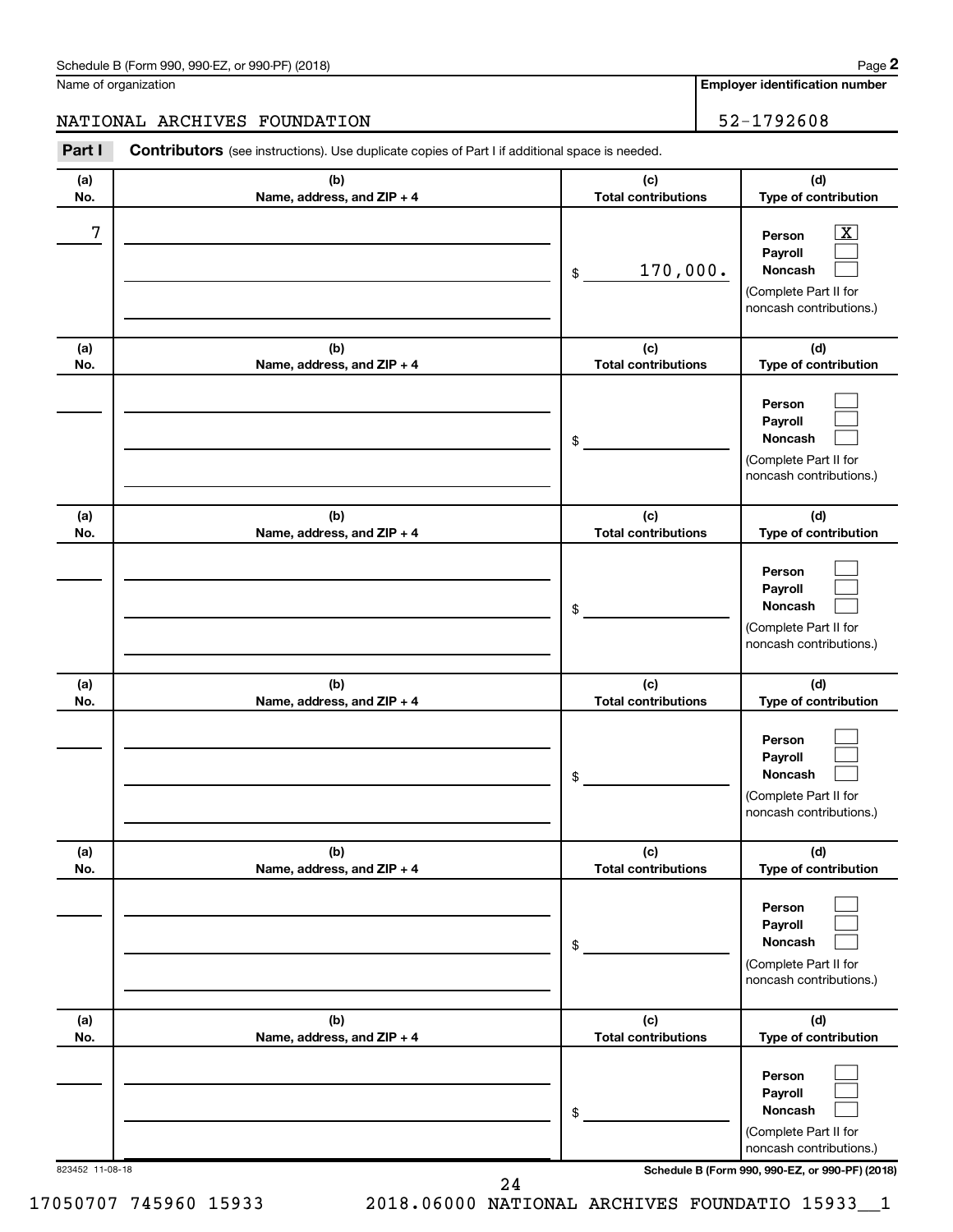Name of organization

**Employer identification number 3**

### NATIONAL ARCHIVES FOUNDATION 52-1792608

Part II Noncash Property (see instructions). Use duplicate copies of Part II if additional space is needed.

| (a)<br>No.<br>from<br>Part I | (b)<br>Description of noncash property given          | (c)<br>FMV (or estimate)<br>(See instructions.) | (d)<br>Date received                            |
|------------------------------|-------------------------------------------------------|-------------------------------------------------|-------------------------------------------------|
| 5                            | 303 SHARES OF FASTENAL; 872 SHARES OF<br>TRIP ADVISOR |                                                 |                                                 |
|                              |                                                       |                                                 |                                                 |
|                              |                                                       | 98,282.<br>$\frac{1}{2}$                        | 09/30/19                                        |
| (a)<br>No.<br>from<br>Part I | (b)<br>Description of noncash property given          | (c)<br>FMV (or estimate)<br>(See instructions.) | (d)<br>Date received                            |
|                              |                                                       |                                                 |                                                 |
|                              |                                                       |                                                 |                                                 |
|                              |                                                       | $\mathsf{\$}$                                   |                                                 |
| (a)<br>No.<br>from<br>Part I | (b)<br>Description of noncash property given          | (c)<br>FMV (or estimate)<br>(See instructions.) | (d)<br>Date received                            |
|                              |                                                       |                                                 |                                                 |
|                              |                                                       | $\frac{1}{2}$                                   |                                                 |
|                              |                                                       |                                                 |                                                 |
| (a)<br>No.<br>from<br>Part I | (b)<br>Description of noncash property given          | (c)<br>FMV (or estimate)<br>(See instructions.) | (d)<br>Date received                            |
|                              |                                                       |                                                 |                                                 |
|                              |                                                       |                                                 |                                                 |
|                              |                                                       | \$                                              |                                                 |
| (a)<br>No.<br>from<br>Part I | (b)<br>Description of noncash property given          | (c)<br>FMV (or estimate)<br>(See instructions.) | (d)<br>Date received                            |
|                              |                                                       |                                                 |                                                 |
|                              |                                                       |                                                 |                                                 |
|                              |                                                       | \$                                              |                                                 |
| (a)<br>No.<br>from<br>Part I | (b)<br>Description of noncash property given          | (c)<br>FMV (or estimate)<br>(See instructions.) | (d)<br>Date received                            |
|                              |                                                       |                                                 |                                                 |
|                              |                                                       |                                                 |                                                 |
| 823453 11-08-18              | クら                                                    | \$                                              | Schedule B (Form 990, 990-EZ, or 990-PF) (2018) |

17050707 745960 15933 2018.06000 NATIONAL ARCHIVES FOUNDATIO 15933\_\_1

د 2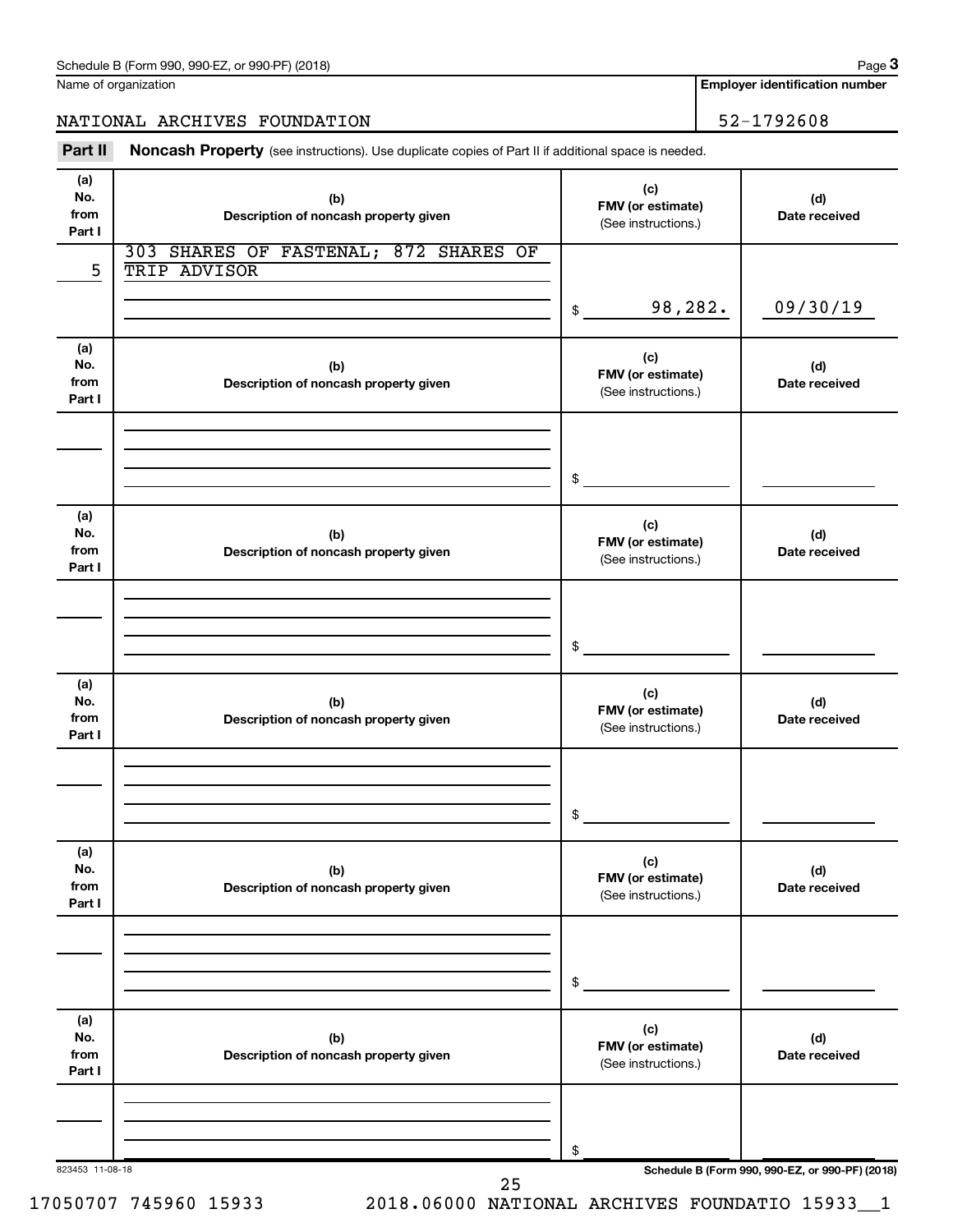| Schedule B (Form 990, 990-EZ, or 990-PF) (2018) | Page |
|-------------------------------------------------|------|
|-------------------------------------------------|------|

**4**

|                           | Name of organization                                                                                                                                                                                                                                                                                                                                               |                      | <b>Employer identification number</b>                                                                                                                          |
|---------------------------|--------------------------------------------------------------------------------------------------------------------------------------------------------------------------------------------------------------------------------------------------------------------------------------------------------------------------------------------------------------------|----------------------|----------------------------------------------------------------------------------------------------------------------------------------------------------------|
|                           | NATIONAL ARCHIVES FOUNDATION                                                                                                                                                                                                                                                                                                                                       |                      | 52-1792608                                                                                                                                                     |
| Part III                  | from any one contributor. Complete columns (a) through (e) and the following line entry. For organizations<br>completing Part III, enter the total of exclusively religious, charitable, etc., contributions of \$1,000 or less for the year. (Enter this info. once.) $\blacktriangleright$ \$<br>Use duplicate copies of Part III if additional space is needed. |                      | Exclusively religious, charitable, etc., contributions to organizations described in section 501(c)(7), (8), or (10) that total more than \$1,000 for the year |
| (a) No.<br>from<br>Part I | (b) Purpose of gift                                                                                                                                                                                                                                                                                                                                                | (c) Use of gift      | (d) Description of how gift is held                                                                                                                            |
|                           |                                                                                                                                                                                                                                                                                                                                                                    |                      |                                                                                                                                                                |
|                           |                                                                                                                                                                                                                                                                                                                                                                    | (e) Transfer of gift |                                                                                                                                                                |
|                           | Transferee's name, address, and ZIP + 4                                                                                                                                                                                                                                                                                                                            |                      | Relationship of transferor to transferee                                                                                                                       |
| (a) No.<br>from<br>Part I | (b) Purpose of gift                                                                                                                                                                                                                                                                                                                                                | (c) Use of gift      | (d) Description of how gift is held                                                                                                                            |
|                           |                                                                                                                                                                                                                                                                                                                                                                    |                      |                                                                                                                                                                |
|                           |                                                                                                                                                                                                                                                                                                                                                                    | (e) Transfer of gift |                                                                                                                                                                |
|                           | Transferee's name, address, and ZIP + 4                                                                                                                                                                                                                                                                                                                            |                      | Relationship of transferor to transferee                                                                                                                       |
| (a) No.<br>from           |                                                                                                                                                                                                                                                                                                                                                                    |                      |                                                                                                                                                                |
| Part I                    | (b) Purpose of gift                                                                                                                                                                                                                                                                                                                                                | (c) Use of gift      | (d) Description of how gift is held                                                                                                                            |
|                           |                                                                                                                                                                                                                                                                                                                                                                    | (e) Transfer of gift |                                                                                                                                                                |
|                           | Transferee's name, address, and ZIP + 4                                                                                                                                                                                                                                                                                                                            |                      | Relationship of transferor to transferee                                                                                                                       |
| (a) No.<br>from<br>Part I | (b) Purpose of gift                                                                                                                                                                                                                                                                                                                                                | (c) Use of gift      | (d) Description of how gift is held                                                                                                                            |
|                           |                                                                                                                                                                                                                                                                                                                                                                    |                      |                                                                                                                                                                |
|                           |                                                                                                                                                                                                                                                                                                                                                                    | (e) Transfer of gift |                                                                                                                                                                |
|                           | Transferee's name, address, and ZIP + 4                                                                                                                                                                                                                                                                                                                            |                      | Relationship of transferor to transferee                                                                                                                       |
|                           |                                                                                                                                                                                                                                                                                                                                                                    |                      |                                                                                                                                                                |
| 823454 11-08-18           |                                                                                                                                                                                                                                                                                                                                                                    | 26                   | Schedule B (Form 990, 990-EZ, or 990-PF) (2018)                                                                                                                |

17050707 745960 15933 2018.06000 NATIONAL ARCHIVES FOUNDATIO 15933\_\_1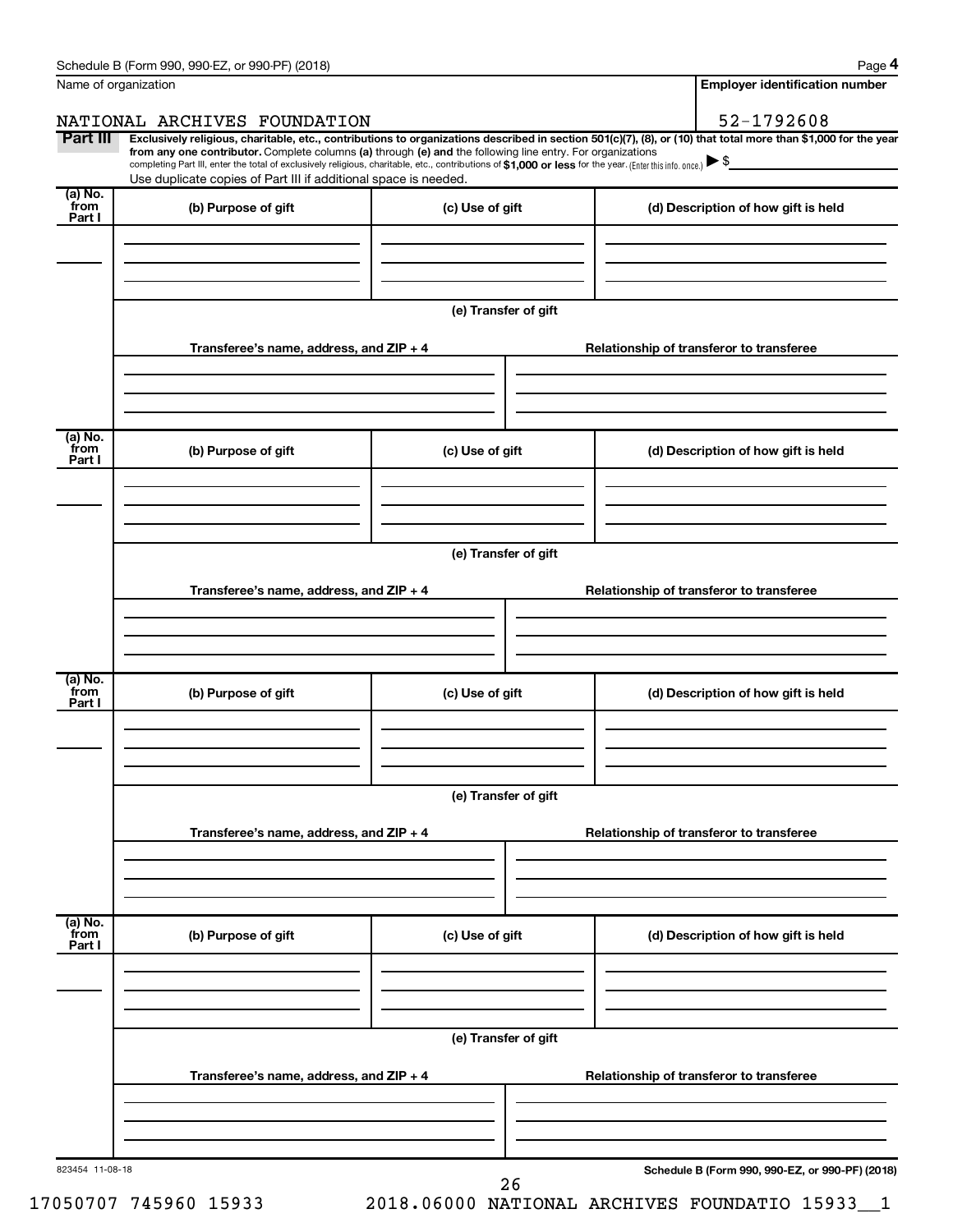| <b>SCHEDULE D</b> |  |
|-------------------|--|
|-------------------|--|

| (Form 990) |
|------------|
|            |

# **SCHEDULE D Supplemental Financial Statements**<br> **Form 990 2018**<br> **Part IV** line 6.7.8.9.10, 11a, 11b, 11d, 11d, 11d, 11d, 11d, 12a, 0r, 12b

**(Form 990) | Complete if the organization answered "Yes" on Form 990, Part IV, line 6, 7, 8, 9, 10, 11a, 11b, 11c, 11d, 11e, 11f, 12a, or 12b.**

**| Attach to Form 990. |Go to www.irs.gov/Form990 for instructions and the latest information.**



Department of the Treasury Internal Revenue Service **Name of the organization Employer identification number**

#### NATIONAL ARCHIVES FOUNDATION 52-1792608

| Part I   | Organizations Maintaining Donor Advised Funds or Other Similar Funds or Accounts. Complete if the                                                         |                         |                                                    |
|----------|-----------------------------------------------------------------------------------------------------------------------------------------------------------|-------------------------|----------------------------------------------------|
|          | organization answered "Yes" on Form 990, Part IV, line 6.                                                                                                 | (a) Donor advised funds | (b) Funds and other accounts                       |
|          |                                                                                                                                                           |                         |                                                    |
| 1.<br>2  | Aggregate value of contributions to (during year)                                                                                                         |                         |                                                    |
| 3        |                                                                                                                                                           |                         |                                                    |
| 4        |                                                                                                                                                           |                         |                                                    |
| 5        | Did the organization inform all donors and donor advisors in writing that the assets held in donor advised funds                                          |                         |                                                    |
|          |                                                                                                                                                           |                         | Yes<br>No                                          |
| 6        | Did the organization inform all grantees, donors, and donor advisors in writing that grant funds can be used only                                         |                         |                                                    |
|          | for charitable purposes and not for the benefit of the donor or donor advisor, or for any other purpose conferring                                        |                         |                                                    |
|          |                                                                                                                                                           |                         | Yes<br>No                                          |
| Part II  | Conservation Easements. Complete if the organization answered "Yes" on Form 990, Part IV, line 7.                                                         |                         |                                                    |
|          | Purpose(s) of conservation easements held by the organization (check all that apply).                                                                     |                         |                                                    |
|          | Preservation of land for public use (e.g., recreation or education)                                                                                       |                         | Preservation of a historically important land area |
|          | Protection of natural habitat                                                                                                                             |                         | Preservation of a certified historic structure     |
|          | Preservation of open space                                                                                                                                |                         |                                                    |
| 2        | Complete lines 2a through 2d if the organization held a qualified conservation contribution in the form of a conservation easement on the last            |                         |                                                    |
|          | day of the tax year.                                                                                                                                      |                         | Held at the End of the Tax Year                    |
| а        |                                                                                                                                                           |                         | 2a                                                 |
|          |                                                                                                                                                           |                         | 2b                                                 |
|          |                                                                                                                                                           |                         | 2c                                                 |
| d        | Number of conservation easements included in (c) acquired after 7/25/06, and not on a historic structure                                                  |                         |                                                    |
|          |                                                                                                                                                           |                         | 2d                                                 |
| З        | Number of conservation easements modified, transferred, released, extinguished, or terminated by the organization during the tax                          |                         |                                                    |
|          | year                                                                                                                                                      |                         |                                                    |
| 4        | Number of states where property subject to conservation easement is located >                                                                             |                         |                                                    |
| 5        | Does the organization have a written policy regarding the periodic monitoring, inspection, handling of                                                    |                         |                                                    |
|          | violations, and enforcement of the conservation easements it holds?                                                                                       |                         | Yes<br>No                                          |
| 6        | Staff and volunteer hours devoted to monitoring, inspecting, handling of violations, and enforcing conservation easements during the year                 |                         |                                                    |
|          |                                                                                                                                                           |                         |                                                    |
| 7        | Amount of expenses incurred in monitoring, inspecting, handling of violations, and enforcing conservation easements during the year                       |                         |                                                    |
|          | $\blacktriangleright$ \$                                                                                                                                  |                         |                                                    |
| 8        | Does each conservation easement reported on line 2(d) above satisfy the requirements of section 170(h)(4)(B)(i)                                           |                         |                                                    |
|          |                                                                                                                                                           |                         | Yes<br><b>No</b>                                   |
| 9        | In Part XIII, describe how the organization reports conservation easements in its revenue and expense statement, and balance sheet, and                   |                         |                                                    |
|          | include, if applicable, the text of the footnote to the organization's financial statements that describes the organization's accounting for              |                         |                                                    |
| Part III | conservation easements.<br>Organizations Maintaining Collections of Art, Historical Treasures, or Other Similar Assets.                                   |                         |                                                    |
|          | Complete if the organization answered "Yes" on Form 990, Part IV, line 8.                                                                                 |                         |                                                    |
|          | 1a If the organization elected, as permitted under SFAS 116 (ASC 958), not to report in its revenue statement and balance sheet works of art,             |                         |                                                    |
|          | historical treasures, or other similar assets held for public exhibition, education, or research in furtherance of public service, provide, in Part XIII, |                         |                                                    |
|          | the text of the footnote to its financial statements that describes these items.                                                                          |                         |                                                    |
| b        | If the organization elected, as permitted under SFAS 116 (ASC 958), to report in its revenue statement and balance sheet works of art, historical         |                         |                                                    |
|          | treasures, or other similar assets held for public exhibition, education, or research in furtherance of public service, provide the following amounts     |                         |                                                    |
|          | relating to these items:                                                                                                                                  |                         |                                                    |
|          |                                                                                                                                                           |                         | - \$                                               |
|          | (ii) Assets included in Form 990, Part X                                                                                                                  |                         | $\triangleright$ \$                                |
| 2        | If the organization received or held works of art, historical treasures, or other similar assets for financial gain, provide                              |                         |                                                    |
|          | the following amounts required to be reported under SFAS 116 (ASC 958) relating to these items:                                                           |                         |                                                    |
| а        |                                                                                                                                                           |                         | -\$<br>▸                                           |
|          |                                                                                                                                                           |                         | -\$                                                |
|          | LHA For Paperwork Reduction Act Notice, see the Instructions for Form 990.                                                                                |                         | Schedule D (Form 990) 2018                         |
|          | 832051 10-29-18                                                                                                                                           |                         |                                                    |
|          |                                                                                                                                                           | 27                      |                                                    |

17050707 745960 15933 2018.06000 NATIONAL ARCHIVES FOUNDATIO 15933\_\_1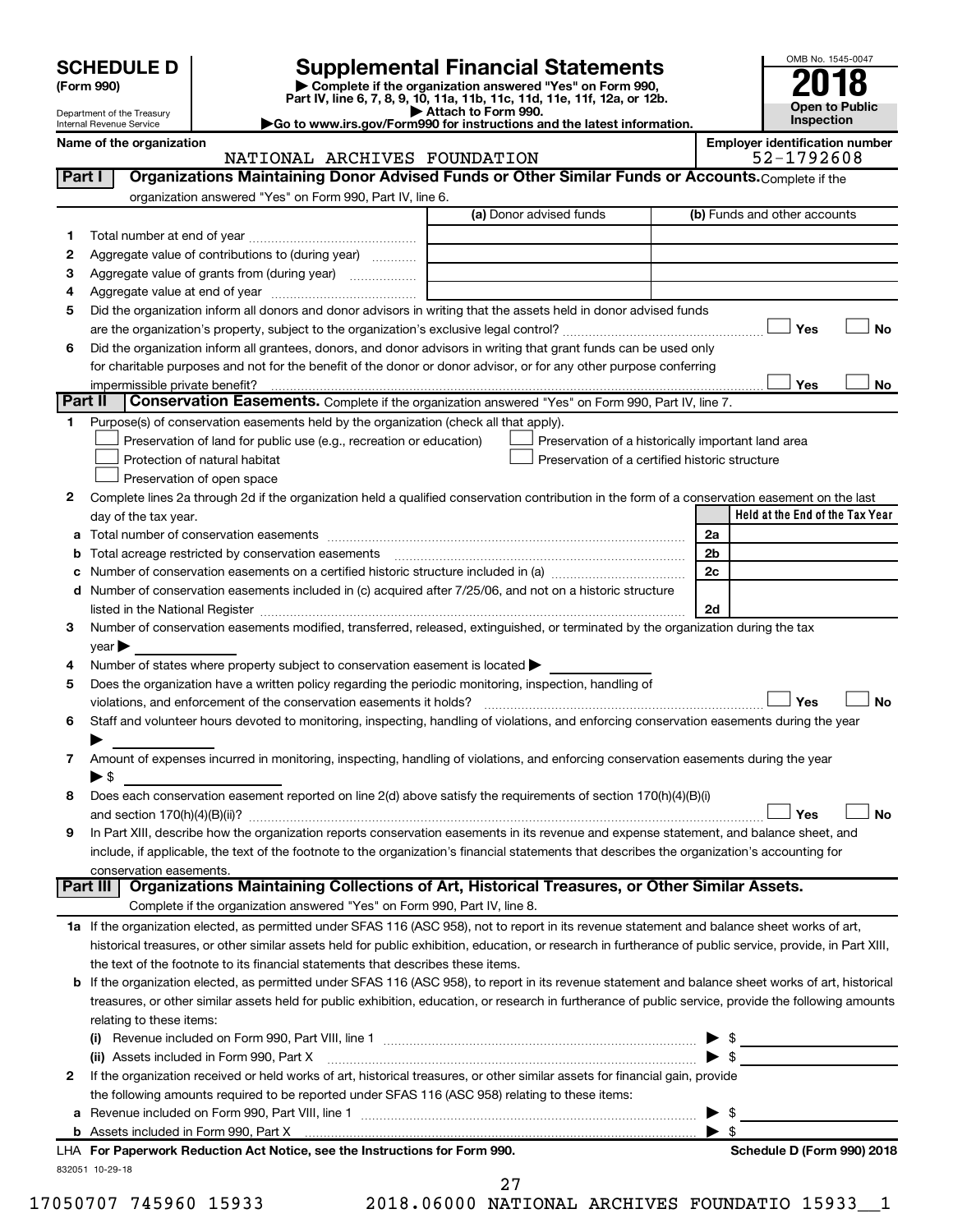|        | Schedule D (Form 990) 2018                                                                                                                                                                                                     | NATIONAL ARCHIVES FOUNDATION |                |                                                         |                 |                | 52-1792608 Page 2          |
|--------|--------------------------------------------------------------------------------------------------------------------------------------------------------------------------------------------------------------------------------|------------------------------|----------------|---------------------------------------------------------|-----------------|----------------|----------------------------|
|        | Part III<br>Organizations Maintaining Collections of Art, Historical Treasures, or Other Similar Assets(continued)                                                                                                             |                              |                |                                                         |                 |                |                            |
| з      | Using the organization's acquisition, accession, and other records, check any of the following that are a significant use of its collection items                                                                              |                              |                |                                                         |                 |                |                            |
|        | (check all that apply):                                                                                                                                                                                                        |                              |                |                                                         |                 |                |                            |
| a      | Public exhibition                                                                                                                                                                                                              |                              |                | Loan or exchange programs                               |                 |                |                            |
| b      | Scholarly research                                                                                                                                                                                                             |                              | Other          |                                                         |                 |                |                            |
| c      | Preservation for future generations                                                                                                                                                                                            |                              |                |                                                         |                 |                |                            |
|        | Provide a description of the organization's collections and explain how they further the organization's exempt purpose in Part XIII.                                                                                           |                              |                |                                                         |                 |                |                            |
| 5      | During the year, did the organization solicit or receive donations of art, historical treasures, or other similar assets                                                                                                       |                              |                |                                                         |                 |                |                            |
|        |                                                                                                                                                                                                                                |                              |                |                                                         |                 | Yes            | No                         |
|        | <b>Part IV</b><br><b>Escrow and Custodial Arrangements.</b> Complete if the organization answered "Yes" on Form 990, Part IV, line 9, or<br>reported an amount on Form 990, Part X, line 21.                                   |                              |                |                                                         |                 |                |                            |
|        | 1a Is the organization an agent, trustee, custodian or other intermediary for contributions or other assets not included                                                                                                       |                              |                |                                                         |                 |                |                            |
|        |                                                                                                                                                                                                                                |                              |                |                                                         |                 | Yes            | No                         |
|        | b If "Yes," explain the arrangement in Part XIII and complete the following table:                                                                                                                                             |                              |                |                                                         |                 |                |                            |
|        |                                                                                                                                                                                                                                |                              |                |                                                         |                 | Amount         |                            |
|        | c Beginning balance measurements and the contract of the contract of the contract of the contract of the contract of the contract of the contract of the contract of the contract of the contract of the contract of the contr |                              |                |                                                         | 1c              |                |                            |
|        |                                                                                                                                                                                                                                |                              |                |                                                         | 1d              |                |                            |
|        | e Distributions during the year manufactured and continuum and contact the year manufactured and contact the year manufactured and contact the year manufactured and contact the year manufactured and contact the year manufa |                              |                |                                                         | 1e              |                |                            |
|        |                                                                                                                                                                                                                                |                              |                |                                                         | 1f              |                |                            |
|        | 2a Did the organization include an amount on Form 990, Part X, line 21, for escrow or custodial account liability?                                                                                                             |                              |                |                                                         |                 | Yes            | No                         |
|        | <b>b</b> If "Yes," explain the arrangement in Part XIII. Check here if the explanation has been provided on Part XIII                                                                                                          |                              |                |                                                         |                 |                |                            |
| Part V | Endowment Funds. Complete if the organization answered "Yes" on Form 990, Part IV, line 10.                                                                                                                                    |                              |                |                                                         |                 |                |                            |
|        |                                                                                                                                                                                                                                | (a) Current year             | (b) Prior year | (c) Two years back $\vert$ (d) Three years back $\vert$ |                 |                | (e) Four years back        |
|        | <b>1a</b> Beginning of year balance                                                                                                                                                                                            | 3,549,704.                   | 4,038,681.     |                                                         |                 |                |                            |
|        |                                                                                                                                                                                                                                |                              | 71,500.        | 4,038,681.                                              |                 |                |                            |
|        | Net investment earnings, gains, and losses                                                                                                                                                                                     | 120,152.                     | 36,881.        |                                                         |                 |                |                            |
|        |                                                                                                                                                                                                                                |                              |                |                                                         |                 |                |                            |
|        | e Other expenditures for facilities                                                                                                                                                                                            |                              |                |                                                         |                 |                |                            |
|        | and programs                                                                                                                                                                                                                   | 494,345.                     | 597,358.       |                                                         |                 |                |                            |
|        | f Administrative expenses                                                                                                                                                                                                      | 150,000.<br>3,025,511.       | 3,549,704.     | 4,038,681.                                              |                 |                |                            |
| g      |                                                                                                                                                                                                                                |                              |                |                                                         |                 |                |                            |
|        | Provide the estimated percentage of the current year end balance (line 1g, column (a)) held as:                                                                                                                                | .00                          | %              |                                                         |                 |                |                            |
|        | Board designated or quasi-endowment<br>90.90<br><b>b</b> Permanent endowment $\blacktriangleright$                                                                                                                             | %                            |                |                                                         |                 |                |                            |
|        | c Temporarily restricted endowment $\blacktriangleright$                                                                                                                                                                       | 9.10<br>%                    |                |                                                         |                 |                |                            |
|        | The percentages on lines 2a, 2b, and 2c should equal 100%.                                                                                                                                                                     |                              |                |                                                         |                 |                |                            |
|        | 3a Are there endowment funds not in the possession of the organization that are held and administered for the organization                                                                                                     |                              |                |                                                         |                 |                |                            |
|        | by:                                                                                                                                                                                                                            |                              |                |                                                         |                 |                | Yes<br>No                  |
|        | (i)                                                                                                                                                                                                                            |                              |                |                                                         |                 | 3a(i)          | х                          |
|        |                                                                                                                                                                                                                                |                              |                |                                                         |                 | 3a(ii)         | х                          |
|        |                                                                                                                                                                                                                                |                              |                |                                                         |                 | 3b             |                            |
|        | Describe in Part XIII the intended uses of the organization's endowment funds.                                                                                                                                                 |                              |                |                                                         |                 |                |                            |
|        | Land, Buildings, and Equipment.<br>Part VI                                                                                                                                                                                     |                              |                |                                                         |                 |                |                            |
|        | Complete if the organization answered "Yes" on Form 990, Part IV, line 11a. See Form 990, Part X, line 10.                                                                                                                     |                              |                |                                                         |                 |                |                            |
|        | Description of property                                                                                                                                                                                                        | (a) Cost or other            |                | (b) Cost or other                                       | (c) Accumulated | (d) Book value |                            |
|        |                                                                                                                                                                                                                                | basis (investment)           |                | basis (other)                                           | depreciation    |                |                            |
|        |                                                                                                                                                                                                                                |                              |                |                                                         |                 |                |                            |
|        |                                                                                                                                                                                                                                |                              |                |                                                         |                 |                |                            |
|        |                                                                                                                                                                                                                                |                              |                |                                                         |                 |                |                            |
|        |                                                                                                                                                                                                                                |                              |                | 200,571.                                                | 193,459.        |                | 7,112.                     |
|        |                                                                                                                                                                                                                                |                              |                |                                                         |                 |                |                            |
|        | Total. Add lines 1a through 1e. (Column (d) must equal Form 990, Part X, column (B), line 10c.)                                                                                                                                |                              |                |                                                         |                 |                | 7,112.                     |
|        |                                                                                                                                                                                                                                |                              |                |                                                         |                 |                | Schedule D (Form 990) 2018 |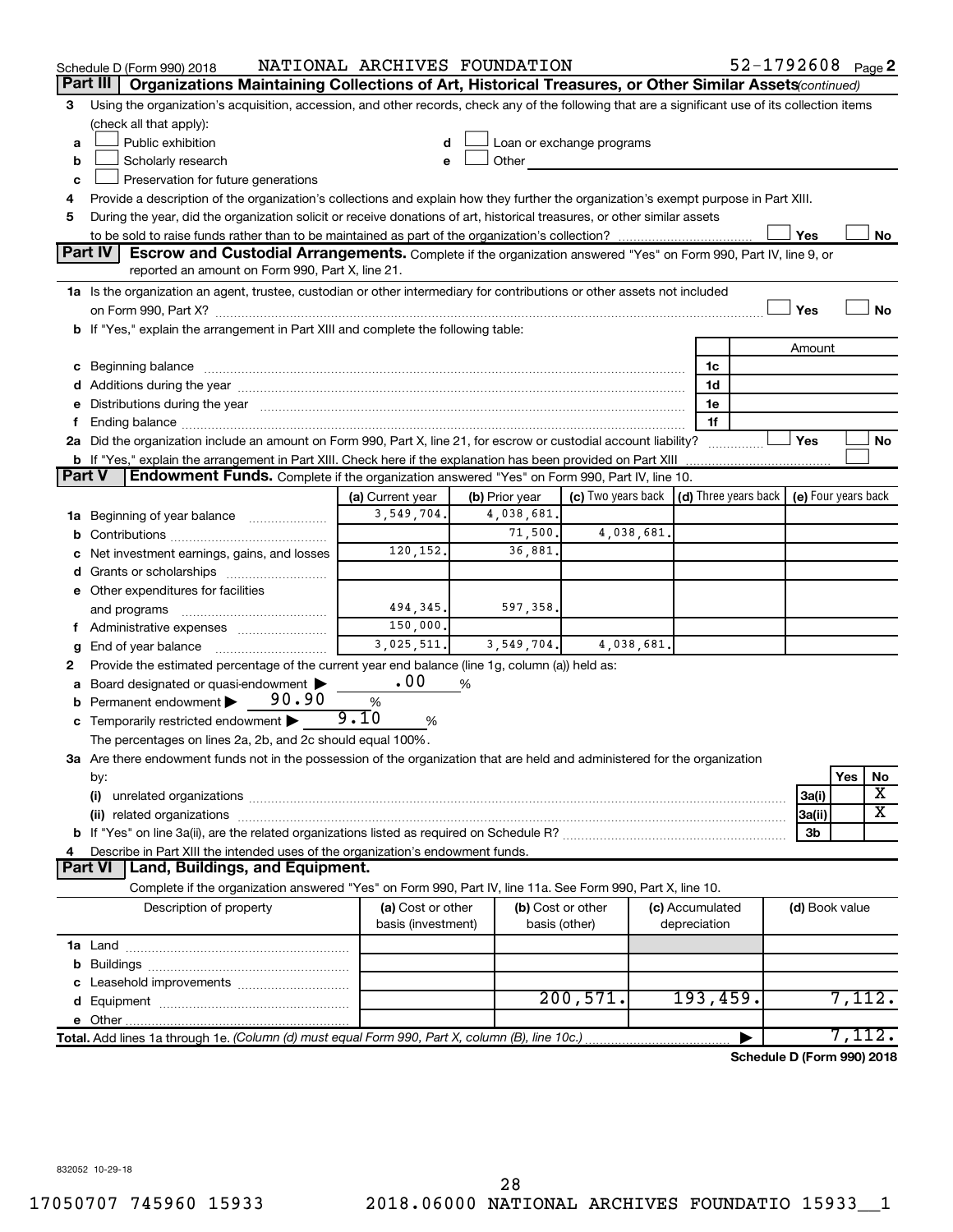| Schedule D (Form 990) 2018                      | NATIONAL ARCHIVES FOUNDATION | 52-1792608 | Page $3$ |
|-------------------------------------------------|------------------------------|------------|----------|
| <b>Part VII</b> Investments - Other Securities. |                              |            |          |

| Complete if the organization answered "Yes" on Form 990, Part IV, line 11b. See Form 990, Part X, line 12.<br>(a) Description of security or category (including name of security)                                         | (b) Book value  |                | (c) Method of valuation: Cost or end-of-year market value |
|----------------------------------------------------------------------------------------------------------------------------------------------------------------------------------------------------------------------------|-----------------|----------------|-----------------------------------------------------------|
|                                                                                                                                                                                                                            |                 |                |                                                           |
|                                                                                                                                                                                                                            |                 |                |                                                           |
| (3) Other                                                                                                                                                                                                                  |                 |                |                                                           |
| (A)                                                                                                                                                                                                                        |                 |                |                                                           |
| (B)                                                                                                                                                                                                                        |                 |                |                                                           |
| (C)                                                                                                                                                                                                                        |                 |                |                                                           |
| (D)                                                                                                                                                                                                                        |                 |                |                                                           |
| (E)                                                                                                                                                                                                                        |                 |                |                                                           |
| (F)                                                                                                                                                                                                                        |                 |                |                                                           |
| (G)                                                                                                                                                                                                                        |                 |                |                                                           |
| (H)                                                                                                                                                                                                                        |                 |                |                                                           |
| Total. (Col. (b) must equal Form 990, Part X, col. (B) line 12.) $\blacktriangleright$                                                                                                                                     |                 |                |                                                           |
| Part VIII Investments - Program Related.                                                                                                                                                                                   |                 |                |                                                           |
| Complete if the organization answered "Yes" on Form 990, Part IV, line 11c. See Form 990, Part X, line 13.                                                                                                                 |                 |                |                                                           |
| (a) Description of investment                                                                                                                                                                                              | (b) Book value  |                | (c) Method of valuation: Cost or end-of-year market value |
| (1)                                                                                                                                                                                                                        |                 |                |                                                           |
| (2)                                                                                                                                                                                                                        |                 |                |                                                           |
| (3)                                                                                                                                                                                                                        |                 |                |                                                           |
| (4)                                                                                                                                                                                                                        |                 |                |                                                           |
| (5)                                                                                                                                                                                                                        |                 |                |                                                           |
| (6)                                                                                                                                                                                                                        |                 |                |                                                           |
| (7)                                                                                                                                                                                                                        |                 |                |                                                           |
| (8)                                                                                                                                                                                                                        |                 |                |                                                           |
| (9)                                                                                                                                                                                                                        |                 |                |                                                           |
| Total. (Col. (b) must equal Form 990, Part X, col. (B) line 13.) $\blacktriangleright$                                                                                                                                     |                 |                |                                                           |
| <b>Other Assets.</b><br>Part IX                                                                                                                                                                                            |                 |                |                                                           |
| Complete if the organization answered "Yes" on Form 990, Part IV, line 11d. See Form 990, Part X, line 15.                                                                                                                 |                 |                |                                                           |
|                                                                                                                                                                                                                            | (a) Description |                | (b) Book value                                            |
| (1)                                                                                                                                                                                                                        |                 |                |                                                           |
| (2)                                                                                                                                                                                                                        |                 |                |                                                           |
| (3)                                                                                                                                                                                                                        |                 |                |                                                           |
| (4)                                                                                                                                                                                                                        |                 |                |                                                           |
| (5)                                                                                                                                                                                                                        |                 |                |                                                           |
| (6)                                                                                                                                                                                                                        |                 |                |                                                           |
| (7)                                                                                                                                                                                                                        |                 |                |                                                           |
| (8)                                                                                                                                                                                                                        |                 |                |                                                           |
| (9)                                                                                                                                                                                                                        |                 |                |                                                           |
| Total. (Column (b) must equal Form 990, Part X, col. (B) line 15.)                                                                                                                                                         |                 |                |                                                           |
| <b>Other Liabilities.</b><br>Part X                                                                                                                                                                                        |                 |                |                                                           |
| Complete if the organization answered "Yes" on Form 990, Part IV, line 11e or 11f. See Form 990, Part X, line 25.                                                                                                          |                 |                |                                                           |
| (a) Description of liability<br>1.                                                                                                                                                                                         |                 | (b) Book value |                                                           |
|                                                                                                                                                                                                                            |                 |                |                                                           |
|                                                                                                                                                                                                                            |                 |                |                                                           |
| (1)<br>Federal income taxes                                                                                                                                                                                                |                 |                |                                                           |
| (2)                                                                                                                                                                                                                        |                 |                |                                                           |
| (3)                                                                                                                                                                                                                        |                 |                |                                                           |
| (4)                                                                                                                                                                                                                        |                 |                |                                                           |
| (5)                                                                                                                                                                                                                        |                 |                |                                                           |
| (6)                                                                                                                                                                                                                        |                 |                |                                                           |
| (7)                                                                                                                                                                                                                        |                 |                |                                                           |
| (8)                                                                                                                                                                                                                        |                 |                |                                                           |
| (9)                                                                                                                                                                                                                        |                 |                |                                                           |
| Total. (Column (b) must equal Form 990, Part X, col. (B) line 25.)<br>2. Liability for uncertain tax positions. In Part XIII, provide the text of the footnote to the organization's financial statements that reports the |                 |                |                                                           |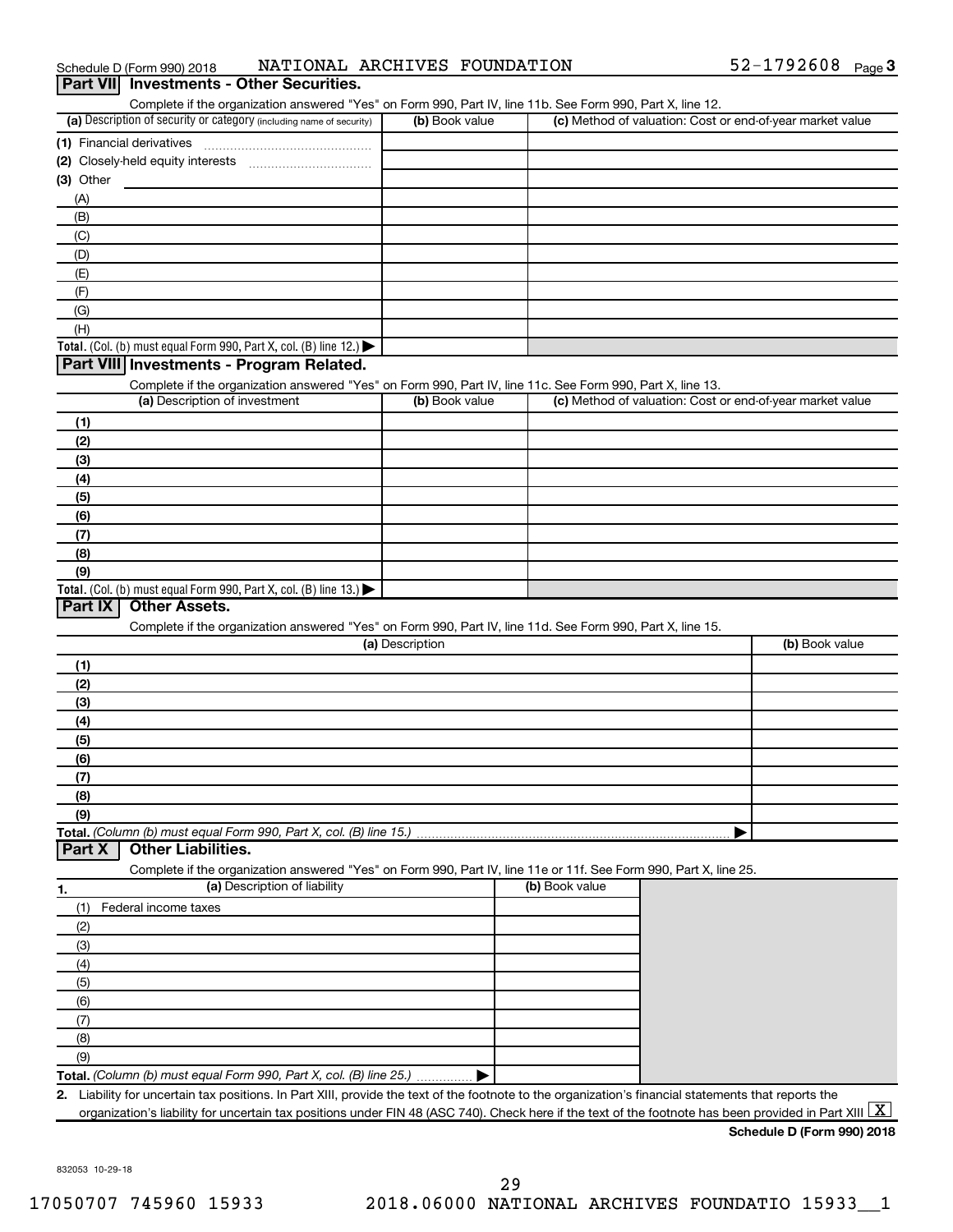|   | NATIONAL ARCHIVES FOUNDATION<br>Schedule D (Form 990) 2018                                                                                                                                                                          |                |            |                | $52 - 1792608$ Page 4 |
|---|-------------------------------------------------------------------------------------------------------------------------------------------------------------------------------------------------------------------------------------|----------------|------------|----------------|-----------------------|
|   | Reconciliation of Revenue per Audited Financial Statements With Revenue per Return.<br>Part XI                                                                                                                                      |                |            |                |                       |
|   | Complete if the organization answered "Yes" on Form 990, Part IV, line 12a.                                                                                                                                                         |                |            |                |                       |
| 1 | Total revenue, gains, and other support per audited financial statements                                                                                                                                                            |                |            | $\mathbf{1}$   | 6,665,322.            |
| 2 | Amounts included on line 1 but not on Form 990, Part VIII, line 12:                                                                                                                                                                 |                |            |                |                       |
| a |                                                                                                                                                                                                                                     | 2a             | 179,685.   |                |                       |
|   |                                                                                                                                                                                                                                     | 2 <sub>b</sub> | 500, 588.  |                |                       |
|   |                                                                                                                                                                                                                                     | 2c             |            |                |                       |
| d |                                                                                                                                                                                                                                     | 2d             | 136,965.   |                |                       |
| e | Add lines 2a through 2d                                                                                                                                                                                                             |                |            | 2е             | 817,238.              |
| З |                                                                                                                                                                                                                                     |                |            | $\mathbf{a}$   | 5,848,084.            |
| 4 | Amounts included on Form 990, Part VIII, line 12, but not on line 1:                                                                                                                                                                |                |            |                |                       |
| a |                                                                                                                                                                                                                                     | 4a             | 33,937.    |                |                       |
|   |                                                                                                                                                                                                                                     | 4 <sub>h</sub> |            |                |                       |
|   | c Add lines 4a and 4b                                                                                                                                                                                                               |                |            | 4 <sub>c</sub> | 33,937.               |
|   |                                                                                                                                                                                                                                     |                | 5,882,021. |                |                       |
|   | Part XII Reconciliation of Expenses per Audited Financial Statements With Expenses per Return.                                                                                                                                      |                |            |                |                       |
|   | Complete if the organization answered "Yes" on Form 990, Part IV, line 12a.                                                                                                                                                         |                |            |                |                       |
| 1 |                                                                                                                                                                                                                                     |                |            | 1              | 7,076,927.            |
| 2 | Amounts included on line 1 but not on Form 990, Part IX, line 25:                                                                                                                                                                   |                |            |                |                       |
| a |                                                                                                                                                                                                                                     | 2a             | 500,588.   |                |                       |
|   |                                                                                                                                                                                                                                     | 2 <sub>b</sub> |            |                |                       |
|   | Other losses                                                                                                                                                                                                                        | 2 <sub>c</sub> |            |                |                       |
|   |                                                                                                                                                                                                                                     | 2d             | 136,965.   |                |                       |
| e | Add lines 2a through 2d <b>contained a contained a contained a contained a</b> contained a contained a contained a contained a contained a contained a contained a contained a contained a contained a contained a contained a cont |                |            | 2e             | 637,553.              |
| 3 | Subtract line 2e from line 1 <b>Manual Community of the Community of the Community Community</b> Subtract line 2e from line 1                                                                                                       |                |            | $\mathbf{a}$   | 6,439,374.            |
|   | Amounts included on Form 990, Part IX, line 25, but not on line 1:                                                                                                                                                                  |                |            |                |                       |
| a |                                                                                                                                                                                                                                     | 4a             | 33,937.    |                |                       |
| b |                                                                                                                                                                                                                                     | 4 <sub>b</sub> |            |                |                       |
|   | Add lines 4a and 4b                                                                                                                                                                                                                 |                |            | 4 <sub>c</sub> | 33,937.               |
| 5 |                                                                                                                                                                                                                                     |                |            | 5              | 6,473,311.            |
|   | Part XIII Supplemental Information.                                                                                                                                                                                                 |                |            |                |                       |
|   |                                                                                                                                                                                                                                     |                |            |                |                       |

Provide the descriptions required for Part II, lines 3, 5, and 9; Part III, lines 1a and 4; Part IV, lines 1b and 2b; Part V, line 4; Part X, line 2; Part XI, lines 2d and 4b; and Part XII, lines 2d and 4b. Also complete this part to provide any additional information.

#### PART V, LINE 4:

THE INVESTMENT EARNINGS MUST BE USED FOR THE ONGOING SUPPORT OF THE RONALD REAGAN LIBRARY PROJECT: THE SITUATION ROOM.

PART X, LINE 2:

FOR THE YEAR ENDED SEPTEMBER 30, 2019, THE FOUNDATION HAS DOCUMENTED ITS

CONSIDERATION OF FASB ASC 740-10, INCOME TAXES, THAT PROVIDES GUIDANCE FOR

REPORTING UNCERTAINTY IN INCOME TAXES AND HAS DETERMINED THAT NO MATERIAL

UNCERTAIN TAX POSITIONS QUALIFY FOR EITHER RECOGNITION OR DISCLOSURE IN

THE FINANCIAL STATEMENTS.

|  |  |  | PART XI, LINE 2D - OTHER ADJUSTMENTS: |  |
|--|--|--|---------------------------------------|--|
|  |  |  |                                       |  |

832054 10-29-18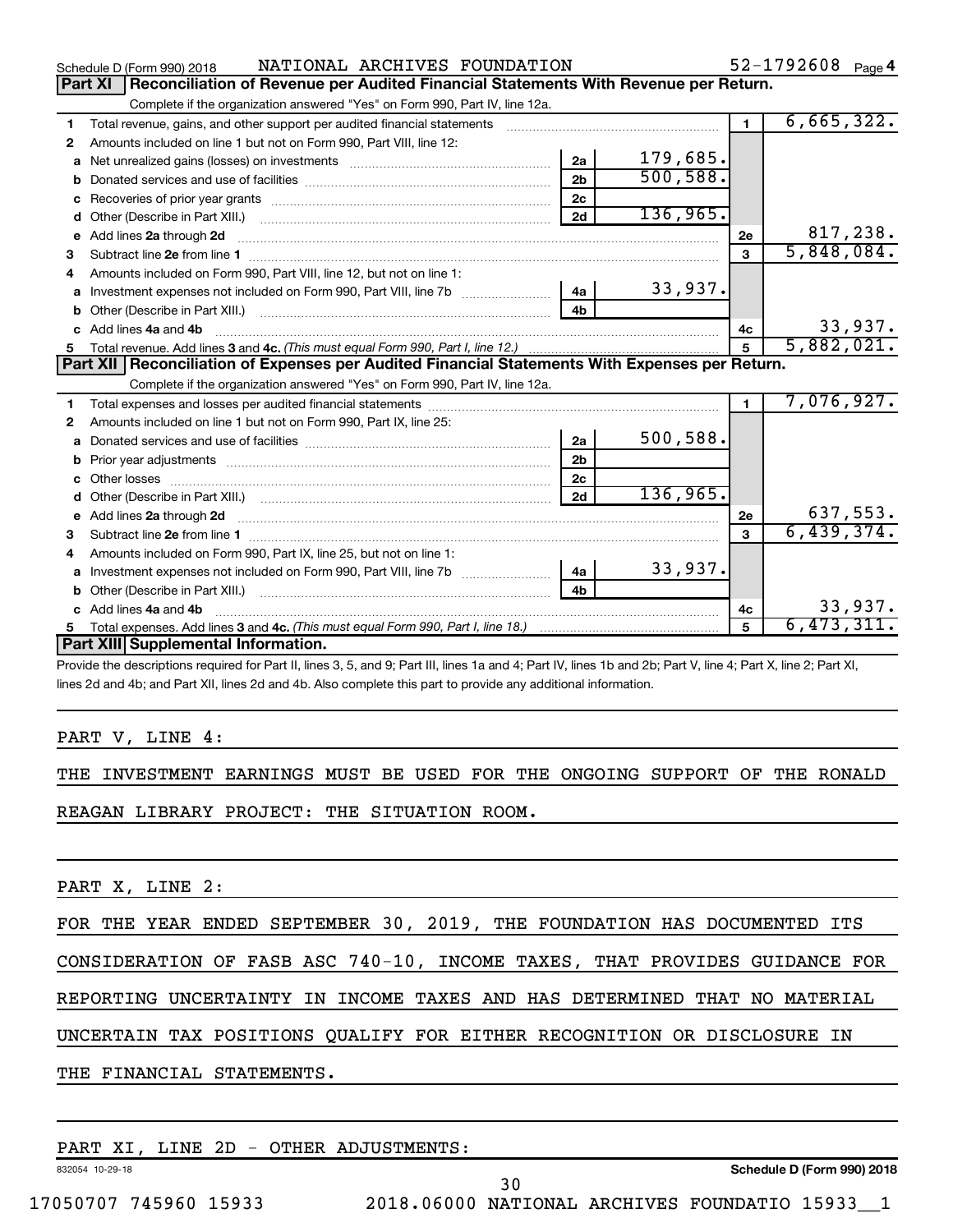| NATIONAL ARCHIVES FOUNDATION<br>Schedule D (Form 990) 2018<br><b>Part XIII Supplemental Information (continued)</b> | 52-1792608 Page 5          |
|---------------------------------------------------------------------------------------------------------------------|----------------------------|
| FUNDRAISING EXPENSES REPORTED AS EXPENSE ON THE FINANCIAL                                                           |                            |
|                                                                                                                     | 136,965.                   |
| STATEMENTS AND NETTED AGAINST REVENUE ON FORM 990, PART VIII,                                                       |                            |
| LINE 8B                                                                                                             |                            |
|                                                                                                                     |                            |
| PART XII, LINE 2D - OTHER ADJUSTMENTS:                                                                              |                            |
| FUNDRAISING EXPENSES REPORTED AS EXPENSE ON THE FINANCIAL                                                           | 136,965.                   |
| STATEMENTS AND NETTED AGAINST REVENUE ON FORM 990, PART VIII,                                                       |                            |
| LINE 8B                                                                                                             |                            |
|                                                                                                                     |                            |
|                                                                                                                     |                            |
|                                                                                                                     |                            |
|                                                                                                                     |                            |
|                                                                                                                     |                            |
|                                                                                                                     |                            |
|                                                                                                                     |                            |
|                                                                                                                     |                            |
|                                                                                                                     |                            |
|                                                                                                                     |                            |
|                                                                                                                     |                            |
|                                                                                                                     |                            |
|                                                                                                                     |                            |
|                                                                                                                     |                            |
|                                                                                                                     |                            |
|                                                                                                                     |                            |
|                                                                                                                     |                            |
|                                                                                                                     |                            |
|                                                                                                                     |                            |
|                                                                                                                     |                            |
|                                                                                                                     |                            |
|                                                                                                                     | Schedule D (Form 990) 2018 |
| 832055 10-29-18<br>31                                                                                               |                            |
|                                                                                                                     |                            |

17050707 745960 15933 2018.06000 NATIONAL ARCHIVES FOUNDATIO 15933\_\_1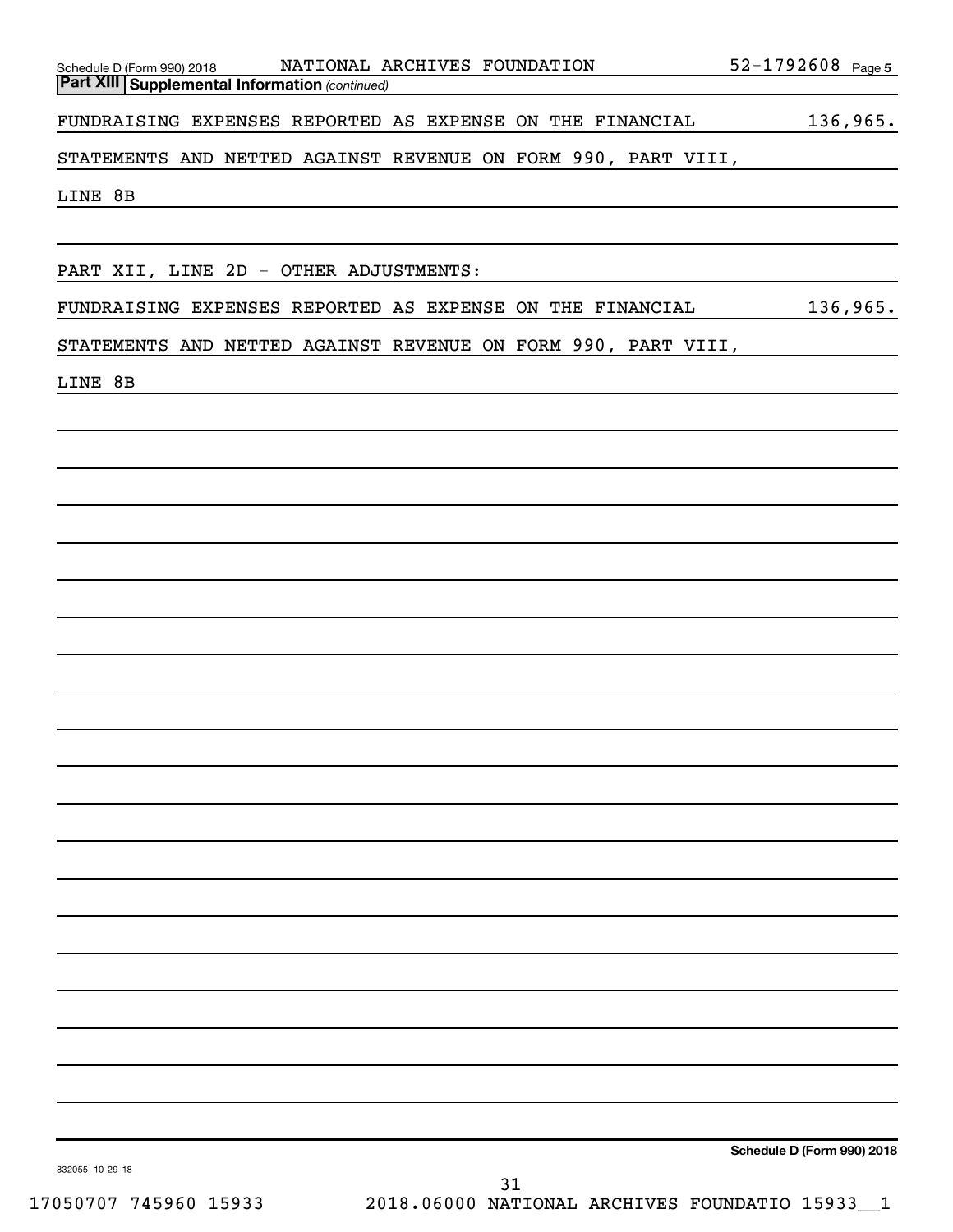| <b>SCHEDULE G</b>                                                                                                                                                                                                                                                                                                                                                                                                                                                                                                                                                                                                                                                                                                                                                                                                                                                                                                          |  | <b>Supplemental Information Regarding Fundraising or Gaming Activities</b>                                                                                          |            |                                                 |                                      |  |                                                         | OMB No. 1545-0047                                       |  |  |
|----------------------------------------------------------------------------------------------------------------------------------------------------------------------------------------------------------------------------------------------------------------------------------------------------------------------------------------------------------------------------------------------------------------------------------------------------------------------------------------------------------------------------------------------------------------------------------------------------------------------------------------------------------------------------------------------------------------------------------------------------------------------------------------------------------------------------------------------------------------------------------------------------------------------------|--|---------------------------------------------------------------------------------------------------------------------------------------------------------------------|------------|-------------------------------------------------|--------------------------------------|--|---------------------------------------------------------|---------------------------------------------------------|--|--|
| (Form 990 or 990-EZ)                                                                                                                                                                                                                                                                                                                                                                                                                                                                                                                                                                                                                                                                                                                                                                                                                                                                                                       |  | Complete if the organization answered "Yes" on Form 990, Part IV, line 17, 18, or 19, or if the<br>organization entered more than \$15,000 on Form 990-EZ, line 6a. |            |                                                 |                                      |  |                                                         | 2018                                                    |  |  |
| Department of the Treasury                                                                                                                                                                                                                                                                                                                                                                                                                                                                                                                                                                                                                                                                                                                                                                                                                                                                                                 |  | Attach to Form 990 or Form 990-EZ.                                                                                                                                  |            |                                                 |                                      |  |                                                         | <b>Open to Public</b>                                   |  |  |
| Internal Revenue Service                                                                                                                                                                                                                                                                                                                                                                                                                                                                                                                                                                                                                                                                                                                                                                                                                                                                                                   |  | ► Go to www.irs.gov/Form990 for instructions and the latest information.                                                                                            |            |                                                 |                                      |  |                                                         | Inspection                                              |  |  |
| Name of the organization                                                                                                                                                                                                                                                                                                                                                                                                                                                                                                                                                                                                                                                                                                                                                                                                                                                                                                   |  | NATIONAL ARCHIVES FOUNDATION                                                                                                                                        |            |                                                 |                                      |  | 52-1792608                                              | <b>Employer identification number</b>                   |  |  |
| Part I                                                                                                                                                                                                                                                                                                                                                                                                                                                                                                                                                                                                                                                                                                                                                                                                                                                                                                                     |  | Fundraising Activities. Complete if the organization answered "Yes" on Form 990, Part IV, line 17. Form 990-EZ filers are not                                       |            |                                                 |                                      |  |                                                         |                                                         |  |  |
| required to complete this part.<br>1 Indicate whether the organization raised funds through any of the following activities. Check all that apply.<br>Mail solicitations<br>Solicitation of non-government grants<br>a<br>е<br>Internet and email solicitations<br>Solicitation of government grants<br>b<br>f<br>Phone solicitations<br>Special fundraising events<br>с<br>g<br>In-person solicitations<br>d<br>2 a Did the organization have a written or oral agreement with any individual (including officers, directors, trustees, or<br><b>No</b><br>key employees listed in Form 990, Part VII) or entity in connection with professional fundraising services?<br>Yes<br>b If "Yes," list the 10 highest paid individuals or entities (fundraisers) pursuant to agreements under which the fundraiser is to be<br>compensated at least \$5,000 by the organization.<br>(v) Amount paid<br>(iii) Did<br>fundraiser |  |                                                                                                                                                                     |            |                                                 |                                      |  |                                                         |                                                         |  |  |
| (i) Name and address of individual<br>or entity (fundraiser)                                                                                                                                                                                                                                                                                                                                                                                                                                                                                                                                                                                                                                                                                                                                                                                                                                                               |  | (ii) Activity                                                                                                                                                       |            | have custody<br>or control of<br>contributions? | (iv) Gross receipts<br>from activity |  | to (or retained by)<br>fundraiser<br>listed in col. (i) | (vi) Amount paid<br>to (or retained by)<br>organization |  |  |
|                                                                                                                                                                                                                                                                                                                                                                                                                                                                                                                                                                                                                                                                                                                                                                                                                                                                                                                            |  |                                                                                                                                                                     | <b>Yes</b> | No                                              |                                      |  |                                                         |                                                         |  |  |
|                                                                                                                                                                                                                                                                                                                                                                                                                                                                                                                                                                                                                                                                                                                                                                                                                                                                                                                            |  |                                                                                                                                                                     |            |                                                 |                                      |  |                                                         |                                                         |  |  |
|                                                                                                                                                                                                                                                                                                                                                                                                                                                                                                                                                                                                                                                                                                                                                                                                                                                                                                                            |  |                                                                                                                                                                     |            |                                                 |                                      |  |                                                         |                                                         |  |  |
|                                                                                                                                                                                                                                                                                                                                                                                                                                                                                                                                                                                                                                                                                                                                                                                                                                                                                                                            |  |                                                                                                                                                                     |            |                                                 |                                      |  |                                                         |                                                         |  |  |
|                                                                                                                                                                                                                                                                                                                                                                                                                                                                                                                                                                                                                                                                                                                                                                                                                                                                                                                            |  |                                                                                                                                                                     |            |                                                 |                                      |  |                                                         |                                                         |  |  |
|                                                                                                                                                                                                                                                                                                                                                                                                                                                                                                                                                                                                                                                                                                                                                                                                                                                                                                                            |  |                                                                                                                                                                     |            |                                                 |                                      |  |                                                         |                                                         |  |  |
|                                                                                                                                                                                                                                                                                                                                                                                                                                                                                                                                                                                                                                                                                                                                                                                                                                                                                                                            |  |                                                                                                                                                                     |            |                                                 |                                      |  |                                                         |                                                         |  |  |
|                                                                                                                                                                                                                                                                                                                                                                                                                                                                                                                                                                                                                                                                                                                                                                                                                                                                                                                            |  |                                                                                                                                                                     |            |                                                 |                                      |  |                                                         |                                                         |  |  |
|                                                                                                                                                                                                                                                                                                                                                                                                                                                                                                                                                                                                                                                                                                                                                                                                                                                                                                                            |  |                                                                                                                                                                     |            |                                                 |                                      |  |                                                         |                                                         |  |  |
|                                                                                                                                                                                                                                                                                                                                                                                                                                                                                                                                                                                                                                                                                                                                                                                                                                                                                                                            |  |                                                                                                                                                                     |            |                                                 |                                      |  |                                                         |                                                         |  |  |
| Total                                                                                                                                                                                                                                                                                                                                                                                                                                                                                                                                                                                                                                                                                                                                                                                                                                                                                                                      |  |                                                                                                                                                                     |            |                                                 |                                      |  |                                                         |                                                         |  |  |
| or licensing.                                                                                                                                                                                                                                                                                                                                                                                                                                                                                                                                                                                                                                                                                                                                                                                                                                                                                                              |  | 3 List all states in which the organization is registered or licensed to solicit contributions or has been notified it is exempt from registration                  |            |                                                 |                                      |  |                                                         |                                                         |  |  |
|                                                                                                                                                                                                                                                                                                                                                                                                                                                                                                                                                                                                                                                                                                                                                                                                                                                                                                                            |  |                                                                                                                                                                     |            |                                                 |                                      |  |                                                         |                                                         |  |  |
|                                                                                                                                                                                                                                                                                                                                                                                                                                                                                                                                                                                                                                                                                                                                                                                                                                                                                                                            |  |                                                                                                                                                                     |            |                                                 |                                      |  |                                                         |                                                         |  |  |
|                                                                                                                                                                                                                                                                                                                                                                                                                                                                                                                                                                                                                                                                                                                                                                                                                                                                                                                            |  |                                                                                                                                                                     |            |                                                 |                                      |  |                                                         |                                                         |  |  |
|                                                                                                                                                                                                                                                                                                                                                                                                                                                                                                                                                                                                                                                                                                                                                                                                                                                                                                                            |  |                                                                                                                                                                     |            |                                                 |                                      |  |                                                         |                                                         |  |  |
|                                                                                                                                                                                                                                                                                                                                                                                                                                                                                                                                                                                                                                                                                                                                                                                                                                                                                                                            |  |                                                                                                                                                                     |            |                                                 |                                      |  |                                                         |                                                         |  |  |
|                                                                                                                                                                                                                                                                                                                                                                                                                                                                                                                                                                                                                                                                                                                                                                                                                                                                                                                            |  |                                                                                                                                                                     |            |                                                 |                                      |  |                                                         |                                                         |  |  |
|                                                                                                                                                                                                                                                                                                                                                                                                                                                                                                                                                                                                                                                                                                                                                                                                                                                                                                                            |  |                                                                                                                                                                     |            |                                                 |                                      |  |                                                         |                                                         |  |  |

**For Paperwork Reduction Act Notice, see the Instructions for Form 990 or 990-EZ. Schedule G (Form 990 or 990-EZ) 2018** LHA

832081 10-03-18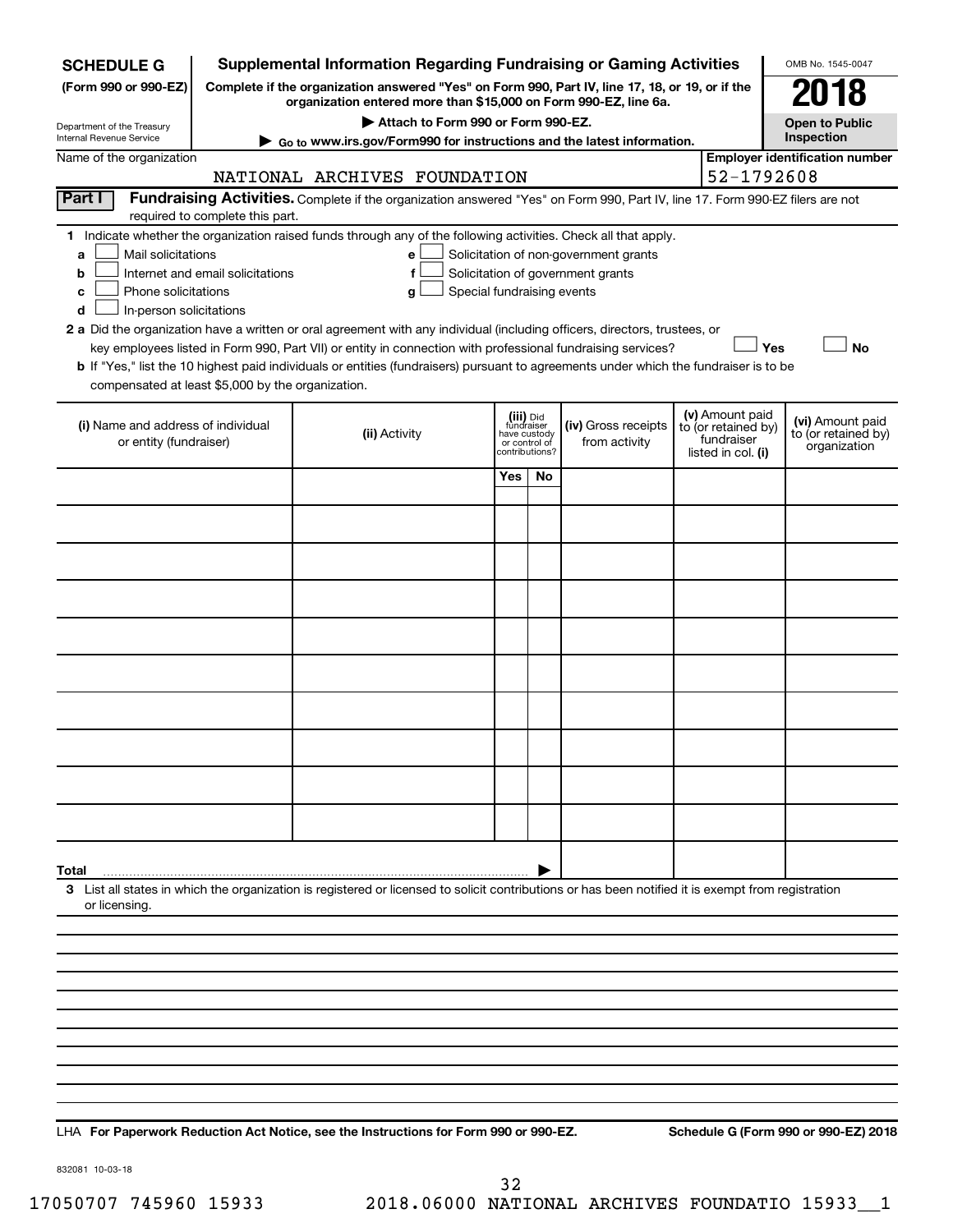#### Schedule G (Form 990 or 990-EZ) 2018  $\verb|NATIONAL|$   $\verb|ARCHIVES|$   $\verb|FOUNDATION|$   $\verb|52-1792608|$   $\verb|Page|$

52-1792608 Page 2

Part II | Fundraising Events. Complete if the organization answered "Yes" on Form 990, Part IV, line 18, or reported more than \$15,000 of fundraising event contributions and gross income on Form 990-EZ, lines 1 and 6b. List events with gross receipts greater than \$5,000.

|                        |              | OF iditionalshig event contributions and gross income on Form 990-EZ, lines T and 6D. Elst events with gross receipts greater than \$5,000.                                                                                               |                |                                                  |                                 |                                                     |
|------------------------|--------------|-------------------------------------------------------------------------------------------------------------------------------------------------------------------------------------------------------------------------------------------|----------------|--------------------------------------------------|---------------------------------|-----------------------------------------------------|
|                        |              |                                                                                                                                                                                                                                           | (a) Event $#1$ | $(b)$ Event #2                                   | (c) Other events<br><b>NONE</b> | (d) Total events<br>(add col. (a) through           |
|                        |              |                                                                                                                                                                                                                                           | GALA 2019      |                                                  |                                 | col. (c)                                            |
|                        |              |                                                                                                                                                                                                                                           | (event type)   | (event type)                                     | (total number)                  |                                                     |
| Revenue                | 1.           |                                                                                                                                                                                                                                           | 31,750.        |                                                  |                                 | 31,750.                                             |
|                        |              |                                                                                                                                                                                                                                           |                |                                                  |                                 |                                                     |
|                        | 3            | Gross income (line 1 minus line 2)                                                                                                                                                                                                        | 31,750.        |                                                  |                                 | 31,750.                                             |
|                        |              |                                                                                                                                                                                                                                           |                |                                                  |                                 |                                                     |
|                        | 5            |                                                                                                                                                                                                                                           |                |                                                  |                                 |                                                     |
|                        | 6            |                                                                                                                                                                                                                                           |                |                                                  |                                 |                                                     |
| Direct Expenses        | $\mathbf{7}$ |                                                                                                                                                                                                                                           | 77,428.        |                                                  |                                 | 77,428.                                             |
|                        | 8            |                                                                                                                                                                                                                                           |                |                                                  |                                 |                                                     |
|                        | 9            |                                                                                                                                                                                                                                           | 59,537.        |                                                  |                                 | 59,537.                                             |
|                        | 10           | Direct expense summary. Add lines 4 through 9 in column (d)                                                                                                                                                                               |                |                                                  |                                 | 136,965.                                            |
|                        |              |                                                                                                                                                                                                                                           |                |                                                  |                                 | $-105, 215.$                                        |
| Part III               |              | Gaming. Complete if the organization answered "Yes" on Form 990, Part IV, line 19, or reported more than                                                                                                                                  |                |                                                  |                                 |                                                     |
|                        |              | \$15,000 on Form 990-EZ, line 6a.                                                                                                                                                                                                         |                |                                                  |                                 |                                                     |
| Revenue                |              |                                                                                                                                                                                                                                           | (a) Bingo      | (b) Pull tabs/instant<br>bingo/progressive bingo | (c) Other gaming                | (d) Total gaming (add<br>col. (a) through col. (c)) |
|                        |              |                                                                                                                                                                                                                                           |                |                                                  |                                 |                                                     |
|                        | 1.           |                                                                                                                                                                                                                                           |                |                                                  |                                 |                                                     |
|                        |              |                                                                                                                                                                                                                                           |                |                                                  |                                 |                                                     |
| <b>Direct Expenses</b> | 3            |                                                                                                                                                                                                                                           |                |                                                  |                                 |                                                     |
|                        | 4            |                                                                                                                                                                                                                                           |                |                                                  |                                 |                                                     |
|                        |              |                                                                                                                                                                                                                                           |                |                                                  |                                 |                                                     |
|                        | 6            | Volunteer labor                                                                                                                                                                                                                           | Yes<br>%<br>No | Yes<br>%<br>No                                   | <b>Yes</b><br>%<br>No           |                                                     |
|                        | 7            | Direct expense summary. Add lines 2 through 5 in column (d)                                                                                                                                                                               |                |                                                  |                                 |                                                     |
|                        | 8            |                                                                                                                                                                                                                                           |                |                                                  |                                 |                                                     |
|                        |              |                                                                                                                                                                                                                                           |                |                                                  |                                 |                                                     |
| 9                      |              | Enter the state(s) in which the organization conducts gaming activities:                                                                                                                                                                  |                |                                                  |                                 | Yes<br>No                                           |
|                        |              | <b>b</b> If "No," explain:                                                                                                                                                                                                                |                |                                                  |                                 |                                                     |
|                        |              |                                                                                                                                                                                                                                           |                |                                                  |                                 |                                                     |
|                        |              |                                                                                                                                                                                                                                           |                |                                                  |                                 |                                                     |
|                        |              | <b>b</b> If "Yes," explain: <u>And If the Secondary Contract of the Secondary Contract of the Secondary Contract of the Secondary Contract of the Secondary Contract of the Secondary Contract of the Secondary Contract of the Secon</u> |                |                                                  |                                 | Yes<br>No                                           |
|                        |              |                                                                                                                                                                                                                                           |                |                                                  |                                 |                                                     |
|                        |              |                                                                                                                                                                                                                                           |                |                                                  |                                 |                                                     |
|                        |              | 832082 10-03-18                                                                                                                                                                                                                           |                |                                                  |                                 | Schedule G (Form 990 or 990-EZ) 2018                |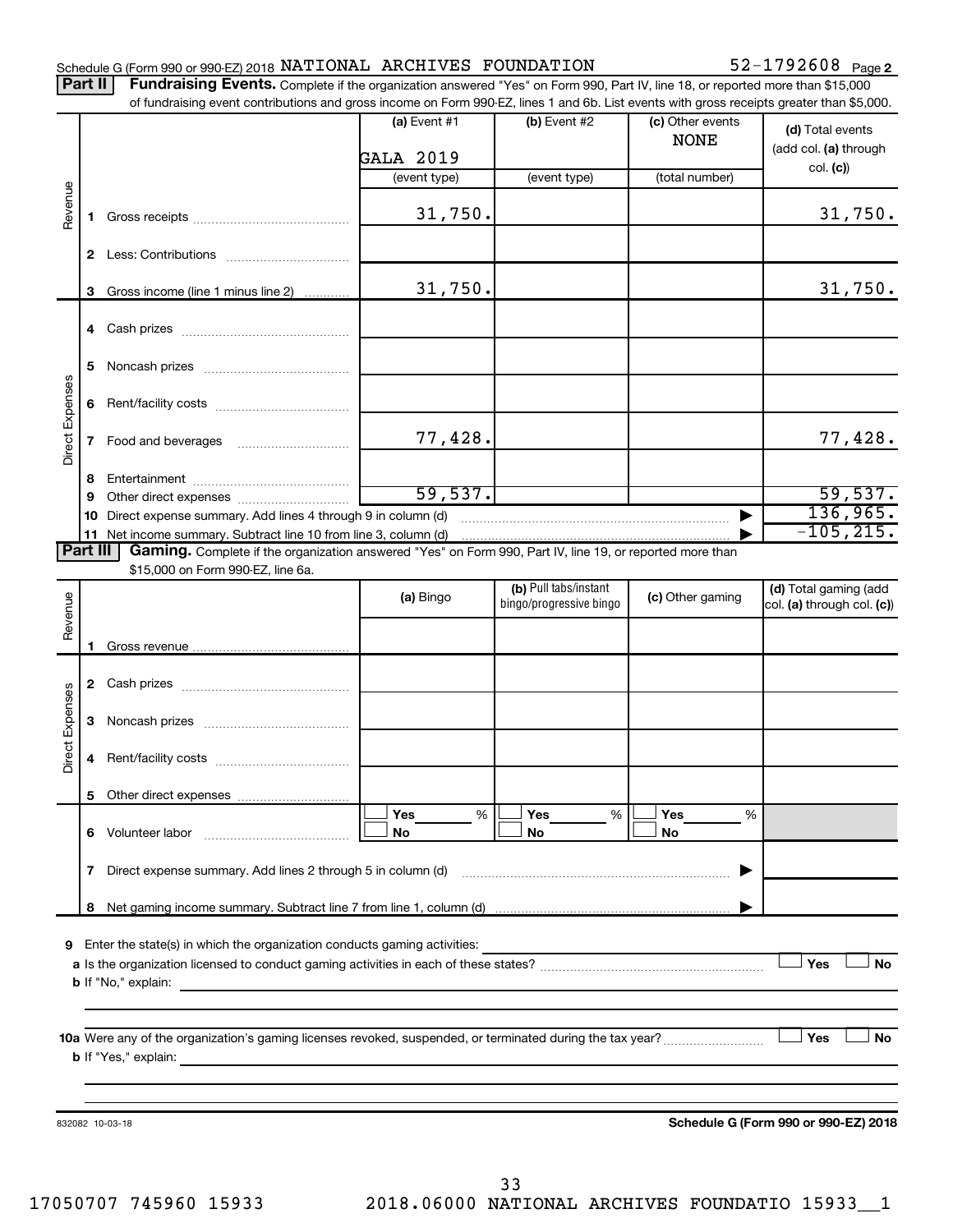|     | 52-1792608<br>Schedule G (Form 990 or 990-EZ) 2018 NATIONAL ARCHIVES FOUNDATION                                                                                                                                                                         |                 |     | Page 3    |
|-----|---------------------------------------------------------------------------------------------------------------------------------------------------------------------------------------------------------------------------------------------------------|-----------------|-----|-----------|
| 11. |                                                                                                                                                                                                                                                         |                 | Yes | <b>No</b> |
|     | 12 Is the organization a grantor, beneficiary or trustee of a trust, or a member of a partnership or other entity formed                                                                                                                                |                 |     |           |
|     |                                                                                                                                                                                                                                                         |                 | Yes | No        |
|     | 13 Indicate the percentage of gaming activity conducted in:                                                                                                                                                                                             |                 |     |           |
|     |                                                                                                                                                                                                                                                         | 13a             |     | %         |
|     |                                                                                                                                                                                                                                                         | 13 <sub>b</sub> |     | %         |
|     | 14 Enter the name and address of the person who prepares the organization's gaming/special events books and records:                                                                                                                                    |                 |     |           |
|     |                                                                                                                                                                                                                                                         |                 |     |           |
|     |                                                                                                                                                                                                                                                         |                 |     |           |
|     | 15a Does the organization have a contract with a third party from whom the organization receives gaming revenue?                                                                                                                                        |                 | Yes | No        |
|     |                                                                                                                                                                                                                                                         |                 |     |           |
|     | of gaming revenue retained by the third party $\triangleright$ \$                                                                                                                                                                                       |                 |     |           |
|     | c If "Yes," enter name and address of the third party:                                                                                                                                                                                                  |                 |     |           |
|     |                                                                                                                                                                                                                                                         |                 |     |           |
|     | Name $\blacktriangleright$                                                                                                                                                                                                                              |                 |     |           |
|     |                                                                                                                                                                                                                                                         |                 |     |           |
|     | <b>16</b> Gaming manager information:                                                                                                                                                                                                                   |                 |     |           |
|     |                                                                                                                                                                                                                                                         |                 |     |           |
|     | Name $\blacktriangleright$<br><u> 1989 - Johann Stein, mars an deus an deus Amerikaanse komme van de Fryske komme</u>                                                                                                                                   |                 |     |           |
|     | Gaming manager compensation > \$                                                                                                                                                                                                                        |                 |     |           |
|     |                                                                                                                                                                                                                                                         |                 |     |           |
|     | Description of services provided > example and the contract of the contract of the contract of the contract of                                                                                                                                          |                 |     |           |
|     |                                                                                                                                                                                                                                                         |                 |     |           |
|     |                                                                                                                                                                                                                                                         |                 |     |           |
|     | Director/officer<br>Employee<br>Independent contractor                                                                                                                                                                                                  |                 |     |           |
|     | <b>17</b> Mandatory distributions:                                                                                                                                                                                                                      |                 |     |           |
|     | <b>a</b> Is the organization required under state law to make charitable distributions from the gaming proceeds to                                                                                                                                      |                 |     |           |
|     | retain the state gaming license? $\Box$ No                                                                                                                                                                                                              |                 |     |           |
|     | <b>b</b> Enter the amount of distributions required under state law to be distributed to other exempt organizations or spent in the                                                                                                                     |                 |     |           |
|     | organization's own exempt activities during the tax year $\triangleright$ \$                                                                                                                                                                            |                 |     |           |
|     | Supplemental Information. Provide the explanations required by Part I, line 2b, columns (iii) and (v); and Part III, lines 9, 9b, 10b,<br> Part IV <br>15b, 15c, 16, and 17b, as applicable. Also provide any additional information. See instructions. |                 |     |           |
|     | SCHEDULE G, PART II, FUNDRAISING EVENTS                                                                                                                                                                                                                 |                 |     |           |
|     | DUE TO THE TIMING OF THE ANNUAL FUNDRAISING EVENT, THE CONTRIBUITON                                                                                                                                                                                     |                 |     |           |
|     | REVENUE WAS RECONGIZED AS TEMPORARILY RESTRICTED IN THE PRECCEDING                                                                                                                                                                                      |                 |     |           |
|     | YEAR.<br>THEREFORE, THERE ARE NO CHARITABLE CONTRIBUTIONS REPORTED ON                                                                                                                                                                                   |                 |     |           |
|     |                                                                                                                                                                                                                                                         |                 |     |           |
|     | SCHEDULE G, PART II.                                                                                                                                                                                                                                    |                 |     |           |
|     |                                                                                                                                                                                                                                                         |                 |     |           |
|     |                                                                                                                                                                                                                                                         |                 |     |           |
|     |                                                                                                                                                                                                                                                         |                 |     |           |
|     |                                                                                                                                                                                                                                                         |                 |     |           |

832083 10-03-18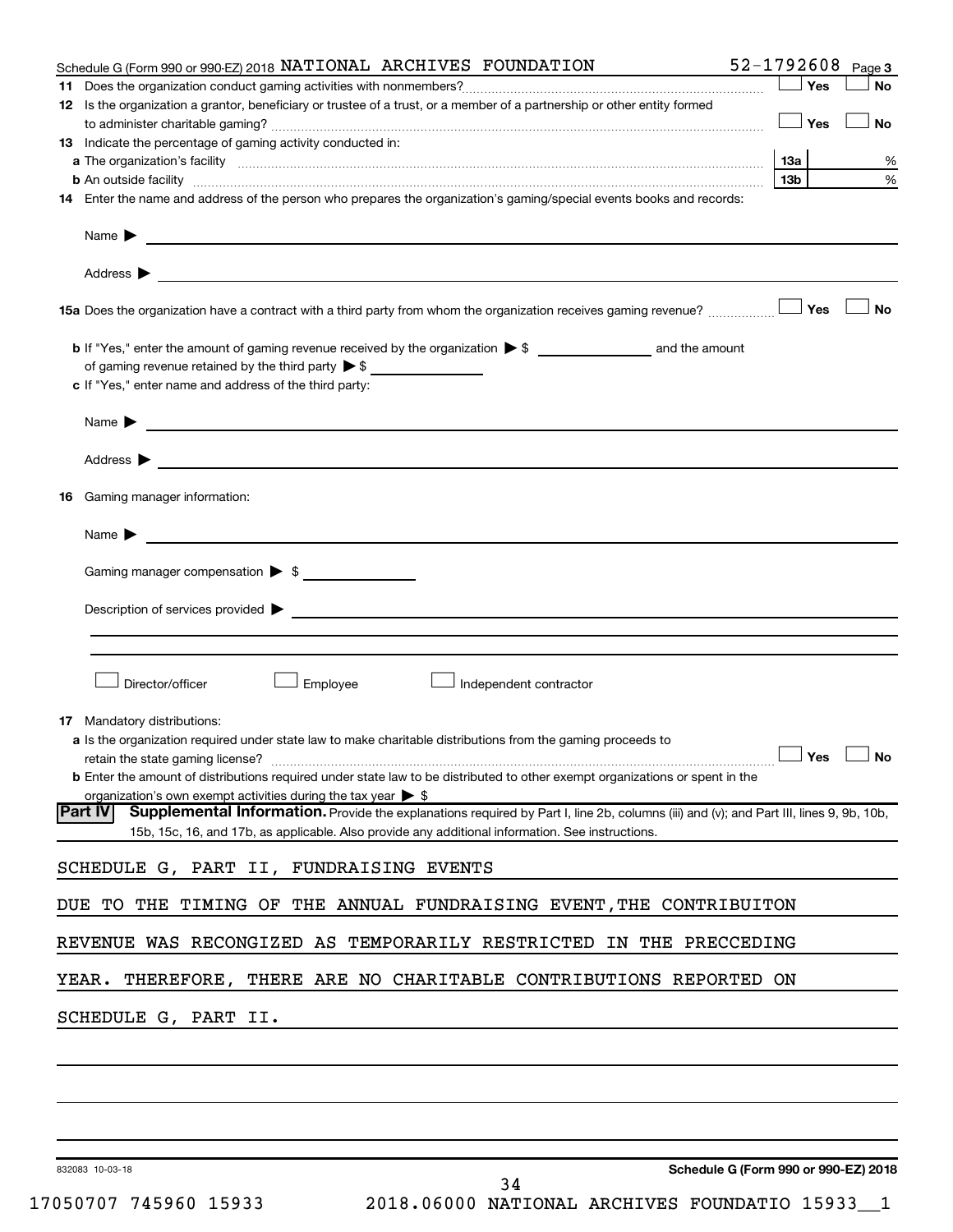| Schedule G (Form 990 or 990-EZ) |
|---------------------------------|

832084 04-01-18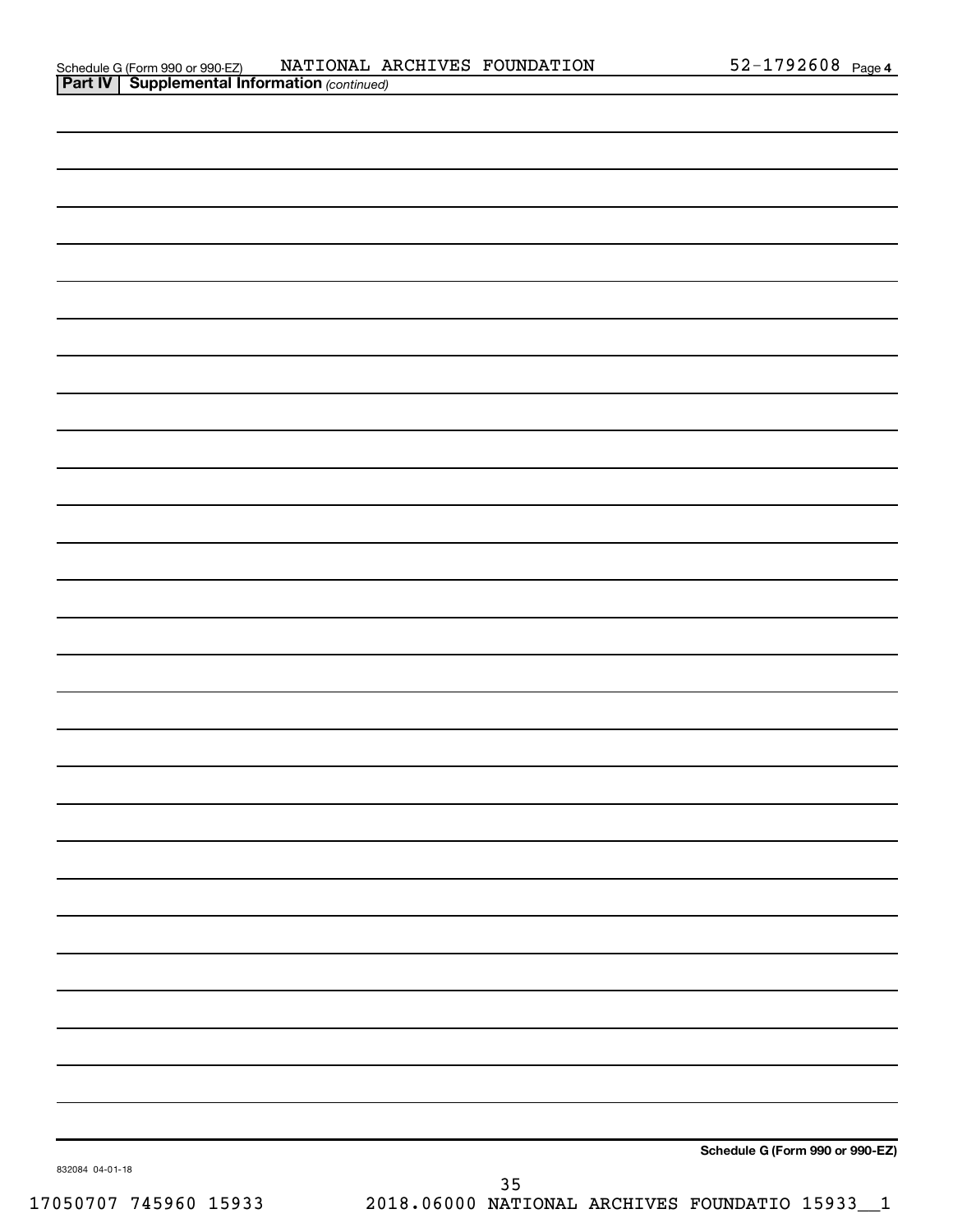| <b>SCHEDULE I</b><br>(Form 990)<br>Department of the Treasury                                                                                                                                                                                                                                                   |                          | Grants and Other Assistance to Organizations,<br>Governments, and Individuals in the United States<br>Complete if the organization answered "Yes" on Form 990, Part IV, line 21 or 22. | Attach to Form 990.                                   |                        |                                               |                    | OMB No. 1545-0047<br>2018<br><b>Open to Public</b>  |
|-----------------------------------------------------------------------------------------------------------------------------------------------------------------------------------------------------------------------------------------------------------------------------------------------------------------|--------------------------|----------------------------------------------------------------------------------------------------------------------------------------------------------------------------------------|-------------------------------------------------------|------------------------|-----------------------------------------------|--------------------|-----------------------------------------------------|
| Internal Revenue Service                                                                                                                                                                                                                                                                                        |                          |                                                                                                                                                                                        | Go to www.irs.gov/Form990 for the latest information. |                        |                                               |                    | Inspection                                          |
| Name of the organization                                                                                                                                                                                                                                                                                        |                          | NATIONAL ARCHIVES FOUNDATION                                                                                                                                                           |                                                       |                        |                                               |                    | <b>Employer identification number</b><br>52-1792608 |
| Part I<br><b>General Information on Grants and Assistance</b>                                                                                                                                                                                                                                                   |                          |                                                                                                                                                                                        |                                                       |                        |                                               |                    |                                                     |
| Does the organization maintain records to substantiate the amount of the grants or assistance, the grantees' eligibility for the grants or assistance, and the selection<br>1.<br>Describe in Part IV the organization's procedures for monitoring the use of grant funds in the United States.<br>$\mathbf{2}$ |                          |                                                                                                                                                                                        |                                                       |                        |                                               |                    | $\boxed{\text{X}}$ Yes<br>l No                      |
| Part II<br>Grants and Other Assistance to Domestic Organizations and Domestic Governments. Complete if the organization answered "Yes" on Form 990, Part IV, line 21, for any                                                                                                                                   |                          |                                                                                                                                                                                        |                                                       |                        |                                               |                    |                                                     |
| recipient that received more than \$5,000. Part II can be duplicated if additional space is needed.<br><b>1 (a)</b> Name and address of organization                                                                                                                                                            | $(b)$ EIN                | (c) IRC section                                                                                                                                                                        | (d) Amount of                                         | (e) Amount of          | (f) Method of                                 | (g) Description of | (h) Purpose of grant                                |
| or government                                                                                                                                                                                                                                                                                                   |                          | (if applicable)                                                                                                                                                                        | cash grant                                            | non-cash<br>assistance | valuation (book,<br>FMV, appraisal,<br>other) | noncash assistance | or assistance                                       |
| EISENHOWER PRESIDENTIAL LIBRARY                                                                                                                                                                                                                                                                                 |                          |                                                                                                                                                                                        |                                                       |                        |                                               |                    | TO SUPPORT 19TH AMENDMENT                           |
| (ON BEHALF OF NARA) - 200 SE 4TH                                                                                                                                                                                                                                                                                |                          |                                                                                                                                                                                        |                                                       |                        |                                               |                    | RELATED TO WOMEN'S                                  |
| STREET - ABELINE, KS 67410<br>GEORGE H.W BUSH PRESIDENTIAL                                                                                                                                                                                                                                                      |                          | GOVERNMENT                                                                                                                                                                             | 6,000                                                 | $\mathbf 0$            |                                               |                    | SUFFRAGE IN KANSAS                                  |
| LIBRARY (ON BEHALF OF NARA) - 1000                                                                                                                                                                                                                                                                              |                          |                                                                                                                                                                                        |                                                       |                        |                                               |                    | IN SUPPORT OF WOMEN.                                |
| GEORGE BUSH DR W - COLLEGE                                                                                                                                                                                                                                                                                      |                          |                                                                                                                                                                                        |                                                       |                        |                                               |                    | PEACEE AND SECURITY PANEL                           |
| STATION, TX 77845                                                                                                                                                                                                                                                                                               |                          | GOVERNMENT                                                                                                                                                                             | 6,000,                                                | 0.                     |                                               |                    | PROGRAM                                             |
| GERALD R. FORD MUSEUM (ON BEHALF                                                                                                                                                                                                                                                                                |                          |                                                                                                                                                                                        |                                                       |                        |                                               |                    | TO SUPPORT PRODUCTION OF<br>THE DOCUMENTARY STAGE   |
| OF NARA) - 303 PEARL STREET NW -                                                                                                                                                                                                                                                                                |                          |                                                                                                                                                                                        |                                                       |                        |                                               |                    | PLAY, SHE DID ALL THAT"                             |
| GRAND RAPIDS, MI 49504                                                                                                                                                                                                                                                                                          |                          | GOVERNMENT                                                                                                                                                                             | 10,000                                                | 0                      |                                               |                    | AT FORD MUSEUM                                      |
|                                                                                                                                                                                                                                                                                                                 |                          |                                                                                                                                                                                        |                                                       |                        |                                               |                    | INDIAN TREATIES                                     |
| MUSEUM OF NEW MEXICO FOUNDATION                                                                                                                                                                                                                                                                                 |                          |                                                                                                                                                                                        |                                                       |                        |                                               |                    | CONSERVATION AND                                    |
| (ON BEHALF OF NARA) - PO BOX 2065                                                                                                                                                                                                                                                                               |                          |                                                                                                                                                                                        |                                                       |                        |                                               |                    | DIGITIZATION PROJECT -                              |
| - SANTA FE, NM 87504                                                                                                                                                                                                                                                                                            | 85-0202503               | 501(C)(3)                                                                                                                                                                              | 135,345,                                              | 0                      |                                               |                    | INDIGENOUS DIGITAL ACTIVE                           |
|                                                                                                                                                                                                                                                                                                                 |                          |                                                                                                                                                                                        |                                                       |                        |                                               |                    | AWARDS FOR VOLUNTEER                                |
| NARA TRUST                                                                                                                                                                                                                                                                                                      |                          |                                                                                                                                                                                        |                                                       |                        |                                               |                    | RECOGNITION EVENTS,                                 |
| 700 PENNSYLVANIA AVE NW                                                                                                                                                                                                                                                                                         |                          |                                                                                                                                                                                        |                                                       |                        |                                               |                    | NATIONAL ARCHIVES AT NEW                            |
| WASHINGTON, DC 20408                                                                                                                                                                                                                                                                                            |                          | <b>GOVERNMENT</b>                                                                                                                                                                      | 454,600,                                              | 0                      |                                               |                    | YORK CITY - NIGHT AT THE                            |
|                                                                                                                                                                                                                                                                                                                 |                          |                                                                                                                                                                                        |                                                       |                        |                                               |                    | SEAS OF KNOWLEDGE:                                  |
| UNIVERSITY OF VIRGINIA (ON BEHALF                                                                                                                                                                                                                                                                               |                          |                                                                                                                                                                                        |                                                       |                        |                                               |                    | DIGITIZATION AND                                    |
| OF NARA) - P.O. BOX 400195 -                                                                                                                                                                                                                                                                                    |                          |                                                                                                                                                                                        |                                                       |                        |                                               |                    | RETROSPECTIVE ANALSYIS OF                           |
| CHARLOTTESVILLE, VA 22904                                                                                                                                                                                                                                                                                       | $54-6001796$ $501(C)(3)$ |                                                                                                                                                                                        | 7.500.                                                | 0.                     |                                               |                    | HISTORICAL LOGBOOKS OF                              |
| 2 Enter total number of section 501(c)(3) and government organizations listed in the line 1 table                                                                                                                                                                                                               |                          |                                                                                                                                                                                        |                                                       |                        |                                               |                    | 7.                                                  |
| 3                                                                                                                                                                                                                                                                                                               |                          |                                                                                                                                                                                        |                                                       |                        |                                               |                    | 0.                                                  |
| For Paperwork Reduction Act Notice, see the Instructions for Form 990.<br>LHA                                                                                                                                                                                                                                   |                          |                                                                                                                                                                                        |                                                       |                        |                                               |                    | Schedule I (Form 990) (2018)                        |

SEE PART IV FOR COLUMN (H) DESCRIPTIONS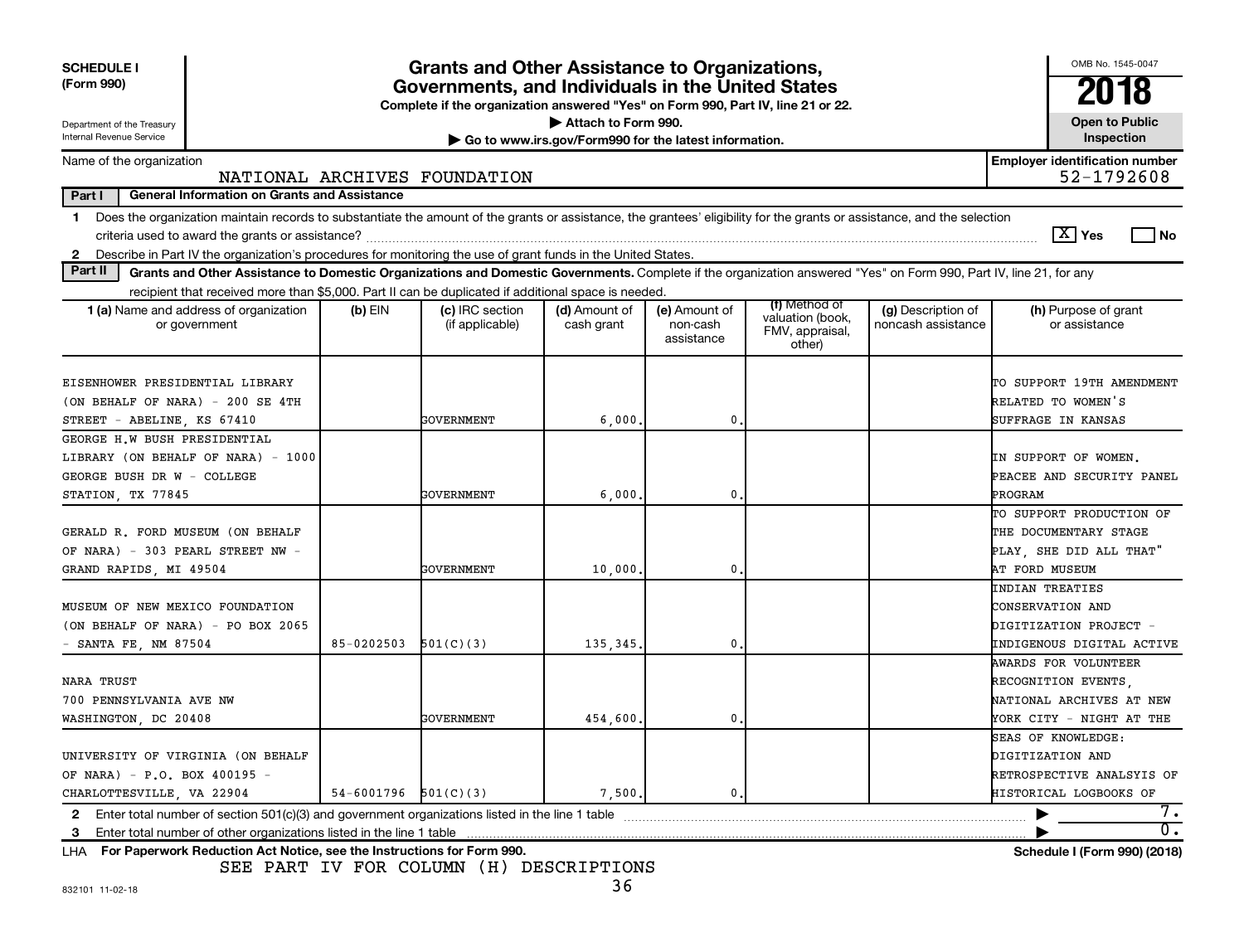#### Schedule I (Form 990) NATIONAL ARCHIVES FOUNDATION 52-1792608 <sub>Page 1</sub>

Part II | Continuation of Grants and Other Assistance to Governments and Organizations in the United States (Schedule I (Form 990), Part II.)

т

т

| (a) Name and address of<br>organization or government                | $(b)$ EIN | (c) IRC section<br>if applicable | (d) Amount of<br>cash grant | (e) Amount of<br>non-cash<br>assistance | (f) Method of<br>valuation<br>(book, FMV,<br>appraisal, other) | (g) Description of<br>non-cash assistance | (h) Purpose of grant<br>or assistance                                                                 |
|----------------------------------------------------------------------|-----------|----------------------------------|-----------------------------|-----------------------------------------|----------------------------------------------------------------|-------------------------------------------|-------------------------------------------------------------------------------------------------------|
| WILLIAM J CLINTON PRESIDENTIAL<br>LIBRARY (ON BEHALF OF NARA) - P.O. |           | <b>GOVERNMENT</b>                |                             |                                         |                                                                |                                           | IN SUPPORT OF THE 19TH<br>AMENDMENT THEMED EXHIBIT<br>AND PROGRAMMING THE<br>ANNIVERSARY OF SECRETARY |
| BOX 2065 - SANTA FE, NM 87504                                        |           |                                  | 10,000.                     | $\mathfrak o$ .                         |                                                                |                                           |                                                                                                       |
|                                                                      |           |                                  |                             |                                         |                                                                |                                           |                                                                                                       |
|                                                                      |           |                                  |                             |                                         |                                                                |                                           |                                                                                                       |
|                                                                      |           |                                  |                             |                                         |                                                                |                                           |                                                                                                       |
|                                                                      |           |                                  |                             |                                         |                                                                |                                           |                                                                                                       |
|                                                                      |           |                                  |                             |                                         |                                                                |                                           |                                                                                                       |
|                                                                      |           |                                  |                             |                                         |                                                                |                                           |                                                                                                       |
|                                                                      |           |                                  |                             |                                         |                                                                |                                           |                                                                                                       |
|                                                                      |           |                                  |                             |                                         |                                                                |                                           |                                                                                                       |

┱

**Schedule I (Form 990)**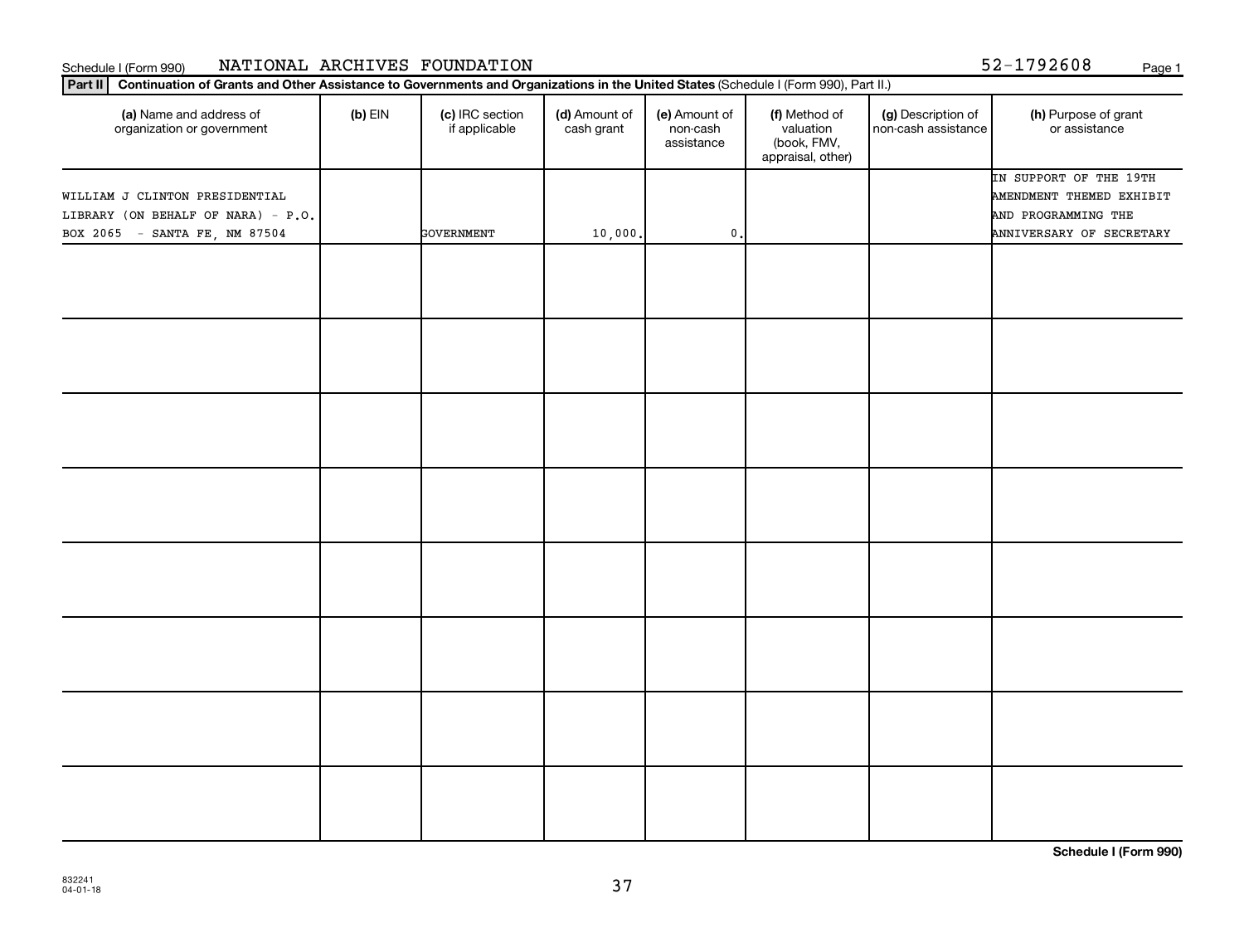Schedule I (Form 990) (2018) MATIONAL ARCHIVES FOUNDATION 52-1792608 Page

**2**

Part III | Grants and Other Assistance to Domestic Individuals. Complete if the organization answered "Yes" on Form 990, Part IV, line 22. Part III can be duplicated if additional space is needed.

| (a) Type of grant or assistance | (b) Number of<br>recipients | (c) Amount of<br>cash grant | (d) Amount of non-<br>cash assistance | (e) Method of valuation<br>(book, FMV, appraisal, other) | (f) Description of noncash assistance |
|---------------------------------|-----------------------------|-----------------------------|---------------------------------------|----------------------------------------------------------|---------------------------------------|
|                                 |                             |                             |                                       |                                                          |                                       |
|                                 |                             |                             |                                       |                                                          |                                       |
|                                 |                             |                             |                                       |                                                          |                                       |
|                                 |                             |                             |                                       |                                                          |                                       |
|                                 |                             |                             |                                       |                                                          |                                       |
|                                 |                             |                             |                                       |                                                          |                                       |
|                                 |                             |                             |                                       |                                                          |                                       |
|                                 |                             |                             |                                       |                                                          |                                       |
|                                 |                             |                             |                                       |                                                          |                                       |
|                                 |                             |                             |                                       |                                                          |                                       |

Part IV | Supplemental Information. Provide the information required in Part I, line 2; Part III, column (b); and any other additional information.

PART I, LINE 2:

EACH YEAR, THE FOUNDATION AND NARA AGREE TO THE PROJECTS AND THE FUNDS

REQUIRED FOR THESE PROJECTS. NO MONITORING OF THESE GRANTS IS REQUIRED. THE

NON NARA GRANTS LISTED ABOVE WERE MADE IN CONJUNCTION WITH NARA.

PART II, LINE 1, COLUMN (H):

NAME OF ORGANIZATION OR GOVERNMENT: NARA TRUST

(H) PURPOSE OF GRANT OR ASSISTANCE: AWARDS FOR VOLUNTEER RECOGNITION

EVENTS, NATIONAL ARCHIVES AT NEW YORK CITY - NIGHT AT THE MUSEUM EVENT,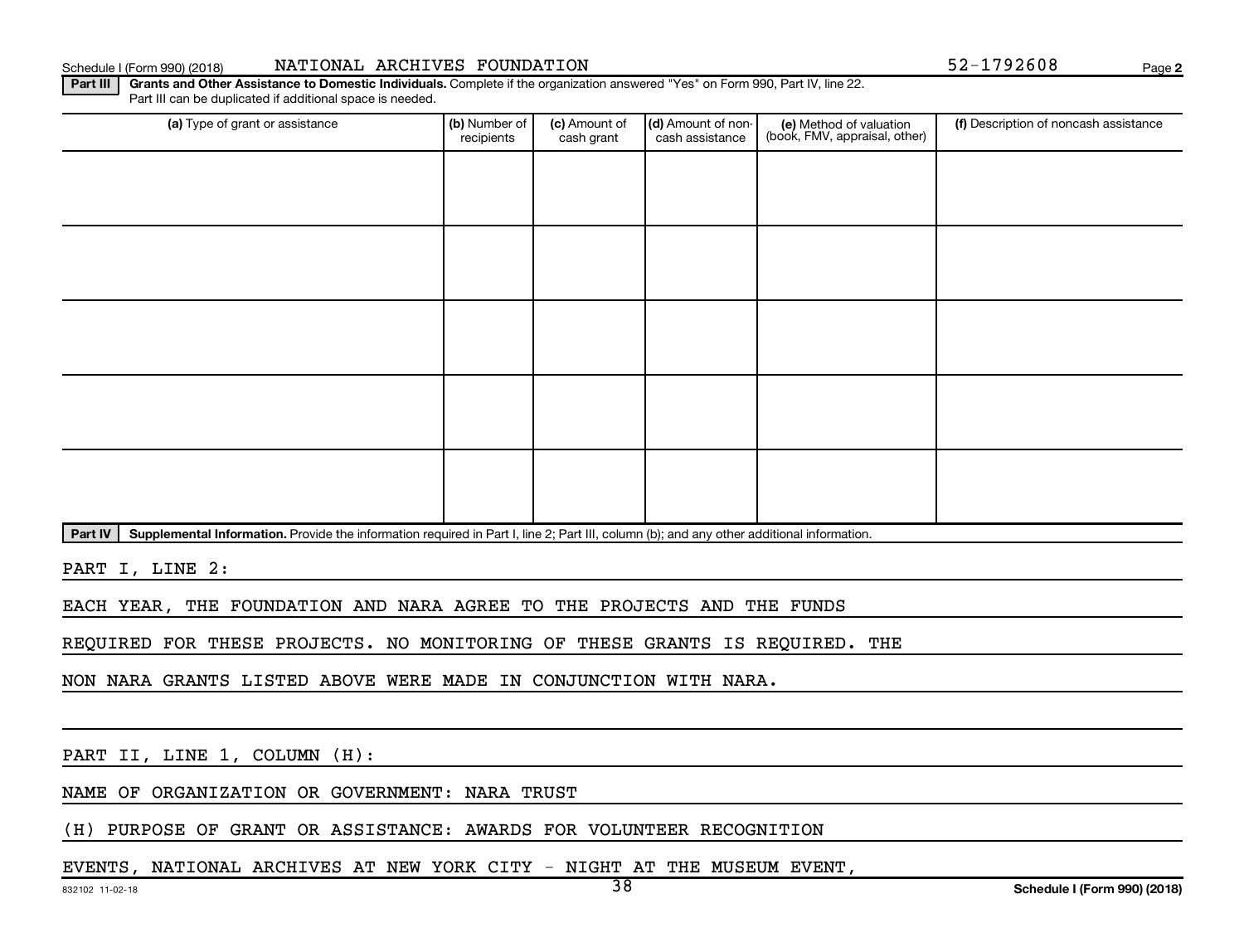**Part IV** | Supplemental Information

THE FEATURED DOCUMENT PROGRAM, NATIONAL ARCHIVES NATIONAL HISTORY DAY

WORKSHOPS & COMPETITIONS, AND DIGITIZATION OF THE TREAUSRE VAULTS.

NAME OF ORGANIZATION OR GOVERNMENT:

UNIVERSITY OF VIRGINIA (ON BEHALF OF NARA)

(H) PURPOSE OF GRANT OR ASSISTANCE: SEAS OF KNOWLEDGE: DIGITIZATION AND

RETROSPECTIVE ANALSYIS OF HISTORICAL LOGBOOKS OF THE U.S. NAVY

NAME OF ORGANIZATION OR GOVERNMENT:

WILLIAM J CLINTON PRESIDENTIAL LIBRARY (ON BEHALF OF NARA)

(H) PURPOSE OF GRANT OR ASSISTANCE: IN SUPPORT OF THE 19TH AMENDMENT

THEMED EXHIBIT AND PROGRAMMING THE ANNIVERSARY OF SECRETARY HILLARY

RODHAM CLINTON'S WOMEN'S RIGHTS ARE HUMAN RIGHTS' ADDRESS

**Schedule I (Form 990)**

832291 04-01-18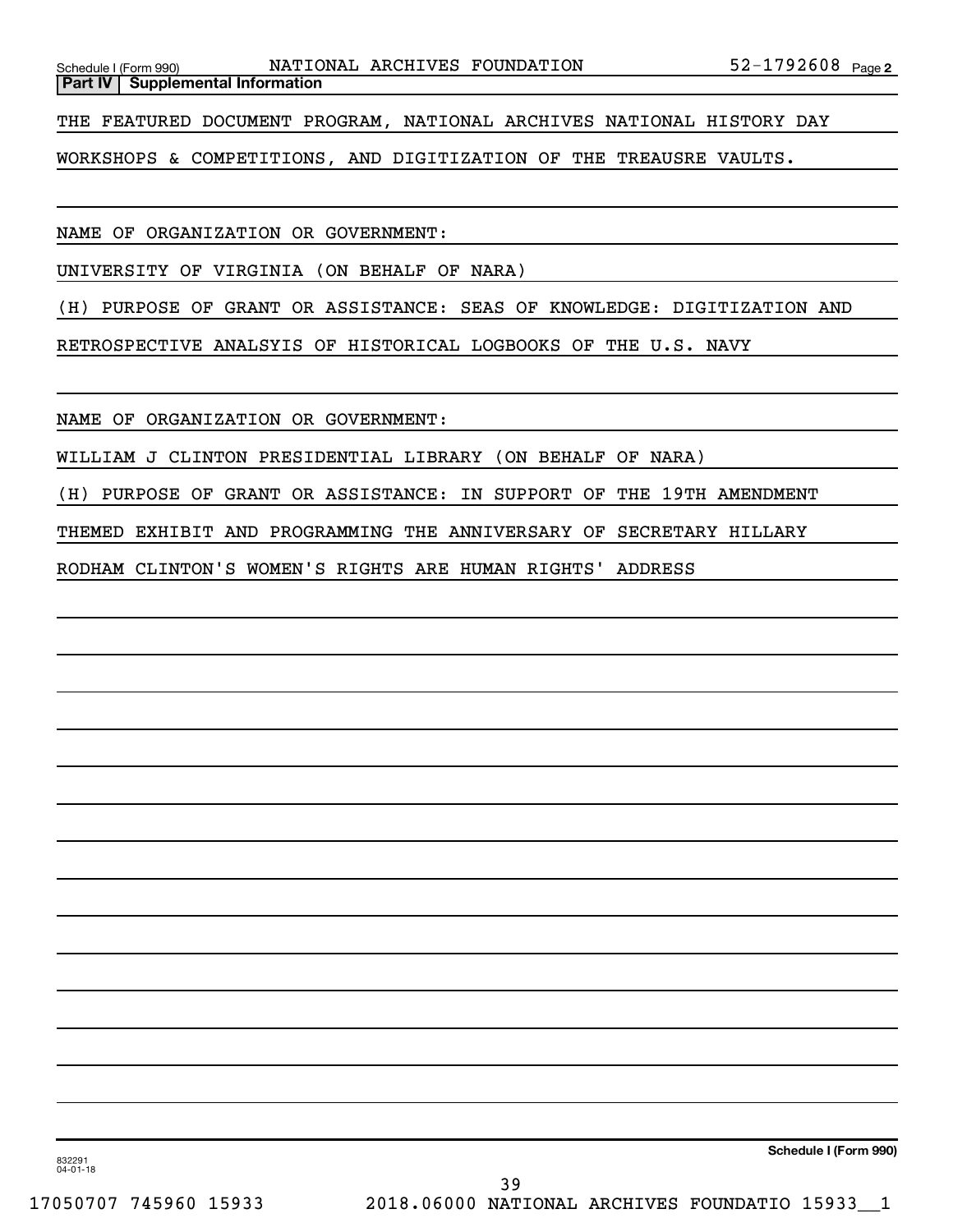|    | <b>SCHEDULE J</b>                                                                                 | <b>Compensation Information</b>                                                                                                                                                                               |                                       |                            |              | OMB No. 1545-0047                   |                              |  |
|----|---------------------------------------------------------------------------------------------------|---------------------------------------------------------------------------------------------------------------------------------------------------------------------------------------------------------------|---------------------------------------|----------------------------|--------------|-------------------------------------|------------------------------|--|
|    | (Form 990)<br>For certain Officers, Directors, Trustees, Key Employees, and Highest               |                                                                                                                                                                                                               |                                       |                            |              |                                     |                              |  |
|    | <b>Compensated Employees</b>                                                                      |                                                                                                                                                                                                               |                                       |                            |              | 2018                                |                              |  |
|    | Complete if the organization answered "Yes" on Form 990, Part IV, line 23.<br>Attach to Form 990. |                                                                                                                                                                                                               |                                       |                            |              |                                     |                              |  |
|    | Department of the Treasury<br>Internal Revenue Service                                            | Go to www.irs.gov/Form990 for instructions and the latest information.                                                                                                                                        |                                       |                            |              | <b>Open to Public</b><br>Inspection |                              |  |
|    | Name of the organization                                                                          |                                                                                                                                                                                                               | <b>Employer identification number</b> |                            |              |                                     |                              |  |
|    |                                                                                                   | NATIONAL ARCHIVES FOUNDATION                                                                                                                                                                                  |                                       | 52-1792608                 |              |                                     |                              |  |
|    | Part I                                                                                            | <b>Questions Regarding Compensation</b>                                                                                                                                                                       |                                       |                            |              |                                     |                              |  |
|    |                                                                                                   |                                                                                                                                                                                                               |                                       |                            |              | <b>Yes</b>                          | No                           |  |
|    |                                                                                                   | Check the appropriate box(es) if the organization provided any of the following to or for a person listed on Form 990,                                                                                        |                                       |                            |              |                                     |                              |  |
|    |                                                                                                   | Part VII, Section A, line 1a. Complete Part III to provide any relevant information regarding these items.                                                                                                    |                                       |                            |              |                                     |                              |  |
|    | First-class or charter travel                                                                     | Housing allowance or residence for personal use                                                                                                                                                               |                                       |                            |              |                                     |                              |  |
|    | Travel for companions                                                                             | Payments for business use of personal residence                                                                                                                                                               |                                       |                            |              |                                     |                              |  |
|    |                                                                                                   | Health or social club dues or initiation fees<br>Tax indemnification and gross-up payments                                                                                                                    |                                       |                            |              |                                     |                              |  |
|    |                                                                                                   | Discretionary spending account<br>Personal services (such as maid, chauffeur, chef)                                                                                                                           |                                       |                            |              |                                     |                              |  |
|    |                                                                                                   |                                                                                                                                                                                                               |                                       |                            |              |                                     |                              |  |
|    |                                                                                                   | <b>b</b> If any of the boxes on line 1a are checked, did the organization follow a written policy regarding payment or                                                                                        |                                       |                            |              |                                     |                              |  |
|    |                                                                                                   |                                                                                                                                                                                                               |                                       |                            | 1b           |                                     |                              |  |
| 2  |                                                                                                   | Did the organization require substantiation prior to reimbursing or allowing expenses incurred by all directors,                                                                                              |                                       |                            |              |                                     |                              |  |
|    |                                                                                                   |                                                                                                                                                                                                               |                                       |                            | $\mathbf{2}$ |                                     |                              |  |
|    |                                                                                                   |                                                                                                                                                                                                               |                                       |                            |              |                                     |                              |  |
| З  |                                                                                                   | Indicate which, if any, of the following the filing organization used to establish the compensation of the organization's                                                                                     |                                       |                            |              |                                     |                              |  |
|    |                                                                                                   | CEO/Executive Director. Check all that apply. Do not check any boxes for methods used by a related organization to                                                                                            |                                       |                            |              |                                     |                              |  |
|    |                                                                                                   | establish compensation of the CEO/Executive Director, but explain in Part III.                                                                                                                                |                                       |                            |              |                                     |                              |  |
|    | Compensation committee                                                                            | Written employment contract                                                                                                                                                                                   |                                       |                            |              |                                     |                              |  |
|    |                                                                                                   | $ \mathbf{X} $ Compensation survey or study<br>Independent compensation consultant                                                                                                                            |                                       |                            |              |                                     |                              |  |
|    |                                                                                                   | $ \mathbf{X} $ Approval by the board or compensation committee<br>Form 990 of other organizations                                                                                                             |                                       |                            |              |                                     |                              |  |
|    |                                                                                                   |                                                                                                                                                                                                               |                                       |                            |              |                                     |                              |  |
| 4  |                                                                                                   | During the year, did any person listed on Form 990, Part VII, Section A, line 1a, with respect to the filing                                                                                                  |                                       |                            |              |                                     |                              |  |
|    | organization or a related organization:                                                           |                                                                                                                                                                                                               |                                       |                            |              |                                     |                              |  |
| а  |                                                                                                   | Receive a severance payment or change-of-control payment?                                                                                                                                                     |                                       |                            | 4a           |                                     | х<br>$\overline{\textbf{x}}$ |  |
| b  |                                                                                                   |                                                                                                                                                                                                               |                                       |                            | 4b           |                                     | $\mathbf x$                  |  |
|    |                                                                                                   |                                                                                                                                                                                                               |                                       |                            | 4c           |                                     |                              |  |
|    |                                                                                                   | If "Yes" to any of lines 4a-c, list the persons and provide the applicable amounts for each item in Part III.                                                                                                 |                                       |                            |              |                                     |                              |  |
|    |                                                                                                   |                                                                                                                                                                                                               |                                       |                            |              |                                     |                              |  |
|    |                                                                                                   | Only section 501(c)(3), 501(c)(4), and 501(c)(29) organizations must complete lines 5-9.<br>For persons listed on Form 990, Part VII, Section A, line 1a, did the organization pay or accrue any compensation |                                       |                            |              |                                     |                              |  |
| b. | contingent on the revenues of:                                                                    |                                                                                                                                                                                                               |                                       |                            |              |                                     |                              |  |
| a  |                                                                                                   |                                                                                                                                                                                                               |                                       |                            | 5a           |                                     | х                            |  |
|    |                                                                                                   |                                                                                                                                                                                                               |                                       |                            | 5b           |                                     | X                            |  |
|    |                                                                                                   | If "Yes" on line 5a or 5b, describe in Part III.                                                                                                                                                              |                                       |                            |              |                                     |                              |  |
|    |                                                                                                   | 6 For persons listed on Form 990, Part VII, Section A, line 1a, did the organization pay or accrue any compensation                                                                                           |                                       |                            |              |                                     |                              |  |
|    | contingent on the net earnings of:                                                                |                                                                                                                                                                                                               |                                       |                            |              |                                     |                              |  |
| а  |                                                                                                   |                                                                                                                                                                                                               |                                       |                            | 6а           |                                     | х                            |  |
|    |                                                                                                   |                                                                                                                                                                                                               |                                       |                            | 6b           |                                     | X                            |  |
|    |                                                                                                   | If "Yes" on line 6a or 6b, describe in Part III.                                                                                                                                                              |                                       |                            |              |                                     |                              |  |
|    |                                                                                                   | 7 For persons listed on Form 990, Part VII, Section A, line 1a, did the organization provide any nonfixed payments                                                                                            |                                       |                            |              |                                     |                              |  |
|    |                                                                                                   |                                                                                                                                                                                                               |                                       |                            | 7            |                                     | x                            |  |
| 8  |                                                                                                   | Were any amounts reported on Form 990, Part VII, paid or accrued pursuant to a contract that was subject to the                                                                                               |                                       |                            |              |                                     |                              |  |
|    |                                                                                                   |                                                                                                                                                                                                               |                                       |                            | 8            |                                     | x                            |  |
| 9  |                                                                                                   | If "Yes" on line 8, did the organization also follow the rebuttable presumption procedure described in                                                                                                        |                                       |                            |              |                                     |                              |  |
|    |                                                                                                   |                                                                                                                                                                                                               |                                       |                            | 9            |                                     |                              |  |
|    |                                                                                                   | LHA For Paperwork Reduction Act Notice, see the Instructions for Form 990.                                                                                                                                    |                                       | Schedule J (Form 990) 2018 |              |                                     |                              |  |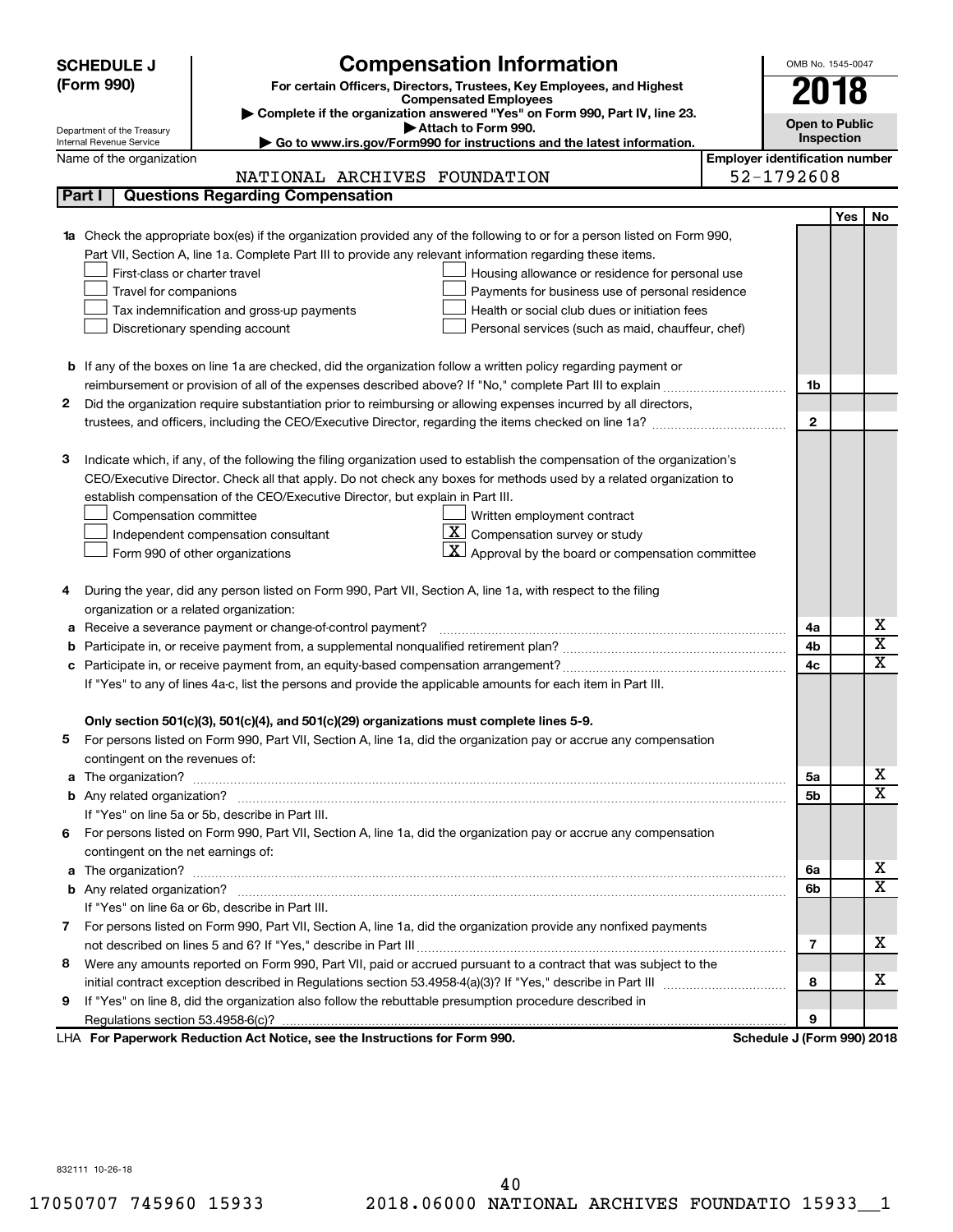#### Part II | Officers, Directors, Trustees, Key Employees, and Highest Compensated Employees. Use duplicate copies if additional space is needed.

For each individual whose compensation must be reported on Schedule J, report compensation from the organization on row (i) and from related organizations, described in the instructions, on row (ii). Do not list any individuals that aren't listed on Form 990, Part VII.

Note: The sum of columns (B)(i)-(iii) for each listed individual must equal the total amount of Form 990, Part VII, Section A, line 1a, applicable column (D) and (E) amounts for that individual.

| (A) Name and Title    |            |                          | (B) Breakdown of W-2 and/or 1099-MISC compensation<br>(C) Retirement and |                                           |                                | (D) Nontaxable              | (E) Total of columns        | (F) Compensation                                           |
|-----------------------|------------|--------------------------|--------------------------------------------------------------------------|-------------------------------------------|--------------------------------|-----------------------------|-----------------------------|------------------------------------------------------------|
|                       |            | (i) Base<br>compensation | (ii) Bonus &<br>incentive<br>compensation                                | (iii) Other<br>reportable<br>compensation | other deferred<br>compensation | benefits                    | $(B)(i)-(D)$                | in column (B)<br>reported as deferred<br>on prior Form 990 |
| PATRICK MADDEN<br>(1) | (i)        | 268, 402.                | $\overline{0}$ .                                                         | $\overline{0}$ .                          | 7,200.                         | 4,768.                      | 280, 370.                   | $\overline{0}$ .                                           |
| EXECUTIVE DIRECTOR    | (ii)       | $\overline{0}$ .         | $\overline{0}$ .                                                         | $\overline{0}$ .                          | $\overline{0}$ .               | $\overline{\mathfrak{o}}$ . | $\overline{0}$ .            | $\overline{0}$ .                                           |
| JIM DOUMAS<br>(2)     | (i)        | 184, 158.                | $\overline{0}$ .                                                         | $\overline{0}$ .                          | 9,650.                         | 5,351.                      | 199, 159.                   | $\overline{0}$ .                                           |
| DEPUTY DIRECTOR       | (ii)       | $\overline{0}$ .         | $\overline{0}$ .                                                         | $\overline{0}$ .                          | $\overline{0}$ .               | $\overline{0}$ .            | $\overline{\mathfrak{o}}$ . | $\overline{0}$ .                                           |
|                       | (i)        |                          |                                                                          |                                           |                                |                             |                             |                                                            |
|                       | (ii)       |                          |                                                                          |                                           |                                |                             |                             |                                                            |
|                       | (i)        |                          |                                                                          |                                           |                                |                             |                             |                                                            |
|                       | (ii)       |                          |                                                                          |                                           |                                |                             |                             |                                                            |
|                       | (i)        |                          |                                                                          |                                           |                                |                             |                             |                                                            |
|                       | (ii)       |                          |                                                                          |                                           |                                |                             |                             |                                                            |
|                       | (i)        |                          |                                                                          |                                           |                                |                             |                             |                                                            |
|                       | (ii)       |                          |                                                                          |                                           |                                |                             |                             |                                                            |
|                       | (i)        |                          |                                                                          |                                           |                                |                             |                             |                                                            |
|                       | (ii)       |                          |                                                                          |                                           |                                |                             |                             |                                                            |
|                       | $(\sf{i})$ |                          |                                                                          |                                           |                                |                             |                             |                                                            |
|                       | (ii)       |                          |                                                                          |                                           |                                |                             |                             |                                                            |
|                       | $(\sf{i})$ |                          |                                                                          |                                           |                                |                             |                             |                                                            |
|                       | (ii)       |                          |                                                                          |                                           |                                |                             |                             |                                                            |
|                       | $(\sf{i})$ |                          |                                                                          |                                           |                                |                             |                             |                                                            |
|                       | (ii)       |                          |                                                                          |                                           |                                |                             |                             |                                                            |
|                       | (i)        |                          |                                                                          |                                           |                                |                             |                             |                                                            |
|                       | (ii)       |                          |                                                                          |                                           |                                |                             |                             |                                                            |
|                       | (i)        |                          |                                                                          |                                           |                                |                             |                             |                                                            |
|                       | (ii)       |                          |                                                                          |                                           |                                |                             |                             |                                                            |
|                       | (i)        |                          |                                                                          |                                           |                                |                             |                             |                                                            |
|                       | (ii)       |                          |                                                                          |                                           |                                |                             |                             |                                                            |
|                       | (i)        |                          |                                                                          |                                           |                                |                             |                             |                                                            |
|                       | (ii)       |                          |                                                                          |                                           |                                |                             |                             |                                                            |
|                       | (i)        |                          |                                                                          |                                           |                                |                             |                             |                                                            |
|                       | (ii)       |                          |                                                                          |                                           |                                |                             |                             |                                                            |
|                       | (i)        |                          |                                                                          |                                           |                                |                             |                             |                                                            |
|                       | (ii)       |                          |                                                                          |                                           |                                |                             |                             |                                                            |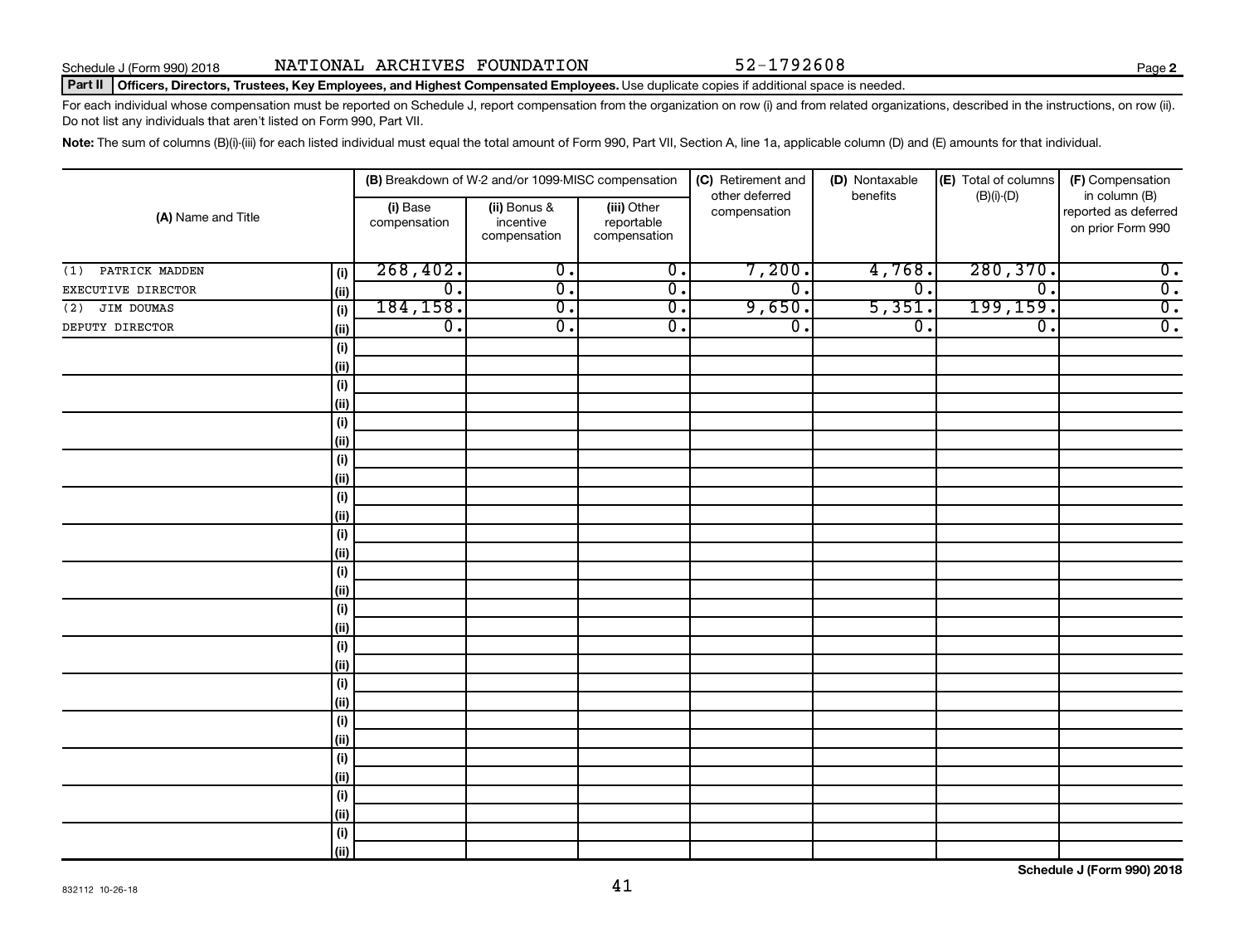Provide the information, explanation, or descriptions required for Part I, lines 1a, 1b, 3, 4a, 4b, 4c, 5a, 5b, 6a, 6b, 7, and 8, and for Part II. Also complete this part for any additional information.

**Schedule J (Form 990) 2018**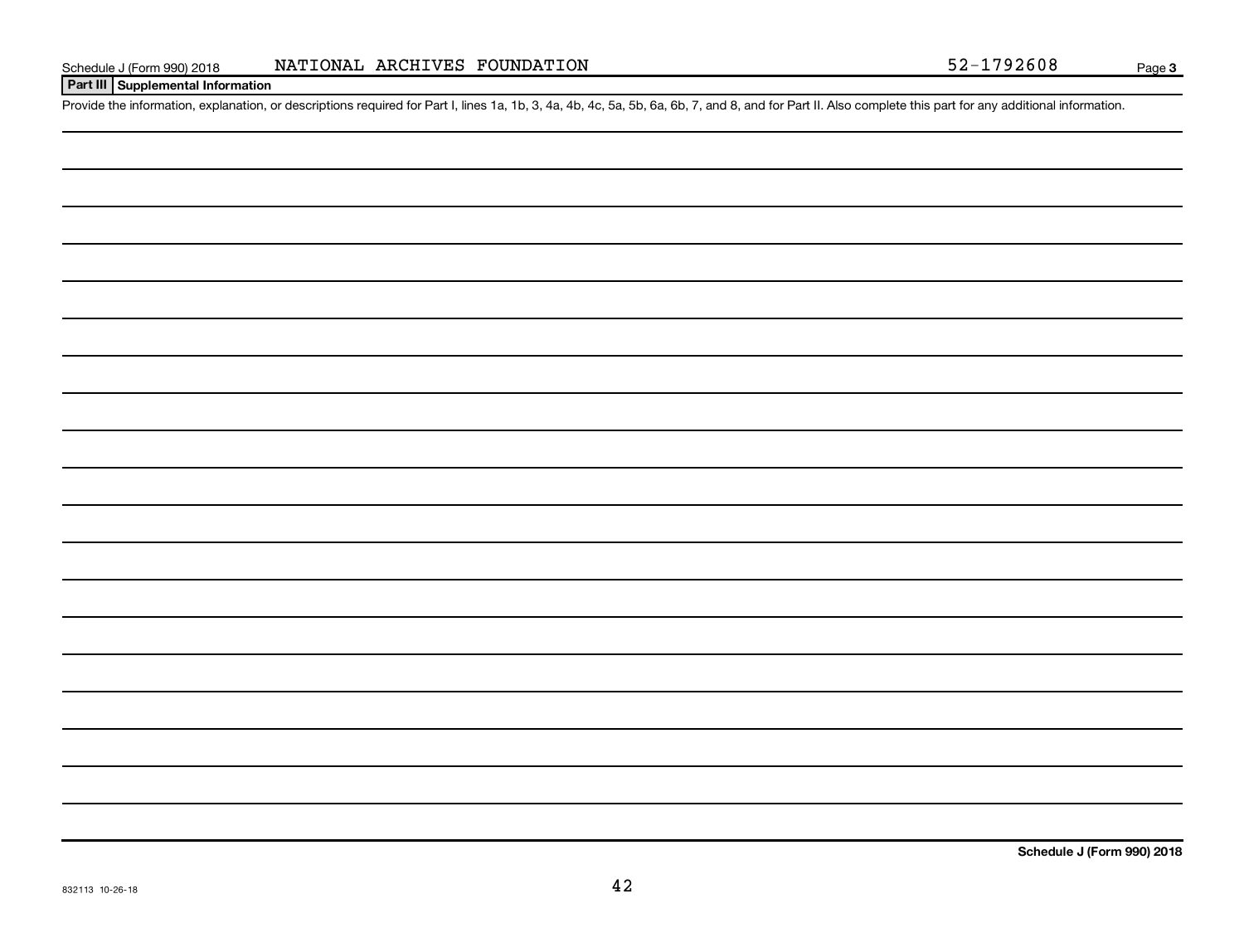#### **SCHEDULE M (Form 990)**

## **Noncash Contributions**

OMB No. 1545-0047

Department of the Treasury Internal Revenue Service

◆ Complete if the organizations answered "Yes" on Form 990, Part IV, lines 29 or 30.<br>▶ Complete if the organizations answered "Yes" on Form 990, Part IV, lines 29 or 30. **Attach to Form 990.**  $\blacktriangleright$ 

 **Go to www.irs.gov/Form990 for instructions and the latest information.** J

**Inspection Employer identification number**

**Open to Public**

| Name of the organization |               |  |
|--------------------------|---------------|--|
|                          | MATTOMAL ADOL |  |

NATIONAL ARCHIVES FOUNDATION | 52-1792608

| Part I |                                                                                                                       |                             | <b>Types of Property</b>                                                                                                       |                               |                                      |                                                                                                      |             |  |                                                              |     |    |
|--------|-----------------------------------------------------------------------------------------------------------------------|-----------------------------|--------------------------------------------------------------------------------------------------------------------------------|-------------------------------|--------------------------------------|------------------------------------------------------------------------------------------------------|-------------|--|--------------------------------------------------------------|-----|----|
|        |                                                                                                                       |                             |                                                                                                                                | (a)<br>Check if<br>applicable | (b)<br>Number of<br>contributions or | (c)<br>Noncash contribution<br>amounts reported on<br>items contributed Form 990, Part VIII, line 1g |             |  | (d)<br>Method of determining<br>noncash contribution amounts |     |    |
| 1      |                                                                                                                       |                             |                                                                                                                                |                               |                                      |                                                                                                      |             |  |                                                              |     |    |
| 2      |                                                                                                                       |                             |                                                                                                                                |                               |                                      |                                                                                                      |             |  |                                                              |     |    |
| З      |                                                                                                                       |                             | Art - Fractional interests                                                                                                     |                               |                                      |                                                                                                      |             |  |                                                              |     |    |
| 4      |                                                                                                                       |                             | Books and publications                                                                                                         |                               |                                      |                                                                                                      |             |  |                                                              |     |    |
| 5      |                                                                                                                       |                             | Clothing and household goods                                                                                                   |                               |                                      |                                                                                                      |             |  |                                                              |     |    |
| 6      |                                                                                                                       |                             |                                                                                                                                |                               |                                      |                                                                                                      |             |  |                                                              |     |    |
| 7      |                                                                                                                       |                             |                                                                                                                                |                               |                                      |                                                                                                      |             |  |                                                              |     |    |
| 8      |                                                                                                                       |                             |                                                                                                                                |                               |                                      |                                                                                                      |             |  |                                                              |     |    |
| 9      |                                                                                                                       |                             | Securities - Publicly traded                                                                                                   | $\overline{\textbf{x}}$       | 1 Ol                                 |                                                                                                      | 254,787.FMV |  |                                                              |     |    |
| 10     |                                                                                                                       |                             | Securities - Closely held stock                                                                                                |                               |                                      |                                                                                                      |             |  |                                                              |     |    |
| 11     |                                                                                                                       |                             | Securities - Partnership, LLC, or                                                                                              |                               |                                      |                                                                                                      |             |  |                                                              |     |    |
|        |                                                                                                                       |                             |                                                                                                                                |                               |                                      |                                                                                                      |             |  |                                                              |     |    |
| 12     |                                                                                                                       |                             | Securities - Miscellaneous                                                                                                     |                               |                                      |                                                                                                      |             |  |                                                              |     |    |
| 13     |                                                                                                                       |                             | Qualified conservation contribution -                                                                                          |                               |                                      |                                                                                                      |             |  |                                                              |     |    |
|        |                                                                                                                       |                             |                                                                                                                                |                               |                                      |                                                                                                      |             |  |                                                              |     |    |
| 14     |                                                                                                                       |                             | Qualified conservation contribution - Other                                                                                    |                               |                                      |                                                                                                      |             |  |                                                              |     |    |
| 15     |                                                                                                                       |                             | Real estate - Residential                                                                                                      |                               |                                      |                                                                                                      |             |  |                                                              |     |    |
| 16     |                                                                                                                       |                             | Real estate - Commercial                                                                                                       |                               |                                      |                                                                                                      |             |  |                                                              |     |    |
| 17     |                                                                                                                       |                             |                                                                                                                                |                               |                                      |                                                                                                      |             |  |                                                              |     |    |
| 18     |                                                                                                                       |                             |                                                                                                                                |                               |                                      |                                                                                                      |             |  |                                                              |     |    |
| 19     |                                                                                                                       |                             |                                                                                                                                |                               |                                      |                                                                                                      |             |  |                                                              |     |    |
| 20     |                                                                                                                       |                             | Drugs and medical supplies                                                                                                     |                               |                                      |                                                                                                      |             |  |                                                              |     |    |
| 21     |                                                                                                                       |                             |                                                                                                                                |                               |                                      |                                                                                                      |             |  |                                                              |     |    |
| 22     |                                                                                                                       |                             |                                                                                                                                |                               |                                      |                                                                                                      |             |  |                                                              |     |    |
| 23     |                                                                                                                       |                             |                                                                                                                                |                               |                                      |                                                                                                      |             |  |                                                              |     |    |
| 24     |                                                                                                                       |                             |                                                                                                                                |                               |                                      |                                                                                                      |             |  |                                                              |     |    |
| 25     |                                                                                                                       | Other $\blacktriangleright$ |                                                                                                                                |                               |                                      |                                                                                                      |             |  |                                                              |     |    |
| 26     |                                                                                                                       | Other $\blacktriangleright$ |                                                                                                                                |                               |                                      |                                                                                                      |             |  |                                                              |     |    |
| 27     |                                                                                                                       | Other $\blacktriangleright$ |                                                                                                                                |                               |                                      |                                                                                                      |             |  |                                                              |     |    |
| 28     | Other $\blacktriangleright$                                                                                           |                             |                                                                                                                                |                               |                                      |                                                                                                      |             |  |                                                              |     |    |
| 29     |                                                                                                                       |                             | Number of Forms 8283 received by the organization during the tax year for contributions                                        |                               |                                      |                                                                                                      |             |  |                                                              |     |    |
|        |                                                                                                                       |                             | for which the organization completed Form 8283, Part IV, Donee Acknowledgement                                                 |                               |                                      |                                                                                                      | 29          |  |                                                              | 0   |    |
|        |                                                                                                                       |                             |                                                                                                                                |                               |                                      |                                                                                                      |             |  |                                                              | Yes | No |
|        |                                                                                                                       |                             | 30a During the year, did the organization receive by contribution any property reported in Part I, lines 1 through 28, that it |                               |                                      |                                                                                                      |             |  |                                                              |     |    |
|        | must hold for at least three years from the date of the initial contribution, and which isn't required to be used for |                             |                                                                                                                                |                               |                                      |                                                                                                      |             |  |                                                              |     |    |
|        |                                                                                                                       |                             |                                                                                                                                |                               |                                      |                                                                                                      |             |  | 30a                                                          |     | x  |
|        |                                                                                                                       |                             | <b>b</b> If "Yes," describe the arrangement in Part II.                                                                        |                               |                                      |                                                                                                      |             |  |                                                              |     |    |
| 31     | Does the organization have a gift acceptance policy that requires the review of any nonstandard contributions?<br>31  |                             |                                                                                                                                |                               |                                      |                                                                                                      |             |  | x                                                            |     |    |
|        |                                                                                                                       |                             | 32a Does the organization hire or use third parties or related organizations to solicit, process, or sell noncash              |                               |                                      |                                                                                                      |             |  |                                                              |     |    |
|        |                                                                                                                       | contributions?              |                                                                                                                                |                               |                                      |                                                                                                      |             |  | 32a                                                          |     | x  |
|        |                                                                                                                       |                             | <b>b</b> If "Yes," describe in Part II.                                                                                        |                               |                                      |                                                                                                      |             |  |                                                              |     |    |
| 33     |                                                                                                                       |                             | If the organization didn't report an amount in column (c) for a type of property for which column (a) is checked,              |                               |                                      |                                                                                                      |             |  |                                                              |     |    |
|        |                                                                                                                       | describe in Part II.        |                                                                                                                                |                               |                                      |                                                                                                      |             |  |                                                              |     |    |
| LHA    |                                                                                                                       |                             | For Paperwork Reduction Act Notice, see the Instructions for Form 990.                                                         |                               |                                      |                                                                                                      |             |  | Schedule M (Form 990) 2018                                   |     |    |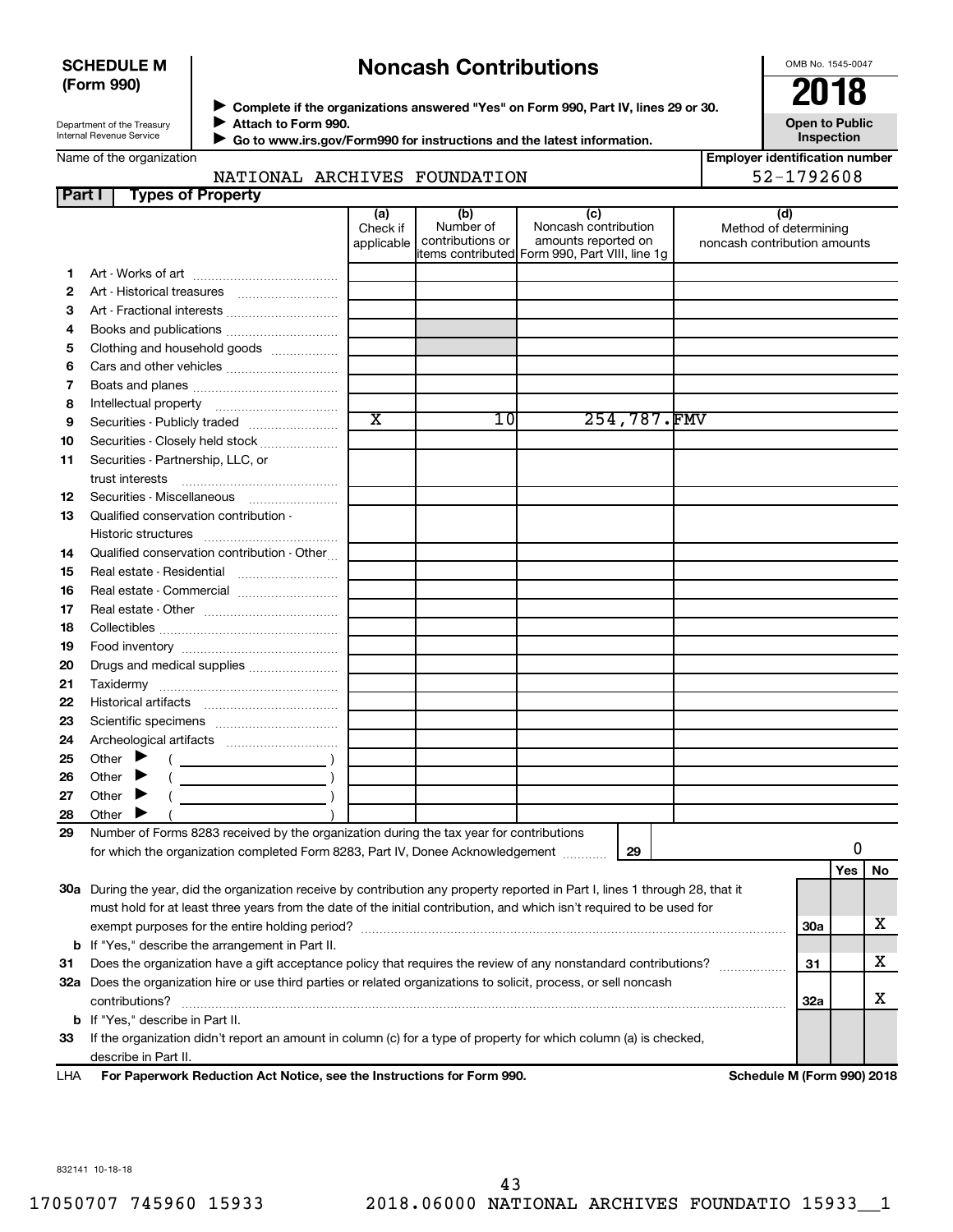#### Schedule M (Form 990) 2018 Page NATIONAL ARCHIVES FOUNDATION 52-1792608

Part II | Supplemental Information. Provide the information required by Part I, lines 30b, 32b, and 33, and whether the organization is reporting in Part I, column (b), the number of contributions, the number of items received, or a combination of both. Also complete this part for any additional information.

SCHEDULE M, PART I, COLUMN (B):

#### THE NUMBER REPORTED IN COLUMN (B) REPRESENTS THE NUMBER OF

CONTRIBUTIONS RECEIVED.

**Schedule M (Form 990) 2018**

832142 10-18-18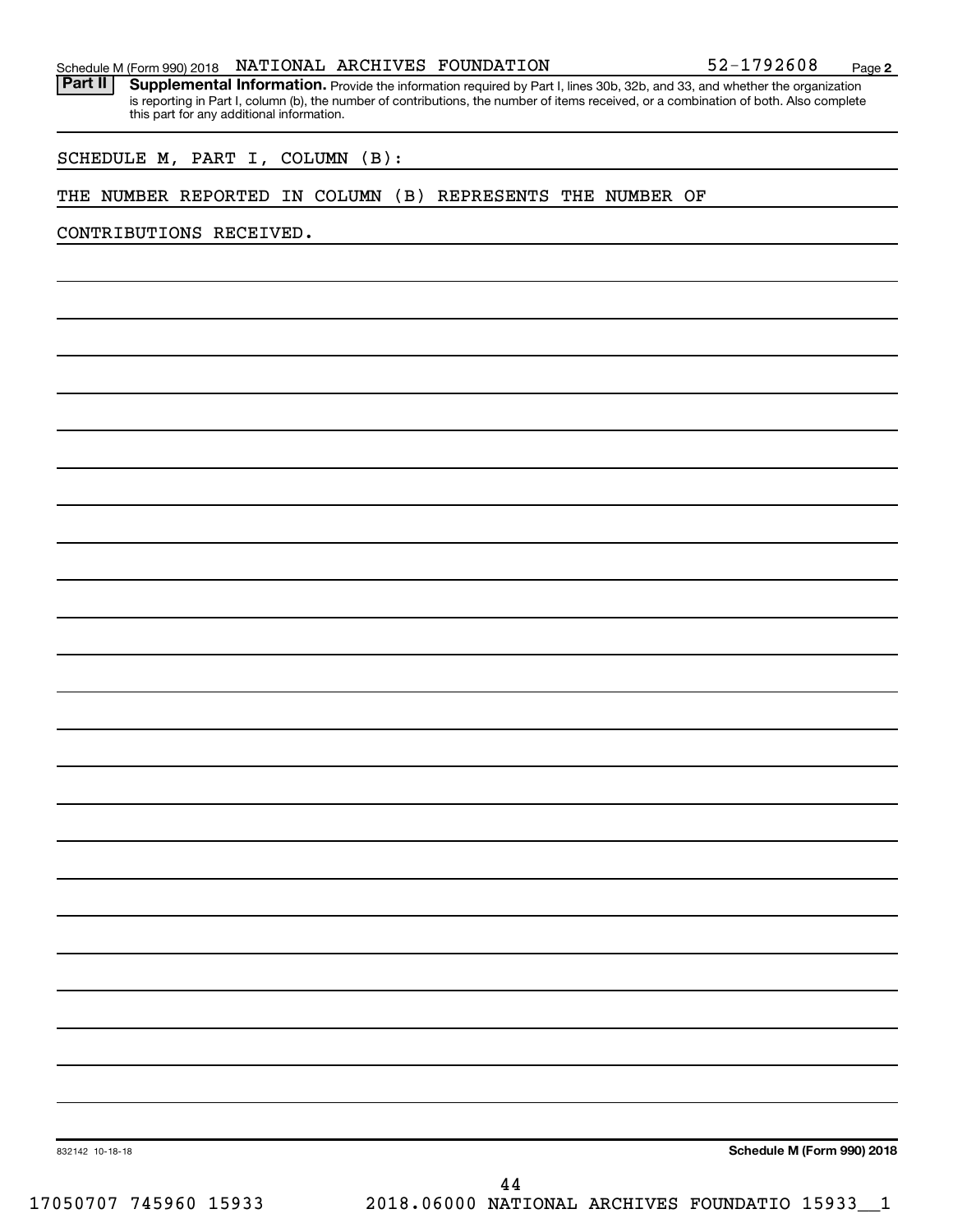Department of the Treasury **(Form 990 or 990-EZ)**

Name of the organization

Internal Revenue Service

SCHEDULE O **Supplemental Information to Form 990 or 990-EZ 2018**<br>(Form 990 or 990-EZ) Complete to provide information for responses to specific questions on

**Complete to provide information for responses to specific questions on Form 990 or 990-EZ or to provide any additional information. | Attach to Form 990 or 990-EZ. | Go to www.irs.gov/Form990 for the latest information.**



**Employer identification number**

NATIONAL ARCHIVES FOUNDATION 152-1792608

FORM 990, PART III, LINE 4D, OTHER PROGRAM SERVICES:

EDUCATION: MORE THAN 15,000 TEACHERS AND STUDENTS FROM AROUND THE

COUNTRY PARTICIPATED IN WORKSHOPS AND VIDEO CONFERENCES THROUGH THE

FOUNDATION SUPPORTED THE BOEING LEARNING CENTER IN 2018. PARTICIPATING

IN THESE WORKSHOPS AND VIDEOS, STUDENTS AND TEACHERS LEARN HOW TO USE

THE NATIONAL ARCHIVES RECORDS IN THE CLASSROOM. THE FOUNDATION ALSO

HELPED THE NATIONAL ARCHIVES MAINTAIN ITS DOCSTEACH WEBSITE AND

SUPPORTS NATIONAL HISTORY DAY ACTIVITIES.

EXPENSES \$ 649,761. INCLUDING GRANTS OF \$ 626,445. REVENUE \$ 0.

THEATER PROGRAMS: THE WILLIAM G. MCGOWAN THEATER, BUILT AND SUPPORTED

BY THE FOUNDATION, IS WASHINGTON, DC'S PREMIER VENUE FOR FREE

DOCUMENTARY FILMS, AUTHOR LECTURES, AND PANEL DISCUSSIONS EXPLORING

HISTORICAL AND CURRENT EVENTS.

EXPENSES \$ 61,861. INCLUDING GRANTS OF \$ 0. REVENUE \$ 0.

RONALD REAGAN LIBRARY: THE RONALD REAGAN LIBRARY PROJECT IS THE

SITUATION ROOM: WASHINGTON'S CABINET IS A NEW SCENARIO FOR THE

SITUATION ROOM EXPERIENCE SERIES OF EDUCATIONAL SIMULATIONS. THE

SCENARIO IS A JOINT PROJECT BETWEEN THE RONALD REAGAN PRESIDENTIAL

LIBRARY AND GEORGE WASHINGTON'S MOUNT VERNON AND IS DESIGNED TO BE

IMPLEMENTED AT BOTH LOCATIONS. THE SIMULATION WILL ACCOMMODATE 20-40

HIGH SCHOOL PARTICIPANTS AND WILL FIT WITHIN A THREE-HOUR VISITATION

WINDOW, INCLUDING NINETY MINUTES OF "LIVE PLAY." THE SCENARIO SERVES

HIGH SCHOOL PARTICIPANTS AS A BASELINE BUT WILL BE A REWARDING

EXPERIENCE FOR UNDERGRADUATES AND ADULT GROUPS ALIKE. THE SCENARIO IS

832211 10-10-18 LHA For Paperwork Reduction Act Notice, see the Instructions for Form 990 or 990-EZ. Schedule O (Form 990 or 990-EZ) (2018) 45

17050707 745960 15933 2018.06000 NATIONAL ARCHIVES FOUNDATIO 15933\_\_1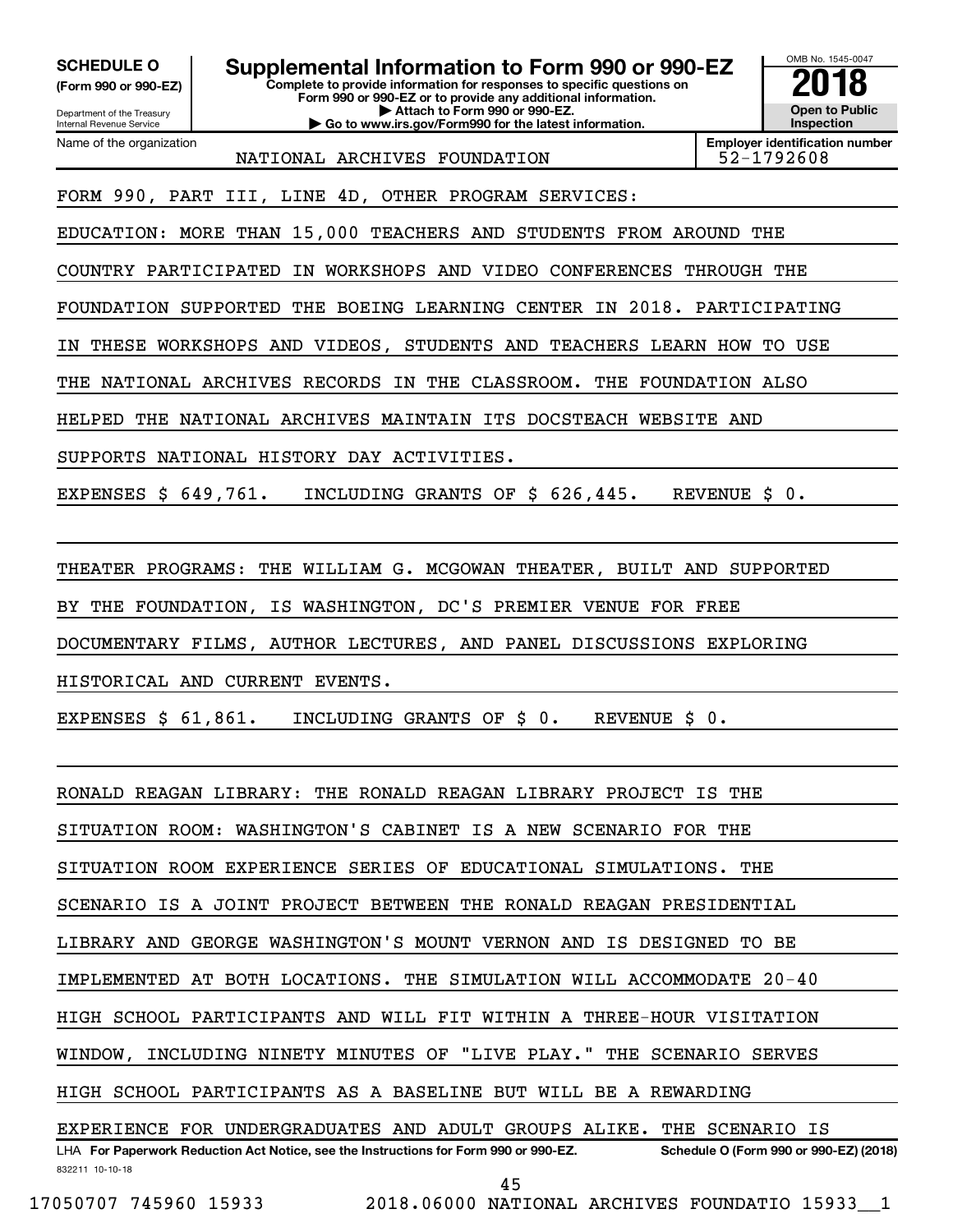| Schedule O (Form 990 or 990-EZ) (2018)                                                      | Page 2                                              |
|---------------------------------------------------------------------------------------------|-----------------------------------------------------|
| Name of the organization<br>NATIONAL ARCHIVES FOUNDATION                                    | <b>Employer identification number</b><br>52-1792608 |
| AN 18TH CENTURY FOREIGN POLICY CRISIS SET DURING AMERICA'S FIRST                            |                                                     |
| "SITUATION ROOM" IN THE FORM OF PRESIDENT GEORGE WASHINGTON'S CABINET.                      |                                                     |
| PLAYERS TAKE ON A ROLE FROM THE ERA OF THE FOUNDING FATHERS AND ACT TO                      |                                                     |
| SAVE THE COUNTRY FROM BEING CONSUMED BY A WORLD WAR.                                        |                                                     |
| EXPENSES $\sharp$ 531,845. INCLUDING GRANTS OF $\sharp$ 0. REVENUE $\sharp$ 0.              |                                                     |
| NATIONAL ARCHIVES EXPERIENCE: THE FOUNDATION CONTINUES TO SUPPORT THE                       |                                                     |
| NATIONAL ARCHIVES EXPERIENCE, WHICH INCLUDES MUSEUM EXHIBITIONS, PUBLIC                     |                                                     |
| PROGRAMS, EDUCATIONAL ACTIVITIES, PUBLICATIONS, AND ONLINE INITIATIVES.                     |                                                     |
| A PERMANENT EXHIBITION, VISITOR ORIENTATION PLAZA, AND UPGRADES TO THE                      |                                                     |
| MUSEUM STORE OPENED IN 2013 AND CONTINUING MAINTENANCE COSTS ARE                            |                                                     |
| INCURRED FOR THIS SPACE IN THE MUSEUM.                                                      |                                                     |
| EXPENSES $\frac{1}{2}$ , 215. INCLUDING GRANTS OF $\frac{1}{2}$ 0. REVENUE $\frac{1}{2}$ 0. |                                                     |
|                                                                                             |                                                     |
| FORM 990, PART VI, SECTION B, LINE 11B:                                                     |                                                     |
| THE DRAFT FORM 990 WAS PREPARED BY THE OUTSIDE ACCOUNTANTS AND REVIEWED BY                  |                                                     |
| THE EXECUTIVE DIRECTOR AND THE DIRECTOR OF FINANCE. UPON THE DETERMINATION                  |                                                     |
| OF THE ACCURACY OF THE DRAFT, IT WAS SENT TO THE AUDIT COMMITTEE FOR                        |                                                     |
| APPROVAL. ONCE APPROVED BY THE COMMITTEE, THE FINAL FORM 990 WAS                            |                                                     |
| DISTRIBUTED TO THE ENTIRE BOARD OF DIRECTORS AND THEN FILED WITH THE IRS.                   |                                                     |
| FORM 990, PART VI, SECTION B, LINE 12C:                                                     |                                                     |
| THE CONFLICT OF INTEREST POLICY IS REVIEWED BY EACH MEMBER OF THE BOARD OF                  |                                                     |

DIRECTORS AND A CONFLICT OF INTEREST COMPLIANCE STATEMENT IS SIGNED

ANNUALLY. THE EMPLOYEES REVIEW THE POLICY AND SIGN A COMPLINACE STATEMENT

UPON HIRE AND DURING AN ANNUAL PERFORMANCE REVIEW.

832212 10-10-18 **Schedule O (Form 990 or 990-EZ) (2018)** UPON THE FIRST KNOWLEDGE BY AN INTERESTED PERSON THAT NAF, THE BOARD OR A 17050707 745960 15933 2018.06000 NATIONAL ARCHIVES FOUNDATIO 15933\_\_1 46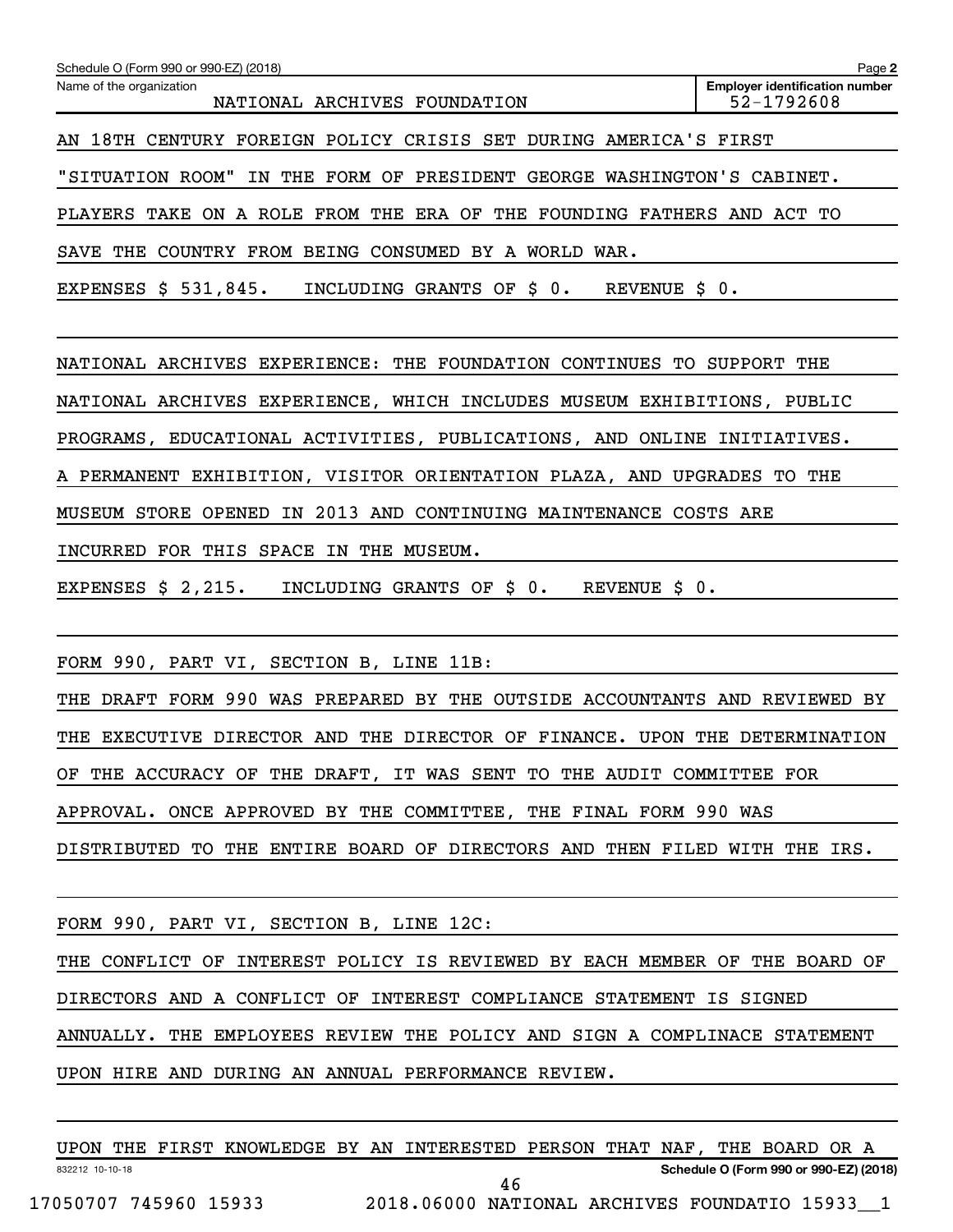| Schedule O (Form 990 or 990-EZ) (2018)                                  | Page 2                                              |
|-------------------------------------------------------------------------|-----------------------------------------------------|
| Name of the organization<br>NATIONAL ARCHIVES FOUNDATION                | <b>Employer identification number</b><br>52-1792608 |
| COMMITTEE IS CONSIDERING OR HAS CONSIDERED A TRANSACTION OR ARRANGEMENT |                                                     |
| WITH AN ENTITY OR INDIVIDUAL WITH WHICH THE INTERESTED PERSON HAS AN    |                                                     |
| INTEREST, THE INTERESTED PERSON DISCLOSES THE EXISTENCE AND NATURE OF   |                                                     |
| HIS/HER INTEREST TO THE COMMITTEE. THE INTERESTED                       | PERSON ALSO RECUSES                                 |
| HIMSELF/HERSELF FROM VOTING ON THIS MATTER.                             |                                                     |

FORM 990, PART VI, SECTION B, LINE 15A:

THE EXECUTIVE DIRECTOR AND THE DIRECTOR OF FINANCE CONDUCT SALARY RESEARCH ON COMPARABLE INDUSTRY AND SIMILAR-SIZED NONPROFIT ORGANIZATIONS. THE FINDINGS OF THESE RESULTS ARE PRESENTED TO OFFICERS OF THE BOARD FOR RECOMMENDATIONS AND THE PROCESS IS DOCUMENTED.

A SIMILAR PROCESS IS CONDUCTED ANNUALLY BY THE EXECUTIVE DIRECTOR FOR THE DIRECTOR OF FINANCE OF THE ORGANIZATION, ALONG WITH OTHER DIRECTORS OF THE FOUNDATION. ALL REVIEWS ARE DOCUMENTED AND PLACED INTO THE RESPECTIVE PERSONNEL FILE. THE LAST SALARY REVIEW TOOK PLACE IN SEPTEMBER 2019.

FORM 990, PART VI, LINE 17, LIST OF STATES RECEIVING COPY OF FORM 990: AL,AR,CA,FL,GA,IL,KS,KY,MD,MA,MI,MN,MS,NH,NJ,NM,NY,NC,OR,PA,RI,SC,TN,UT,VA WV,WI,HI

| THE ORGANIZATION MAKES ITS GOVERNING DOCUMENTS, CONFLICT OF INTEREST   |
|------------------------------------------------------------------------|
| POLICY, AND FINANCIAL STATEMENTS AVAILABLE TO THE PUBLIC UPON REQUEST. |

47

#### FORM 990, PART IX, LINE 11G, OTHER FEES:

PRODUCTION SERVICES:

#### PROGRAM SERVICE EXPENSES 7.078.

832212 10-10-18

**Schedule O (Form 990 or 990-EZ) (2018)**